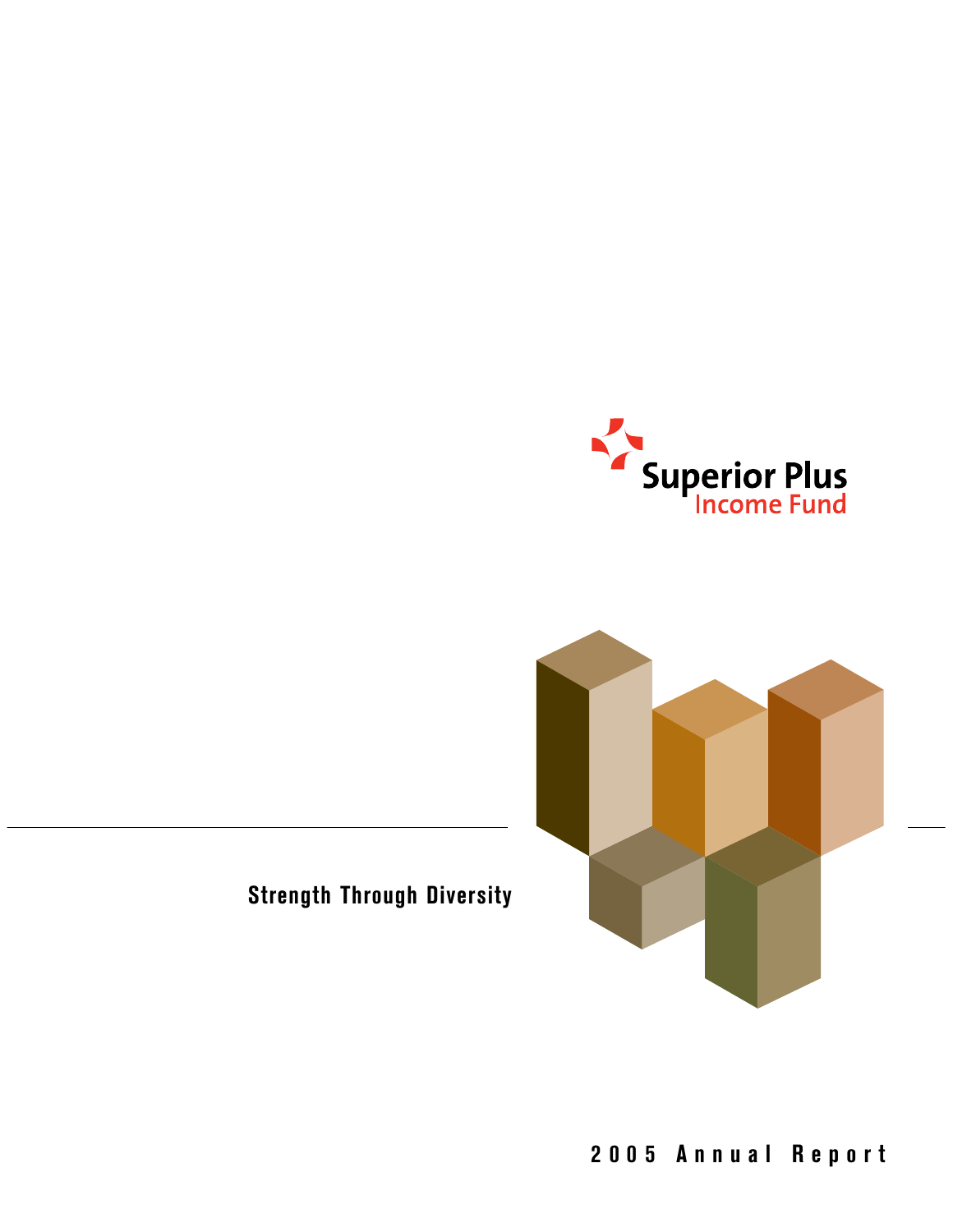# Diversified Businesses Satisfied Customers Sustainable Growth



#### **Contents**

| <b>Performance Highlights</b>                 |    | <b>Management's Report</b>                    | 45 |
|-----------------------------------------------|----|-----------------------------------------------|----|
| <b>Management's Letter</b>                    | 3  | <b>Auditors' Report</b>                       | 45 |
| <b>Corporate Governance</b>                   | 6  | <b>Consolidated Financial Statements</b>      | 46 |
| <b>Operations Review</b>                      | 8  | Notes to Consolidated Financial Statements 49 |    |
| <b>Selected Historical Information</b>        | 18 | <b>Corporate Information</b>                  | 68 |
| <b>Management's Discussion &amp; Analysis</b> | 20 | Unitholder Information                        | 69 |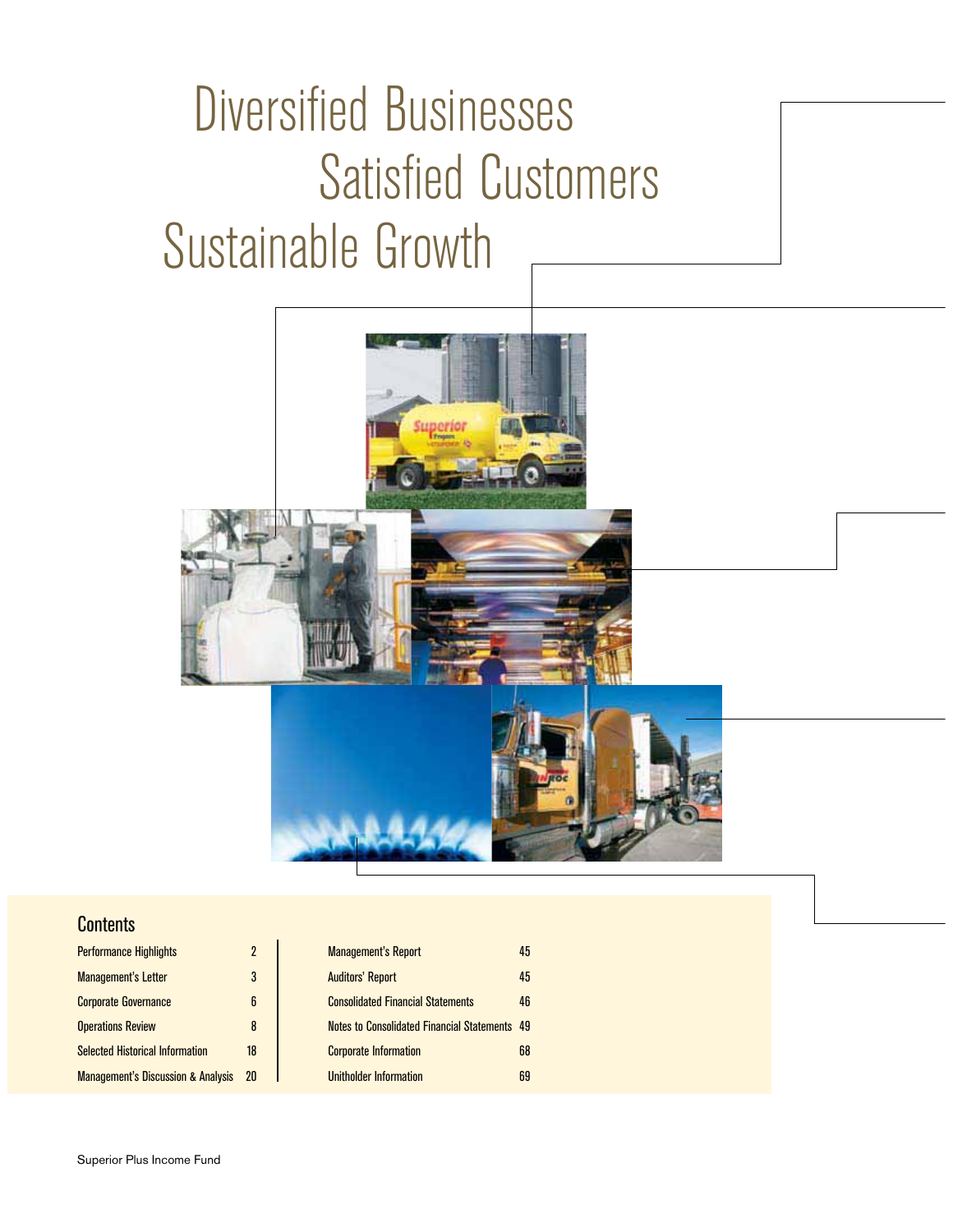#### Superior Propane 35%<sup>(1)</sup>

Superior Propane has been in business since 1951 and is Canada's largest distributor of propane, related products and services. It also provides natural gas liquids wholesale marketing services to small and medium sized propane retailers, mainly in the United States.

#### **ERCO Worldwide 35%**(1)

ERCO Worldwide has been in business since the 1940s and is a leading supplier of chemicals and technology to the pulp and paper industries, a regional Midwest supplier of chloralkali products and the third largest producer of potassium products in North America.

#### **JW Aluminum 17%**(1)

JWA has been in business since 1980. The company manufactures specialty flat-rolled aluminum products, primarily serving the heating, ventilation and air conditioning; building and construction; flexible packaging, and other end-use markets in the United States.

**Operations:**

**Operations:**

**Operations:**

storage yards.

209 locations across Canada comprised of 43 larger market centres and 166 satellite and

10 specialty chemicals plants strategically located; 7 in Canada, 2 in the United States, and 1 to commence operation mid-2006 in Chile.

3 aluminum fabrication facilities located in Mt. Holly, South Carolina, Russellville, Arkansas and St. Louis, Missouri.

**Number of Employees:** Approximately 1,650

**Annual Sales Volume:** Approximately 1.5 billion litres of propane.

**Number of Employees:**  Approximately 510

**Annual Sales Volume:** Total chemical sales of 787,000 tonnes.

#### **Type of Customers:**

Diversified geographically and across end-use applications. The largest customer contributed approximately 1% of gross profit in 2005.

**Type of Customers:**

More than 200 customers. The top 10 customers contribute approximately 47% of revenues.

**Number of Employees:** Approximately 800

**Annual Sales Volume:** 333 million pounds of specialty, flat-rolled aluminum products sold in 2005.

#### **Type of Customers:**

More than 300 customers in the United States. No single customer accounts for more than 7% of sales, with the top 10 customers accounting for approximately 42% of 2005 sales.

#### **Winroc 11%**<sup>(1)</sup>

Winroc has been in business since 1971 and is the largest distributor of specialty construction products to the walls and ceilings industry in Canada and seventh largest in North America.

#### **Operations:**

38 branches with 30 locations in western Canada and Ontario; and 8 in Minnesota and parts of the southwestern United States.

**Number of Employees:** Approximately 900

**Annual Sales Volume:** \$487 million of revenues, with 52% derived from drywall and accessories.

#### **Type of Customers:**

Approximately 6,900 residential, commercial, new and remodelling customers, diversified geographically. The top 10 customers contributed approximately 14% of 2005 distribution sales.

#### **Superior Energy Management 2%**(1)

Superior Energy Management commenced operations in June of 2002, providing fixed-price natural gas supply services to residential, commercial and industrial markets in Ontario and Quebec.

**Operations:** Main focus area is Ontario, expanding into Quebec market. **Number of Employees:** Approximately 30

**Annual Sales Volume:** Approximately 100,000 GJ/d of natural gas.

**Type of Customers:**

Approximately 57,000 commercial, small industrial and residential customers. The largest customer contributed approximately 5% of gross profit in 2005.

**Distributable cash flow, operating distributable cash flow, maintenance capital expenditures and growth capital,** which are used throughout this document, are terms used in accordance with the definitions contained in Note 1 to the Consolidated Financial Statements. These measures do not have a standardized meaning prescribed by generally accepted accounting principles ("GAAP") and may not be comparable to similar measures presented by other companies. Distributable cash flow cannot be assured.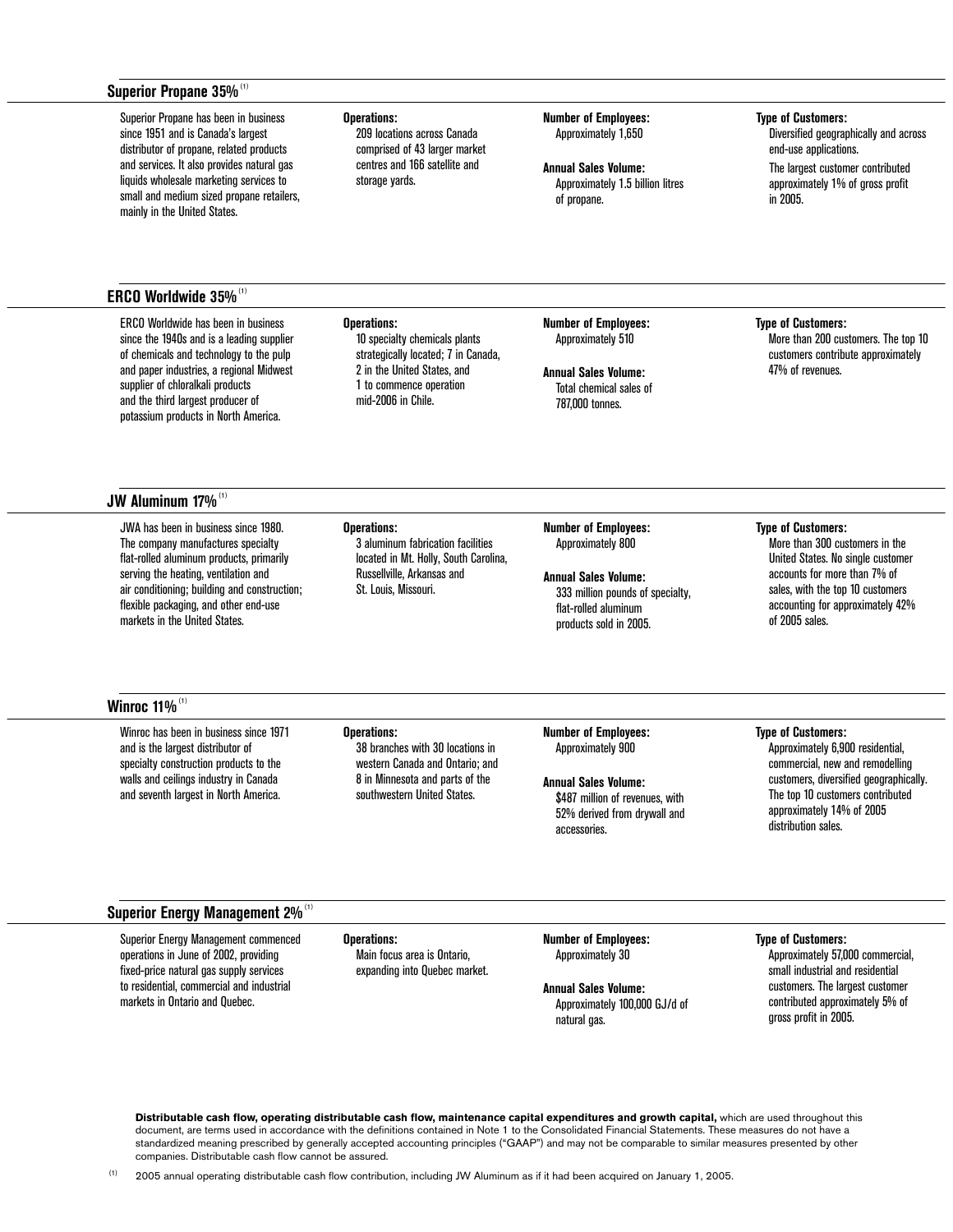#### **Key Strengths:**

- Leading competitive position.
- Geographic and end-use customer diversification.
- Utility-like operating risk profile.



93.1

Ĥ

P

91.3

#### **Operating Distributable Cash Flow and**

77.4 81.3

#### **Key Strengths:**

**Key Strengths:**

- Leading competitive position.
- Geographic and customer diversification.
- Low cost structure.
- Simple and safe manufacturing process.





2001

93.3 (millions of dollars)

**Maintenance Capital** (2)



- Diversified products and customers.
- In-house product development capability.
- Flexible manufacturing model.

• Leading competitive position. • Geographic and end-use customer

• No direct exposure to changes in primary aluminum prices.

• Track record of stable and growing financial



**11.1 12.7 6.4 7.6 8.1** 

2002 2003 2004 2005



#### results and attractive growth potential.

**Key Strengths:**

diversification.

#### **Key Strengths:**

- Stable contract-based business.
- Complementary to propane retailing.
- Attractive growth opportunities.



- <sup>(2)</sup> ERCO Worldwide acquired December 19, 2002. Unaudited prior year results are provided for comparison purposes.
- <sup>(3)</sup> JW Aluminum acquired October 19, 2005. Unaudited prior year results are provided for comparison purposes.
- (4) Winroc acquired June 11, 2004. Unaudited prior year results are provided for comparison purposes.
- $(5)$  2002 to 2004 restated to give retroactive effect to change in accounting for natural gas customer acquisition costs.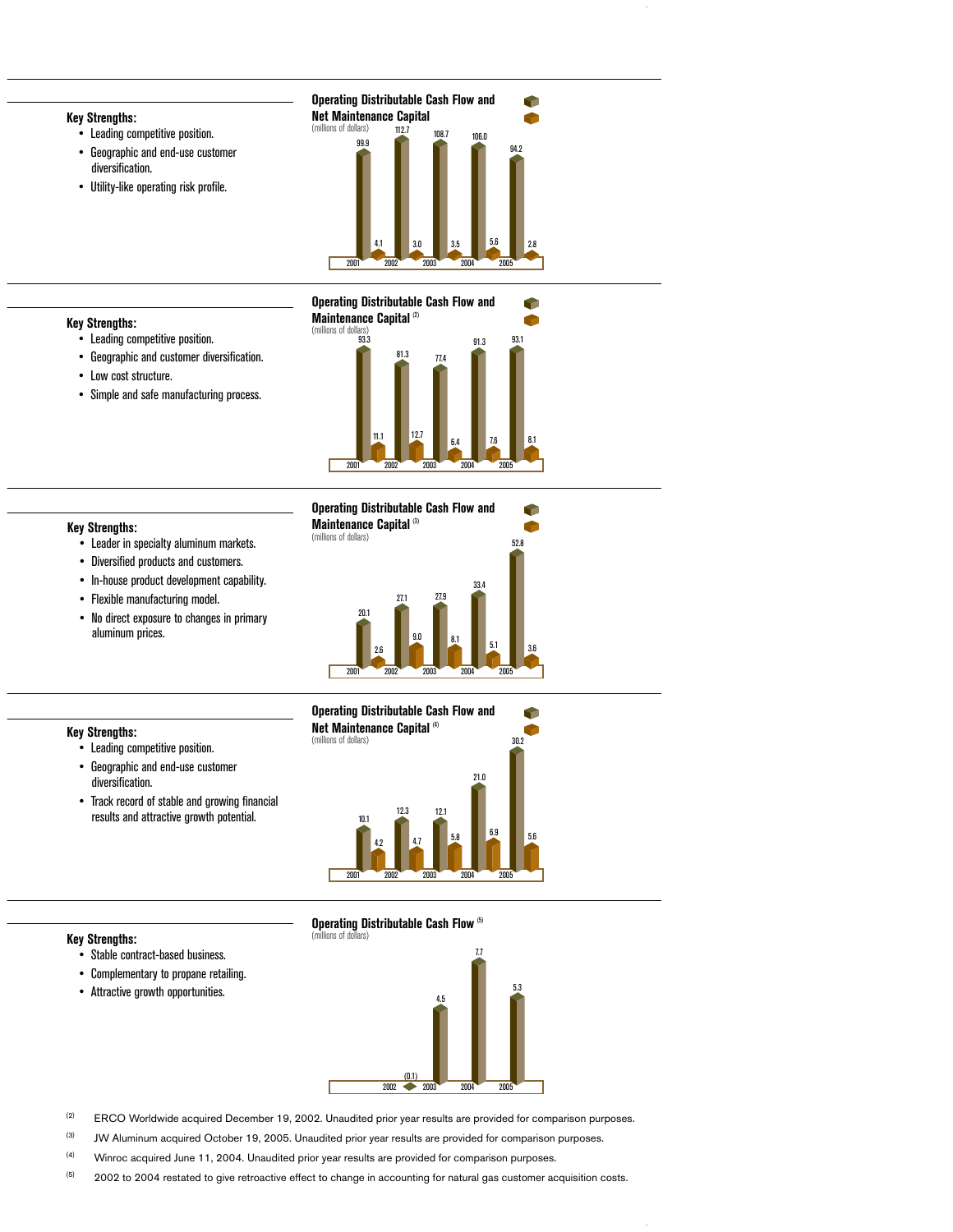

#### **Strength Through Diversified Businesses**

Superior Plus Income Fund was established in 1996 and has diversified over time into five strong business platforms, consisting of propane retailing, specialty chemicals, flat-rolled aluminum products, specialty construction products distribution, and fixed-price natural gas retailing. Underpinning the success of our diversification strategy are strong business platforms with the following characteristics:

- Mature businesses;
- Low operating risk profiles;
- Strong competitive positions;
- Stable and sustainable cash flows;
- Experienced management capabilities; and
- Visible value growth potential.

Strategic direction, governance, access to capital and other services are provided by the corporate office, enabling the businesses to focus on the execution of their business plans.

Diversification has reduced Superior's overall business risk, while providing further value growth opportunities to generate stable distributions, growing over time.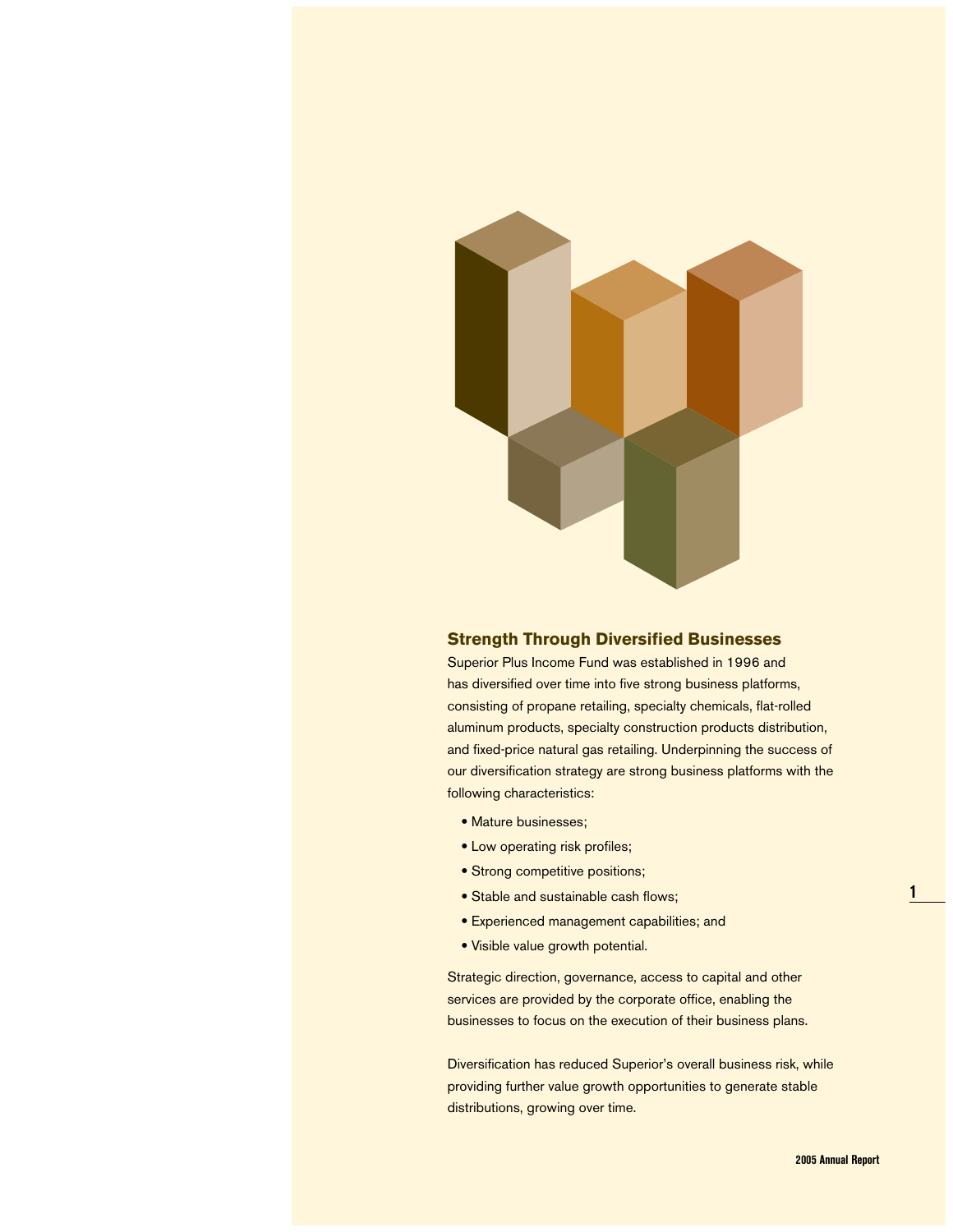## **Performance Highlights**

Superior Plus has outperformed the S&P/TSX Composite Total Return and the Scotia Capital Income Trust indices since inception of the Fund in 1996 to December 31, 2005. Over that period, unitholders earned an annualized total return of 19.4%, including cumulative distributions of \$16.31 per trust unit. We remain committed to generating superior returns and long-term value.





 $(1)$  2005 annual operating distributable cash flow contribution, including JW Aluminum as if it had been acquired on January 1, 2005.

Business Segment Contributions<sup>(1)</sup> Distributable Cash Flow (\$ per trust unit)



(1) One time Management internalization effect.

(2) Restated to give retroactive effect to change in accounting for natural gas customer acquisition costs.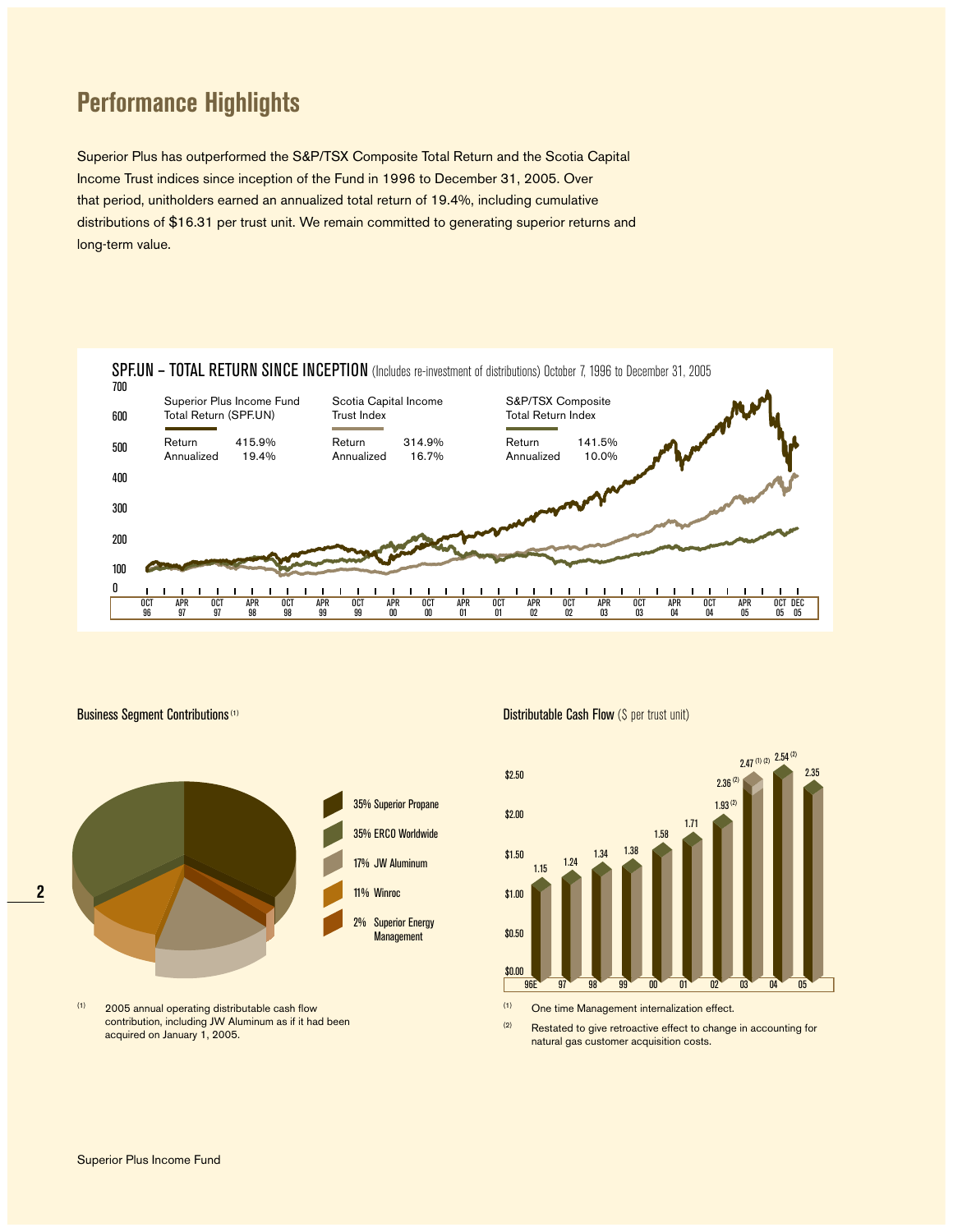## **Management's Letter**

# 2005 Highlights

- Soft results from Superior Propane and Superior Energy Management outpaced growth achieved by ERCO Worldwide and Winroc.
- Made growth capital investments of over \$500 million to acquire JW Aluminum and expand existing businesses; advanced platform for profitable growth and diversification.
- Rapid rise and volatility of energy costs require repositioning of some of our businesses.
- Expanded management capabilities to support long-term profitability and growth.

For Superior Plus, 2005 was a year of achievement and challenges. We made substantial growth can investments, expanded our business platforms a added management depth to position Superior loop-term profitability and growth or Superior Plus, 2005 was a year of achievements and challenges. We made substantial growth capital investments, expanded our business platforms and added management depth to position Superior Plus the rapid rise in energy prices, warm weather, and the strengthening of the Canadian dollar and resulting impacts on our customers have negatively affected the results of some of our businesses. In response to these new realities, we are adapting our strategies to improve the operating performance of these businesses.

While distributable cash flow grew modestly to \$187.0 million compared to \$184.4 million generated in 2004, distributable cash flow per trust unit decreased 7% to \$2.35 compared to \$2.54 generated in 2004. This reduction reflected weaker business performance from certain of our businesses and dilution resulting from the conversion of debentures and warrants throughout the year.

#### **RESULTS FROM OPERATIONS**

**Superior Propane** contributed \$94.2 million in operating distributable cash flow in 2005, compared to \$106.0 million in 2004. The results were negatively impacted by the rapid rise and high volatility of crude oil, natural gas, and propane prices over the last two years, coupled with warm weather across Canada. These conditions have continued into 2006. An increased focus on customer service and retention programs is expected to result in long-term benefits, but caused the cost structure to increase in 2005. Due to these changing business conditions, a business review commenced in late 2005 to

right-size the propane retailing business. As part of the review, John Gleason, who joined Superior Plus in April 2005 as Senior Vice-President, Corporate Development, took over the leadership of Superior Propane as President in January 2006. Under his leadership, the team continues to focus on customer service to increase revenues while decreasing the cost structure to position the product and service offerings for future growth.

To achieve greater purchasing scale and improve its operational efficiency, Superior Propane acquired Superior Gas Liquids (SGL) in February, 2005 for \$25.6 million. SGL is a natural gas liquids wholesale marketer, providing transportation, storage, risk management, supply and logistics services in Canada and the United States. The acquisition of SGL is expected to further enhance Superior Propane's supply and logistics competencies and increase other service revenues.

Although the propane business in Canada is mature, it continues to provide a solid foundation for stable returns. We are confident that under John's leadership, we can profitably grow the propane retailing business going forward.

**ERCO Worldwide**, our specialty chemicals business, delivered solid results in 2005, contributing \$93.1 million in operating distributable cash flow, compared to \$91.3 million in 2004. This strong performance was fuelled by the benefits of ERCO's acquisition of the chloralkali/potassium facility in Port Edwards, Wisconsin in June 2005 for \$22.4 million.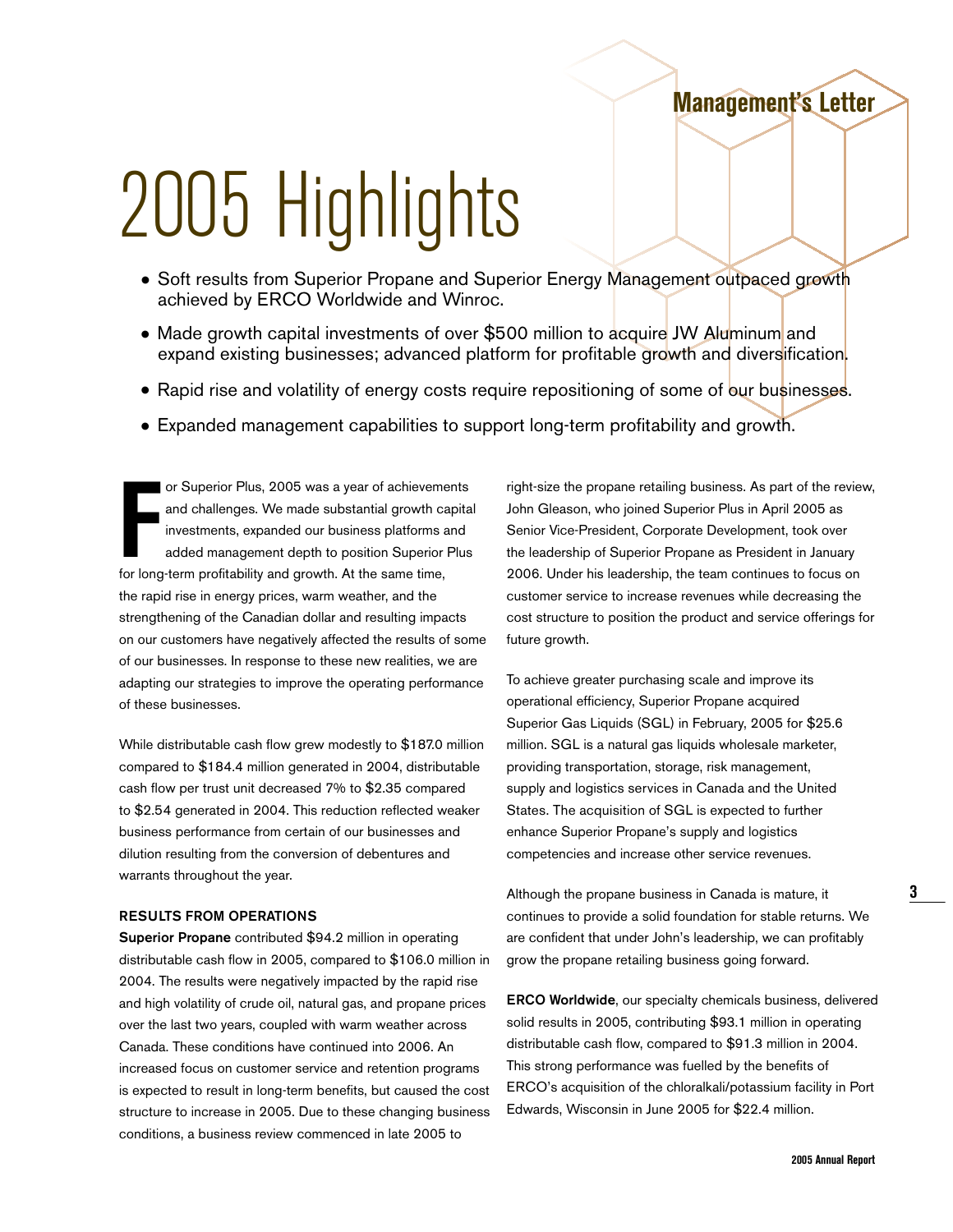The combination of the rising Canadian dollar, and high energy and fibre costs has resulted in several bleached pulp plant closures and continues to have an impact on our North American pulp customer base. In response, ERCO announced the shut-down of its high-cost plant in Thunder Bay, Ontario, resourcing production from its remaining network of seven lower-cost sodium chlorate plants and continues to review opportunities to reposition its sodium chlorate operations in the face of further declines in customer demand.

ERCO Worldwide strengthened its leadership team and advanced its diversification strategy by expanding into potassium products and leveraging its Western Canadian chloralkali production and sales capabilities, which in the fourth quarter comprised 40% of its overall cash flow. Expansion of its sodium chlorate business internationally continues with the construction of ERCO's 55,000 tonne capacity sodium chlorate facility in Chile, scheduled to come on stream in mid-2006. ERCO is well positioned to take advantage of opportunities in the growing Asian and South American markets.

**Winroc**, our walls and ceilings construction product distribution business, contributed record operating distributable cash flow of \$30.2 million in 2005. This was the first full-year contribution since its acquisition by Superior Plus in June 2004. Winroc established a leading market presence in Ontario with the acquisition of Interior Business Supplies in December 2004, followed by the acquisition of Leon's Insulation in April 2005 for \$31.7 million. In addition, Winroc expanded its product line and opened four new branches in fast-growing areas such as Fort McMurray, Alberta, and suburban Salt Lake City, Utah. Winroc's profitability is expected to continue to increase due to the growth of its existing distribution operations and its expansion into Ontario. Residential construction rates are expected to moderate while commercial construction demand is anticipated to increase and remodelling demand remains strong. Under strong management, Winroc is well positioned to become a leading competitor in the North American specialty building products market.

**Superior Energy Management** (SEM), our fixed-price natural gas retailing business, contributed \$5.3 million of operating distributable cash flow, a decrease of \$2.4 million from 2004. The rapid rise in natural gas prices prompted high-volume commercial customers to select lower margin floating index prices. As a result, SEM has increased its focus on growing the residential market and has built a solid foundation for future growth. During the 2005 third quarter, Greg McCamus became President of SEM. His focus is on the continued profitable growth of the business.

#### **A NEW PLATFORM FOR STABILITY AND GROWTH**

In October 2005, Superior Plus acquired **JW Aluminum** (JWA), a manufacturer of specialty flat-rolled aluminum products, headquartered in Mount Holly, South Carolina for \$405.4 million. The acquisition of JWA adds another strong business platform and management team to create longterm value growth for Superior Plus. Over its 25 years of operations, JWA has developed a reputation as a premier supplier, providing quality customer service, products, and advanced in-house product development. JWA eliminates direct aluminum commodity price risk by charging customers the cost of primary aluminum plus a conversion fee. This has resulted in consistent growth in profits. In November 2005, the Board approved a US\$15 million Phase II expansion of JWA's Russellville, Arkansas facility to support increased 2006 fin stock and converter foil demand. The 42 million pound Russellville expansion will bring annual capacity to over 400 million pounds across JWA's three manufacturing facilities.

#### **STRENGTH THROUGH DIVERSIFICATION**

Our diversification strategy continued to be successful in 2005 in reducing our overall business risk, as no single business contributed more than 35% to distributable cash flow after giving full year effect to the acquisition of JWA. Growth capital investments exceeding \$500 million are expected to be accretive to unitholder distributions in 2006 and beyond.

#### **STRONG FINANCIAL POSITION**

During 2005, Superior Plus financed its growth by accessing public markets. In June, we issued \$175 million of 5.75% convertible debentures. In October, we issued 6.2 million trust units priced at \$25.75 and \$75 million of 5.85% convertible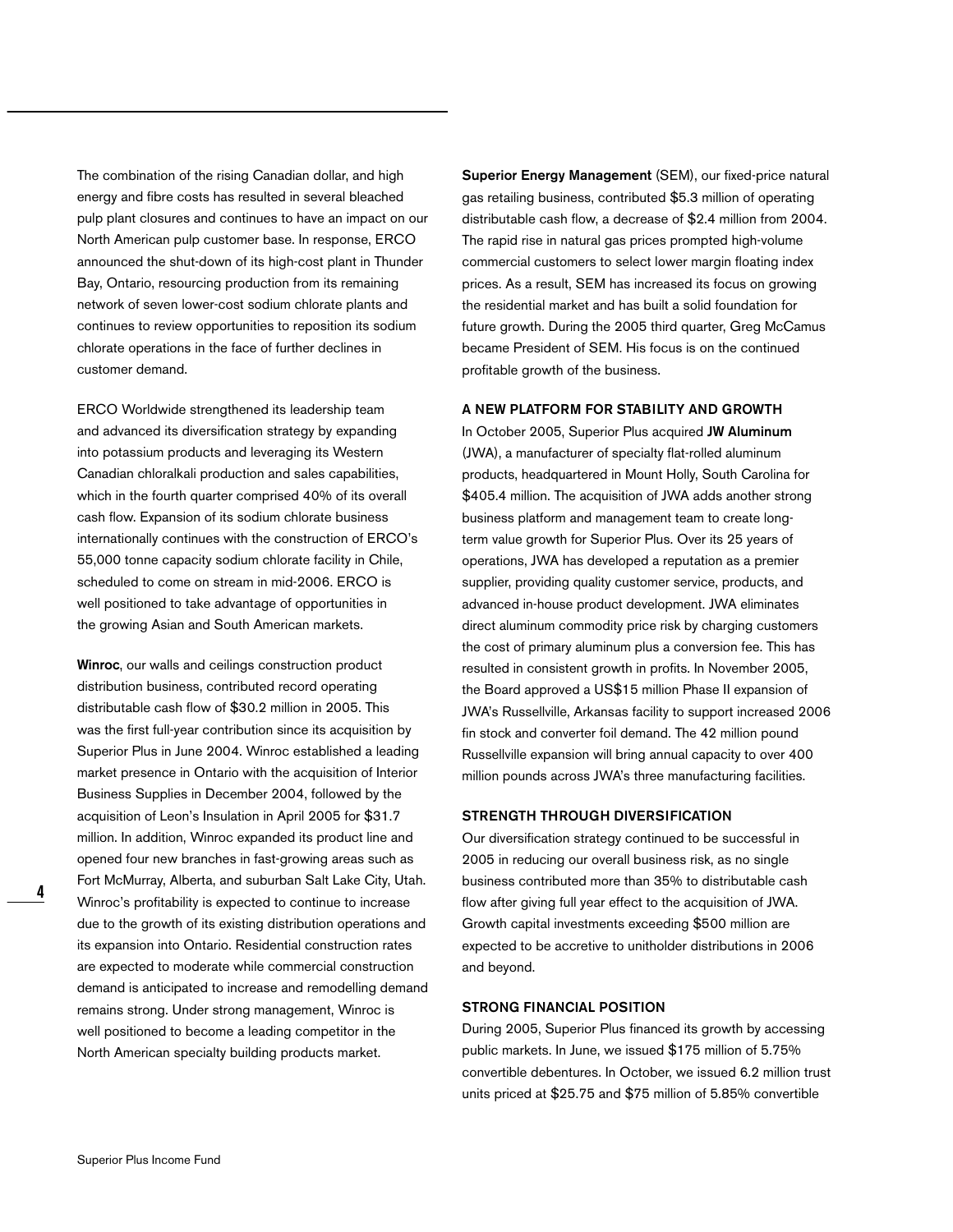## Management's Letter

debentures, raising a total of \$410 million. Additionally, the conversion of \$48 million of debentures and \$17 million in proceeds received from the exercise of trust unit warrants, further strengthened our balance sheet. On March 3, 2006, we completed a \$200 million, 10-year, 5.50% senior secured debt issue in the Canadian public bond market. Proceeds will be used to repay the US\$145 million JWA acquisition credit facility and other revolving bank debt.

#### **MANAGEMENT CAPABILITIES**

During 2005, significant effort was directed towards expanding and strengthening our management capabilities to provide the necessary leadership and experience to adjust our strategies to changes in our business environment and to provide for succession. Superior Propane added one finance and three operating officers. Its management team now consists of seven experienced officers led by John Gleason. ERCO added three officers to its skilled team, guided by Paul Timmons. Winroc, led by Paul Vanderberg, augmented its team to support the growth of its business. SEM, under the leadership of Greg McCamus, is currently expanding its management team. To support the growth and complexity of our businesses, we added three officers at the corporate level. In addition, the Board of Directors has extended the employment agreement of the President and CEO to 2009 and the Executive Chairman will move to the role of Chairman of the Board. Equipped with strong management capabilities, we approach the future with confidence.

#### of \$2.41 per trust unit paid in 2005 resulted in a payout ratio of 103%, due to soft performance from Superior Propane and ERCO Worldwide's sodium chlorate business in the fourth quarter. Steps are being taken to reposition certain of our businesses in response to the changing business environment and are expected to improve distributable cash flow per unit as these initiatives are implemented. However, in light of the negative impact that record warm temperatures experienced across Canada in January and February are having on Superior Propane's 2006 results and continuing difficulties faced by North American pulp producers, we considered it prudent to reduce the monthly distribution rate to \$0.185 per trust unit or \$2.22 on an annualized basis to ensure our payout ratio is sustainable and our financial strength maintained, pending the improvement of results over time.

#### **2006 OUTLOOK**

This year will be a busy one at Superior Plus, as we harness the benefits of the diversification and growth capital invested in 2005 and continue to focus on customer service and improving the operating performance of several of our businesses. With more than 3,500 motivated employees, the commitment of our strengthened business and corporate leadership teams, the strong stewardship of our Board, and the continued support of our unitholders, we will continue to take advantage of growth opportunities within each business segment. Our strong values, entrepreneurial culture and financial strength will allow us to consider other opportunities to create value over time.



In November, the Fund increased its cash distribution by 2.5% to \$0.205 per month, or \$2.46 on an annualized basis, reflecting accretion from the acquisition of JWA. Distributions



StBilling



Chief Executive Officer March 8, 2006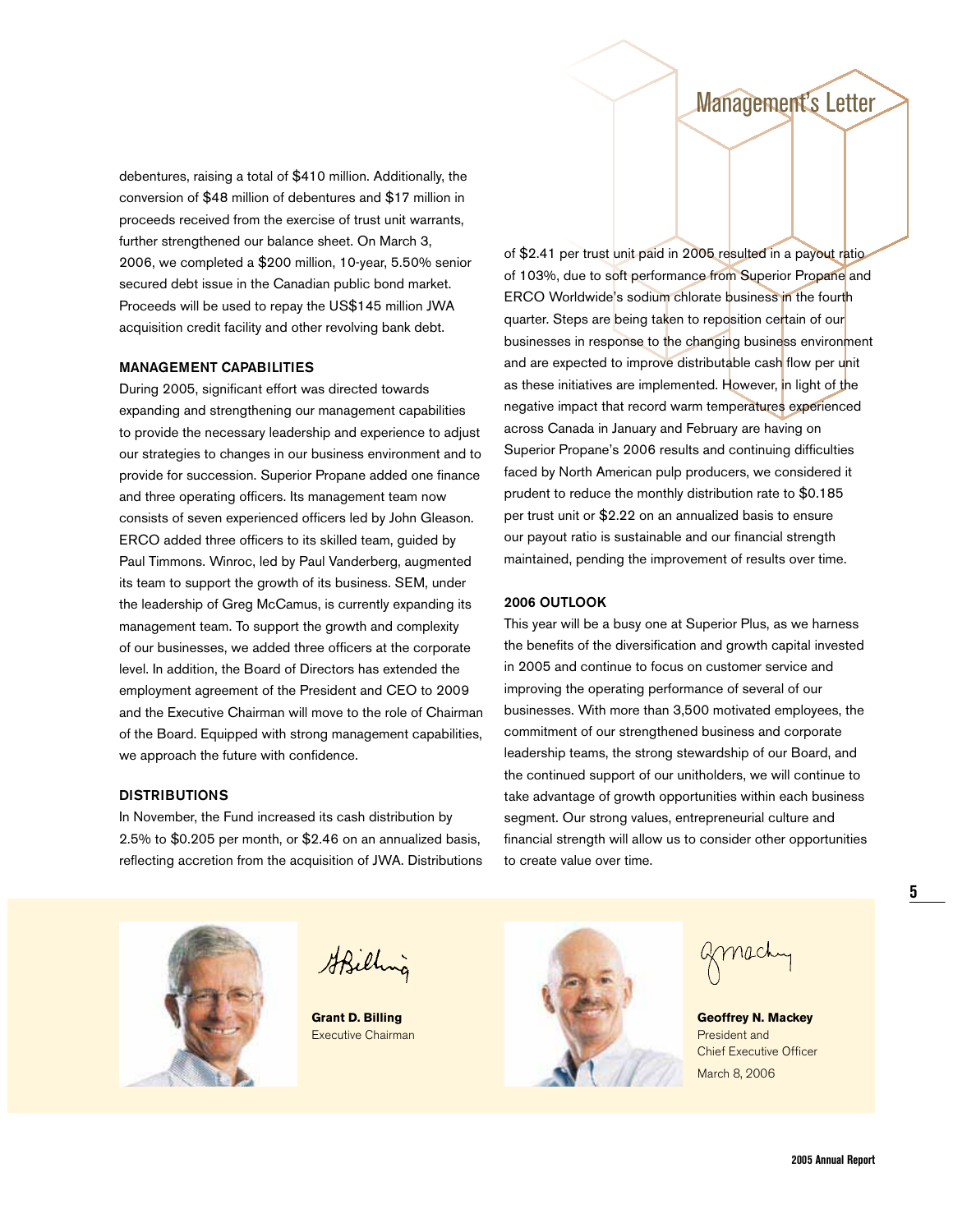## **Corporate Governance**

# 2005 Highlights

- Reviewed governance structure and substantially strengthened practices and processes.
- Adopted a written Board mandate, replacing existing Board guidelines.
- Increased Board committees from two to three.
- Introduced a written Code of Business Conduct and Ethics to supplement existing principles designed to promote honesty and integrity.

uperior Plus has a performance-oriented culture<br>
underpinned by strong ethical and core values.<br>
Economic, environmental and social responsibilities<br>
are deeply entrenched within our business culture.<br>
In 2005, Superior Pl uperior Plus has a performance-oriented culture underpinned by strong ethical and core values. Economic, environmental and social responsibilities are deeply entrenched within our business culture. Conduct and Ethics to supplement its existing principles and value statements that are designed to promote honesty and integrity across its five businesses. In addition, our communication and disclosure, insider trading, and whistleblower policies were reviewed and improved.

The Board is ultimately responsible for overseeing the business of Superior Plus and the affairs of the Fund, providing effective guidance and stewardship. The Board seeks to insure that Superior Plus and the Fund conduct their business with honesty and integrity, with the objective of creating sustainable and long-term value and profitable growth.

Based on its commitment to strong, effective and responsible corporate governance practices, Directors of Superior Plus carefully considered and adapted the Boards' structure, membership and governance processes, policies and procedures as part of its annual strategy session in 2005.

With the advances of Superior Plus' diversification strategy and growth of its businesses, the Board considered it prudent to adapt and strengthen its governance framework. To remain focused on the strategic visions amid the increasing complexities of a larger organization and the

challenges of a global economy, the Board increased the number of committees from two to three. The standing committees are Audit; Governance and Nominating; and Compensation. Supported by its committees, the Board's processes are designed to: achieve an appropriate degree of independence from management; oversee human resources policies and procedures, including succession planning; consider, approve and monitor Superior Plus' strategic, operating, capital and financial plans; and monitor its risk management framework, including the integrity of internal financial and management systems.

The Fund is listed on the Toronto Stock Exchange and abides by applicable securities laws. On June 30, 2005, National Policy 58-201 "Corporate Governance Guidelines" and National Policy 58-101 "Disclosure of Corporate Governance Practices" (Governance Guidelines) came into force. Through the Audit Committee, the Board monitors management's compliance with National Policy 52-109 "Certification of Disclosure in Issuer's Annual and Interim Filings" related to CEO/CFO certification and financial disclosure standards and requirements. The Board of Superior Plus and management are focused on transparency and accountability of financial reporting and monitor developments in corporate governance, disclosure issues and best practices to be satisfied that Superior Plus continues to carry out high standards of corporate governance.

**6**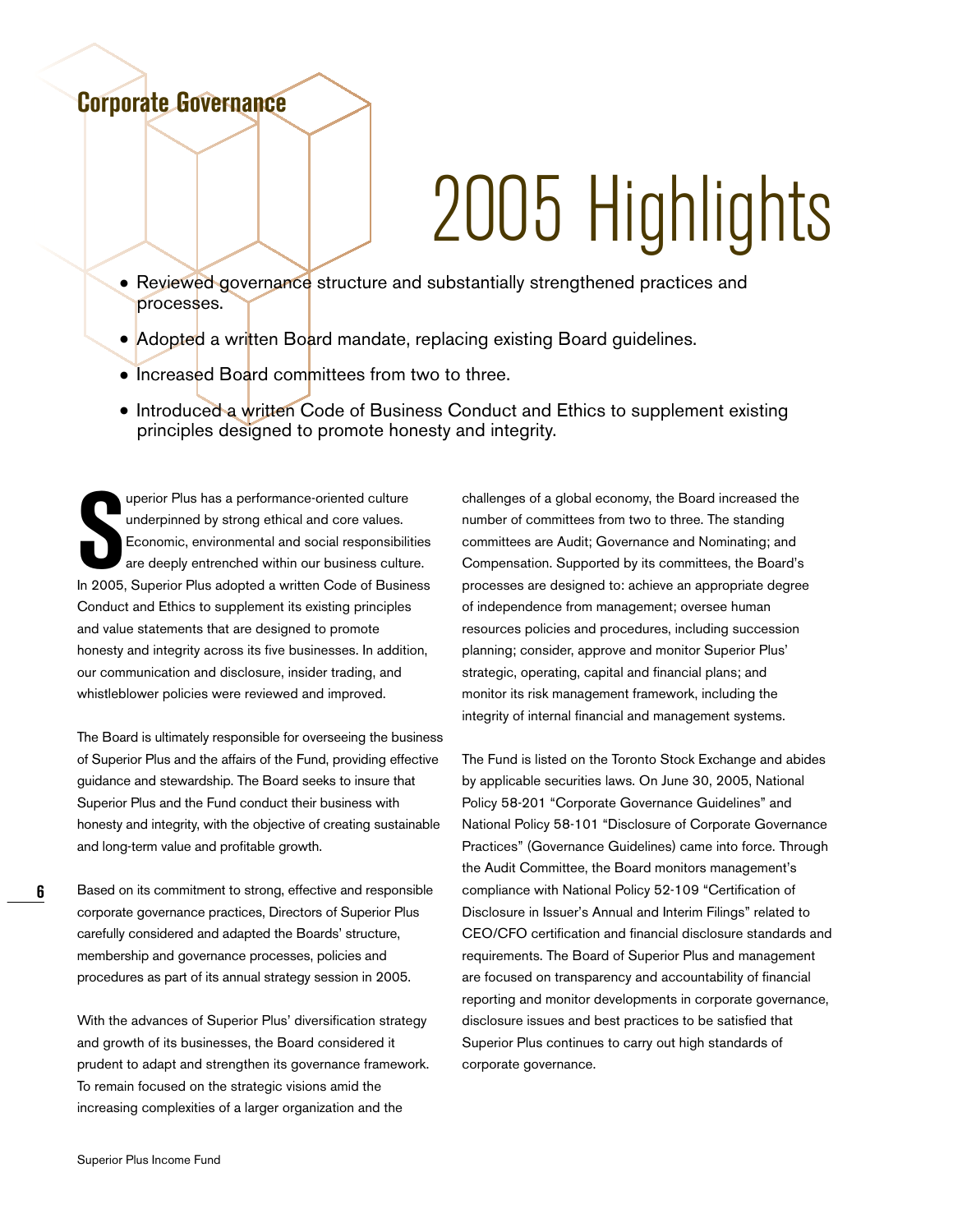## **Board of Directors**











Norman R. Gish President, Gish Consulting Group







llan G. Len **Principal, AG Lennox & Associate** 

"We believe that a sound strategy, prudent corporate governance processes and a business culture based on honesty and integrity are integral to building long-term value for our unitholders."





### Board Composition, Independence and Compliance

The Superior Plus Board is composed of nine members with extensive business and board experience, high standards of ethics and strong vision. Of the nine members, seven are independent. Grant Billing, Executive Chair and Geoff Mackey, President and CEO, are management directors. All independent members currently participate in at least one standing committee. Since 2003, Peter Green has served as Lead Director to strengthen the independence of the Board from management. He also serves as Chair of the Governance and Nominating Committee. Based on the 2005 annual Board effectiveness and assessment evaluation it was determined that the Board has the appropriate size and competencies to efficiently discharge its duties and responsibilities.

Superior Plus abides by applicable Canadian securities laws and regulations, including the Audit Committee rules and the Governance Guidelines. Superior's statement of corporate governance practices and related disclosure, including the determination and definitions of independence, Board and committee meeting attendance records, and directorships of Board members in other public entities, are included in the 2006 Information Circular. The Board and Committee mandates, position descriptions for the Executive Chair, the Lead Director, the President and CEO and the committee chairs, together with the Code of Business Conduct and Ethics, the Communication and Disclosure, Insider Trading and Whistleblower policies are posted on the Fund's website.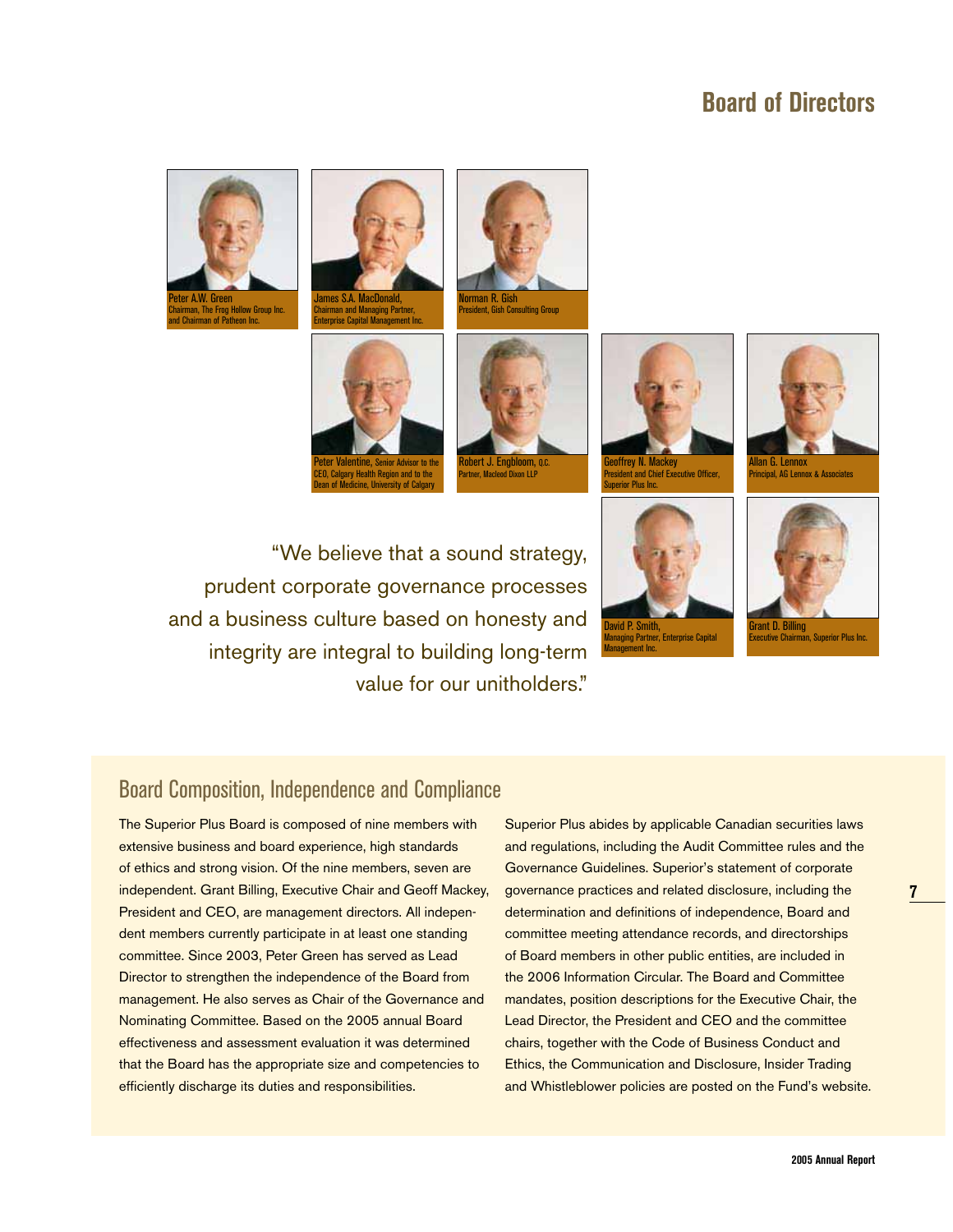# 2005 Highlights

- Increased focus on residential customer sales and retention.
- Re-invested in fleet, tanks, equipment and facilities to support the business.
- Acquired Superior Gas Liquids to position the business for future growth.
- Continued health, safety and environmental compliance yielding a reduction in lost work days and a corresponding overall increase in productivity.
- Business review initiated to address challenging business environment.

**II** n 2005, Superior Propane contributed \$94.2 million of operating distributable cash flow, a decrease of \$11.8 million or 11% from the previous year. This result was largely due to a combination of three key factors: lo n 2005, Superior Propane contributed \$94.2 million of operating distributable cash flow, a decrease of \$11.8 million or 11% from the previous year. This result was largely due to a combination of three key factors: lower requirements and high and volatile propane commodity prices encouraged customer conservation; higher delivery costs due to increased fuel costs; and increased maintenance costs incurred to renew tanks and equipment to ready the business for customer growth.

#### **BUSINESS REPOSITIONING**

**Superior Propane**

One of the key initiatives in 2005 was our heightened focus on customer service and retention. Tanks and equipment were renewed and an on-board truck computer program was initiated to increase operational efficiency and provide improved customer service. These programs increased Superior Propane's cost structure in the short term, but are expected to provide benefits over time. Unseasonable warm weather, the continued structural decline of automotive volumes and high wholesale propane costs continue to impact sales. In response to these changing business conditions, a review of Superior Propane's business has been initiated. The plan entails aligning the cost structure to current sales volume levels, while continuing to focus on customer service and retention to increase sales. During 2005, Superior Propane's leadership was significantly strengthened to meet the challenges of the business. In January 2006, John Gleason became president of

Superior Propane to lead the business repositioning designed to achieve profitable growth in the future.

#### **NEW GROWTH OPPORTUNITIES FOR 2006**

In February 2005, Superior Propane acquired Superior Gas Liquids (SGL) for a purchase price of \$25.6 million. SGL offers value-added, natural gas liquids wholesale marketing services to primarily small and medium-sized retailers in the United States. Superior Propane's national scope enables SGL to achieve greater economies of scale in purchasing, enhancing its competitiveness while providing Superior Propane with enhanced supply and logistics capabilities, as well as exposure to the United States retail propane market.

#### **SERVING OUR CUSTOMERS ACROSS CANADA**

Superior Propane is Canada's leading provider of propane, related products and services, with a market share of approximately 50%. In North America, Superior Propane ranks number five by sales volumes among retail propane providers.

Propane is an environmentally friendly, clean burning, efficient, portable and economical fuel source. For 55 years, Superior Propane has served the energy needs of Canadians in all major end-use propane applications, including residential, commercial, automotive, construction, oilfield, and agricultural. With operations in all provinces and territories, our geographic and end-use market diversity contributes to mitigating exposure to changes in weather and economic conditions.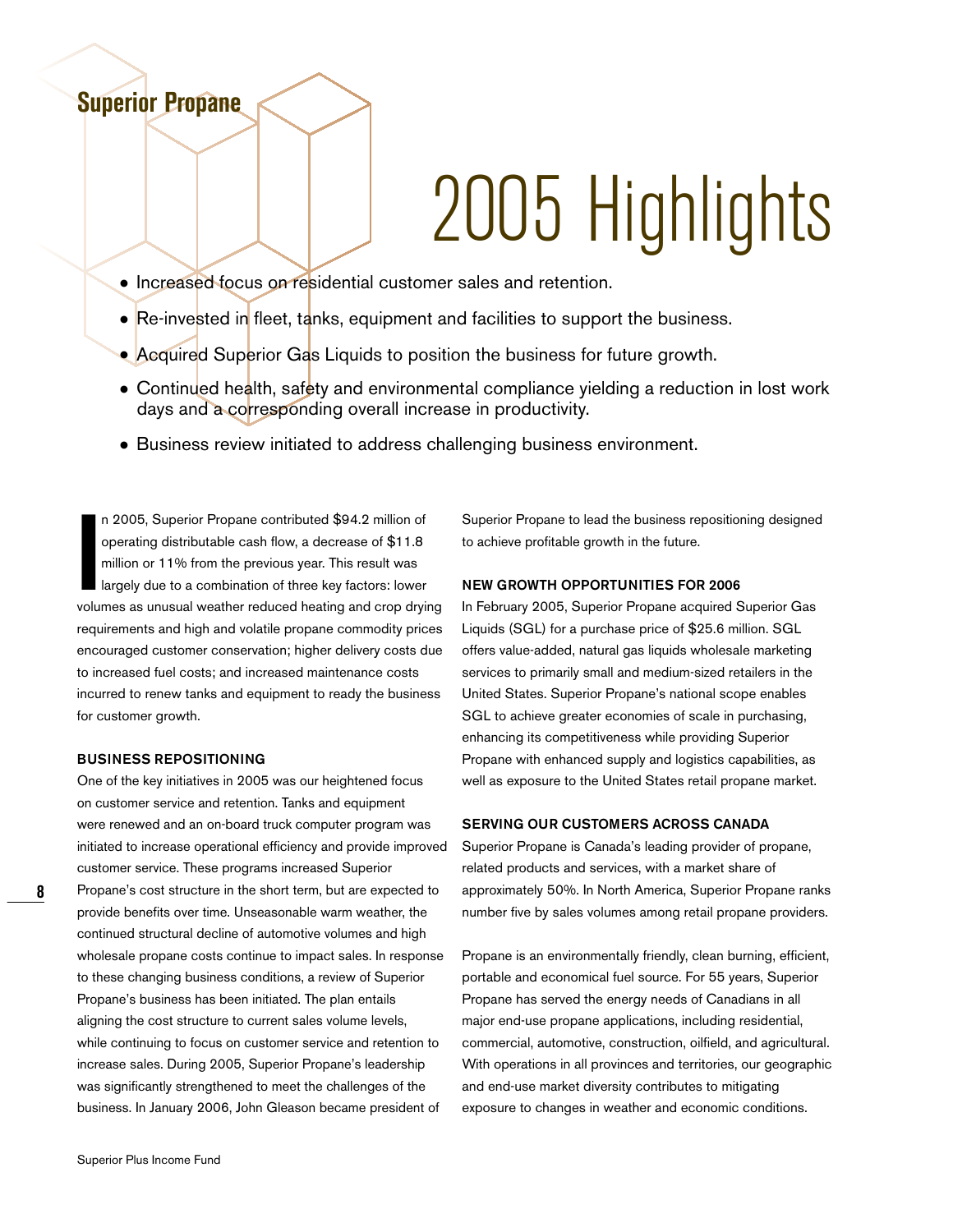Stable energy demand over time, combined with wholesale propane price changes that are generally passed on to the customer, provide for a "utility-like" operating risk profile.

Our customer care culture and a broad range of service offerings differentiate us from our competitors. We provide one-stop shopping, customizing our extensive service offerings including equipment sales and rentals, installation, repair and maintenance services, pricing and payment options, to meet the needs of our customers.







Vice-President, Business Operations



orv D. Stew Vice-President, Business Services



Desmond E. Moult **Ce-President, Finance** 



Transportation and Operations Services

Superior Propane provides extensive service offerings and one-stop shopping to meet the needs of its customers.

We are able to leverage Superior Propane's industry leading scale to gain efficiencies in procurement, supply and transportation infrastructure, business support services, and the development and implementation of value-added delivery and service programs.

#### **OUTLOOK**

The propane business continues to provide a solid foundation for stable returns. A renewed focus on customer care initiated during 2005 is designed to provide efficient, consistent and responsive services in order to solidify customer retention. The repositioning of the business is expected to provide Superior Propane with an opportunity to achieve long-term profitable growth.



**9**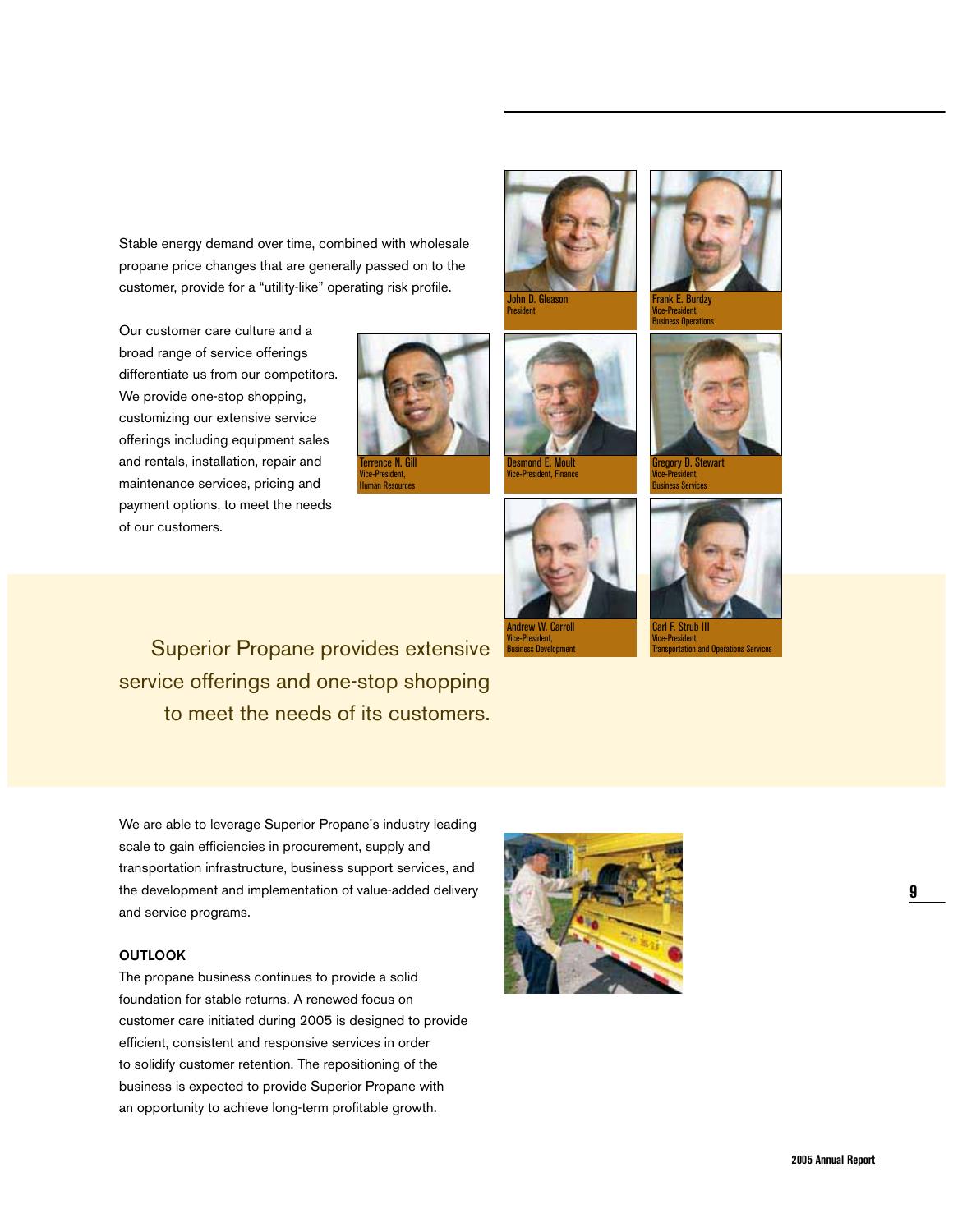# 2005 Highlights

- Solid financial performance, despite ongoing challenges faced by North American bleached pulp producers.
- Acquisition of Port Edwards chloralkali/potassium facility expands product line.
- Advanced the construction of 55,000 MT/year sodium chlorate plant in Chile.
- Shutdown of Thunder Bay facility improves competitive position.
- Strengthened organization positions ERCO to take advantage of further growth opportunities.

**ECO** Worldwide delivered solid operating<br>distributable cash flow of \$93.1 million in 2005, an<br>increase of \$1.8 million or 2% from the prior year,<br>despite a challenging market environment. Significant<br>market factors includ RCO Worldwide delivered solid operating distributable cash flow of \$93.1 million in 2005, an increase of \$1.8 million or 2% from the prior year, despite a challenging market environment. Significant dollar, rising energy costs and a decrease in North American sodium chlorate sales volumes due to soft bleached pulp markets, offset by robust chloralkali market conditions.

#### **DEVELOPMENT AND GROWTH**

**ERCO Worldwide**

During 2005, we substantially advanced our strategy of expanding our product lines, increasing our operational efficiencies, and capitalizing on new opportunities in the growing Asian and South American sodium chlorate markets. With the acquisition of the Port Edwards, Wisconsin, chloralkali/potassium facility in June 2005, ERCO became a leading producer of potassium products in North America. The Port Edwards facility has a strong competitive position in the regional midwest market. The acquisition has positioned ERCO to profitably leverage its existing western Canadian chloralkali production and sales capability. More importantly, it diversified our product line into potassium products which are used in a diverse range of end-use products, such as agricultural and de-icing chemicals. This business provides a platform for further diversification and growth.

ERCO has maintained its leading market position as the largest North American producer of sodium chlorate,

required as a feedstock in the production of chlorine dioxide, an environmentally preferred bleaching agent used in the production of high-quality paper products. We are also the leading global supplier of modern chlorine dioxide generators and related technology, used by pulp mills to convert sodium chlorate into chlorine dioxide. Our technology, blended with our experience and reputation, provide us with a unique competitive advantage, including early access to new market trends.

In North America, the impact of the rising Canadian dollar together with high electricity and fiber costs, continue to put pressure on the bleached pulp producers and has resulted in plant closures, reducing demand for sodium chlorate. In response to this changing environment and uncompetitive electricity costs in Ontario, we announced the shutdown of the 48,000 tonne capacity sodium chlorate plant in Thunder Bay, effective in the first quarter of 2006. Electrical energy represents 70-90% of a plant's variable costs. Redirecting the Thunder Bay production to our seven other lower cost plants that can achieve higher operating rates, enables us to improve our competitive position. ERCO continues to review opportunities to reposition its sodium chlorate operations because of further potential deterioration of the North American sodium chlorate market.

Our five-year electrolytic cell replacement program is approximately two-thirds complete and the improvements in cell design, introduced during 2005, are increasing electrical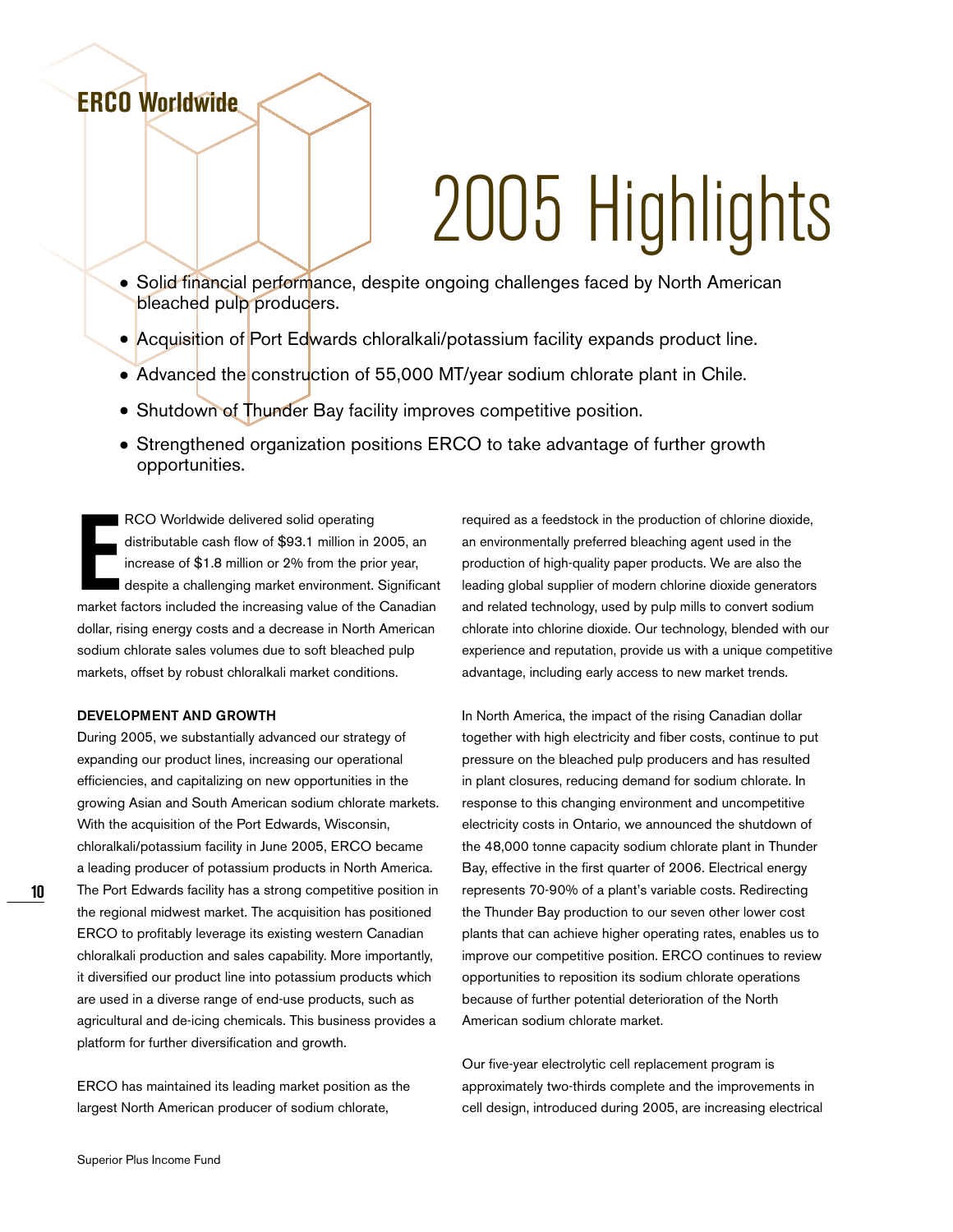ERCO Worldwide has further diversified its customer base and product lines into chloralkali and potassium markets.

> John B. Kamler Vice-President, Business Development







efficiency by approximately 7%. During 2005, our plants in Vancouver, B.C. and Buckingham, Quebec achieved new production records and can sustain high utilization rates.

#### **OFFSHORE OPPORTUNITIES**

The construction of the 55,000 tonne annual capacity sodium chlorate plant in Chile continues on time and on budget, bringing ERCO's total capacity to 592,000 metric tonnes across eight facilities. The plant is scheduled to start-up in mid-2006 at a cost of \$65 million and will provide CMPC Celulosa S.A. with a long-term sodium chlorate supply to its three pulp mills. Other offshore opportunities continue to emerge as large international mills increase production in lower cost areas and as developing regions of the world increase consumption of paper and related products.

#### **ORGANIZATIONAL STRENGTH**

During 2005, we reorganized into three separate segments, North American Chlorate, Chloralkali and International Operations to support our strategy of continuing to diversify the chemical business in North America and growing the sodium chlorate business offshore. We significantly strengthened our management, human resources, customer services, logistical, legal and regulatory affairs capabilities to meet the ongoing business challenges and to position us for future growth.





Chloralkali Operations

**Prica Chlorate Busi** 



Port Edwards, Wisconsin Facility



Edward J. Bechberger Vice-President, and General Manager, International Business



Vice-President, and Exte

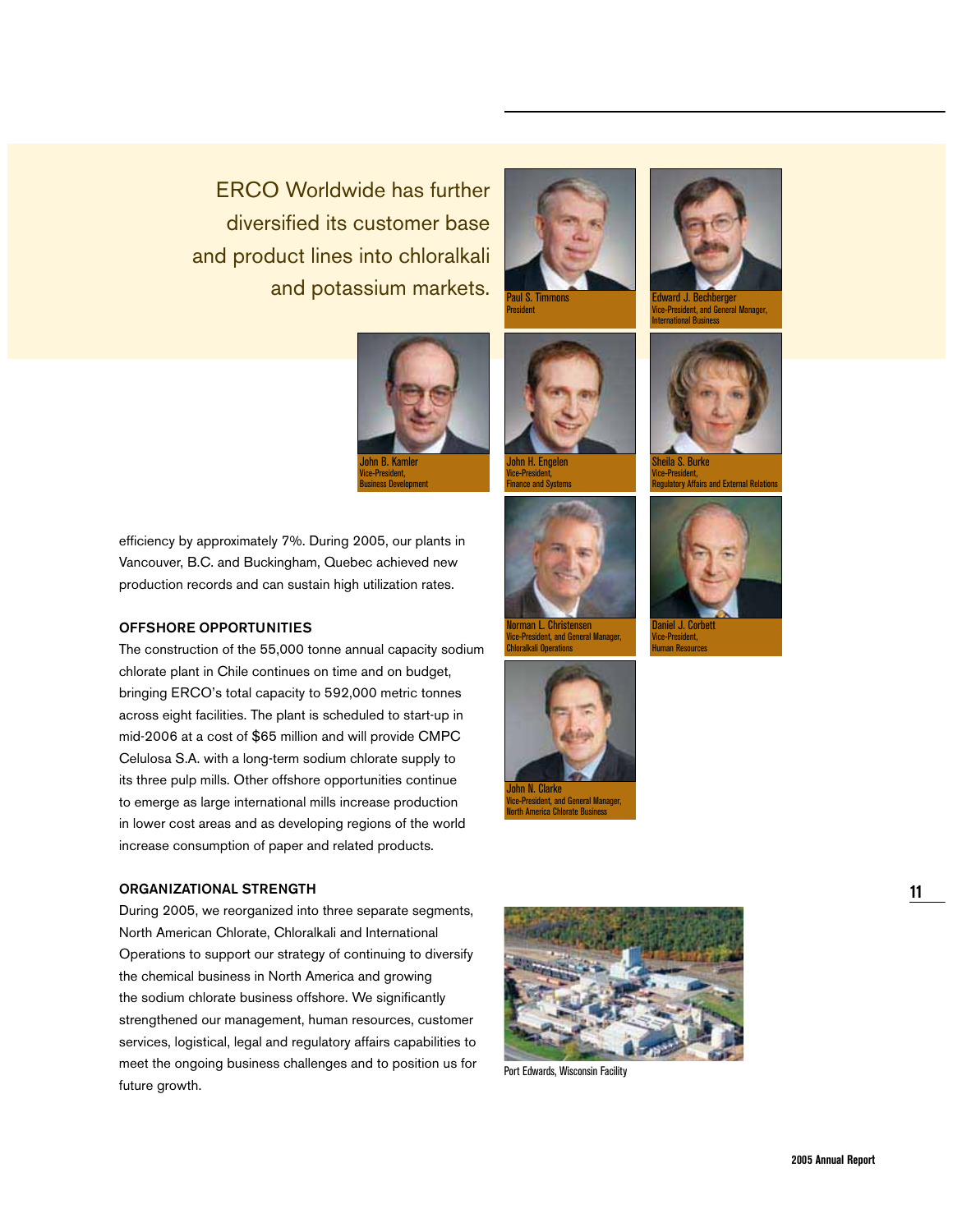# 2005 Highlights

- Strong manufacturing performance and low cost structure added substantial value to 2005 results.
- Annual capacity increased to 372 million pounds with the completion of Phase I expansion of Russellville, Arkansas facility.
- Announced a 42 million pound Phase II expansion of the Russellville facility to support increased fin stock and converter foil market demand.
- Superior customer service and product quality continue to drive success.

**Journal CE Superior Plus on October 19, 2005, adding operating distributable cash flow of \$8.6 million to Superior's 2005 results. On a full year basis, operating distributable cash flow reached \$52.8 million, an increase** W Aluminum (JWA) joined Superior Plus on October 19, 2005, adding operating distributable cash flow of \$8.6 million to Superior's 2005 results. On a full year basis, operating distributable cash flow reached previous year. JWA has steadily increased sales volumes and profitability over the past 25 years.

#### **FLAT-ROLLED SPECIALITY PRODUCTS**

**JW Aluminum**

Headquartered in Mount Holly, South Carolina, with two additional facilities in Russellville, Arkansas and St. Louis, Missouri, JWA's almost 800 employees fabricate specialty flat-rolled aluminum products. These include bare and coated "fin stock" for the HVAC (heating, ventilation and airconditioning) industry, light gauge converter foil for the flexible packaging industry, and heavier gauge sheet for the building and construction markets. In addition, we produce other specialized rolled aluminum products used in a variety of other applications, including lithographic printing, automotive heat shields and telecommunication cable wrap. JWA continues to be a leader in these specialty markets.

#### **COMPETITIVE EDGE**

A diverse mix of products and end-use markets clearly differentiates JWA from its competitors and has been a key component of our success. A flexible manufacturing model and a wide mix of products allow JWA to adjust its product mix to meet changing customer demands and achieve industry-leading utilization rates. JWA offers high quality products and customized solutions that facilitate customers' processing requirements. Advanced in-house coating capabilities and our ability to provide custom alloys to meet specific needs, provide significant additional benefits.

#### **INDUSTRY-LEADING TECHNOLOGY**

JWA's proprietary furnace design utilizes both scrap and prime metal, providing a cost advantage and lower emissions. State-of-the-art rolling, annealing, and slitting equipment is used to produce top quality products. A constant focus on environmental sustainability has resulted in significant cost savings and recognition for outstanding environmental performance.

#### **STRONG DEMAND FUNDAMENTALS**

Fin stock represented 41% of 2005 sales and is expected to further grow in 2006. Fin stock demand has increased due to higher aluminum content required in air conditioning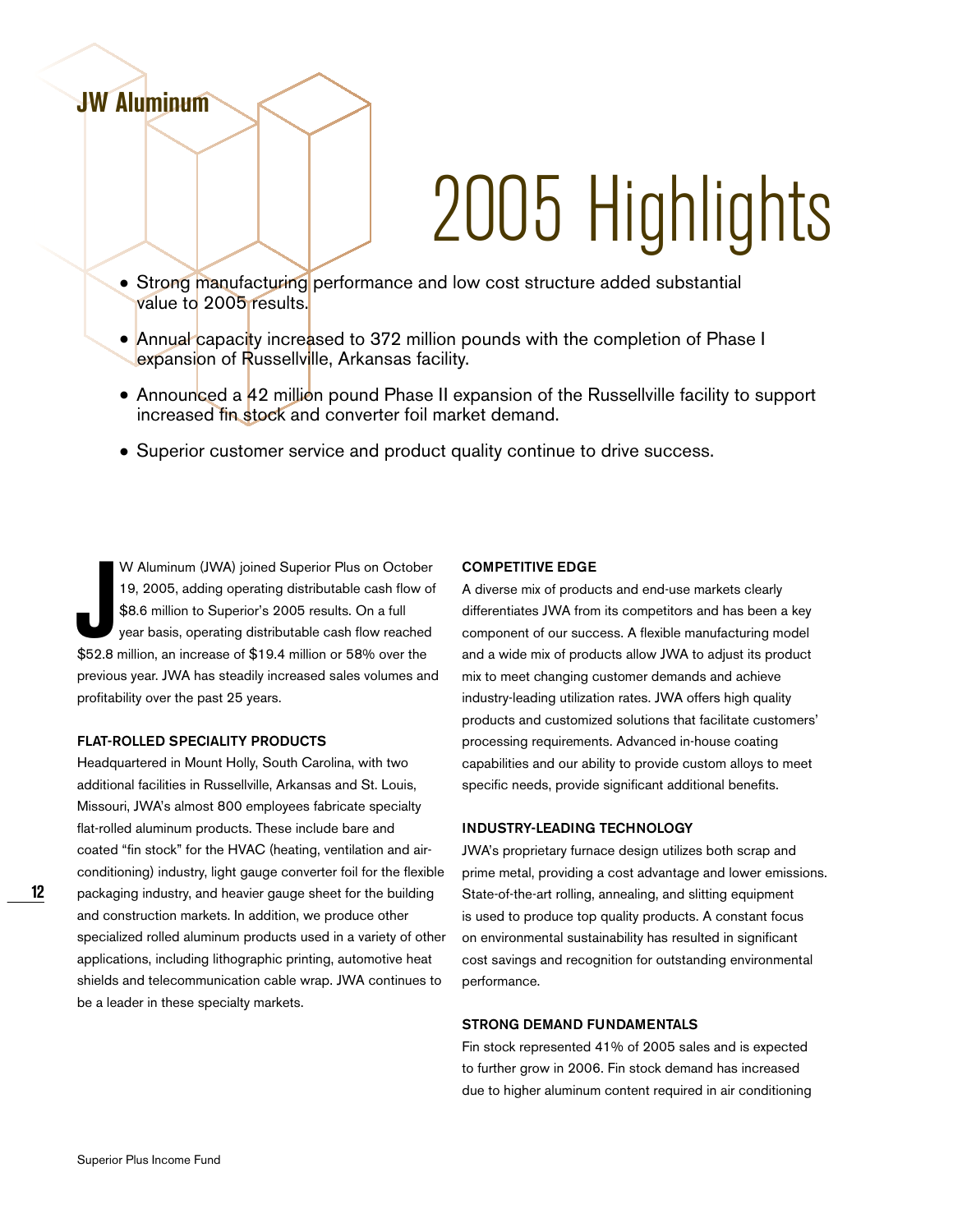units as a result of SEER 13 (Seasonal Energy Efficiency Ratio) regulations, implemented in the United States in January 2006. During 2005, JWA completed a 72 million pound expansion of the Russellville facility. In November 2005, we announced a further 42 million pound, Phase II expansion of the Russellville facility to support additional fin stock demand. We believe these capacity expansions will enable us to grow sales volumes profitably while enhancing manufacturing flexibility and customer service levels.

Building sheet products represented 28% of 2005 sales and are used by our customers to manufacture end-use products such as trim coil, roofing, doors and windows, soffits, fascia and gutters. This market is driven primarily by residential repair, remodelling and new home and commercial construction. Over time, we expect to see strong demand in the southeastern United States, as reconstruction efforts get underway after the destruction left by hurricanes Katrina and Rita in 2005, and the 2004 hurricanes in Florida.

Converter foil products represented 16% of 2005 sales and hold a key position in the flexible packaging market due to aluminum's strong barrier properties (i.e. UV protection/ impermeability) and the non-reactive, lightweight, nonabsorbing nature of the metal. In addition, aluminum-based packaging is relatively inexpensive to produce and allows for innovative and creative design.

#### **PASS-THROUGH COMMODITY PRICING**

Consistent with industry practice, JWA passes the cost of primary aluminum through to its customers, eliminating direct aluminum price risk and providing the opportunity to

A flexible manufacturing model allows JWA to adjust its wide mix of products to meet changing customer demands and achieve industry-leading utilization rates.

generate a metal profit through the use of scrap. In addition, JWA charges a conversion fee or "adder" to generate a traditional profit after covering the cost of manufacturing and transportation.

#### **OUTLOOK**

Demand fundamentals are strong in JWA's markets. With our recent capacity additions and our innovative and entrepreneurial approach, we are confident of our ability to drive growth and profitability in 2006 and beyond.











Finance

Vice-President, Materials and IT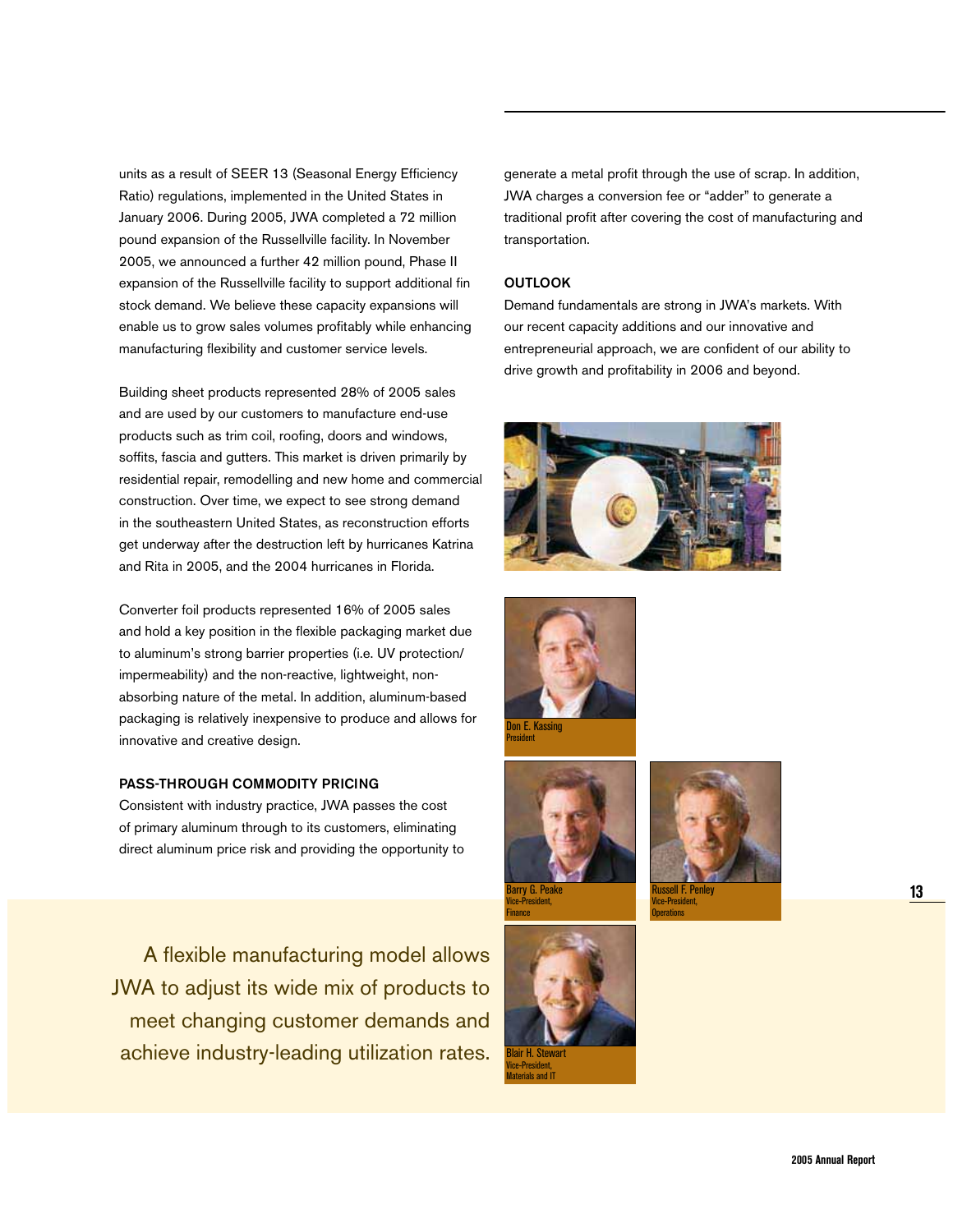# 2005 Highlights

- Generated record operating distributable cash flow.
- Established leading market presence in Ontario.
- Opened four new branches in fast growing markets.
- Significant potential to continue profitable growth.

inroc generated record operating distributable<br>cash flow in 2005 of \$30.2 million, an increase<br>of \$9.2 million or 44% over the previous full ye<br>results. cash flow in 2005 of \$30.2 million, an increase of \$9.2 million or 44% over the previous full year results.

#### **PRODUCTIVITY PARTNER TO BUILDERS AND REMODELLING CONTRACTORS**

Winroc provides "one-stop" walls and ceilings product lines and value-added job site services to builder and remodelling contractors. By delivering product to the right place and at the right time at the construction site, Winroc provides important productivity savings to its customers.

#### **STRONG BUSINESS FUNDAMENTALS**

Winroc's profitability has increased consistently over the past 10 years, driven by a combination of organic growth and acquisitions. In April 2005, Winroc acquired Leon's Insulation, Ontario's largest distributor of drywall, insulation and associated products with locations in Burlington and Stouffville, Ontario. Together with the acquisition of IBS with locations in Windsor, London and Cambridge in late 2004, Winroc has developed a strong market presence in Ontario, Canada's largest regional market. In addition, Winroc also

grew organically in 2005, opening new distribution operations in Fort McMurray and Medicine Hat, Alberta, Richmond, B.C. and suburban Salt Lake City, Utah. Winroc is estimated to be the largest specialty distributor in Canada and seventh largest in North America's \$20 billion per year walls and ceilings industry. The fragmented nature of the specialty buildings distribution industry continues to provide attractive consolidation opportunities over time.

Winroc services the builder/contractor market, representing 50 – 60% of total industry revenues, with the remainder generated through big-box home centres and independent lumber yards that service the do-it-yourself market. Winroc's multi-location distribution network, strong local market position and Allroc purchasing operation, provide purchasing scale and product line breadth to competitively service its markets. Overall industry demand has grown steadily over time. Approximately 50% of Winroc's sales are estimated to be to commercial construction and remodelling and 50% to the residential construction and renovation markets. Commercial construction demand has historically lagged residential construction. Remodelling expenditures continue to steadily increase.

**Winroc**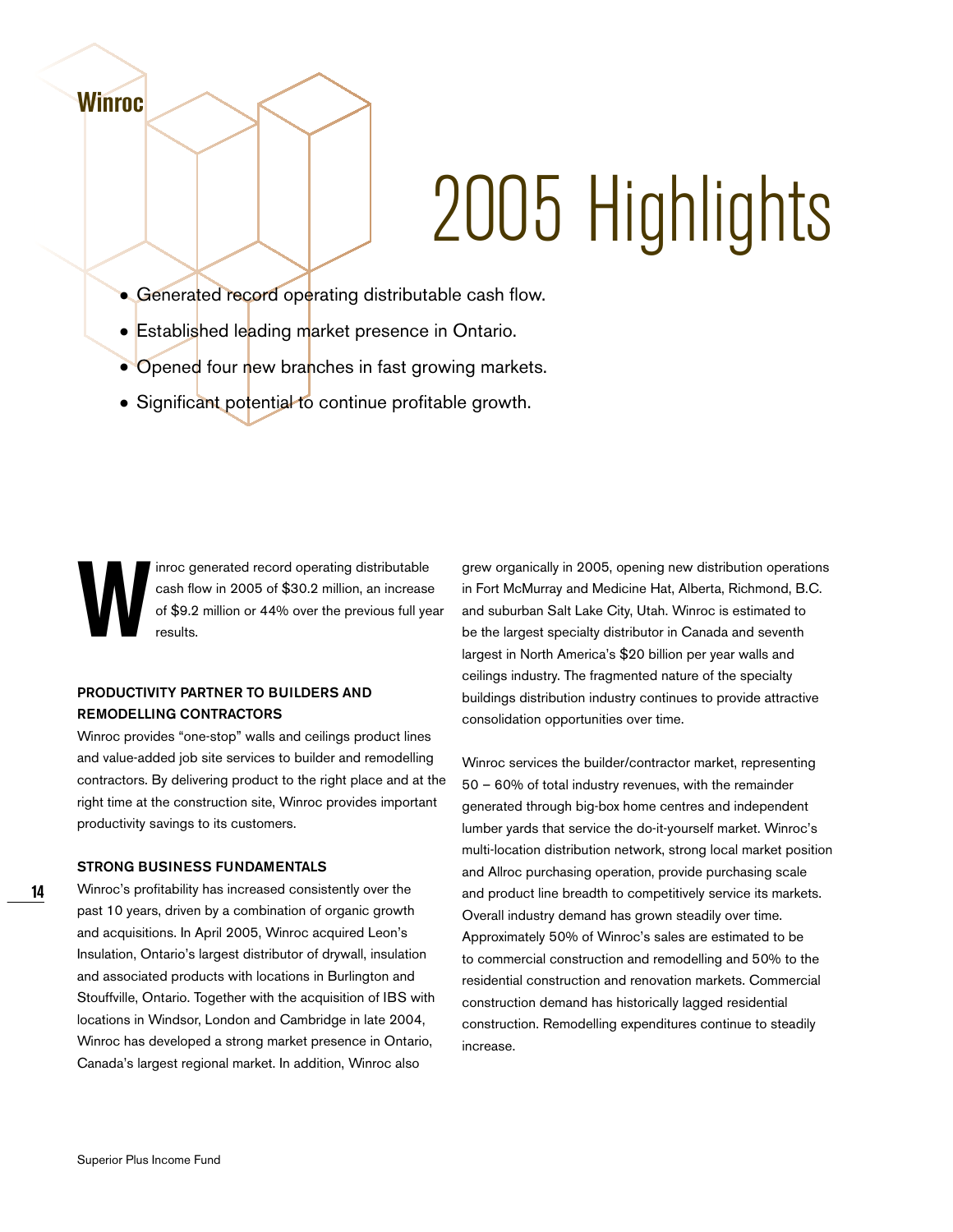#### **GEOGRAPHIC AND PRODUCT DIVERSIFICATION**

In 2005, 63% of Winroc's sales were derived from Canada and 37% from the southern and mid-western United States. Winroc employs approximately 900 people and operates from 38 branches. Its 6,900 customers are diversified, both geographically and by product category, with the 10 largest customers representing approximately 14% of sales. Winroc's core business of drywall, steel-framing, insulation and ceiling products represent approximately 90% of sales. Other products include plaster products, tools, fasteners and exterior cladding products and coatings.

#### **GROWTH POTENTIAL**

Winroc's experienced management team has substantial operations, purchasing, and business integration skills. During 2005, Winroc further strengthened its team and core competencies. Customer, supplier and employee support remains firmly entrenched in our core values. We have the people, the commitment and the skills to further tap our growth potential and become a leading specialty building products distributor in North America over time.











Bob Hancock Vice-President, Allroc Sales and Marketing





Colin Ramsden Regional Operations Manager, BC





By delivering product to the right place and at the right time at the construction site, Winroc provides important productivity savings to its customers.

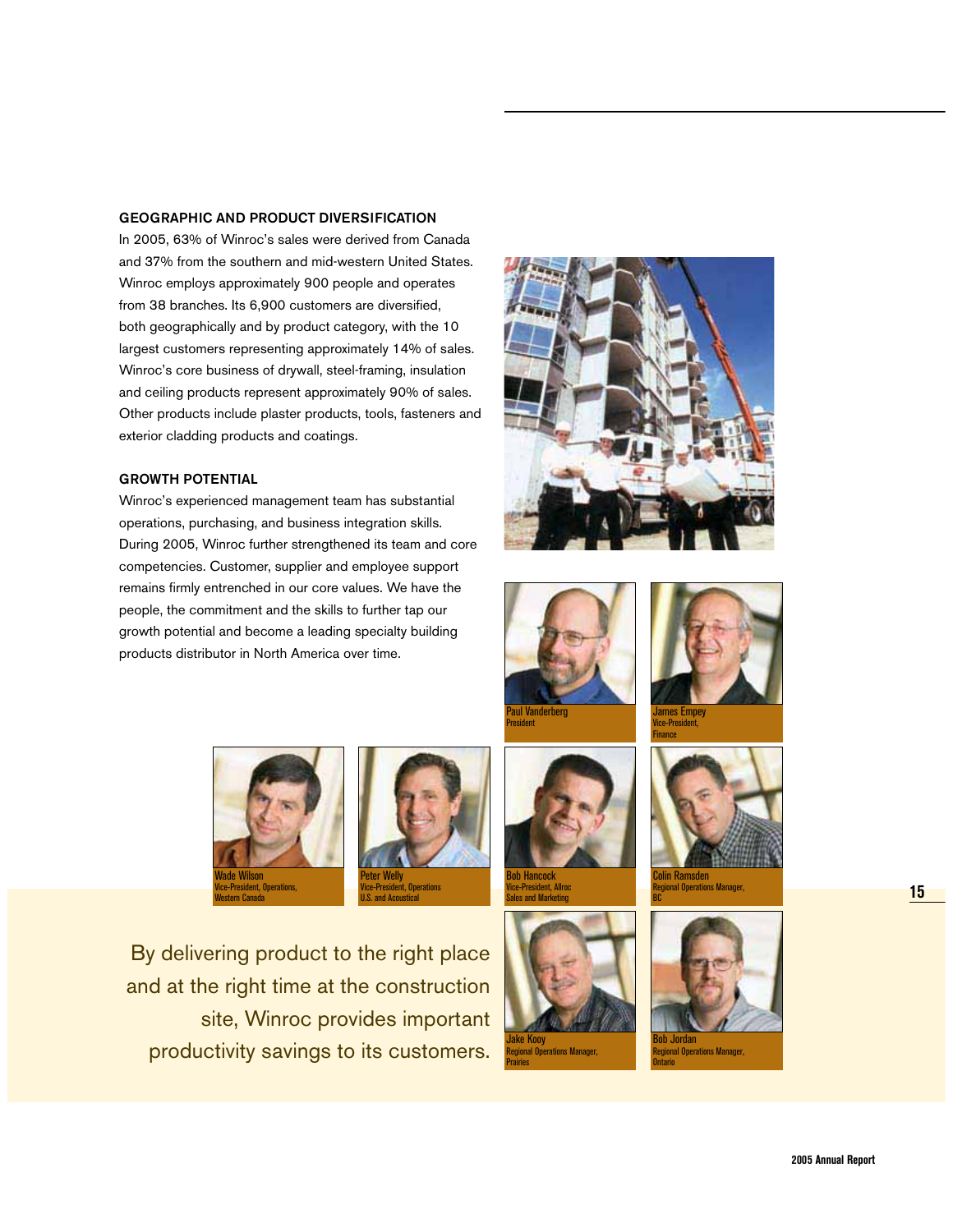## **Superior Energy Management**

# 2005 Highlights

- Record high natural gas prices created a challenging fixed-price natural gas market environment, particularly in the commercial segment.
- Strategic transition with increased focus on residential customers.
- Expanded contracted customer base.
- Strengthened leadership and support systems in anticipation of continued growth and profitability.

**II** 2005, Superior Energy Management (SEM)<br>
contributed operating distributable cash flow of \$5.3<br>
million to Superior Plus, a decrease of \$2.4 million from<br>
the prior year. Since its start-up in June 2002, SEM has<br>
contr n 2005, Superior Energy Management (SEM) contributed operating distributable cash flow of \$5.3 million to Superior Plus, a decrease of \$2.4 million from the prior year. Since its start-up in June 2002, SEM has with minimal capital investment. Superior's brand recognition, established credit strength and supplier relationships are key components of SEM's continued success.

#### **FIXED-PRICE NATURAL GAS BUSINESS**

Headquartered in Mississauga, Ontario, SEM provides natural gas retailing services under fixed-price term contracts to mid-sized commercial, industrial and residential customers in Ontario. In spring 2004, following initial deregulation of Quebec's commercial and light industrial natural gas markets, SEM entered the market in the Gaz Metropolitain franchise region. Providing natural gas supply at a fixed price for a term of one to five years, removes short-term price volatility for customers, protecting against long-term commodity price increases. SEM has developed an experienced sales network in the residential and commercial markets. Residential agents market door-to-door, while commercial sales agents and experienced in-house staff work with customers to develop an energy management plan that fits their budget and business objectives.

In order to capture a fixed selling margin for the term of the customer contract, a fixed-price natural gas supply matching the volume and term of the customer obligation, is contracted with various producers and financial counterparties. Currently, SEM sources fixed-price natural gas obligations from 12 physical and financial suppliers to achieve supplier diversification and to effectively manage volume and counterparty risk. The local distribution companies (LDCs) such as Union Energy, Enbridge Gas and Gaz Metropolitan, are required to provide SEM with transportation, storage and distribution, as well as billing and collection services. As such, natural gas retailing is a stable, contract based, profitable business.

#### **STRATEGIC TRANSITION TO POSITION FOR GROWTH**

2005 was a year of strategic transition, as SEM increased the focus on growing its residential and small commercial customer base. A record high natural gas price environment during 2005 compressed demand and profitability from larger commercial/industrial accounts. Many of these consumers opted to meet their natural gas requirements on a short-term floating rate basis. Residential customers tend to prefer longer term, predominantly five-year agreements to manage their energy costs, particularly in a high and volatile natural gas pricing environment. In 2005, SEM added 28,000 residential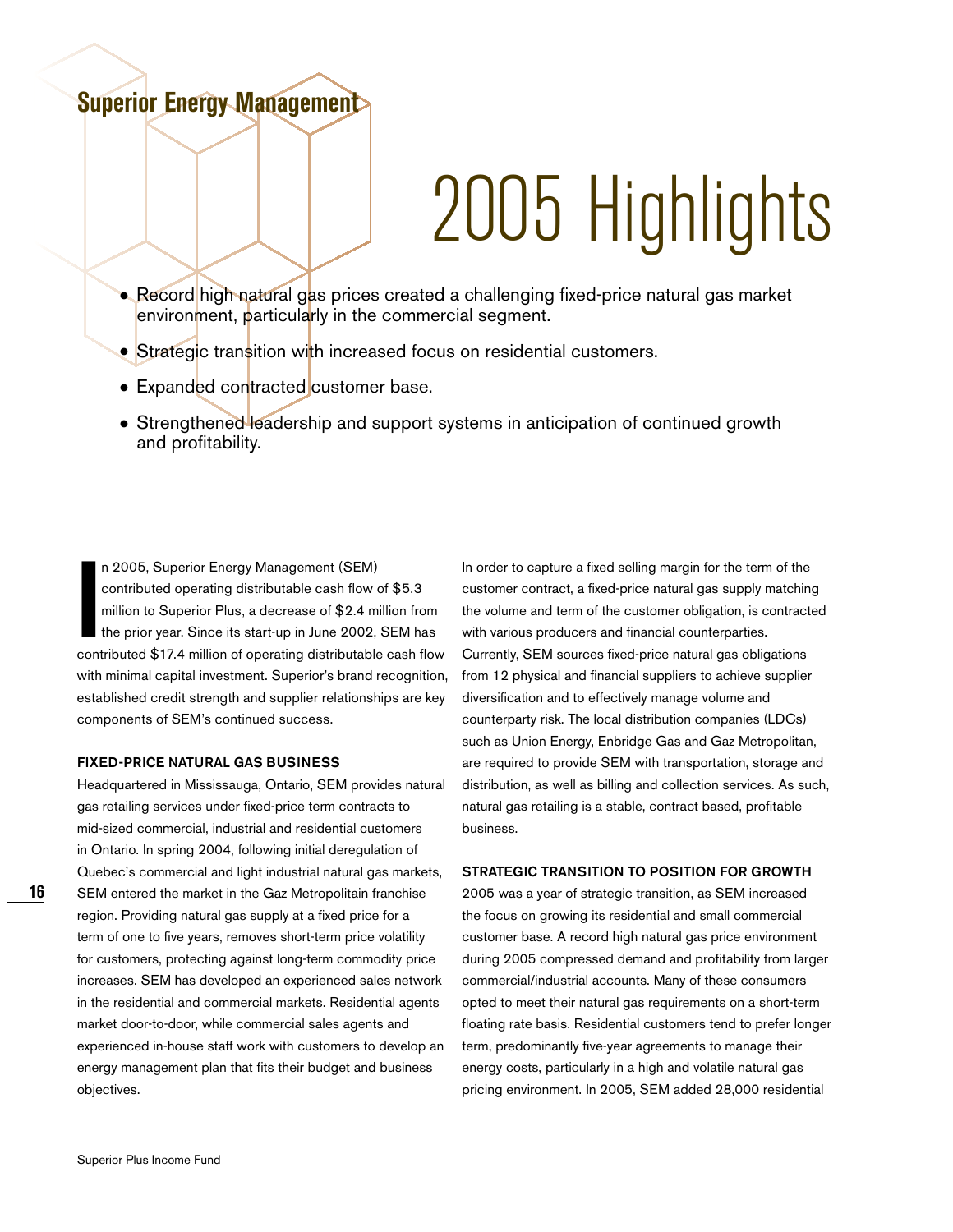customers, doubling its total customer base to 57,000. Natural gas volumes increased by 32% to 37 million gigajoules in 2005. The increase in residential customers has expanded the average remaining term of SEM's sales contracts at year-end from 32 months in 2005 to 45 months in 2006. The growth in residential sales fosters increased stability and profitability going forward.

During the third quarter of 2005, Greg McCamus became President of SEM and is focusing on enhancing SEM's sales channels, customer service systems and processes. We are well positioned to continue to profitably grow our fixed-price natural gas business in Ontario and Quebec and to expand that service capability to other North American gas markets over time. SEM continues to evaluate the merits of entering the deregulated electricity market in Ontario.

> Providing natural gas supply at a fixed price for a term of up to five years removes short-term volatility and protects our customers against commodity price increases.





Kris B. Plotzke Portfolio Manager, Natural Gas







Shiraz H. Ladha Director, Business Operations & Systems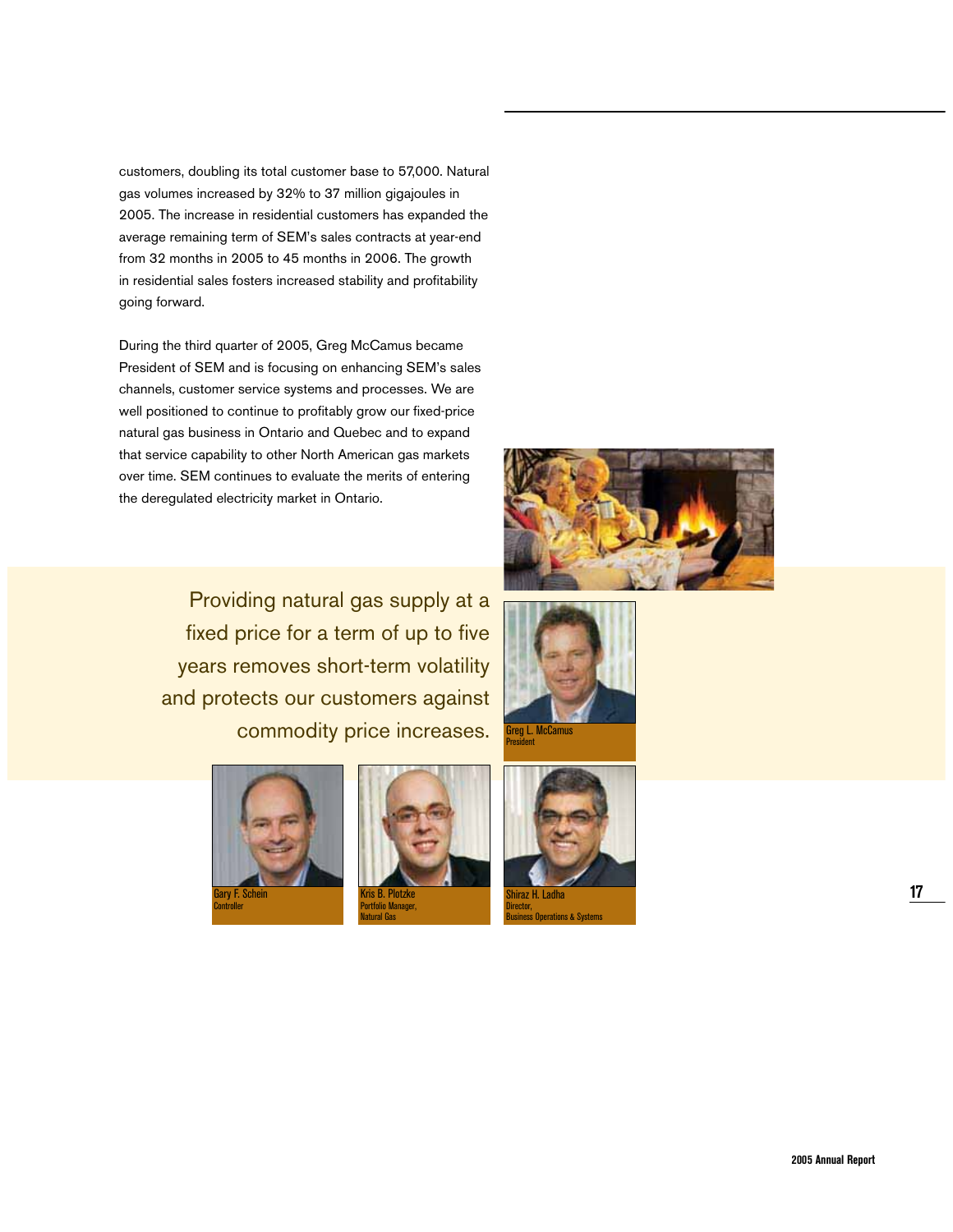# **Selected Historical Information**

#### **SUPERIOR PROPANE**

|                                                                         | <b>Year Ended December 31</b> |       |       |       |       |  |  |
|-------------------------------------------------------------------------|-------------------------------|-------|-------|-------|-------|--|--|
| (millions of dollars except litres of propane and per litre amounts)    | 2005                          | 2004  | 2003  | 2002  | 2001  |  |  |
| Litres of propane sold (millions)                                       | 1,468                         | 1,546 | 1,625 | 1,688 | 1,733 |  |  |
| Propane sales margin (cents per litre)                                  | 15.8                          | 15.7  | 15.5  | 14.8  | 15.0  |  |  |
| <b>Revenues</b>                                                         | 856.2                         | 720.2 | 727.1 | 619.0 | 787.5 |  |  |
| Cost of products sold                                                   | 571.8                         | 433.5 | 436.5 | 328.8 | 486.8 |  |  |
| Gross profit <sup>(1)</sup>                                             | 284.4                         | 286.7 | 290.6 | 290.2 | 300.7 |  |  |
| Cash operating, administrative and tax costs                            | 187.4                         | 175.1 | 178.4 | 174.5 | 196.7 |  |  |
| Cash generated from operations before changes<br>in net working capital | 97.0                          | 111.6 | 112.2 | 115.7 | 104.0 |  |  |
| Maintenance capital expenditures, net                                   | 2.8                           | 5.6   | 3.5   | 3.0   | 4.1   |  |  |
| Operating distributable cash flow                                       | 94.2                          | 106.0 | 108.7 | 112.7 | 99.9  |  |  |

(1) Includes gross profit from other service revenues.

#### **ERCO WORLDWIDE**

| (millions of dollars except thousands of metric tonnes ("MT")           |       |       | <b>Year Ended December 31</b> |         |              |  |
|-------------------------------------------------------------------------|-------|-------|-------------------------------|---------|--------------|--|
| and per MT amounts)                                                     | 2005  | 2004  | 2003                          | 2002(1) | $2001^{(1)}$ |  |
| Total chemical sales (MT)                                               | 787   | 649   | 574                           | 544     | 538          |  |
| Average chemical selling price (dollars per MT)                         | 519   | 571   | 573                           | 611     | 594          |  |
| <b>Revenues</b>                                                         | 431.6 | 396.0 | 356.3                         | 361.9   | 351.8        |  |
| Cost of products sold                                                   | 224.7 | 202.8 | 183.3                         | 181.4   | 172.2        |  |
| Gross profit                                                            | 206.9 | 193.2 | 173.0                         | 180.5   | 179.6        |  |
| Cash operating, administrative and tax costs                            | 105.7 | 94.3  | 89.2                          | 86.6    | 75.2         |  |
| Cash generated from operations before changes<br>in net working capital | 101.2 | 98.9  | 83.8                          | 94.0    | 104.4        |  |
| Maintenance capital expenditures, net                                   | 8.1   | 7.6   | 6.4                           | 12.7    | 11.1         |  |
| Operating distributable cash flow                                       | 93.1  | 91.3  | 77.4                          | 81.3    | 93.3         |  |

(1) ERCO Worldwide was acquired effective December 19, 2002. Prior year results are unaudited and provided for comparison purposes.

#### **JW ALUMINUM**

|                                                                         | <b>Year Ended December 31</b> |         |              |         |              |  |  |  |
|-------------------------------------------------------------------------|-------------------------------|---------|--------------|---------|--------------|--|--|--|
| (millions of dollars except millions of pounds and per pound amounts)   | 2005(1)                       | 2004(1) | $2003^{(1)}$ | 2002(1) | $2001^{(1)}$ |  |  |  |
| Sales volumes (millions of pounds)                                      | 332.6                         | 280.3   | 228.6        | 208.9   | 185.7        |  |  |  |
| Gross profit (cents per pound)                                          | 20.0                          | 17.7    | 18.5         | 20.8    | 16.2         |  |  |  |
| <b>Revenues</b>                                                         | 546.1                         | 443.0   | 321.9        | 323.8   | 304.4        |  |  |  |
| Cost of products sold                                                   | 479.2                         | 393.4   | 279.5        | 280.3   | 274.4        |  |  |  |
| Gross profit                                                            | 66.9                          | 49.6    | 42.4         | 43.5    | 30.0         |  |  |  |
| Cash operating, administrative and tax costs <sup>(2)</sup>             | 10.5                          | 11.1    | 6.4          | 7.4     | 7.3          |  |  |  |
| Cash generated from operations before changes<br>in net working capital | 56.4                          | 38.5    | 36.9         | 36.1    | 22.7         |  |  |  |
| Maintenance capital expenditures, net                                   | 3.6                           | 5.1     | 8.1          | 9.0     | 2.6          |  |  |  |
| Operating distributable cash flow                                       | 52.8                          | 33.4    | 27.9         | 27.1    | 20.1         |  |  |  |

(1) JW Aluminum was acquired effective October 19, 2005. Prior year results are unaudited and provided for comparison purposes.

 $(2)$  Only tax costs associated with the period from October 19, 2005 to December 31, 2005 have been included.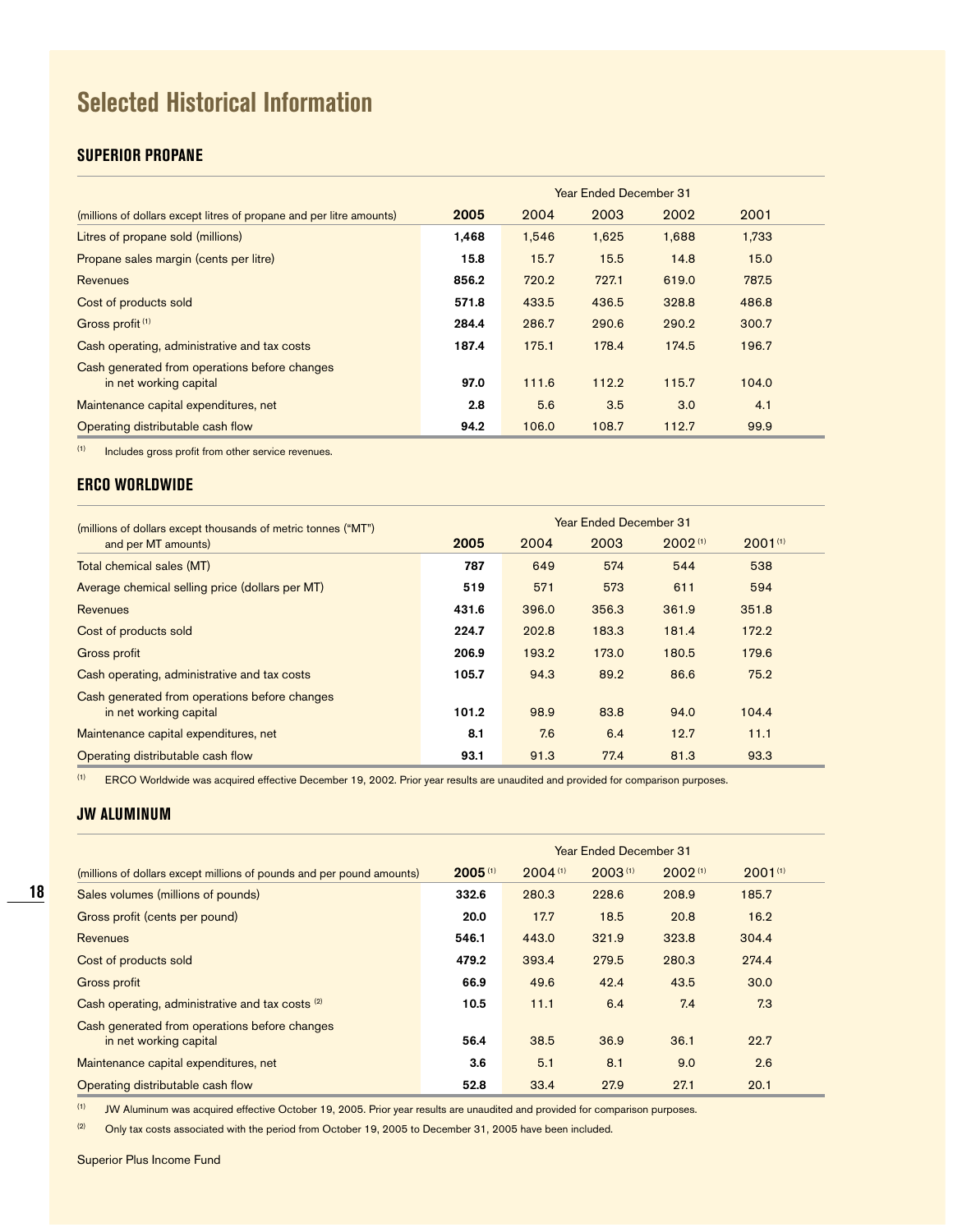#### **WINROC**

|                                                                         | <b>Year Ended December 31</b> |         |         |         |              |  |  |  |
|-------------------------------------------------------------------------|-------------------------------|---------|---------|---------|--------------|--|--|--|
| (millions of dollars)                                                   | 2005                          | 2004(1) | 2003(1) | 2002(1) | $2001^{(1)}$ |  |  |  |
| Revenues                                                                | 486.6                         | 384.3   | 310.9   | 282.2   | 288.0        |  |  |  |
| Cost of products sold                                                   | 368.8                         | 300.0   | 245.6   | 220.6   | 230.2        |  |  |  |
| Gross profit                                                            | 117.8                         | 84.3    | 65.3    | 61.6    | 57.8         |  |  |  |
| Cash operating, administrative and tax costs                            | 82.0                          | 56.4    | 47.4    | 44.6    | 43.5         |  |  |  |
| Cash generated from operations before changes<br>in net working capital | 35.8                          | 27.9    | 17.9    | 17.0    | 14.3         |  |  |  |
| Maintenance capital expenditures, net                                   | 5.6                           | 6.9     | 5.8     | 4.7     | 4.2          |  |  |  |
| Operating distributable cash flow                                       | 30.2                          | 21.0    | 12.1    | 12.3    | 10.1         |  |  |  |

 $(1)$  Winroc was acquired effective June 11, 2004. Prior year results are unaudited and provided for comparison purposes.

#### **SUPERIOR ENERGY MANAGEMENT**

|                                                                      | <b>Year Ended December 31</b> |         |              |                |  |  |  |  |
|----------------------------------------------------------------------|-------------------------------|---------|--------------|----------------|--|--|--|--|
| (millions of dollars except per gigajoule ("GJ") and per GJ amounts) | 2005                          | 2004(2) | $2003^{(2)}$ | 2002(1)(2)     |  |  |  |  |
| Natural gas sold (millions of GJs)                                   | 37                            | 28      | 21           | $\overline{2}$ |  |  |  |  |
| Natural gas sales margin (cents per GJ)                              | 39.2                          | 47.7    | 38.8         | 22.5           |  |  |  |  |
| <b>Revenues</b>                                                      | 288.4                         | 211.3   | 152.2        | 11.4           |  |  |  |  |
| Cost of products sold                                                | 273.9                         | 197.9   | 144.1        | 10.9           |  |  |  |  |
| Gross profit                                                         | 14.5                          | 13.4    | 8.1          | 0.5            |  |  |  |  |
| Cash operating, administrative and selling costs                     | 9.2                           | 5.7     | 3.6          | 0.6            |  |  |  |  |
| Operating distributable cash flow                                    | 5.3                           | 7.7     | 4.5          | (0.1)          |  |  |  |  |

(1) Superior Energy Management commenced business operations in June 2002.

 $(2)$  Restated to give retroactive effect to change in accounting for natural gas customer acquisition costs.

#### **CONSOLIDATED FINANCIALS**

| (millions of dollars except average number of trust units | <b>Year Ended December 31</b> |            |            |            |            |  |  |  |  |
|-----------------------------------------------------------|-------------------------------|------------|------------|------------|------------|--|--|--|--|
| and per trust unit amounts)                               | 2005                          | 2004       | 2003       | 2002       | 2001       |  |  |  |  |
| <b>Revenues</b>                                           | 2.171.4                       | 1.552.8    | 1.234.3    | 640.9      | 787.5      |  |  |  |  |
| Gross profit                                              | 636.1                         | 542.8      | 471.7      | 295.8      | 300.7      |  |  |  |  |
| Operating distributable cash flow (1)                     | 231.4                         | 219.4      | 190.6      | 115.7      | 99.9       |  |  |  |  |
| Distributable cash flow (1)                               | 187.0                         | 184.4      | 146.5      | 90.7       | 78.3       |  |  |  |  |
| Per trust unit (1)                                        | \$<br>2.35                    | \$<br>2.54 | \$<br>2.47 | \$<br>1.93 | \$<br>1.71 |  |  |  |  |
| Average number of trust units outstanding (millions)      | 79.7                          | 72.7       | 59.4       | 46.9       | 45.8       |  |  |  |  |
| Growth capital                                            | 525.3                         | 126.3      | 129.8      | 579.4      | 2.1        |  |  |  |  |
| Total assets <sup>(1)</sup>                               | 2.327.8                       | 1.552.1    | 1,445.1    | 1.392.8    | 654.9      |  |  |  |  |
| Current and long-term debt                                | 624.8                         | 446.2      | 317.8      | 443.4      | 101.0      |  |  |  |  |

(1) Restated to give retroactive effect to change in accounting for natural gas customer acquisition costs.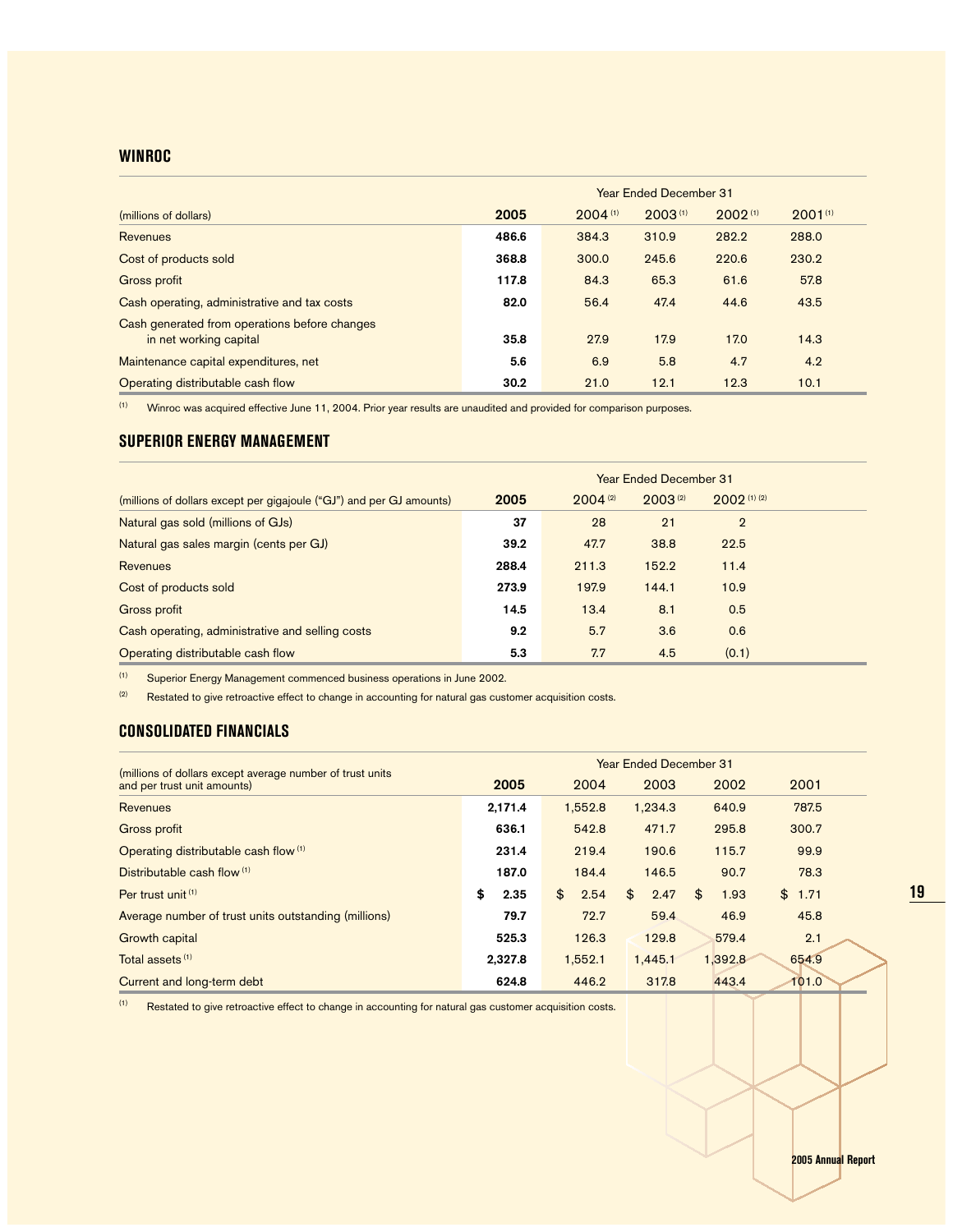





Vice-President, Business Process and Compliance





lint G. Warkentin ice-President and Trea



Theresia R. Reisch Vice-President, Investor Relations and Corporate Secretary

Superior Plus is committed to maintaining a strong financial position to support the execution of its business plans.



ager, Corporate Reporting

## **Management's Discussion and Analysis**

As at March 8, 2006

#### **Organization and Structure**

The Superior Plus Income Fund (the "Fund") holds a 100% interest in Superior Plus Inc. ("Superior") consisting of investments<br>in common share equity (the "Common Shares"), and \$1.469 billion of unsecured subordinated notes he Superior Plus Income Fund (the "Fund") holds a 100% interest in Superior Plus Inc. ("Superior") consisting of investments in common share equity (the "Common Shares"), and \$1.469 billion of unsecured subordinated notes due October 1, 2026 that bear interest at a weighted average interest rate of 12.4% (the "Shareholder Notes"). The distributable cash flow of the Fund is solely dependent on the results of Superior and is derived from dividends or returns of capital on business operating under the trade name "Superior Propane"; a specialty chemicals business operating under the trade name "ERCO Worldwide"; a manufacturer of specialty, flat-rolled aluminum products operating as "JW Aluminum"; a walls and ceilings construction product distribution business operating under the trade name "Winroc"; and a natural gas retailing business operating under the trade name "Superior Energy Management".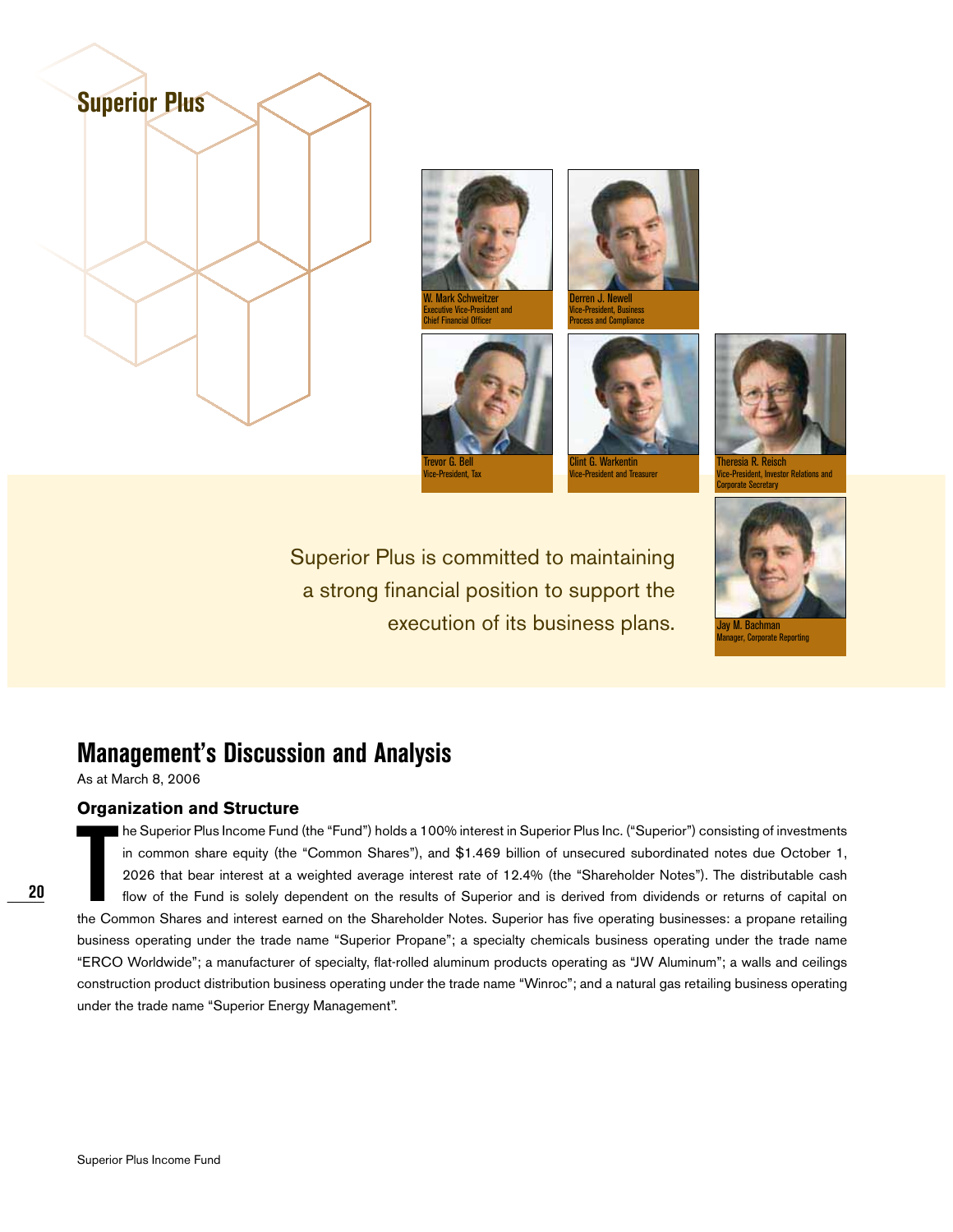#### **Cash Distributions**

The Fund distributes to holders of trust units ("Unitholders"), interest earned on the Shareholder Notes and dividends or returns of capital declared on the Common Shares, after interest payments to holders of the convertible unsecured subordinated debentures (the "Debentures") of the Fund ("Debentureholders"), and provision for administrative expenses and reserves of the Fund. The Fund targets to pay out substantially all of its ongoing sustainable distributable cash flow through regular monthly distributions.

The Fund increased its monthly distribution by 2.5% to \$0.205 per trust unit effective with the November 2005 monthly distribution, based on expected sustainable distributable cash flow including accretion from the acquisition of JW Aluminum ("JWA"). For 2005, distributions paid to Unitholders reached \$2.41 per trust unit, an increase of 6% over 2004 distributions paid of \$2.28 per trust unit, representing a payout ratio of 103% and 90% for 2005 and 2004 respectively. See "Distributions Paid to Unitholders" for further details. The payout ratio exceeded 100% in 2005 principally due to soft performance from Superior Propane and ERCO Worldwide's sodium chlorate business in the fourth quarter. Steps are being taken to reposition certain of our businesses in response to the changing business environment and are expected to improve distributable cash flow per unit as these initiatives are implemented. However, in light of the negative impact that record warm temperatures across Canada in January and February are having on Superior Propane's 2006 results and continuing difficulties faced by North American pulp producers, it was considered prudent to reduce the monthly distribution rate to \$0.185 per trust unit or \$2.22 on an annualized basis to ensure our payout ratio is sustainable and our financial strength maintained, pending the improvement of results over time.

For income tax purposes, distributions paid in 2005 of \$2.41 per trust unit are classified as other income of \$1.676 per trust unit, a return of capital of \$0.108 per trust unit and a dividend of \$0.626 per trust unit. A summary of cash distributions since inception and related tax information is posted under the "Investor Information" section of Superior's website at www.superiorplus.com. For 2006, approximately \$1.87 per trust unit is expected to be distributed in the form of other income, \$0.09 in the form of return of capital, with any remainder expected to be classified as a taxable dividend.

#### **Distributable Cash Flow**

Distributable cash flow of the Fund available for distribution to Unitholders, is equal to cash generated from operations before natural gas customer acquisition costs and changes in net working capital, less amortization of natural gas customer acquisition costs and maintenance capital expenditures. Maintenance capital expenditures are equal to capital expenditures incurred to sustain the ongoing capacity of Superior's operations and are deducted from the calculation of distributable cash flow. Acquisitions and other capital expenditures incurred to expand the capacity of Superior's operations or to increase its profitability ("growth capital"), are excluded from the calculation of distributable cash flow. See Note 1 to the Consolidated Financial Statements for the calculation of distributable cash flow. Distributable cash flow is the main performance measure used by management and investors to evaluate the performance of the Fund and its businesses. Readers are cautioned that distributable cash flow, maintenance capital expenditures and growth capital are not defined performance measures under Canadian generally accepted accounting principles ("GAAP"), and that distributable cash flow cannot be assured. The Fund's calculation of distributable cash flow, maintenance capital expenditures and growth capital may differ from similar calculations used by comparable entities. Operating distributable cash flow is distributable cash flow before corporate and interest expenses. It is also a non-GAAP measure and is used by management to assess the performance of its operating businesses.

Distributable cash flow increased modestly for the ninth consecutive year, reaching \$187.0 million, an increase of \$2.6 million (1%) over 2004 results. The full year contribution of record results from Winroc acquired in June 2004, and the initial inclusion of JWA results acquired on October 19, 2005, was substantially offset by softer performance from Superior Propane and higher borrowing costs due to higher interest rates and increased debt levels incurred to finance growth capital investments. Distributable cash flow per trust unit was \$2.35 in 2005, down \$0.19 (7%) from 2004 as a 10% increase in the average number of trust units outstanding outpaced the increase in distributable cash flow. The average number of trust units outstanding increased in 2005 as a result of trust units issued to partially finance the acquisition of JWA and the conversion of Debentures and warrants into trust units.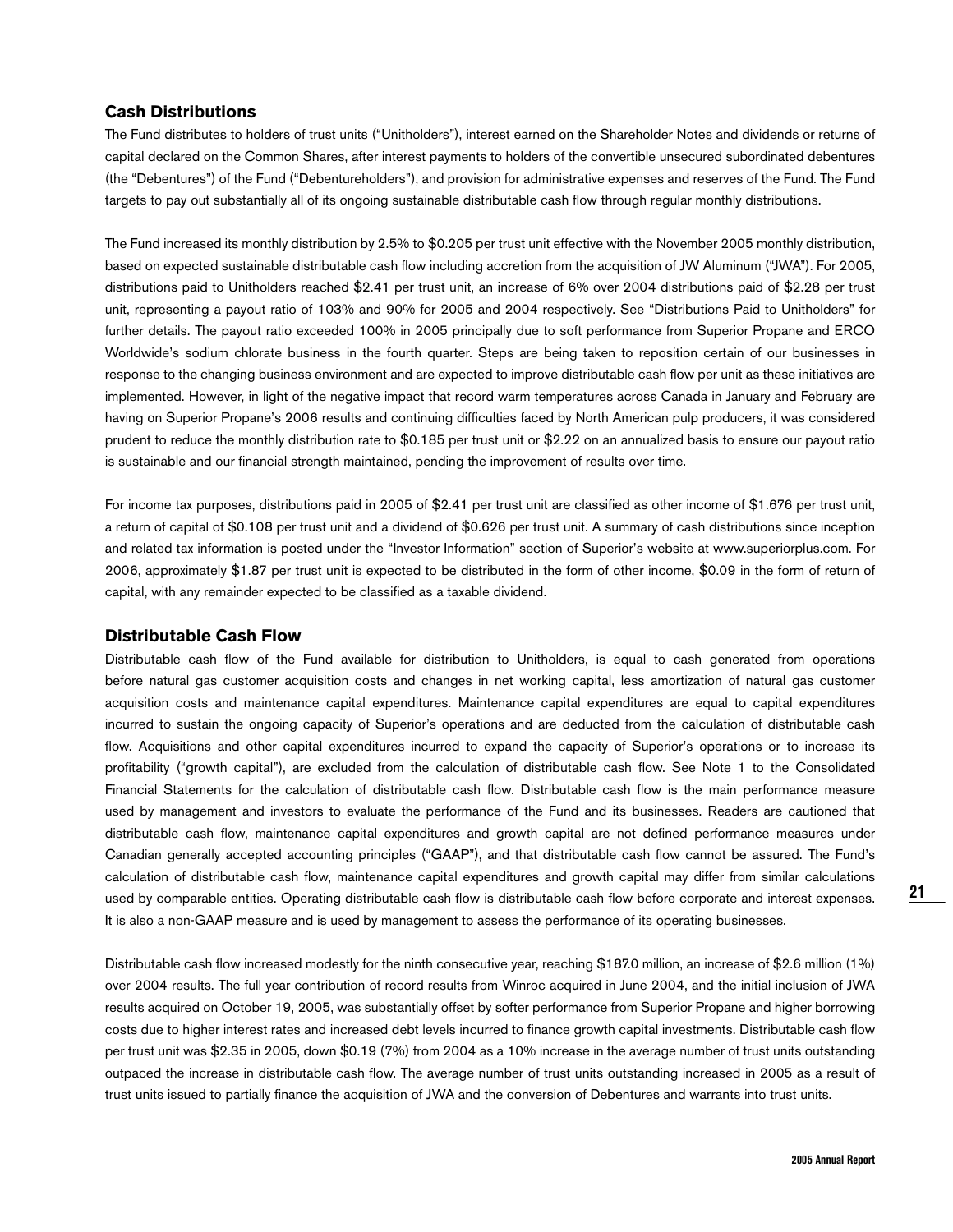As outlined in the facing chart, the diversification of the Fund's earning base continued in 2005 with Superior Propane, ERCO Worldwide, JWA, Winroc and Superior Energy Management ("SEM") contributing 41%, 40%, 4%, 13% and 2% of operating distributable cash flow, respectively and is expected to diversify further in 2006 with a full year's contribution from JWA. After giving effect to the acquisition of JWA as if it were owned by Superior for all of 2005, Superior Propane, ERCO Worldwide, JWA, Winroc and SEM would have contributed 35%, 35%, 17%, 11% and 2% of operating distributable cash flow respectively.

Net earnings for 2005 were \$106.1 million, compared to \$112.4 million in 2004. Distributable cash flow increased relative to net earnings in 2005 compared to the prior year, due to increased non-cash amortization charges partially offset by higher non-cash



2002 to 2004 restated to give effect to change in accounting for natural gas acquisition costs. (See Note 3(b) to the Consolidated Financial Statements).

recoveries of trust unit incentive plan compensation and future income taxes in Canada, and the commencement of payment of cash income taxes in the United States. The increase in amortization expense reflects ERCO Worldwide's announcement in August 2005 to close its Thunder Bay sodium chlorate plant in the first quarter of 2006, resulting in the accelerated amortization of the plant's \$40 million net book value over its remaining expected period of operation, combined with the excess of JWA's amortization of capital equipment over cash maintenance capital expenses. The recovery of trust unit incentive plan compensation expense was driven by the decline in the Fund's trust unit market value during the second half of 2005. Net earnings for 2005 were reduced by management retention bonuses paid in the second quarter of \$1.3 million (2004 – \$2.6 million), which were in turn used to repay a portion of trust unit purchase loans advanced as part of the management internalization transaction in 2003. These costs have been excluded from the calculation of distributable cash flow, consistent with the previous accounting for management internalization costs.

#### **Fourth Quarter Results**

Fourth quarter distributable cash flow reached \$60.0 million, an increase of \$4.2 million (8%) over the prior year quarter. Operating distributable cash flow increased by \$9.7 million (15%) as the initial contribution from JWA acquired on October 19, 2005 and improved results from Winroc were partially offset by softer performance from Superior Propane attributable to lower space heating demand and higher operating costs. Interest costs increased by \$5.2 million due to increased debt levels incurred to finance growth capital investments made during 2005 as well as higher interest rates. Distributable cash flow per trust unit was \$0.70 in the fourth quarter, down \$0.04 (5%) from the prior year period as the 8% increase in distributable cash flow was more than offset by a 14% increase in the average number of trust units outstanding. Distributable cash flow increased relative to net earnings in the fourth quarter of 2005 compared to the prior year period for similar reasons impacting the year-over-year comparison. Further discussion of the 2005 fourth quarter results is provided in the Fund's Fourth Quarter and 2005 Earnings Release, dated March 8, 2006.

A more detailed discussion and analysis of the annual financial and operating results of Superior's businesses is provided on the following pages.

#### **Superior Propane**

**22**

Superior Propane generated operating distributable cash flow of \$94.2 million in 2005, representing 35% of the Fund's total after giving effect to the ownership of JWA for all of 2005. Compared to 2004, Superior Propane's operating distributable cash flow decreased by \$11.8 million (11%) due to lower propane sales volumes and increased operating costs, partially offset by increased other service gross profit contributed from the Superior Gas Liquids ("SGL") wholesale operations acquired in February 2005 and lower net maintenance capital expenditures. Condensed operating results for 2005 and 2004 are provided in the following table. See Note 17 to the Consolidated Financial Statements for detailed comparative business segment results and page 18 of this Annual Report for selected historical information for the last five years.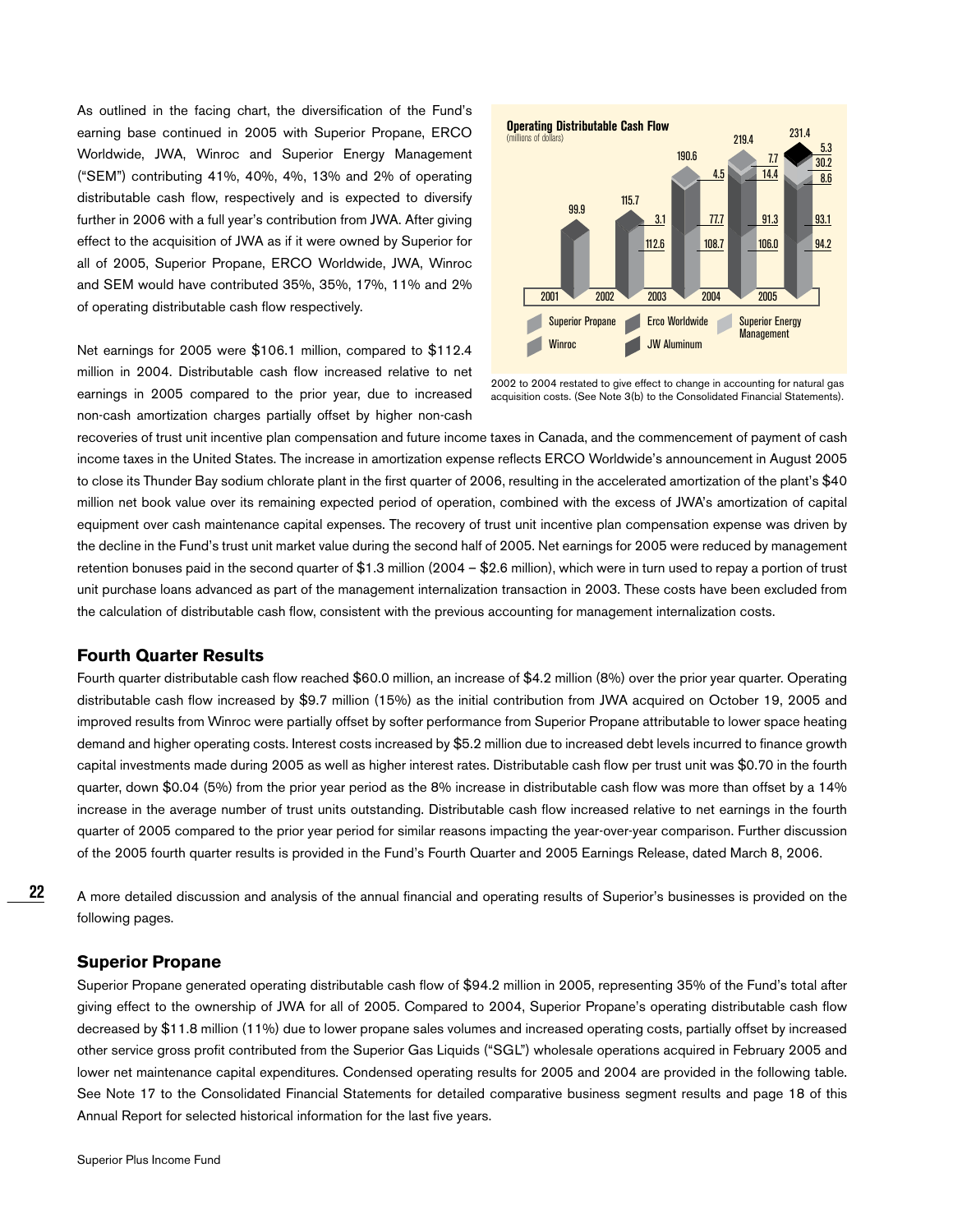| (millions of dollars except per litre amounts)                       |         | 2005    | 2004    |                         |  |
|----------------------------------------------------------------------|---------|---------|---------|-------------------------|--|
|                                                                      | \$      | ¢/litre | \$      | $\text{\degree}$ /litre |  |
| Gross profit                                                         |         |         |         |                         |  |
| Propane sales                                                        | 231.7   | 15.8    | 243.2   | 15.7                    |  |
| Other services                                                       | 52.7    | 3.6     | 43.5    | 2.8                     |  |
| Total gross profit                                                   | 284.4   | 19.4    | 286.7   | 18.5                    |  |
| Less: Cash operating, administration and tax costs                   | (187.4) | (12.8)  | (175.1) | (11.3)                  |  |
| Cash generated from operations before changes in net working capital | 97.0    | 6.6     | 111.6   | 7.2                     |  |
| Maintenance capital expenditures, net                                | (2.8)   | (0.2)   | (5.6)   | (0.4)                   |  |
| Operating distributable cash flow                                    | 94.2    | 6.4     | 106.0   | 6.8                     |  |
| Propane retail volumes sold (millions of litres)                     |         | 1,468   |         | 1,546                   |  |

Propane sales gross profit was \$231.7 million, down \$11.5 million (5%) from 2004 as sales volumes declined by 5% (78 million litres). Auto propane sales volumes declined by 30 million litres (15%) due to the continued structural decline in this end-use market, representing 40% of the overall decline in sales volumes. Residential and commercial sales volumes declined by 25 million litres (5%) as warmer weather, coupled with a 20% increase in average wholesale propane costs in 2005 compared to the prior year, encouraged customer conservation and reduced demand. Average temperatures in 2005 across Canada were 4% warmer than 2004 and the last five year average. As shown in the following chart, wholesale propane costs increases were driven by higher crude oil and natural gas prices experienced in the aftermath of the Gulf coast hurricanes in the third quarter of 2005. Industrial sales volumes increased by 4 million litres (1%) due to the addition of 16 million litres of refined fuel sales volumes acquired over the last year in southwestern Ontario. Agricultural sales volumes declined by 27 million litres (21%) as lower crop drying demand in the prairies resulted from unusually wet weather experienced in the second quarter which significantly reduced the size of the crop planted. Approximately 50% of Superior Propane's sales volumes are due to heating related applications and 50% are related to economic activity levels.

Propane sales margins averaged 15.8 cents per litre in 2005, and were comparable to 2004 levels despite the volatile and rising wholesale propane costs experienced in the second half of 2005 as sales margins typically decline during periods of rising propane commodity prices due to delays in passing on prices to customers. Conversely, sales margins typically increase when propane commodity prices decline.

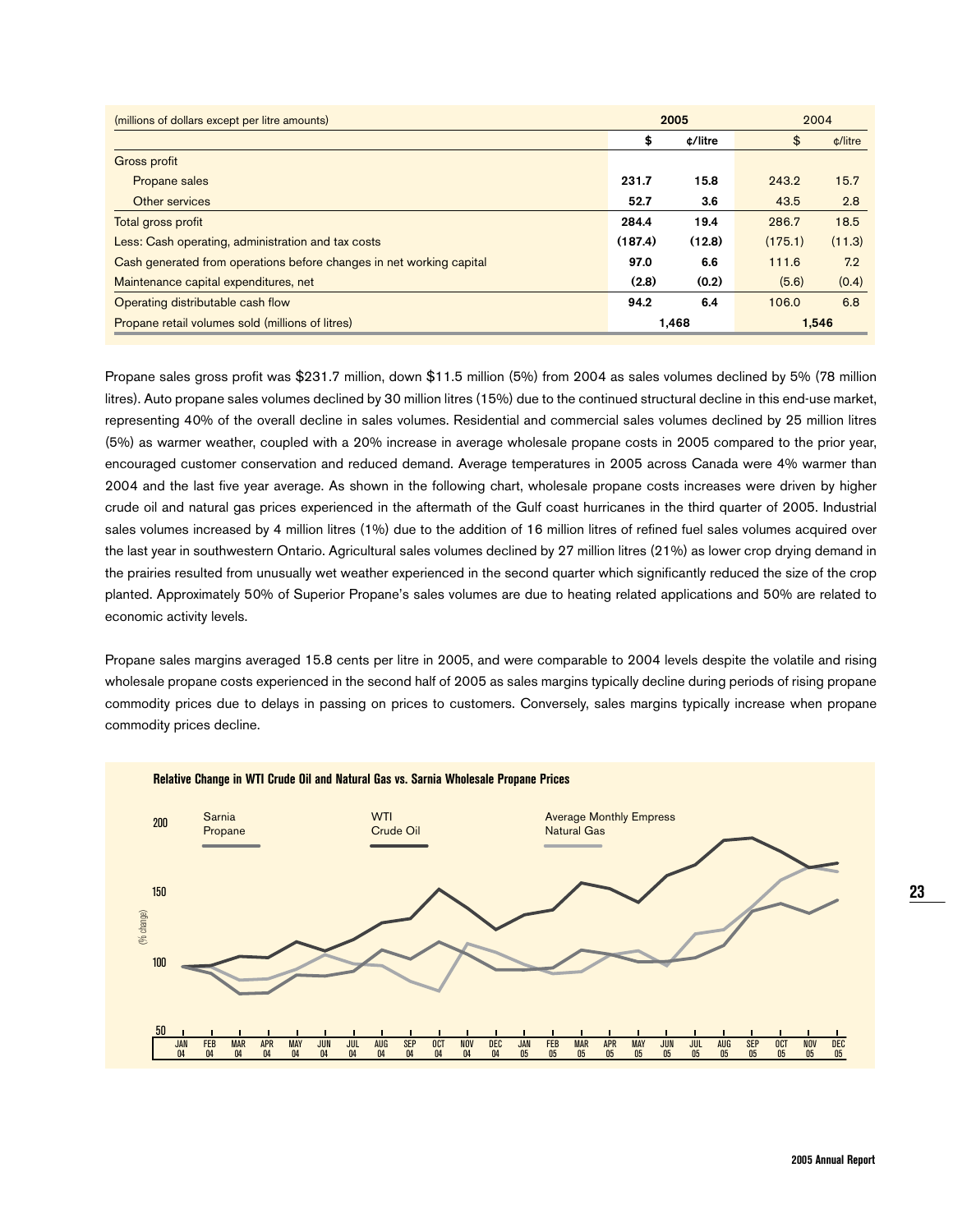Gross profit from other services reached \$52.7 million in 2005, an increase of \$9.2 million (21%) over the prior year, due to contributions from SGL acquired in February 2005 and transportation surcharge fee income, partially offset by reduced profitability of fixed-price propane sales programs as hedging costs increased in the aftermath of the Gulf coast hurricanes in the third quarter.

Despite the challenging business conditions experienced in 2005, total gross profit was within 1% of 2004, reflecting Superior Propane's leading market share and considerable operational and customer diversification. Superior Propane's operational risks are well distributed across its 43 market operations, with the largest five markets representing approximately 27% of cash generated from operations. Superior Propane's customer base is well diversified geographically and across end-use applications as illustrated in the table below. Its largest customer contributed approximately 1% of gross profits in 2005.

| By End-Use Application        |              |                   |                   |                   | By Region                     |              |                   |              |                   |
|-------------------------------|--------------|-------------------|-------------------|-------------------|-------------------------------|--------------|-------------------|--------------|-------------------|
|                               | 2005         |                   |                   | 2005<br>2004      |                               |              | 2004              |              |                   |
| Applications:                 | Volume $(1)$ | GP <sup>(2)</sup> | Volume $(1)$      | GP <sup>(2)</sup> | Regions:                      | Volume $(1)$ | GP <sup>(2)</sup> | Volume $(1)$ | GP <sup>(2)</sup> |
| Residential                   | 183          | 59.9              | 192               | 61.6              | <b>Atlantic</b>               | 110          | 32.3              | 115          | 32.6              |
| Commercial                    | 315          | 60.9              | 331               | 63.3              | Quebec                        | 257          | 49.9              | 283          | 52.4              |
| Agricultural                  | 100          | 11.5              | 127               | 14.2              | Ontario                       | 342          | 80.1              | 350          | 78.4              |
| <b>Industrial</b>             | 696          | 78.8              | 692               | 80.1              | Sask./Man.                    | 202          | 27.2              | 226          | 28.6              |
| Automotive                    | 174          | 20.6              | 204               | 24.0              | AB/NWT/YK                     | 334          | 54.5              | 345          | 55.2              |
| <b>Other Services</b>         | -            | 52.7              | $\qquad \qquad -$ | 43.5              | <b>BC</b>                     | 223          | 40.4              | 227          | 39.5              |
|                               | 1.468        | 284.4             | 1.546             | 286.7             |                               | 1,468        | 284.4             | 1.546        | 286.7             |
| Average margin <sup>(3)</sup> | 15.8         |                   | 15.7              |                   | Average margin <sup>(3)</sup> | 15.8         |                   | 15.7         |                   |

#### **Superior Propane Annual Sales Volumes and Gross Profit**

(1) **Volume:** Volume of retail propane sold (millions of litres)

(2) **GP:** Gross profit (millions of dollars)

(3) **Average margin:** Average propane retail sale margin (cents per litre)

Cash operating, administration and tax costs were \$187.4 million, an increase of \$12.3 million (7%) from 2004. Fuel costs increased by \$2.5 million as a result of higher fuel prices and were substantially mitigated through the implementation of transportation fee surcharges during the year. Tank and equipment maintenance costs increased by \$3.7 million in an effort to ready the business to support growth and service initiatives focused on the residential and commercial end-use markets. The SGL business added \$1.6 million of incremental costs in 2005. Cash operating costs were 12.8 cents per litre, an increase of 1.5 cents per litre (13%) over 2004 due to the 7% increase in costs coupled with the 5% decrease in sales volumes. Unseasonably warm weather and high wholesale propane cost trends have continued into the first quarter of 2006 and are expected to dampen sales volume levels. In response to these changing business conditions, a review of Superior Propane's cost structure has been initiated towards improving its operational efficiencies and to position its product and service offerings for future growth. In January 2006, Mr. John Gleason took over leadership of Superior Propane as President. Mr. Gleason joined Superior in April 2005 as Senior Vice President Corporate Development and brings considerable experience in the areas of finance, business development and operations management gained over a 14-year period with MDS Inc., a global health and life science company.

Net maintenance capital expenditures were \$2.8 million in 2005, a decrease of \$2.8 million from 2004 levels. Gross expenditures were \$7.4 million in 2005 and 2004 and were directed largely towards the renewal of the delivery fleet. Proceeds on disposals reached \$4.6 million in 2005, an increase of \$2.8 million over the prior year. Disposal proceeds realized in 2005 included the sale of Superior Propane's primary transportation fleet operations in eastern Canada to a national trucking company. In conjunction with the sale, a seven-year transportation service agreement was entered into with the purchaser which is anticipated to be cost neutral going forward.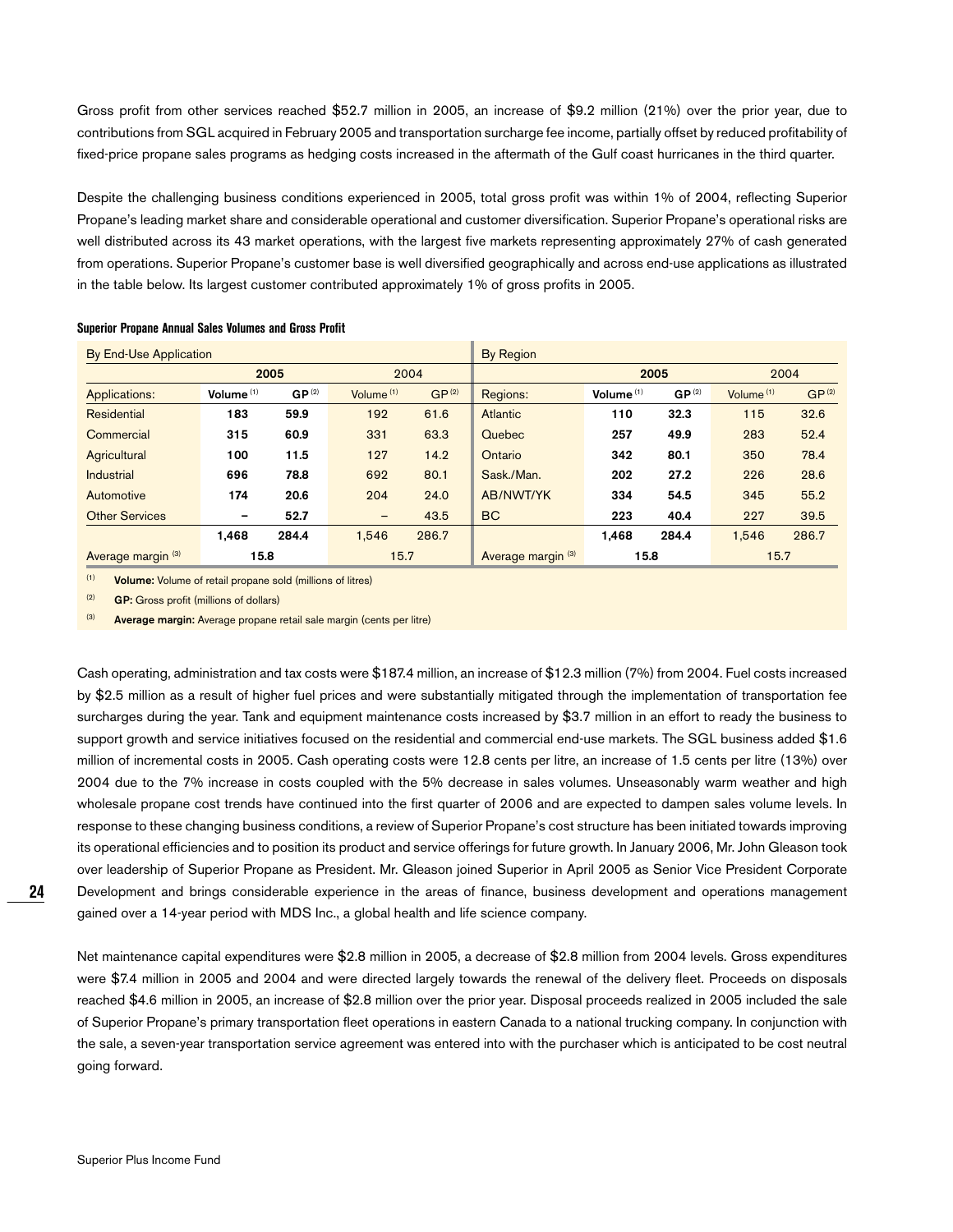Growth capital expenditures of \$27.5 million (2004 – \$4.2 million) included the \$25.6 million acquisition of SGL in February 2005 and the acquisition of a southwestern Ontario refined fuels distribution business during the third quarter. SGL is a Calgary-based, natural gas liquids wholesale marketing business, servicing over 80 small and medium-sized propane retailers based mainly in the United States. Wholesale sales volumes were approximately 470 million litres in 2005, resourced from approximately 50 suppliers. SGL has subsequent to its acquisition, taken on the management of Superior Propane's supply and logistic requirements.

#### **OUTLOOK**

For 2006, Superior Propane's operating distributable cash flow is anticipated to be lower than 2005. Unseasonably warm weather and high wholesale propane cost trends have continued into the first quarter of 2006 and are expected to dampen sales volume levels. These business challenges are anticipated to be addressed in 2006 by taking steps to improve Superior Propane's operating efficiency while positioning its product and service offerings for future growth. The full year's ownership of SGL, combined with the outsourcing of its primary transportation fleet operations in eastern Canada, is expected to sharpen Superior Propane's operating focus and profitability.

#### **BUSINESS RISKS**

Competition. Propane retailing is a local, relationship-based business, in which propane competes for market share based on price and level of service. There are close to 200 propane retailers in Canada. Barriers to entry are relatively low. Propane is subject to vigorous competition from other sources of energy, including natural gas, fuel oil, electricity, wood, gasoline, diesel and other fuels. Propane prices are affected by crude oil and natural gas prices.

Seasonality and Weather Conditions. Historically, overall propane demand from non-automotive end-use applications has been stable. However, weather and general economic conditions affect propane market volumes. Weather influences the demand for propane primarily for space heating uses and also for agricultural applications, such as crop drying. Approximately three-quarters of Superior Propane's annual cash flow is typically generated in the October-March winter heating season. Superior Propane accumulates propane inventory during the summer months for delivery to customers during the winter heating season. The cost of inventory may be higher or lower than market prices for propane at the time of sale and can impact profitability.

Propane Demand, Supply and Pricing. Propane represents less than 2% of the overall Canadian energy market and is used in a wide range of applications, including residential, commercial, industrial, agricultural and automotive uses. Demand for traditional propane end-use applications is increasing marginally with general economic growth. Increases in the cost of propane encourage customers to conserve fuel consumption and to invest in more energy efficient equipment, reducing demand. Automotive propane demand is presently declining at a rate of approximately 15 to 20% per year due to the development of more fuel-efficient and complicated engines which increase the cost of converting engines to propane and reduce the savings per kilometre driven. Reversal of this market trend will require increased support of governments and original equipment vehicle manufacturers. Based on the most recently available industry data, it is estimated that on an annual basis, approximately 11.8 billion litres of propane are produced in Canada of which about 3.6 billion litres are consumed domestically. The remainder is exported to the United States. Superior Propane's supply is currently purchased from 20 propane producers in Canada. Superior Propane leases underground propane storage capacity in Marysville, Michigan and at Fort Saskatchewan, Alberta and accumulates propane storage positions during the summer months to provide it with further supply security and distribution capacity in periods of supply disruption and high demand in the winter season. Propane is mainly purchased under annual contracts, with pricing arrangements based on industry posted prices at the time of delivery. The retail propane business is a "margin-based" business where the level of profitability is largely dependent on the difference between retail sales prices and wholesale product costs. Changes in propane supply costs are normally passed through to customers, but timing lags may result in both positive and negative gross margin fluctuations.

Fixed-Price Offerings. Superior Propane offers its customers various fixed-price propane programs. In order to mitigate the price risk from offering these services, Superior Propane uses its physical inventory position, supplemented by forward commodity transactions with various third parties having terms and volumes substantially the same as its customers' contracts. Gains and losses from the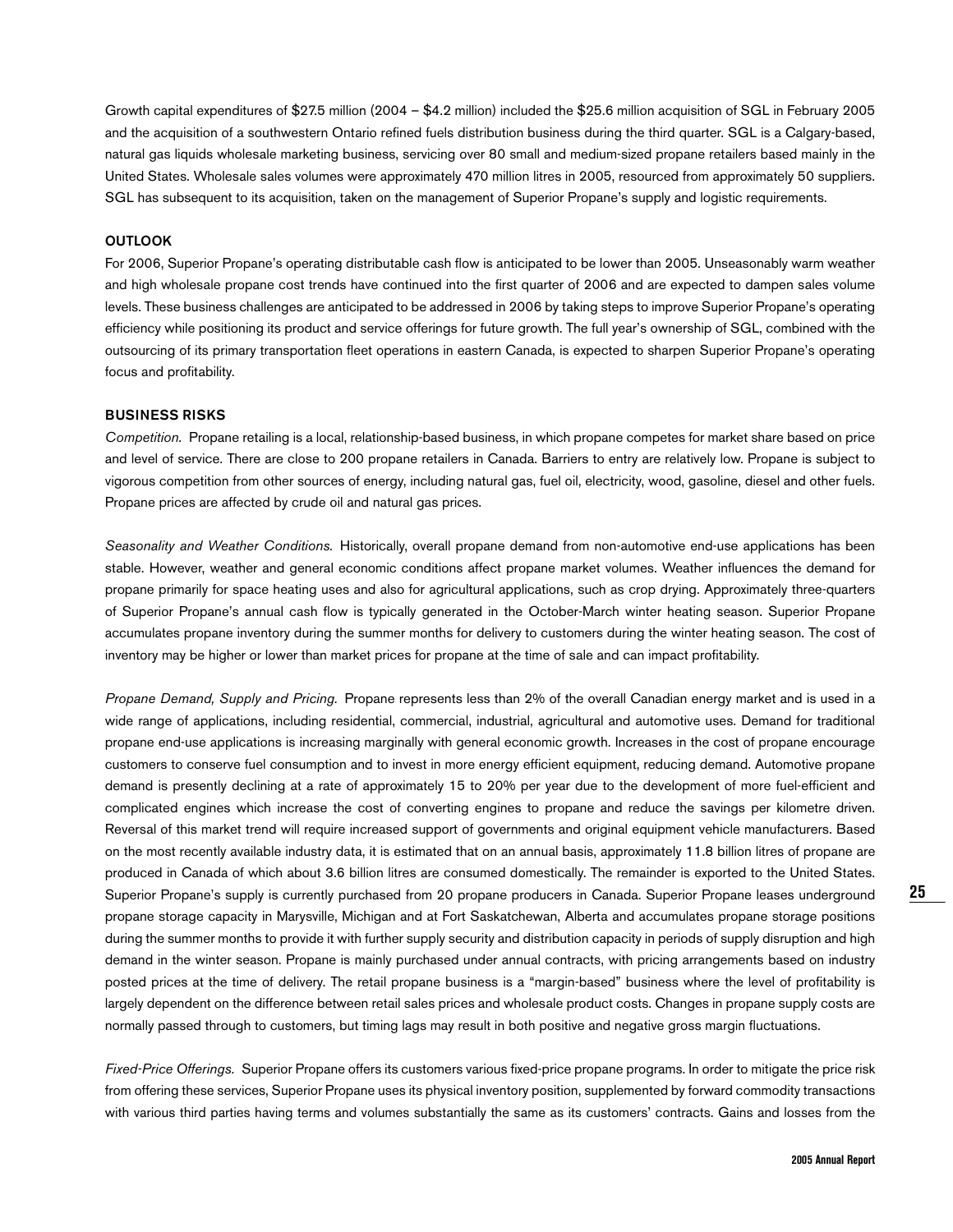customers' contract and the mitigating supply transaction are recorded simultaneously into income at the time of settlement. See Note 15(ii) to the Consolidated Financial Statements for fixed-price propane purchase and sale commitment amounts.

Employee and Labour Relations. As of December 31, 2005, Superior Propane had 1,463 regular and 192 part-time employees. Approximately 411 or 28% of its employees are unionized through six provincial or regional certifications in British Columbia/Yukon, Manitoba, Ontario and Quebec with expiry dates ranging from December 2005 to April 2008. Collective bargaining agreements are renegotiated in the normal course of business and are not expected to materially affect Superior Propane's business.

Environmental, Health and Safety Risk. Slight quantities of propane may be released during transfer operations. The storage and transfer of propane has limited impact on soil or water given that a release of propane will disperse into the atmosphere. To mitigate risks, Superior Propane has established a comprehensive program directed at environmental, health and safety protection. This program consists of an environmental policy, codes of practice, periodic self-audits, employee training, quarterly and annual reporting and emergency prevention and response.

#### **ERCO Worldwide**

ERCO Worldwide generated operating distributable cash flow of \$93.1 million in 2005, representing 35% of the Fund's total after giving effect to the ownership of JWA for all of 2005. Compared to 2004, operating distributable cash flow increased by \$1.8 million (2%), as the Port Edwards chloralkali/potassium facility acquired in June 2005 contributed operating distributable cash flow of \$14.9 million, outpacing lower contributions from sodium chlorate and technology operations.

Condensed operating results for 2005 and 2004 are provided in the following table. See Note 17 to the Consolidated Financial Statements for detailed comparative business segment results and page 18 of this Annual Report for selected historical information for the last five years.

| (millions of dollars except per metric tonne ("MT") amounts)         | 2005    |       | 2004    |       |
|----------------------------------------------------------------------|---------|-------|---------|-------|
|                                                                      |         | \$/MT |         | \$/MT |
| Revenue                                                              |         |       |         |       |
| Chemicals                                                            | 408.2   | 519   | 370.3   | 571   |
| Technology                                                           | 23.4    | 30    | 25.7    | 40    |
| Cost of sales                                                        |         |       |         |       |
| Chemicals                                                            | (213.2) | (271) | (191.2) | (295) |
| Technology                                                           | (11.5)  | (15)  | (11.6)  | (18)  |
| Gross profit                                                         | 206.9   | 263   | 193.2   | 298   |
| Less: cash operating, administration and tax costs                   | (105.7) | (134) | (94.3)  | (145) |
| Cash generated from operations before changes in net working capital | 101.2   | 129   | 98.9    | 153   |
| Maintenance capital expenditures, net                                | (8.1)   | (10)  | (7.6)   | (12)  |
| Operating distributable cash flow                                    | 93.1    | 119   | 91.3    | 141   |
| Chemical volumes sold (thousands of MT)                              | 787     |       | 649     |       |

Gross profit of \$206.9 million, increased by \$13.7 million (7%) over 2004 as increased chemical gross profits were partially offset by a \$2.2 million reduction in technology gross profits due to normal course royalty license expirations. Chemical gross profits increased by \$15.9 million (9%) as the addition of the Port Edwards business, coupled with a robust chloralkali pricing environment in the second half of 2005, more than offset an \$8.1 million (10%) decline in gross profits from sodium chlorate operations. Sodium chlorate gross profit was impacted by a 1% (6,000 tonnes) decline in sales volumes reflecting softening bleached pulp market conditions in North America, a 1% decline in average selling prices due to the impact of the appreciation of the Canadian dollar on sales priced in United States dollars, and a 1% increase in production costs due to increased electricity costs. ERCO Worldwide's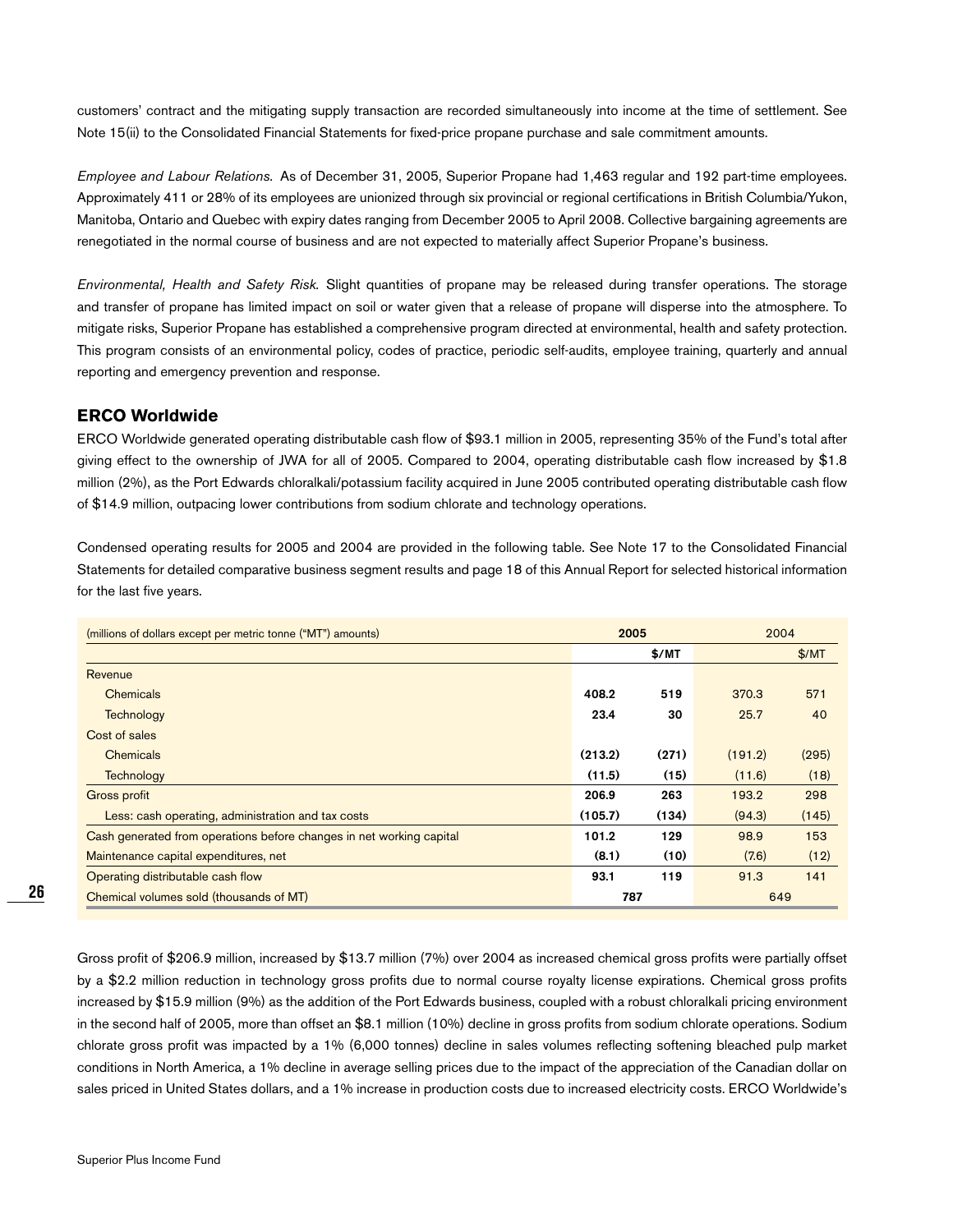foreign exchange hedging program in 2005 generated realized gains of \$15.3 million and substantially mitigated the impact of the 7% year over year average appreciation of the Canadian dollar against the United States dollar denominated sales. (See "Business Risks – Foreign Currency Rate Risk" for discussion of hedge positions). Total chemical sales reached 787,000 metric tonnes in 2005, an increase of 138,000 tonnes (21%) over 2004 of which 144,000 tonnes was generated by the Port Edwards facility. Sodium chlorate and chloralkali/potassium production capacity utilization averaged 96% (2004 – 96%) and 92% (2004 – 97%) respectively. Average chemical revenue and cost of sales per tonne statistics declined in 2005 from 2004 levels as a result of the addition of chloralkali/potassium product sales from Port Edwards which have lower average selling and production costs than ERCO Worldwide's existing product mix.

Cash operating, administration and tax costs were \$105.7 million in 2005, an increase of \$11.4 million over the prior year. Increased expenses in 2005 included the addition of Port Edwards operating costs of \$11.4 million, \$1.5 million of United States cash income taxes, and \$1.1 million of severance and related costs with respect to the planned closure in the first quarter of 2006 of the 48,000 tonne capacity Thunder Bay sodium chlorate plant. This was partially offset by \$2.1 million of non-recurring costs associated with exiting the calcium hypochlorite business in 2004.

Chloralkali/potassium sales contributed 29% of operating cash flow from chemical operations before maintenance capital expenditures, up from 12% in 2004, reflecting the increased diversification of ERCO Worldwide's product line. Sodium chlorate sales represent 71% of ERCO Worldwide's operating cash flow from chemical operations before maintenance capital expenditures and are principally sold to bleached pulp manufacturers. Sodium chlorate is required to generate chlorine dioxide that bleaches the pulp and represents approximately 5% of the variable cost to manufacture bleached pulp. As a result, sodium chlorate sales volumes and prices tend to be very stable over time despite the volatility of bleached pulp prices (see the following chart). ERCO Worldwide's top 10 customers comprised approximately 47% of its revenues in 2005, with its largest customer representing 7% of its revenues.



Maintenance capital costs of \$8.1 million in 2005, increased by \$0.5 million over 2004 due principally to the addition of the Port Edwards plant. For 2006, maintenance capital expenditures are expected to rise to the \$8 million to \$10 million range, reflecting a full year of ownership of the Port Edwards plant.

Growth capital expenditures aggregated \$58.6 million in 2005, compared to \$5.7 million in 2004 and were directed towards opportunities in the growing South American sodium chlorate market, increasing operational efficiencies, and expanding product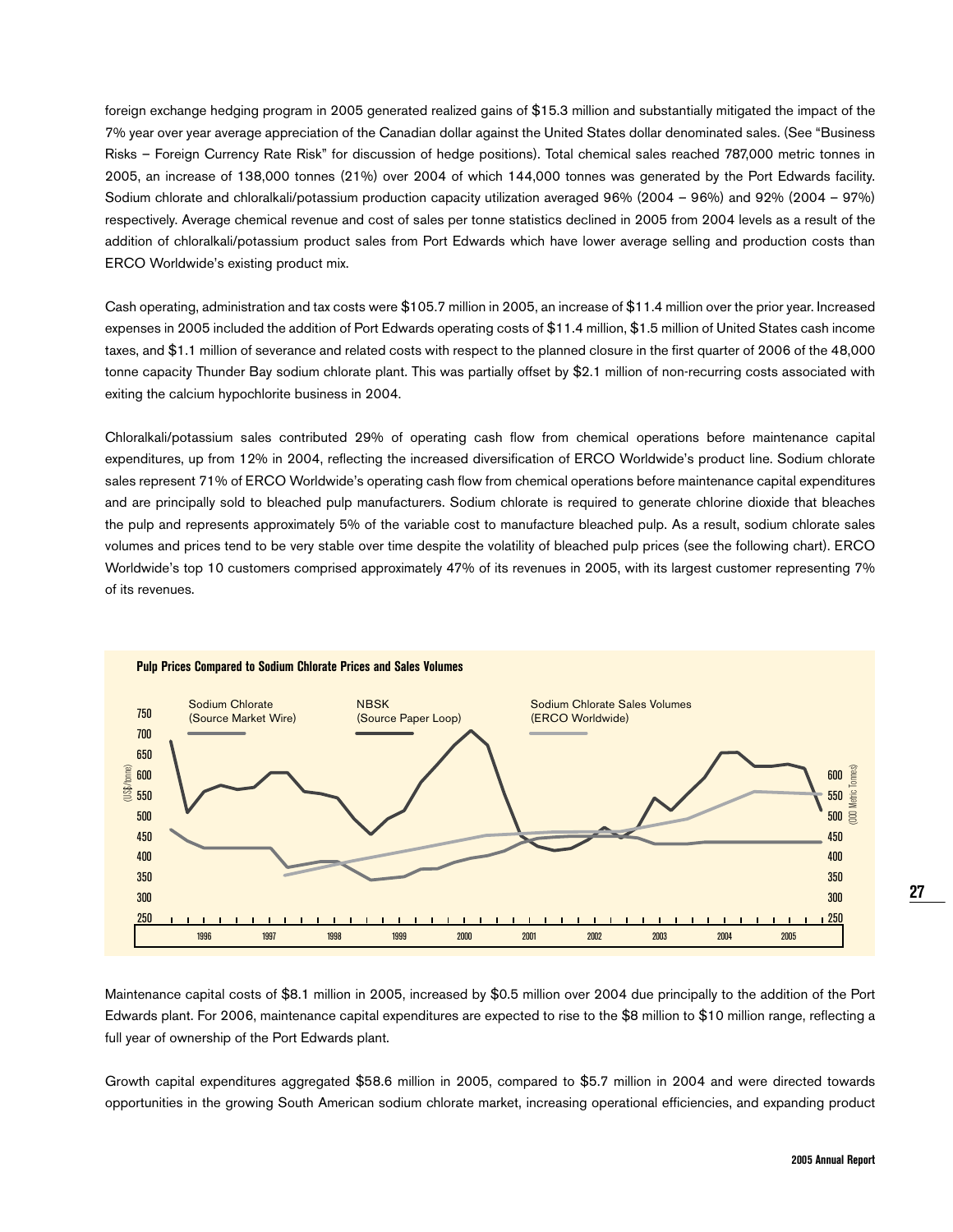lines. Construction of the 55,000 tonne sodium chlorate plant in Chile continues on time and on budget. The plant is scheduled to start up in mid-2006 with full production expected by the end of the third quarter, at a cost of \$65 million and will provide CMPC Celulosa S.A. with a long-term contracted sodium chlorate supply to its three pulp mills. Expenditures of \$27.5 million were incurred during 2005 (\$28.9 million cumulatively). Remaining construction costs are anticipated to be funded from existing revolving term bank credit facilities. Work on the five-year sodium chlorate cell replacement program continued with \$7.9 million spent in 2005 (\$19.5 million cumulatively). The project is approximately two-thirds complete with expenditures of \$11.5 million anticipated over the next three years. Improvements in cell design are yielding an approximate 7% increase in electrical efficiency, generating estimated annual energy savings of \$1.5 million. The cell replacement program is considered to be growth capital in nature as the project will improve the production efficiency of the business. On June 5, 2005, the Port Edwards, Wisconsin chloralkali/potassium facility was acquired for \$22.4 million on a debt-free basis, providing ERCO Worldwide with the opportunity to profitably leverage its existing chloralkali production and sales capability and diversifying its product line into potassium products.

#### **OUTLOOK**

ERCO Worldwide's results in 2006 are expected to moderate from 2005 levels. Ownership of the Port Edwards chloralkali/ potassium plant for a full year in 2006, the start-up of the new sodium chlorate plant in Chile in mid-2006, and increased international sodium chlorate sales are expected to generate incremental profitability. This is expected to be outweighed by the impacts of softening sodium chlorate demand from North American bleached pulp producers, the appreciation of the strengthening Canadian dollar on U.S. dollar denominated sales, and increased electrical costs. The planned closure of the 48,000 tonne sodium chlorate plant in Thunder Bay during the first quarter of 2006 is expected to enable ERCO Worldwide to shift production to its remaining lower cost seven North American chlorate plants.

#### **BUSINESS RISKS**

Competition. ERCO Worldwide, one of four global sodium chlorate companies, competes with Eka Chemicals, the Kemira Group ("Kemira") and the Canexus Income Fund ("Canexus") on a worldwide basis. The business also competes with a number of smaller regional producers. Key competitive factors include price, product quality, logistics capability, reliability of supply, and technical capability and service. Of the global producers, Kemira and Canexus do not provide chlorine dioxide generators or related technology. The business also competes with chloralkali producers, such as Dow Chemicals, and potassium producers such as Occidental Chemicals, Olin Corporation and Ashta Chemicals and PPG Industries.

In addition, the end-use markets for ERCO Worldwide's products are correlated to the general economic environment and the competitiveness of its customers which is outside of its control. North American bleached pulp producers are experiencing global competitive pressure as a result of increased fiber and energy costs and the impact of exchange rates which may result in reduced demand for sodium chlorate in North America.

Foreign Currency Rate Risk. Approximately 50% of ERCO Worldwide's production is manufactured in Canada and sold to customers in the United States and offshore and are denominated in US dollars. ERCO Worldwide manages its exposure to fluctuations between the US and Canadian dollar by entering into hedge contracts with external third parties and internally with other Superior Plus divisions. Approximately 93%, 55% and 10% of ERCO Worldwide's estimated US dollar revenue stream for 2006, 2007 and 2008, respectively, have been hedged. (See "Foreign Currency Hedging" and Note 15(iv) to the Consolidated Financial Statements).

Supply Arrangements. ERCO Worldwide uses four primary raw materials to produce its chemical products: electricity, salt, potash and water. Electricity comprises 70% to 90% of variable production costs. The business has long-term contracts or contracts that renew automatically with power producers in each of the jurisdictions in which its plants are located. These contracts generally provide ERCO Worldwide with some portion of firm power supply and a portion that may be interrupted by the producer based on the terms of the various agreements. The business can reduce its power consumption quickly and at minimal cost, which allows it, in some jurisdictions, to reduce its overall power costs by selling ancillary services back to the power producer or to the power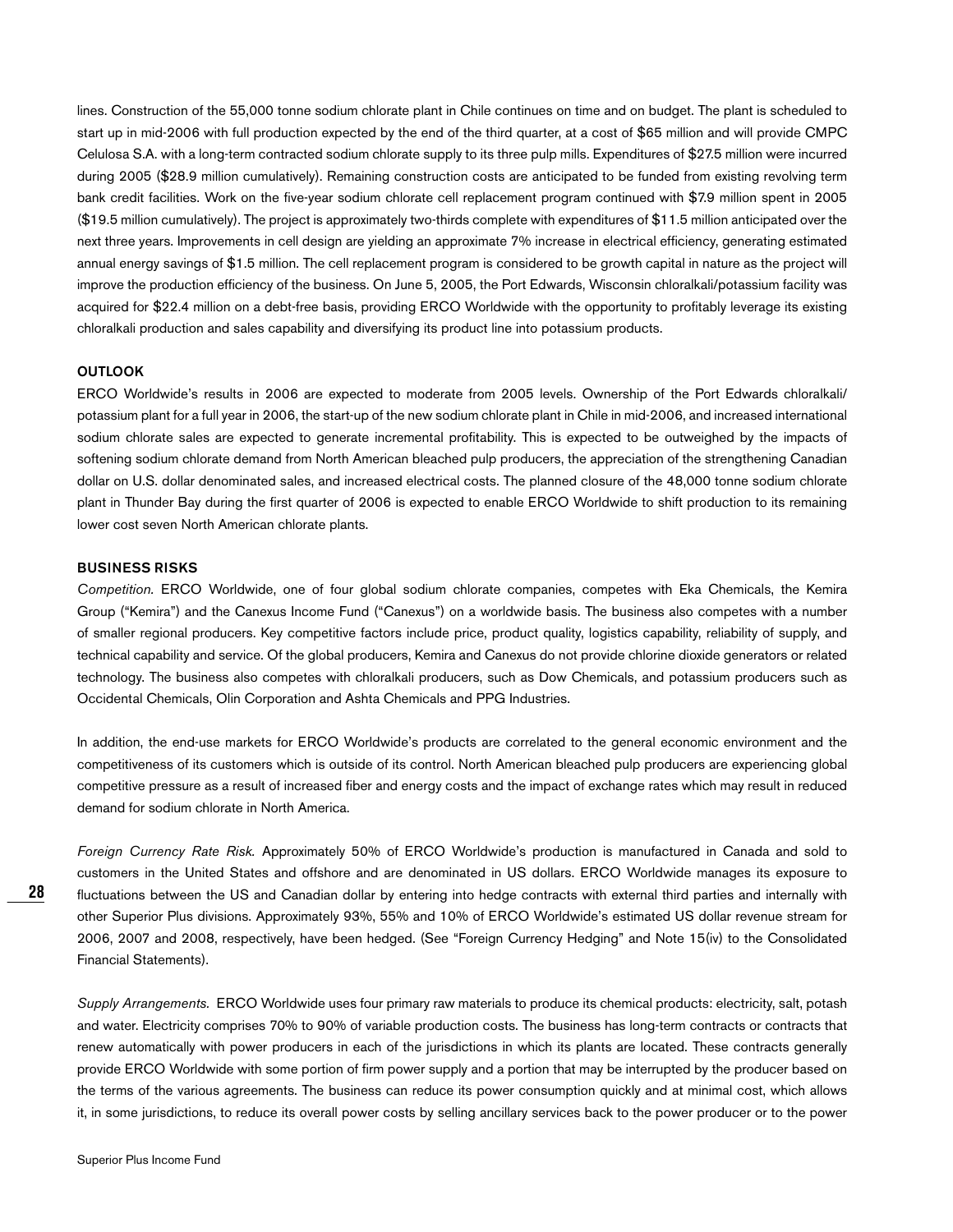grid. In jurisdictions where electrical costs are deregulated, fixed-price term supply contracts are entered into in order to manage production costs. Approximately 36% of ERCO Worldwide's annual power requirements are located in deregulated electricity jurisdictions, of which approximately 45% of their annual requirements have been sourced through fixed-cost electrical contracts, for remaining terms up to twelve years with three investment grade counter-parties (See Note 15(iii) to the Consolidated Financial Statements). The ten-year power agreement at ERCO Worldwide's Valdosta facility expires in December 2006 at which time power costs are expected to increase.

ERCO Worldwide purchases salt from third-party suppliers at each of its plants with the exception of the Bruderheim, Hargrave and Saskatoon facilities, which are self-supplied through long-term salt reserves that are solution-mined on site. Salt purchase contracts are typically fixed-price contracts with terms of one year or greater, often with automatic renewals. Salt costs typically comprise about 10% of variable production costs of sodium chlorate.

Environmental Risk. ERCO Worldwide's operations involve the handling, production, transportation, treatment and disposal of materials that are classified as hazardous and are regulated by environmental and health and safety laws, regulations and requirements. ERCO Worldwide is a founding member of Responsible Care®, an initiative of the Canadian Chemical Producers Association, an association that promotes the safe and environmentally sound management of chemicals. ERCO Worldwide manages its environmental and safety risk in a manner consistent with Responsible Care® protocols and strives to achieve an environmental and safety record that compares favourably with other businesses in the chemical industry. The business has not had a material environmental or safety incident for over 12 years and has steadily reduced the number of safety and environmental incidents at all of its facilities.

Employee and Labour Relations. As at December 31, 2005, ERCO Worldwide had 509 employees of which approximately 126 (25%) are unionized. The three plants in Vancouver, Saskatoon and Buckingham are subject to collective bargaining agreements which expire from 2007 to 2009.

#### **JW Aluminum**

Superior acquired JWA on October 19, 2005 on a debt-free basis for cash consideration of \$405.4 million. JWA is a manufacturer of specialty, flat-rolled aluminum products primarily serving the heating ventilation and air conditioning, building and construction and flexible packaging end-use markets in the United States. The acquisition of JWA provides Superior with further business diversification and an additional platform for value growth. JWA's strong competitive position, history of stable and growing profitability and experienced management team are consistent with Superior's acquisition criteria and objectives. The accounting for the acquisition is more fully described in Note 4 to the Consolidated Financial Statements.

JWA contributed \$8.6 million of operating distributable cash flow to Superior's 2005 results during the 74-day period since its acquisition, consistent with expectations. Had JWA been owned by Superior for the full year in 2005, it would have represented approximately 17% of the Fund's total operating distributable cash flow. Condensed unaudited operating results for JWA for the years ended December 31, 2005 and 2004 are provided below for comparison purposes:

|                                                    | October 19 - December 31 |       |  | <b>Years Ended December 31</b> |       |        |       |
|----------------------------------------------------|--------------------------|-------|--|--------------------------------|-------|--------|-------|
| (millions of dollars except per pound amounts)     |                          | 2005  |  | 2005                           |       | 2004   |       |
|                                                    |                          | ¢/lb  |  |                                | ¢/lb  |        | d/1   |
| Gross profit                                       | 12.5                     | 17.6  |  | 66.9                           | 20.0  | 49.6   | 17.7  |
| Less: Cash operating, administration and tax costs | (3.4)                    | (4.8) |  | (10.5)                         | (3.1) | (11.1) | (4.0) |
| Cash generated from operations before              |                          |       |  |                                |       |        |       |
| changes in net working capital                     | 9.1                      | 12.8  |  | 56.4                           | 16.9  | 38.5   | 13.7  |
| Maintenance capital expenditures, net              | (0.5)                    | (0.7) |  | (3.6)                          | (1.1) | (5.1)  | (1.8) |
| Operating distributable cash flow                  | 8.6                      | 12.1  |  | 52.8                           | 15.8  | 33.4   | 11.9  |
| Aluminum sold (millions of pounds)                 |                          | 71    |  | 333                            |       |        | 280   |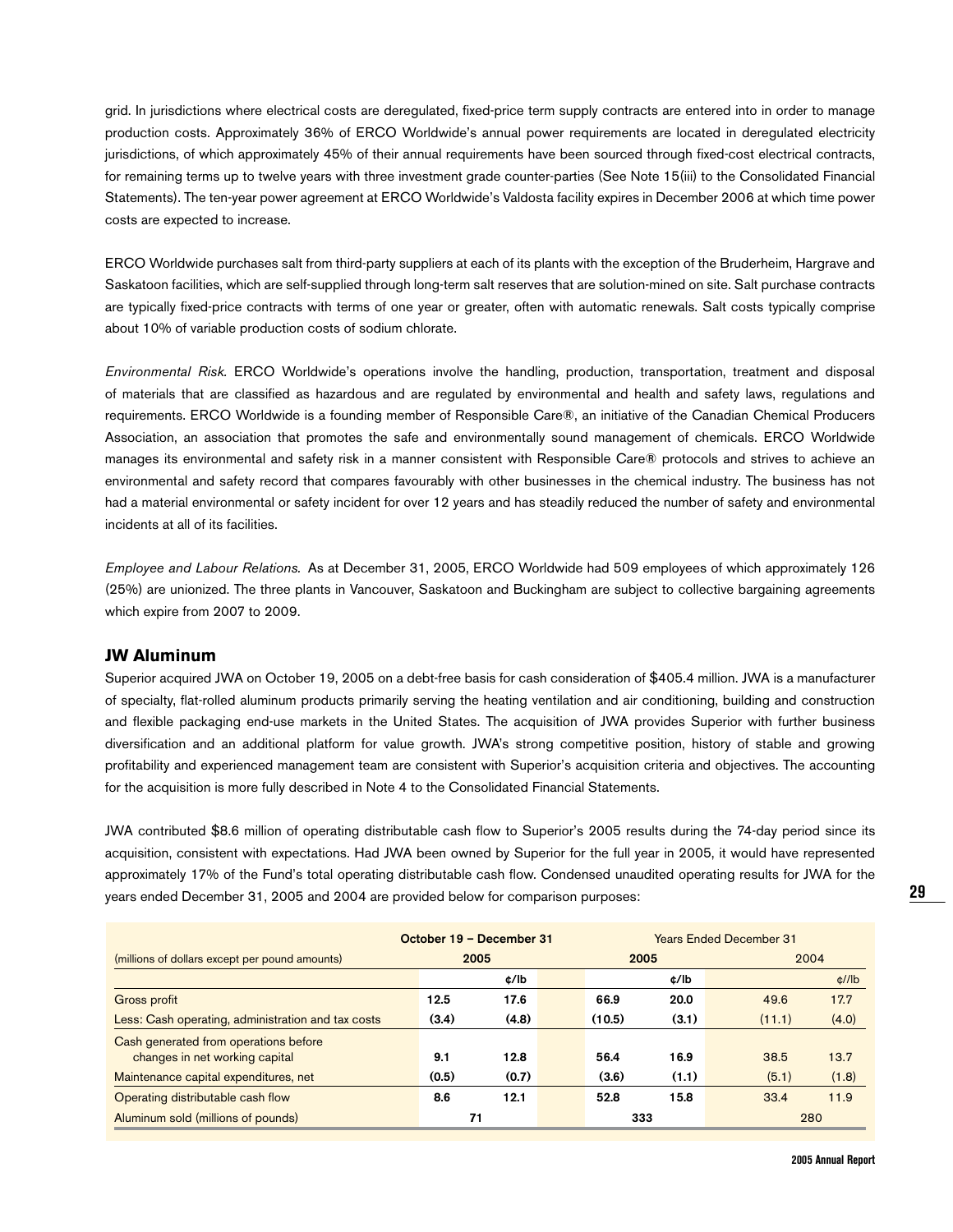|                          | October 19 - December 31 |  |      | <b>Years Ended December 31</b> |
|--------------------------|--------------------------|--|------|--------------------------------|
| Sales volumes by product | 2005                     |  | 2005 | 2004                           |
| Fin stock                | 43%                      |  | 41%  | 35%                            |
| <b>Building sheet</b>    | 26%                      |  | 25%  | 29%                            |
| Convertor foil           | 13%                      |  | 16%  | 16%                            |
| Other products           | 18%                      |  | 18%  | 20%                            |
| Total                    | 100%                     |  | 100% | 100%                           |

Operating distributable cash flow for 2005 reached \$52.8 million, an increase of \$19.4 million (58%) over the prior year due to improved sales volumes and conversion margins. Gross profit increased by 35% over 2004 to \$66.9 million in 2005 as a result of a 19% increase in sales volumes and an 11% increase in conversion margins. Increased sales volumes in 2005 were supported by the completion of the Russellville 72 million pound annual capacity Phase 1 expansion during the third quarter. Increased sales volumes were directed principally to the growing fin stock market. Conversion margins were higher in all product categories compared to the prior year and more than offset the increase in energy costs experienced in 2005. Cash operating and administrative costs of \$10.5 million in 2005 included cash income taxes of \$1.3 million incurred during Superior's 74-day ownership period in 2005. Cash operating and administrative costs in 2004 included costs associated with the integration of the Russellville and St. Louis plants that were acquired in April 2004.

Growth capital expenditures of \$1.9 million were incurred since JWA was acquired by Superior and were related to the completion of the Russellville Phase 1 expansion and initial expenditures on the US\$15 million, 42 million pound Phase 2 expansion at Russellville that was announced in Superior's third quarter earnings news release.

#### **OUTLOOK**

For 2006, Superior's operating distributable cash flow is expected to benefit from a full year's ownership of JWA as well as from a full year's contribution from the Russellville Phase I expansion that was completed during the third quarter of 2005, and the initial contribution from the US\$15 million Phase II expansion at Russellville which is expected to be completed by the end of the third quarter 2006. The Phase II expansion is expected to provide an 11% increase in JWA's annual capacity and will further increase manufacturing flexibility. Increased capacity will be directed principally towards the fin stock market which is growing due to increased aluminum content now required in the manufacture of air-conditioning equipment as a result of recent energy efficiency legislation implemented in the United States. Demand and conversion margins for JWA's other products are expected to be comparable to 2005 levels. JWA expects to be subject to cash income taxes in 2006, at a rate of 15% to 20% of cash generated from operations before changes in net working capital. Maintenance capital expenditures are expected to be in the \$6 million to \$7 million range.

#### **BUSINESS RISKS**

Competition. The market in which JWA operates is highly competitive. JWA competes primarily on the basis of price, product quality, ability to meet customer demands, product selection, efficiency, customer service and technical support. Some of JWA's competitors have greater capital resources, more efficient technologies, or may have lower raw material and energy costs and may be able to sustain longer periods of price competition.

In addition, the end-use markets for certain flat-rolled aluminum products are highly competitive. Aluminum may be substituted with other materials, such as steel, plastic, composite material and glass, for various applications, including in the automotive end-use markets. In the past, customers have demonstrated a willingness to substitute other materials for aluminum. The willingness of customers to accept substitutes for aluminum products could have a material adverse effect on JWA's financial results.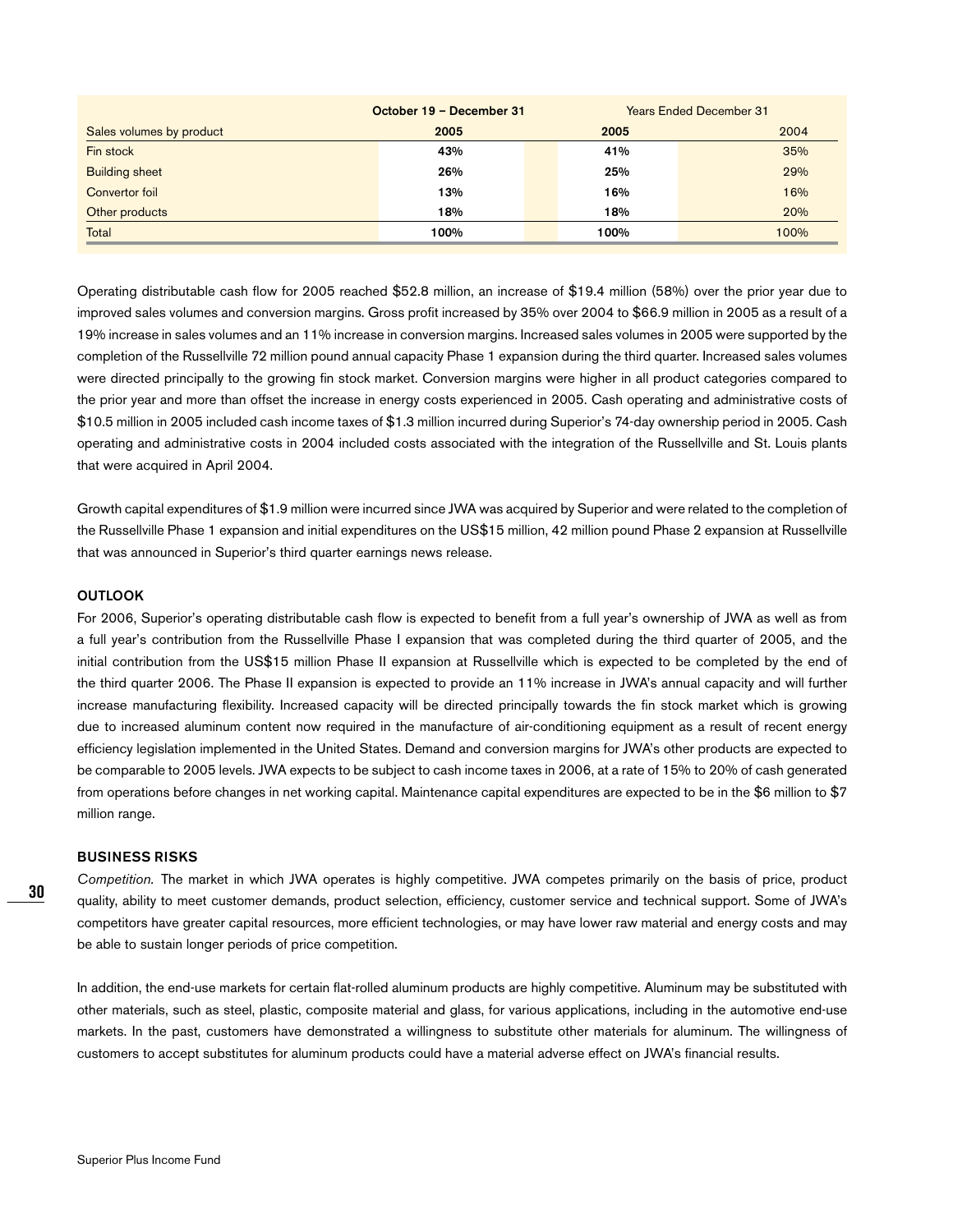Demand. Certain end-use markets for aluminum rolled products, such as the construction and industrial and transportation markets, experience demand cycles that are correlated to the general economic environment which is outside of JWA's control. A recession or a slowing of the economy in any of the geographic segments in which JWA operates or a decrease in manufacturing activity in industries such as HVAC, automotive, construction and packaging and consumer goods, could have a material adverse effect on JWA's financial results. JWA cannot predict the timing, extent and duration of the economic cycles in the markets in which its customers operate.

Environmental. JWA is subject to a broad range of environmental, health and safety laws and regulations. Such laws and regulations impose increasingly stringent environmental, health and safety protection standards and permitting requirements regarding, among other things, air emissions, wastewater storage, treatment and discharges, the use and handling of hazardous or toxic materials, waste disposal practices and the remediation of environmental contamination and working conditions for JWA's employees. The costs of complying with these laws and regulations, including participation in assessments and remediation of sites and installation of pollution control facilities, can be significant. Changes in these laws and regulations could result in additional compliance costs which could be significant. In addition, these laws and regulations may also result in substantial environmental liabilities, including liabilities associated with past activities. JWA establishes reserves for potential environmental liabilities where it is appropriate to do so; however, predicting the existence or cost of potential environmental liabilities or remediation costs is difficult, and, as a result, any reserves established could ultimately be inadequate.

Availability of Raw Materials. Prices for the raw materials required by JWA are subject to continuous volatility and may increase from time to time. JWA's sales are made on the basis of a "margin over metal price" and JWA is therefore not directly exposed to fluctuations in primary aluminum prices. However, if primary aluminum prices increase significantly, JWA's working capital requirements would increase and demand for JWA's products could decline as some of JWA's customers could decide to substitute other materials for its products. Changes in availability and pricing of scrap aluminum relative to primary aluminum pricing could have an adverse impact on financial results. In addition, if costs of raw materials other than aluminum increase, JWA may not be able to pass on the entire cost of the increases to its customers or offset fully the effects of these higher raw material costs through productivity improvements. Any one of these factors could have an adverse effect on JWA's financial results.

Energy Supplies. JWA consumes substantial amounts of energy in its production processes. A number of factors could materially adversely affect its energy position including: increases in costs of natural gas; significant increases in costs of supplied electricity or fuel related to transportation; interruptions in energy supply due to equipment failure or other causes; and the inability to extend energy supply contracts upon expiration on economical terms. If energy costs were to rise, or if energy supplies or supply arrangements were disrupted, it could have an adverse effect on JWA's financial results.

Customer Concentration. JWA's ten largest customers accounted for approximately 42% of JWA's total sales and operating revenues in 2005, with the top customer representing approximately 7% of JWA's total sales and operating revenues in 2005. A significant downturn in the business or financial condition of JWA's significant customers could materially affect JWA's results of operations. In addition, if JWA's existing relationships with significant customers materially deteriorate or are terminated in the future and JWA is not successful in replacing business lost from such customers, its results of operations could be adversely affected. The contracts under which JWA supplies its customers are subject to renewal, renegotiation or re-pricing at periodic intervals. A failure to successfully renew, renegotiate or re-price such agreements could result in a reduction or loss in customer purchase volume or revenue, and if JWA is not successful in replacing business lost from such customers, its results of operations could be adversely affected.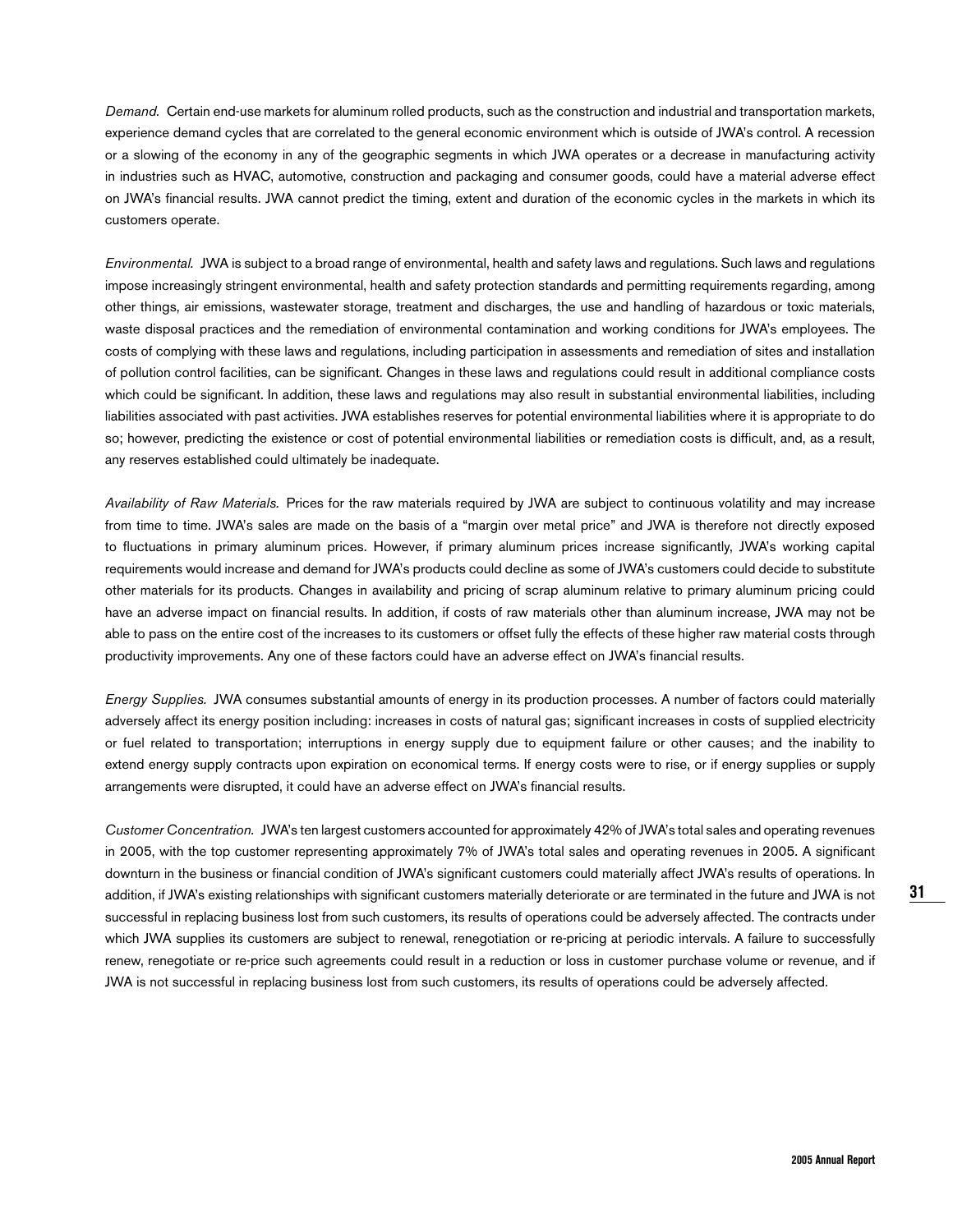#### **Winroc**

Winroc generated operating distributable cash flow of \$30.2 million in 2005, representing 11% of the Fund's total after giving effect to the ownership of JW Aluminum for all of 2005. This performance represented an increase of \$15.8 million (110%) from the \$14.4 million of operating distributable cash flow generated in 2004 subsequent to Superior acquiring Winroc on June 11, 2004 for cash consideration of \$104.2 million on a debt-free basis. Compared to full prior year period which are presented for comparative purposes, Winroc's operating distributable cash flow increased by 44% (\$9.2 million), driven by the expansion of its distribution network into the Ontario market. Condensed operating results for the years 2005 and 2004 (unaudited) are provided in the following table. See Note 17 to the Consolidated Financial Statements for detailed comparative business segment results and page 19 of this Annual Report for selected historical information for the last five years.

|                                                                      | <b>Years Ended December 31</b> |        | June $11 -$ December 31 |
|----------------------------------------------------------------------|--------------------------------|--------|-------------------------|
| (millions of dollars)                                                | 2005                           | 2004   | 2004                    |
| Distribution sales gross profit                                      | 113.4                          | 79.9   | 46.9                    |
| Direct sales gross profit                                            | 4.4                            | 4.4    | 2.6                     |
| Gross profit                                                         | 117.8                          | 84.3   | 49.5                    |
| Less: Cash operating, administration and tax costs                   | (82.0)                         | (56.4) | (32.5)                  |
| Cash generated from operations before changes in net working capital | 35.8                           | 27.9   | 17.0                    |
| Maintenance capital expenditures, net                                | (5.6)                          | (6.9)  | (2.6)                   |
| Operating distributable cash flow                                    | 30.2                           | 21.0   | 14.4                    |

Distribution sales gross profit reached \$113.4 million in 2005, an increase of 42% (\$33.5 million) over 2004. Higher sales volumes contributed to improved gross profit as drywall sales, which are an indicator of overall sales volumes, increased by 27%. More than three-quarters of the increase in sales volumes was generated by the expansion into Ontario through the acquisitions of Leon's Insulation Inc. ("Leon's") in April 2005 and Interior Building Supplies ("IBS") in December 2004 with the remaining growth generated by Winroc's operations in the United States and from four new greenfield operations that were opened during the year. Gross margins improved with higher product prices, particularly from operations in the United States and improved purchasing performance from operations acquired in Ontario. Direct sales gross profit generated by Allroc, Winroc's wholesale business, was \$4.4 million in 2005 and was comparable to 2004 performance. Cash operating, administration and tax costs were \$82.0 million in 2005, an increase of 45% (\$25.6 million) over 2004 due principally to the year over year increase in the number of distribution branches from 32 to 38, increased sales volumes, and higher corporate costs incurred to support growth in the business. Cash income taxes incurred in the United States were \$2.6 million in 2005, an increase of \$2.1 million over 2004 due to increased profitability and a full year of ownership in 2005. Maintenance capital expenditures of \$5.6 million in 2005 were moderately lower than 2004 levels as higher expenditures were incurred in early 2004 to support anticipated distribution volume growth. Maintenance capital expenditures in 2006 are anticipated to be in the \$6 to \$7 million range.

Growth capital expenditures in 2005 were \$31.9 million and were comprised principally of the Leon's acquisition. Pursuant to the Leon's acquisition agreement, Winroc may also be obligated to pay up to \$5.0 million of additional consideration over the next five years based on Leon's profitability. Any additional consideration paid will be considered growth capital in the period in which the payment is made. Growth capital expenditures of \$12.2 million were incurred in December 2004 to acquire IBS. These two acquisitions provide Winroc with five distribution branches and a leading market presence in Ontario, which is the largest regional market in Canada.

Winroc enjoys considerable geographic and customer diversification servicing over 6,900 customers across 38 distribution branches. (See "Distribution Revenues by Region" pie chart). Winroc's 10 largest customers represent approximately 14% of its annual distribution sales. Winroc enjoys a strong position in the distribution markets where it operates, supported by its complete walls and ceilings product line and procurement capabilities. (See "Distribution Revenues by Product" pie chart).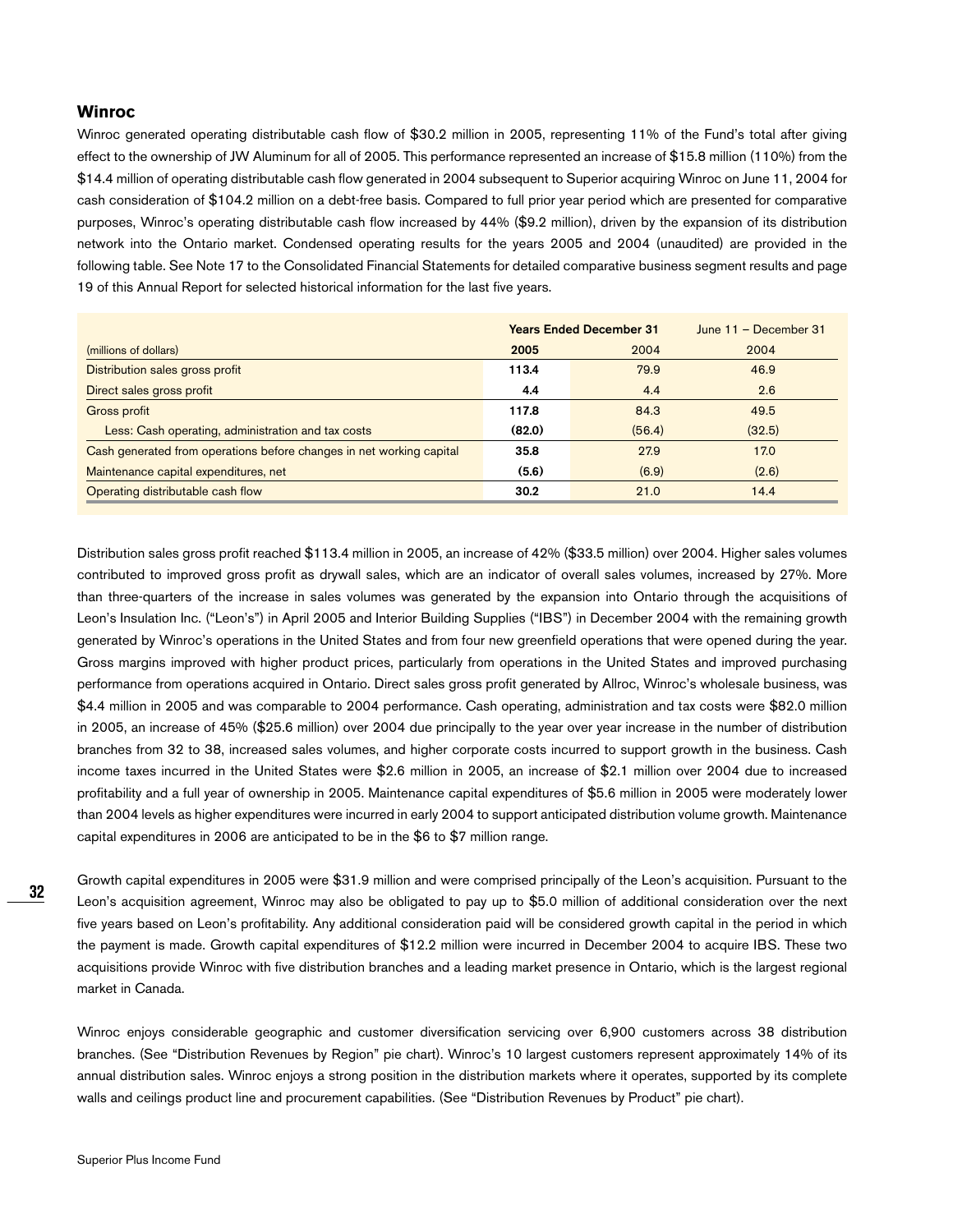

Sales to commercial builders and contractors are comprised of Winroc's full product line whereas sales to residential builders and contractors are principally comprised of gypsum board and accessories, insulation and plaster products. Demand for walls and ceiling construction products is influenced by overall economic conditions with approximately 50% of sales from servicing residential new construction and remodelling activity and 50% of sales from servicing commercial new construction and remodelling activity. Overall demand has grown steadily over time as new commercial construction demand trends have historically lagged new residential construction, while remodelling expenditures have increased steadily. (See "End-Use Construction Demand Profile" chart).



#### **OUTLOOK**

For 2006, Winroc's operating distributable cash flow performance is anticipated to increase modestly as a result of the full year ownership of Leon's and new distribution branches opened during 2005. New residential construction demand is expected to moderate and be offset by increased new commercial construction activity and consistent remodelling demand. Winroc continues to explore opportunities to profitably expand its distribution operations through a combination of opening new greenfield locations and acquisitions.

## **BUSINESS RISKS**

Competition. The North American walls and ceilings construction product business generates estimated annual sales revenues of more than \$20 billion. Specialty distributors such as Winroc service the builder/contractor market representing 50% to 60% of total industry revenues with the remainder sold through big-box home centres and independent lumber yards that service the "do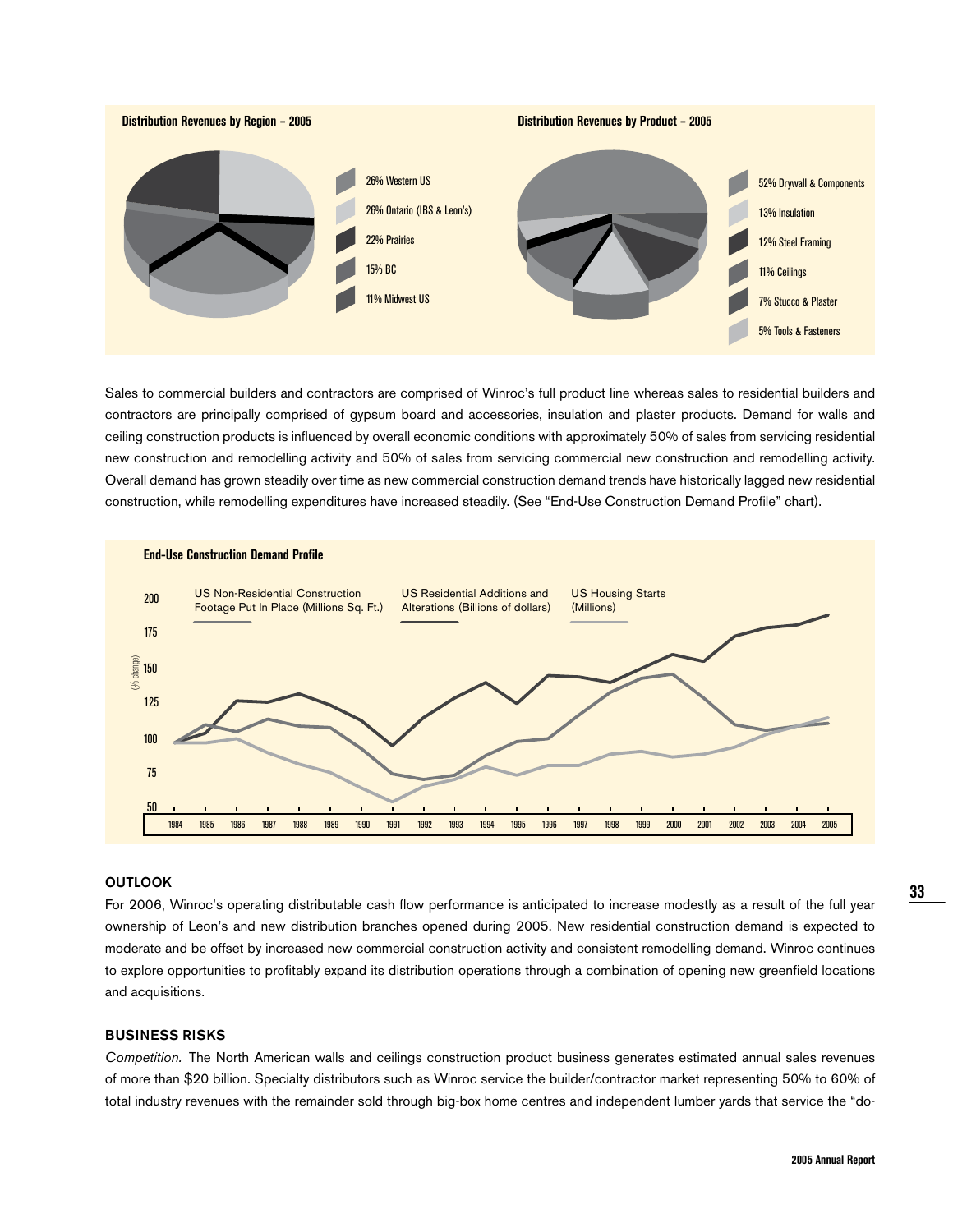it-yourself" market as well as direct sales to modular home manufacturers. The specialty walls and ceilings distribution business is a local, relationship-based business in which distributors compete on a basis of price and service. Barriers to entry are relatively low. Winroc positions itself as a productivity partner with the installing contractor, providing value-added "stock and scatter" job site service. Winroc's multi-location distribution network, strong market position and Allroc purchasing operation, provide it with purchasing scale, product line breadth and knowledge that assists its customers, providing it with a competitive advantage over smaller competitors. The specialty distribution sector is highly fragmented with the top seven competitors representing an estimated 35% of overall North American industry revenues.

Demand, Supply and Pricing. Demand for walls and ceilings building materials is affected by changes in general and local economic factors including demographic trends, employment levels, interest rates, consumer confidence and overall economic growth. These factors in turn impact the level of existing housing sales, new home construction, new non-residential construction, and office/ commercial space turnover.

Housing starts reflect the level of new residential construction activity. The level of new commercial construction activity has historically lagged new residential activity as commercial infrastructure is put in place to service residential development. Renovation activity trends have historically followed existing home resales and turnover of occupants in commercial building space. Winroc's sales are moderately seasonal, consistent with new construction and renovation market activity, with approximately 53% of annual revenues generated during the second and third quarters.

Winroc carries a comprehensive product line comprised of approximately 30,000 stock-keeping units. Its six principal product lines (See "Distribution Revenues by Product" pie chart), are sourced from over 100 suppliers. Winroc is not reliant on any one supplier to source product within its principal product lines. Winroc leverages its purchasing capability through its Allroc purchasing division, which provides third-party purchasing services to 12 independent distributors and retailers. Winroc purchases its products pursuant to various purchasing programs and does not enter into long-term purchase contracts.

The walls and ceilings specialty distribution business is a "margin-based" business where the level of profitability is dependent on the difference earned between selling prices and wholesale product cost, management of operating expenses and working capital. Changes in product costs are normally passed through to customers, but timing lags may result in both positive and negative fluctuations of gross margins.

Employee and Labour Relations. As at December 31, 2005, Winroc had 892 employees of which approximately 67 (8%) are unionized at three locations. Collective bargaining agreements expire between 2007 and 2008, and are renegotiated in the normal course of business.

Health, Safety and Environment. Distribution of walls and ceilings construction products is a physically challenging job. Winroc maintains safe working practices through proper procedures and direction and utilization of equipment such as forklift trucks, cranes and carts. Winroc handles and stores a variety of construction materials and maintains appropriate materials handling compliance programs.

#### **Superior Energy Management ("SEM")**

SEM generated operating distributable cash flow of \$5.3 million in 2005, representing 2% of the Fund's total after giving effect to the ownership of JWA for all of 2005. Compared to 2004, SEM's operating distributable cash flow decreased by \$2.4 million (31%) as the impact of lower margins and higher operating costs were only partially offset by increased natural gas sales volumes. Effective January 1, 2005, SEM began to capitalize customer acquisition costs and amortize capitalized costs on a straight line basis over the term of customer contract. Previously, customer acquisition costs were expensed at the time natural gas deliveries commenced under new contracts. This change in accounting policy results in improved matching of up-front contract acquisition costs with the economic benefits derived from gas sales over the term of the customer contract and has been retroactively applied.

**34**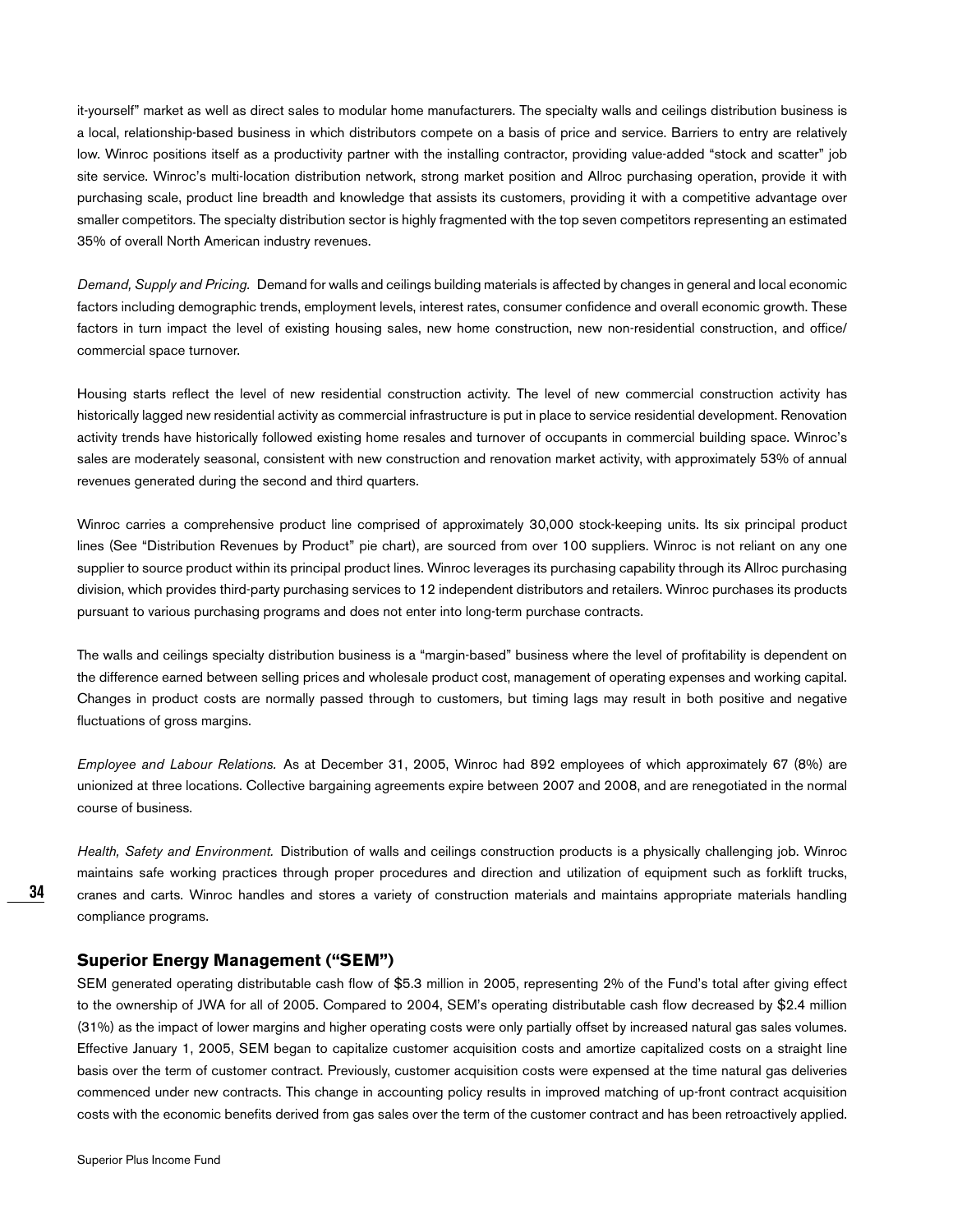Capitalized costs are treated as "growth capital" and the amortization of capitalized costs are deducted from distributable cash flow. This change in accounting increased SEM's operating distributable cash flow for the years ended December 31, 2005 and 2004 by \$4.6 million and \$1.9 million respectively as detailed below. (See also Note 3(b) to the Consolidated Financial Statements).

|                                                               | <b>Years Ended December 31</b> |  |       |
|---------------------------------------------------------------|--------------------------------|--|-------|
|                                                               | 2005                           |  | 2004  |
| Operating distributable cash flow, previous accounting policy | \$0.7                          |  | 5.8   |
| Capitalized customer acquisition costs                        | 7.0                            |  | 3.1   |
| Amortization of capitalized costs                             | (2.4)                          |  | (1.2) |
| Operating distributable cash flow, new accounting policy      | \$5.3                          |  |       |

Condensed operating results are provided in the following table. See Note 17 to the Consolidated Financial Statements for detailed comparative business segment results and page 19 of this Annual Report for selected historical information for the last four years since its inception.

| (millions of dollars except per gigajoule("GJ") amounts) |       | 2005   |       | 2004   |
|----------------------------------------------------------|-------|--------|-------|--------|
|                                                          |       | ¢/GJ   |       | ¢/GJ   |
| Gross profit                                             | 14.5  | 39.2   | 13.4  | 47.9   |
| Less: Cash operating, administration and selling costs   | (9.2) | (24.9) | (5.7) | (20.4) |
| Operating distributable cash flow                        | 5.3   | 14.3   | 7.7   | 27.5   |
| Natural gas sold (millions of GJs)                       |       | 37     |       | 28     |

SEM provides fixed price, term natural gas sales to commercial and light industrial consumers in Ontario and Quebec and to residential customers in Ontario. Gross profit reached \$14.5 million, an increase of 8% from 2004. Sales volumes increased by 32% to 37 million GJs in 2005 as SEM's focus on growing its residential customer base resulted in the doubling of its customer base from 29,000 at the end of 2004 to 57,000 at the end of 2005. Sales margins decreased 18% to 39.2 cents/GJ in 2005. High natural gas prices, experienced since the fall of 2004, encouraged large volume, commercial/industrial fixed-price customers to purchase their gas on a lower margin, floating-rate basis. This effect, coupled with increased pipeline transportation costs, was only partially offset by increased margins received from the growth in higher margin residential customers. Cash operating, administration and selling costs were \$9.2 million in 2005, an increase of \$3.5 million (61%) over 2004. Increased customer administration costs and amortization of customer acquisition costs accounted for half of the increase in costs, and were driven by the year over year increase in customers serviced by SEM. The remainder of the expense increase related to costs incurred to strengthen SEM's management team and increased overhead to support SEM's expanded activity level.

SEM invested \$7.0 million during 2005 (2004 – \$3.1 million) to grow its customer base, resulting in a net increase of 28,500 customers (2004 – 18,000). SEM sells fixed-price natural gas for terms up to five years. At December 31, 2005, the average remaining term of SEM's contracts was 45 months, an increase of 41% over the prior year-end as the majority of SEM's customer contracts entered into during 2005 were for a five year term. SEM's largest customer represented 5% of 2005 gross profits (2004 – 6%). At December 31, 2004, SEM's largest fixed-price natural gas supplier represented 29% (2004 – 44%) of its supply portfolio. At December 31, 2005, approximately 15% SEM's sales volumes were to residential customers (2004 – 8%).

#### **OUTLOOK**

SEM plans to continue to grow its fixed-price natural gas business in 2006, with emphasis on growing its residential business in Ontario and commercial business in Quebec. This, combined with the growth in SEM's contracted customer base during 2005, is expected to result in increased operating distributable cash flow in 2006.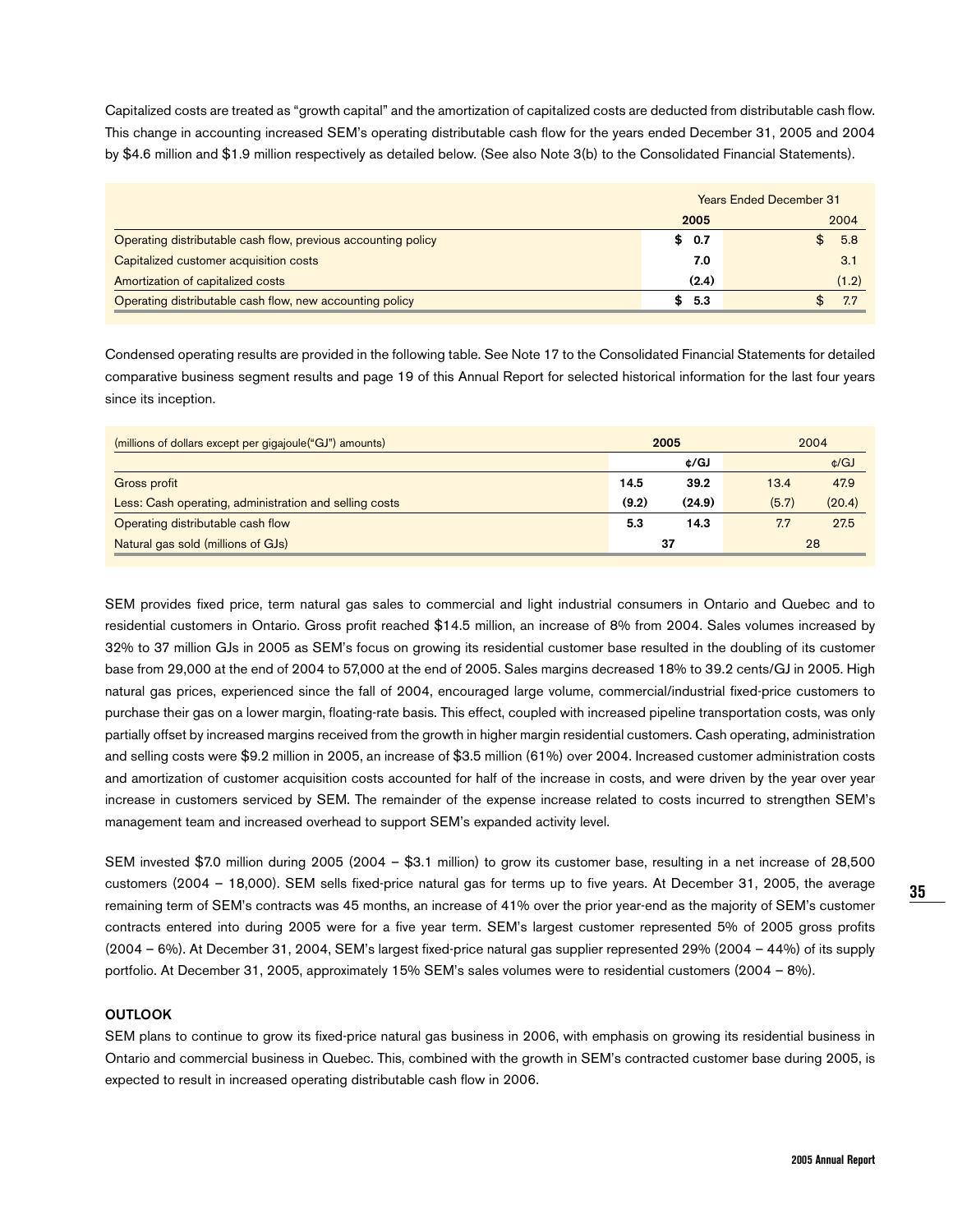## **BUSINESS RISKS**

Fixed Price Offerings. SEM resources its fixed-price term natural gas sales commitments by entering into various forward financial and physical natural gas and US dollar foreign exchange purchase contracts for similar terms and volumes to create an effective Canadian dollar fixed-price cost. SEM transacts with 12 financial and physical natural gas counterparties. The financial condition of each counterparty is evaluated and credit limits established to reduce SEM's exposure to credit risk of non-performance. See "Foreign Currency Hedging" and Note 15(ii) and 15(iv) to the Consolidated Financial Statements for fixed-price natural gas and foreign exchange purchase commitment amounts. A marginally long fixed-price natural gas position is maintained in order that SEM's sales force can market fixed-price offerings to potential customers with a known cost of gas. Unmatched forward natural gas and foreign exchange positions are monitored daily in compliance with SEM's risk management policy.

Balancing. SEM purchases natural gas to meet its estimated commitments to its customers based upon their historical consumption of gas as determined by the local natural gas distribution utility ("LDC") that services a particular customer. Depending on several factors including weather and customer attrition, customer natural gas consumption may vary from the volume purchased by SEM. Consumption variances must be reconciled and settled at least annually and may require SEM to purchase or sell natural gas at market prices which could adversely impact SEM's profitability. To mitigate potential balancing risk, SEM accrues estimated balancing costs on an ongoing basis and actively monitors and manages its balancing positions.

Regulatory Environment. SEM operates in the highly regulated natural gas industry in the provinces of Ontario and Quebec. Changes to existing legislation could impact SEM's operations. As part of the ABC services (Agent, Billing & Collection services), LDCs are mandated to perform certain services on behalf of SEM including invoicing, collection and assuming specific bad debt risks associated with SEM's customers under these types of customer arrangements. In addition, the LDCs perform regulated services that include storage and distribution of the natural gas. If the rules mandating LDCs to provide ABC services were withdrawn, there is no assurance the LDCs would continue to provide these services. This could require SEM to resource these services directly, potentially adversely impacting its profitability and business risk.

#### **Corporate**

Cash corporate administrative costs were \$8.7 million in 2005, an increase of \$2.8 million over 2004. Approximately one-third of the increase was due to increased costs incurred to expand and strengthen our management capacities at the corporate office. The remainder of the increase was related to inter-divisional allocations of United States income taxes, and increased public company costs.

Cash income taxes of \$5.8 million were incurred with respect to operations in the United States (2004 – nil) and have been charged to the business from which the taxable income was derived. In Canada, cash taxes were limited to federal and provincial capital taxes of \$3.4 million (2004 – \$3.5 million), similar to the prior year levels as income taxes were fully deferred. Capital taxes have been allocated to Superior's four business segments operating in Canada based on net taxable capital deployed. For 2006, cash taxes in the United States are expected to increase as a result of a full year's ownership of JWA. Canadian cash taxes are anticipated to be consistent with 2005 levels.

Interest expense on Superior's revolving term bank credits and term loans was \$22.8 million in 2005, an increase of \$7.3 million over 2004, due to higher United States and Canadian dollar floating interest rates as well as increased average debt levels incurred principally to partially finance the acquisition of JWA.

Interest on the Fund's convertible unsecured subordinated debentures (the "Debentures") was \$12.9 million in 2005, down \$0.7 million from 2004, due to the conversion of \$48.4 million 8% Debentures into 2.6 million trust units during 2005 as well as conversions throughout 2004. (See "Cash Flow and Financing Activity"). This was partially offset by interest associated with the issuance of \$175.0 million 5.75% Debentures in June 2005 and \$75.0 million 5.85% Debentures in October 2005.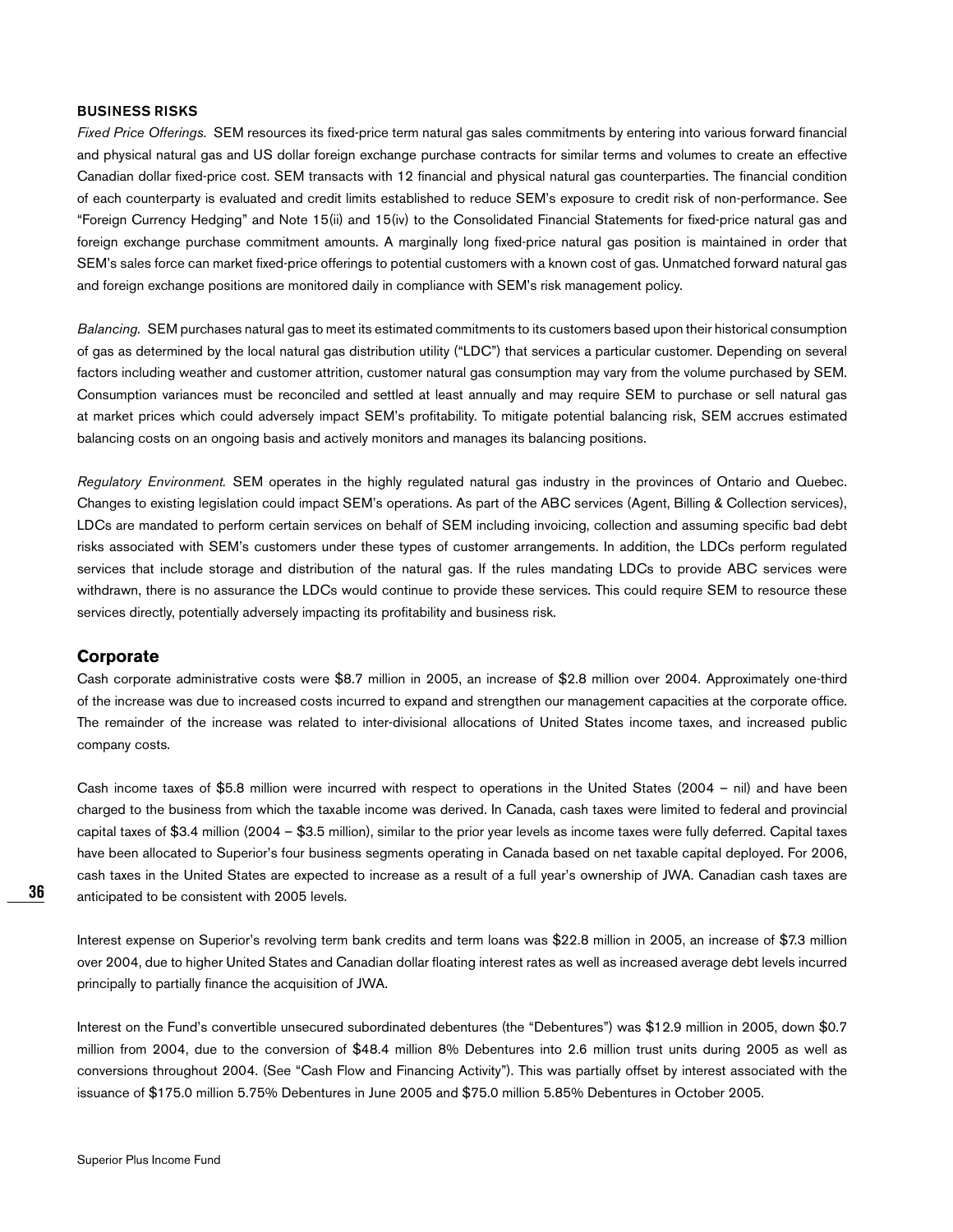## **Quarterly Financial and Operating Information**

Quarterly financial and operating information for 2005 and 2004 are provided in the table below. Superior's overall operating cash flow and working capital funding requirements are modestly seasonal as approximately three-quarters of Superior Propane's operating cash flow is generated during the first and fourth quarters of each year as approximately 50% of its sales are generated from space heating end-use applications. Net working capital funding requirements follow a similar seasonal trend, peaking during the first quarter of each year and declining to seasonal lows during the third quarter. The seasonality of Winroc's operating cash flow and working capital funding requirements are modestly complementary to Superior Propane's as new construction and remodelling activity typically peaks during the second and third quarter of each year. ERCO Worldwide, JWA and SEM's operating cash flow and net working capital requirements do not have significant seasonal fluctuations.

| (millions of dollars except                            |               | 2005 Quarters |               |              |                | 2004 Quarters  |            |            |
|--------------------------------------------------------|---------------|---------------|---------------|--------------|----------------|----------------|------------|------------|
| per trust unit amounts)                                | <b>Fourth</b> | <b>Third</b>  | <b>Second</b> | <b>First</b> | Fourth         | <b>Third</b>   | Second     | First      |
| Propane sales volumes<br>(millions of litres)          | 420           | 277           | 286           | 485          | 438            | 290            | 302        | 514        |
| Chemical sales volumes<br>(thousands of metric tonnes) | 225           | 224           | 175           | 164          | 170            | 163            | 161        | 155        |
| Aluminum sales volumes<br>(millions of pounds)         | 71.0          |               |               |              |                |                |            |            |
| Natural gas sales volumes<br>(millions of GJs)         | 9             | 9             | 9             | 9            | $\overline{7}$ | $\overline{7}$ | 7          | 7          |
| Gross profit                                           | 185.5         | 149.6         | 137.2         | 163.8        | 155.2          | 130.2          | 116.0      | 141.4      |
| Net earnings                                           | 21.7          | 24.0          | 18.9          | 41.5         | 33.5           | 20.8           | 21.1       | 37.0       |
| Per basic trust unit                                   | \$<br>0.25    | \$<br>0.30    | \$<br>0.24    | \$<br>0.54   | \$<br>0.45     | \$<br>0.28     | \$<br>0.29 | \$<br>0.53 |
| Per diluted trust unit                                 | \$<br>0.25    | \$<br>0.30    | \$<br>0.24    | \$<br>0.52   | \$<br>0.44     | \$<br>0.27     | \$<br>0.29 | \$<br>0.49 |
| Distributable cash flow                                | 60.0          | 33.4          | 29.9          | 63.7         | 55.8           | 36.7           | 31.4       | 60.5       |
| Per basic trust unit                                   | \$<br>0.70    | \$<br>0.42    | \$<br>0.38    | \$<br>0.83   | \$<br>0.74     | \$<br>0.50     | \$<br>0.44 | \$<br>0.86 |
| Per diluted trust unit                                 | \$<br>0.67    | \$<br>0.42    | \$<br>0.38    | \$<br>0.79   | \$<br>0.70     | \$<br>0.49     | \$<br>0.43 | \$<br>0.77 |
| Net working capital <sup>(2)</sup>                     | 249.2         | 96.4          | 64.3          | 54.9         | 97.9           | 62.9           | 36.2       | (3.8)      |

## **Quarterly Financial and Operating Information (1)**

(1) Restated to give retroactive effect of change in accounting for natural gas customer acquisition costs. (See Note 3(b) to the Consolidated Financial Statements).  $(2)$  Net working capital reflects amounts as at the quarter-end and is comprised of accounts receivable and inventories, less accounts payable and accrued liabilities.

## **Distributions Paid to Unitholders**

As detailed in Note 1 to the Consolidated Financial Statements, distributable cash flow reached \$187.0 million in 2005 or \$2.35 per trust unit as compared to \$184.4 million or \$2.54 per trust unit in 2004. The Fund increased its regular monthly distribution by 2.5% to \$0.205 per trust unit effective with the November 2005 monthly distribution, based on expected sustainable distributable cash flow including accretion from the acquisition of JW Aluminum. For 2005, distributions paid to Unitholders reached \$2.41 per trust unit, an increase of 6% over 2004 distributions of \$2.28 per trust unit. As detailed in the table on page 38, the Fund paid out 103% and 90% of its distributable cash flow in 2005 and 2004 respectively resulting in \$5.0 million of excess distributions being funded from debt in 2005 as compared to undistributed distributable cash flow of \$18.4 million in 2004 which was reinvested in the business. The payout ratio exceeded 100% in 2005 principally due to the soft performance from Superior Propane and ERCO Worldwide's sodium chlorate business in the fourth quarter.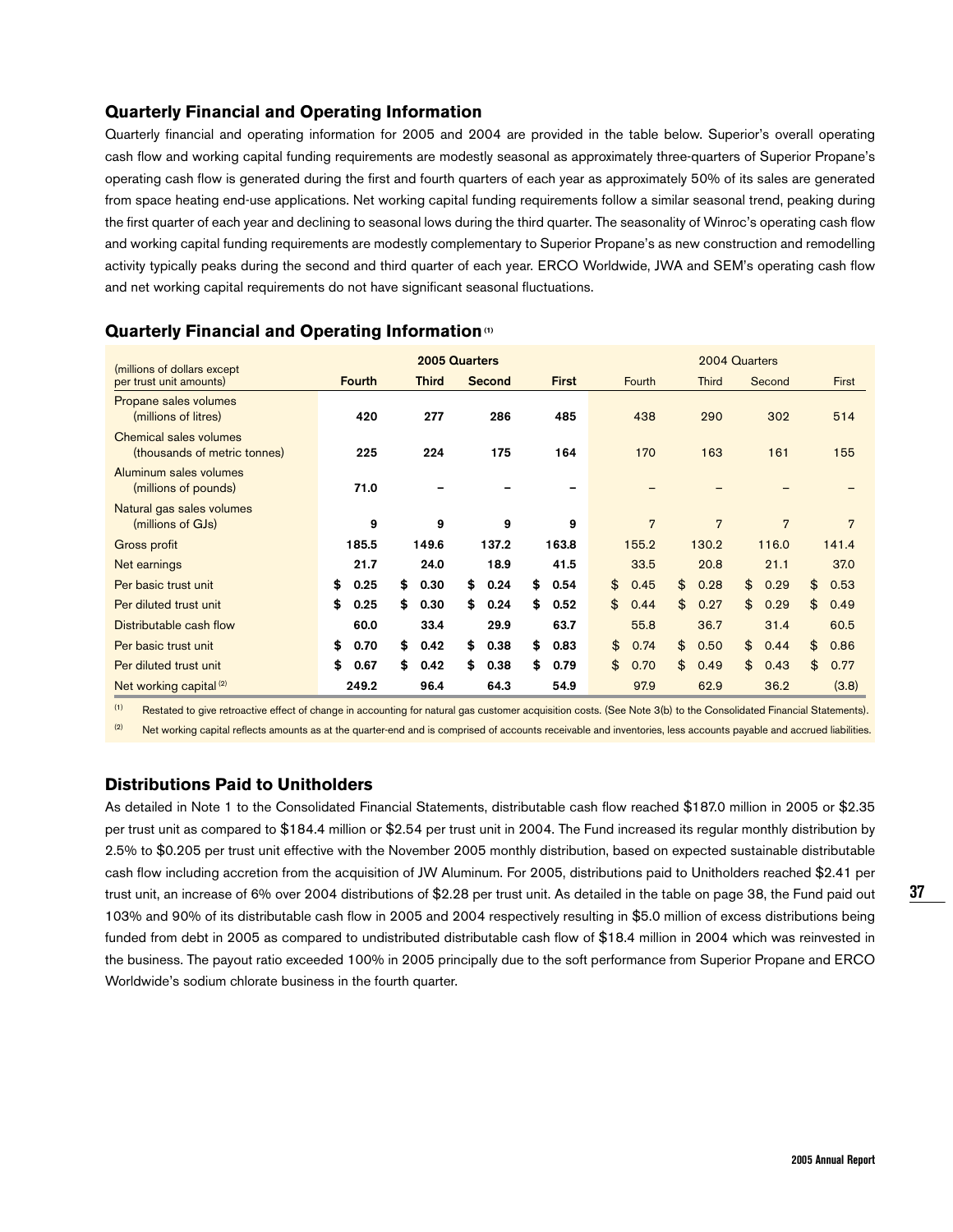| (millions of dollars except per trust unit amounts)                       |       | 2005         |        | 2004         |  |  |
|---------------------------------------------------------------------------|-------|--------------|--------|--------------|--|--|
|                                                                           |       | <b>Trust</b> |        | <b>Trust</b> |  |  |
|                                                                           |       | Unit         |        | Unit         |  |  |
| Distributions paid in the calendar year                                   | 192.0 | S.<br>2.41   | 179.1  | 2.465<br>£   |  |  |
| Less: March "top-up" distribution paid with respect to prior year         |       |              | (13.1) | (0.185)      |  |  |
| Distributions paid with respect to current year's distributable cash flow | 192.0 | \$<br>2.41   | 166.0  | 2.28<br>£    |  |  |
| Distributable cash flow (funded from debt) reinvested                     | (5.0) | (0.06)       | 18.4   | 0.26         |  |  |
| Distributable cash flow (Note 1 to the Consolidated Financial Statements) | 187.0 | \$<br>2.35   | 184.4  | \$<br>2.54   |  |  |
| Distribution payout ratio                                                 |       | 103%         |        | 90%          |  |  |

## **Capital Resources and Financing Activity**

The Fund's distributions to Unitholders are sourced entirely from its equity and Shareholder Note investments in Superior. The Fund's investments are in turn financed by trust unit equity and by the Debentures. The quoted market value of the Fund's trust unit capital and Debentures was \$2.0 billion and \$341 million, respectively, based on closing prices on December 31, 2005 on the Toronto Stock Exchange.

Superior's net working capital requirements are financed from revolving term bank credit facilities and by proceeds raised from a trade accounts receivable sales program. Maintenance capital requirements are funded from operating cash flow. Distributions are funded by operating cash flow after deducting amortization of natural gas customer acquisition costs, maintenance capital expenditures and other provisions as deemed appropriate. Capital required to finance Superior's growth is funded by a combination of equity capital, retained distributable cash flow, and debt as appropriate to maintain a strong and flexible financial position to support the efficient execution of its business plans. Superior and the Fund have financed their growth over time consistent with these financing policies as demonstrated by the following table:

| (millions of dollars)                         | 2001                     | 2002              | 2003            | 2004   | 2005  | Total   |      |
|-----------------------------------------------|--------------------------|-------------------|-----------------|--------|-------|---------|------|
| Acquisitions & other capital expenditures     |                          |                   |                 |        |       |         |      |
| <b>Superior Propane</b>                       | 2.1                      | (5.1)             | (0.3)           | 4.2    | 27.5  | 28.4    |      |
| <b>ERCO Worldwide</b>                         | $\qquad \qquad -$        | 584.5             | 130.1           | 5.7    | 58.6  | 778.9   |      |
| <b>JWA</b>                                    | $\overline{\phantom{0}}$ |                   | $\qquad \qquad$ | -      | 407.3 | 407.3   |      |
| <b>Winroc</b>                                 | -                        |                   | -               | 116.4  | 31.9  | 148.3   |      |
|                                               | 2.1                      | 579.4             | 129.8           | 126.3  | 525.3 | 1,362.9 |      |
| Financed by:                                  |                          |                   |                 |        |       |         |      |
| Total debt <sup>(1)</sup>                     | 2.1                      | 549.1             | (295.3)         | (18.3) | 314.0 | 551.6   | 40%  |
| Trust unit capital <sup>(2)</sup>             | $\qquad \qquad -$        | 30.3              | 413.1           | 126.2  | 216.3 | 785.9   | 58%  |
| Distributable cash flow reinvested (borrowed) | $\overline{\phantom{0}}$ | $\qquad \qquad -$ | 12.0            | 18.4   | (5.0) | 25.4    | 2%   |
|                                               | 2.1                      | 579.4             | 129.8           | 126.3  | 525.3 | 1,362.9 | 100% |
| Debt leverage:                                |                          |                   |                 |        |       |         |      |
| Senior Debt/EBITDA (3) (4) (5)                | 1.7                      | 2.6               | 2.0             | 2.2    | 2.4   |         |      |
| Total Debt/EBITDA (1) (4) (5)                 | 2.8                      | 4.2               | 3.1             | 2.7    | 3.5   |         |      |

(1) Total Debt financing includes changes in senior debt, proceeds from the trade accounts receivable sales program, and Debentures issued by the Fund, net of Debentures converted into trust unit capital and notes payable and deferred consideration issued to vendors of businesses acquired.

<sup>(2)</sup> Trust unit capital financing represents trust unit capital issued directly and through conversion of Debentures and Warrants into trust units.

(3) Senior Debt includes senior debt and proceeds from trade accounts receivable sales programs.

(4) EBITDA is a non-GAAP measure that represents earnings before interest, taxes, depreciation and amortization calculated on a 12 month trailing basis giving pro forma effect to acquisitions and divestitures and is used by Superior to calculate its debt covenants and other credit information. Superior's calculation of EBITDA may differ from similar calculations used by comparable entities.

 $(5)$  Restated to give retroactive effect to change in accounting for natural gas customer acquisition costs.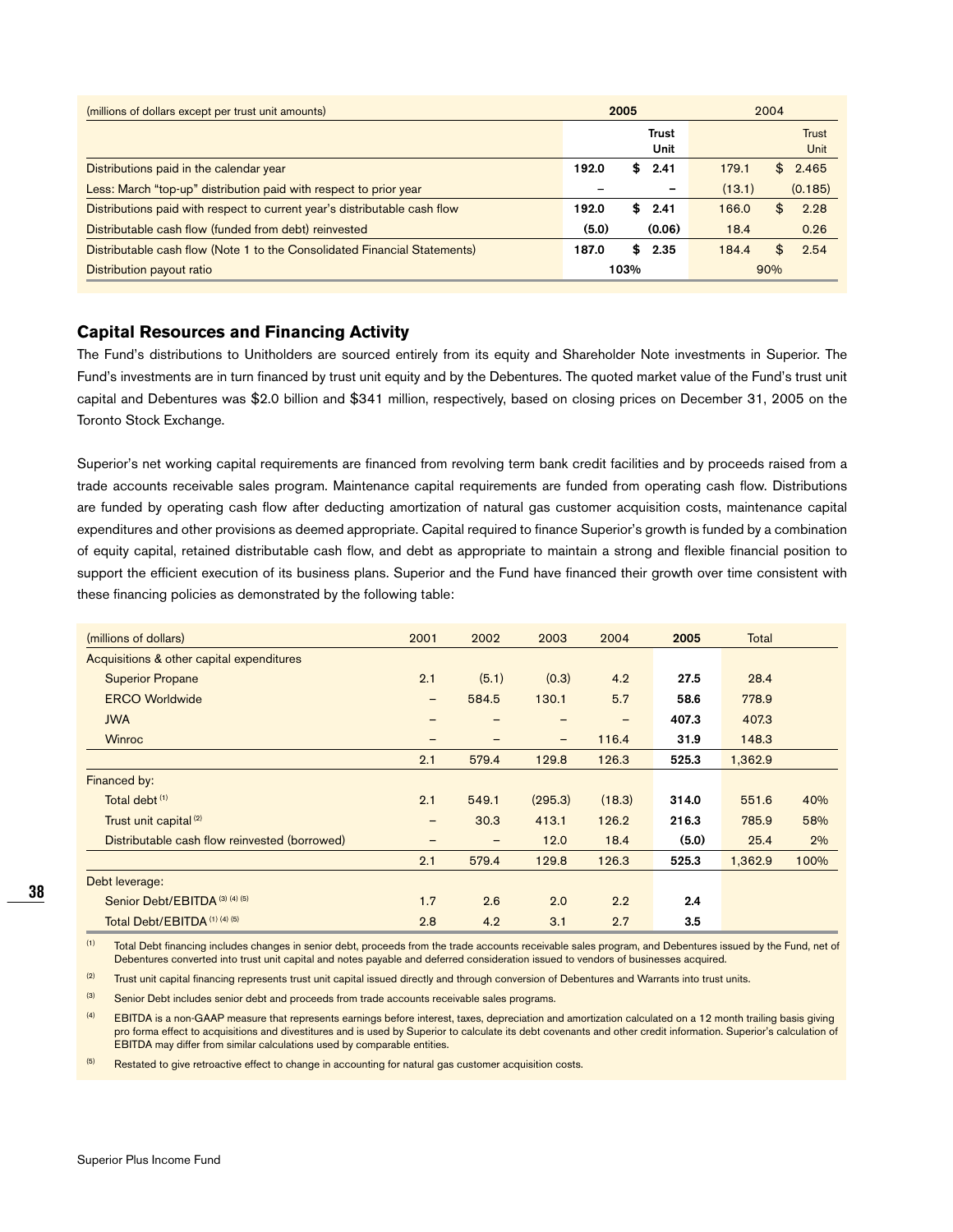Net working capital funding requirements, excluding acquisitions, increased by \$58.7 million in 2005 over 2004 due mainly to the impact of higher wholesale propane costs at Superior Propane and the impact of higher aluminum costs at JWA since its acquisition. (See Note 17 to the Consolidated Financial Statements for comparative net working capital levels by division).

Growth capital expenditures amounted to \$525.3 million in 2005 (2004 – \$126.3 million) and were comprised of \$485.1 million of acquisitions and \$40.2 million of other capital expenditures. Details on growth capital expenditures by division are provided in the table on page 38 as well as in the reviews of operating results by division.

For 2005, financing requirements totaled \$591.0 million, including increased net working capital requirements of \$58.7 million, growth capital expenditures of \$525.3 million and \$7.0 million of capitalized natural gas customer acquisition costs which were funded by net proceeds received from the issuance of trust units and the exercise of warrants of \$167.9 million, net proceeds received from issue of convertible debentures of \$239.4 million, additional revolving term debt and term loan borrowings of \$169.8 million and \$13.9 million of notes payable and deferred consideration issued to vendors of businesses acquired in 2005.

## **Liquidity**

|                                       | As at December 31, 2005 |                   |                          |           |  |  |
|---------------------------------------|-------------------------|-------------------|--------------------------|-----------|--|--|
|                                       | <b>Total</b>            |                   | Letters of               | Amount    |  |  |
| (millions of dollars)                 | Amount                  | <b>Borrowings</b> | <b>Credit Issued</b>     | Available |  |  |
| Revolving term bank credit facilities | 425.0                   | 248.8             | 22.3                     | 153.9     |  |  |
| Accounts receivable sales program     | 100.0                   | 100.0             | $\overline{\phantom{0}}$ |           |  |  |

Superior has revolving, three year term, bank credit facilities with nine banks aggregating \$425.0 million, an increase of 20% over prior year end levels. The credit facilities are renewable annually. As at December 31, 2005, \$153.9 million was available under the credit facilities and is considered to be sufficient to meet Superior's net working capital funding requirements and expected growth capital expenditures. Principal covenants are described in "Contractual Obligations and Other Commitments" on page 40.

Superior has entered into an agreement to sell, with limited recourse, certain accounts receivables on a 30-day revolving basis to an entity sponsored by a Canadian Chartered Bank to finance a portion of its working capital requirements and represents an off-balance sheet obligation. The receivables are sold at a discount to face value based on prevailing money market rates. As at December 31, 2005, proceeds of \$100.0 million (2004 – \$100.0 million) had been raised from this program and were used to repay revolving term bank credits. (See Note 5 to the Consolidated Financial Statements). Superior is able to adjust the size of the sales program on a seasonal basis in order to match the fluctuations of its accounts receivable funding requirements. The program requires Superior to maintain a minimum secured credit rating of BB and meet certain collection performance standards. Superior is currently fully compliant with program requirements.

Superior's secured long-term debt credit ratings are BBB (low) by the Dominion Bond Rating Service with a stable outlook and BBB- by Standard & Poor's (BB+ unsecured) with a stable outlook.

On March 3, 2006, Superior completed a 10 year, \$200.0 million 5.50% senior secured debt issue in the Canadian public bond market. Proceed will be used to repay the JW Aluminum bank acquisition credit facility and other revolving bank debt.

**39**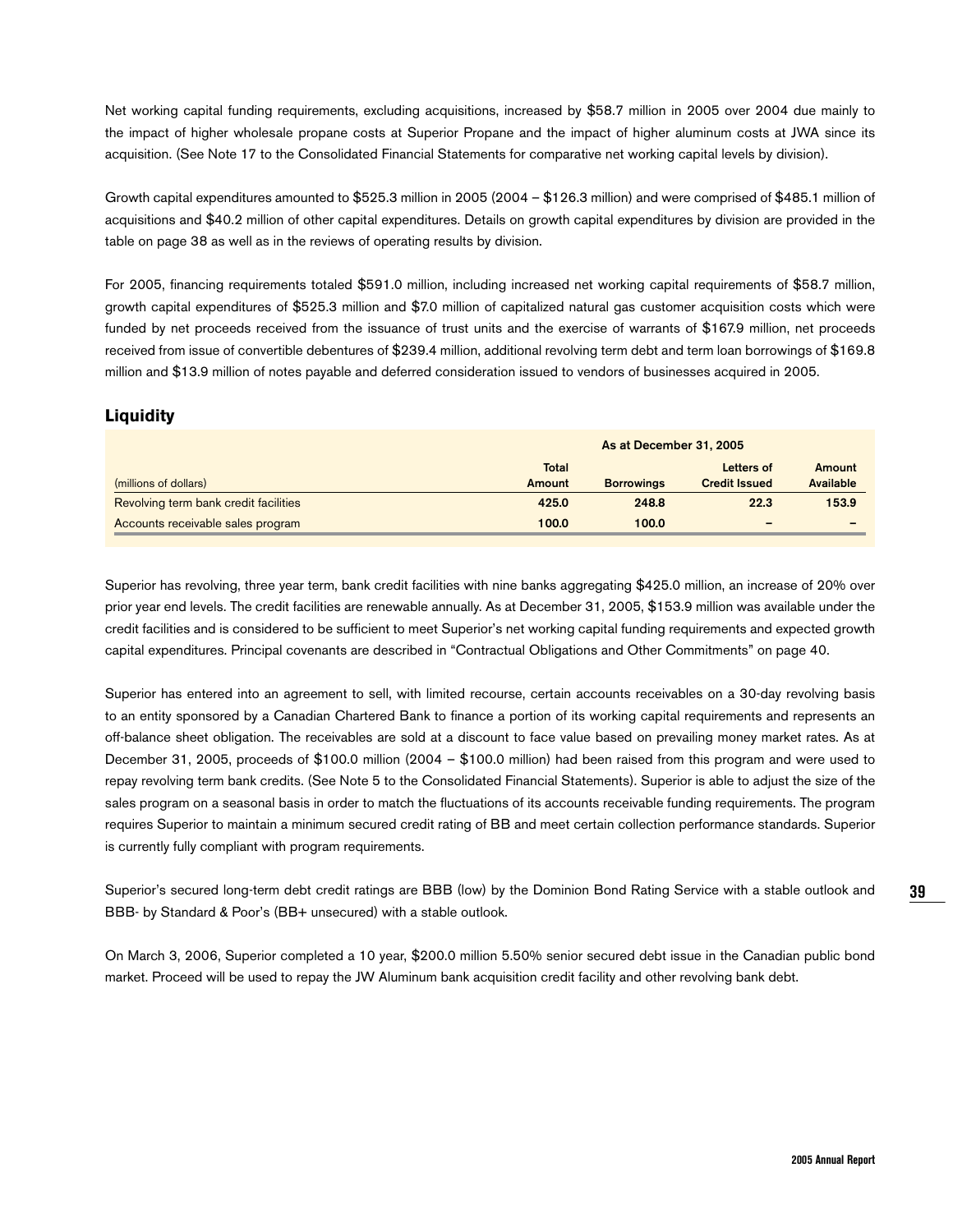## **Contractual Obligations and Other Commitments**

|                                              |                      |              |                          | <b>Payments Due In</b> |           |            |
|----------------------------------------------|----------------------|--------------|--------------------------|------------------------|-----------|------------|
| (millions of dollars)                        | Notes <sup>(1)</sup> | <b>Total</b> | 2006                     | 2007-2008              | 2009-2010 | Thereafter |
| Revolving term bank credits & term loans     | 8                    | 624.8        | 2.0                      | 422.1                  | 17.7      | 183.0      |
| <b>Convertible Debentures</b>                | 9                    | 318.1        | $\overline{\phantom{0}}$ | 68.2                   |           | 249.9      |
| Operating leases <sup>(2)</sup>              | 15(i)                | 91.9         | 22.5                     | 34.9                   | 17.1      | 17.4       |
| Natural gas, aluminum, propane & electricity |                      |              |                          |                        |           |            |
| purchase commitments                         | $15$ (ii) (iii)      | 1,183.5      | 347.9                    | 422.5                  | 286.8     | 126.3      |
| Future employee benefits                     | 10                   | 22.7         | 4.8                      | 9.6                    | 8.3       |            |
| Total contractual obligations                |                      | 2.241.0      | 377.2                    | 957.3                  | 329.9     | 576.6      |

(1) Notes to the Consolidated Financial Statements.

<sup>(2)</sup> Operating lease commitments together with the accounts receivable sales program comprise Superior's off-balance sheet obligations.

Revolving term bank credits and term loans are secured by a general charge over the assets of Superior and certain of its subsidiaries. Debt covenants limit the incurrence of additional long-term debt and payments of distributions to the Fund if Superior's senior debt (including proceeds raised from the accounts receivable sales program) exceeds three times EBITDA (as previously defined) for the last 12 month period as adjusted for the pro forma impact of acquisitions. At December 31, 2005, this ratio was 2.4 to 1.0 (December 31, 2004 – 2.2 to 1.0).

Debentures are obligations of the Fund and consist of \$8.9 million Series 1, 8% Debentures maturing July 31, 2007; \$59.3 million Series 2, 8% Debentures due November 1, 2008; \$174.9 million Series 1, 5.75% Debentures maturing December 31, 2012 and \$75.0 million Series 1, 5.85% Debentures maturing October 31, 2015. The 8% Series 1, 8% Series 2, 5.75% Series 1 and 5.85% Series 1 Debentures are convertible at the option of the holder into trust units at \$16.00, \$20.00, \$36.00 and \$31.25 per trust unit, respectively. The Fund may elect to satisfy interest and principal Debenture obligations by the issuance of trust units. Superior has swapped \$100 million principal amount of the fixed interest Debenture obligations into a floating interest rate obligation. Including the Fund's Debentures, Superior's total leverage ratio increased from 2.7 times at December 31, 2004 to 3.5 times at December 31, 2005.

After giving effect to the \$200.0 million 10-year bond issue on March 3, 2006, approximately two-thirds of Superior's revolving term bank credits and term loans and Debenture obligations were not repayable for at least five years and approximately 50% of Superior's total debt obligations (including accounts receivable sales program) are subject to fixed interest rates.

Operating leases consist of rail cars, premises and other equipment. Rail car leases comprise 31% of total operating lease commitments and are used to transport ERCO Worldwide's finished product to its customer locations and by Superior Propane to transport propane from supply sources to its branch distribution locations.

**40**

Natural gas, propane and aluminum fixed-price supply commitments are used to resource similar volume and term fixed-price sales commitments to customers of SEM, Superior Propane and JWA. ERCO Worldwide has entered into fixed-price electricity contracts for a term of up to 12 years representing approximately 28% of its annual power requirements in deregulated jurisdictions.

Superior Propane's pension plans have an unrecorded accrued net benefit asset of \$25.9 million (2004 – \$27.6 million) and is not included with future employee benefit obligations shown above. (See Note 10 to the Consolidated Financial Statements).

## **Unitholders' Capital**

The weighted average number of trust units outstanding in 2005 increased by 10% to 79.7 million trust units compared to the prior year. The increase resulted from Debenture conversions and the exercise of trust unit warrants in 2004 and 2005, as well as the issuance of 6.2 million trust units in October 2005 to partially finance the acquisition of JWA.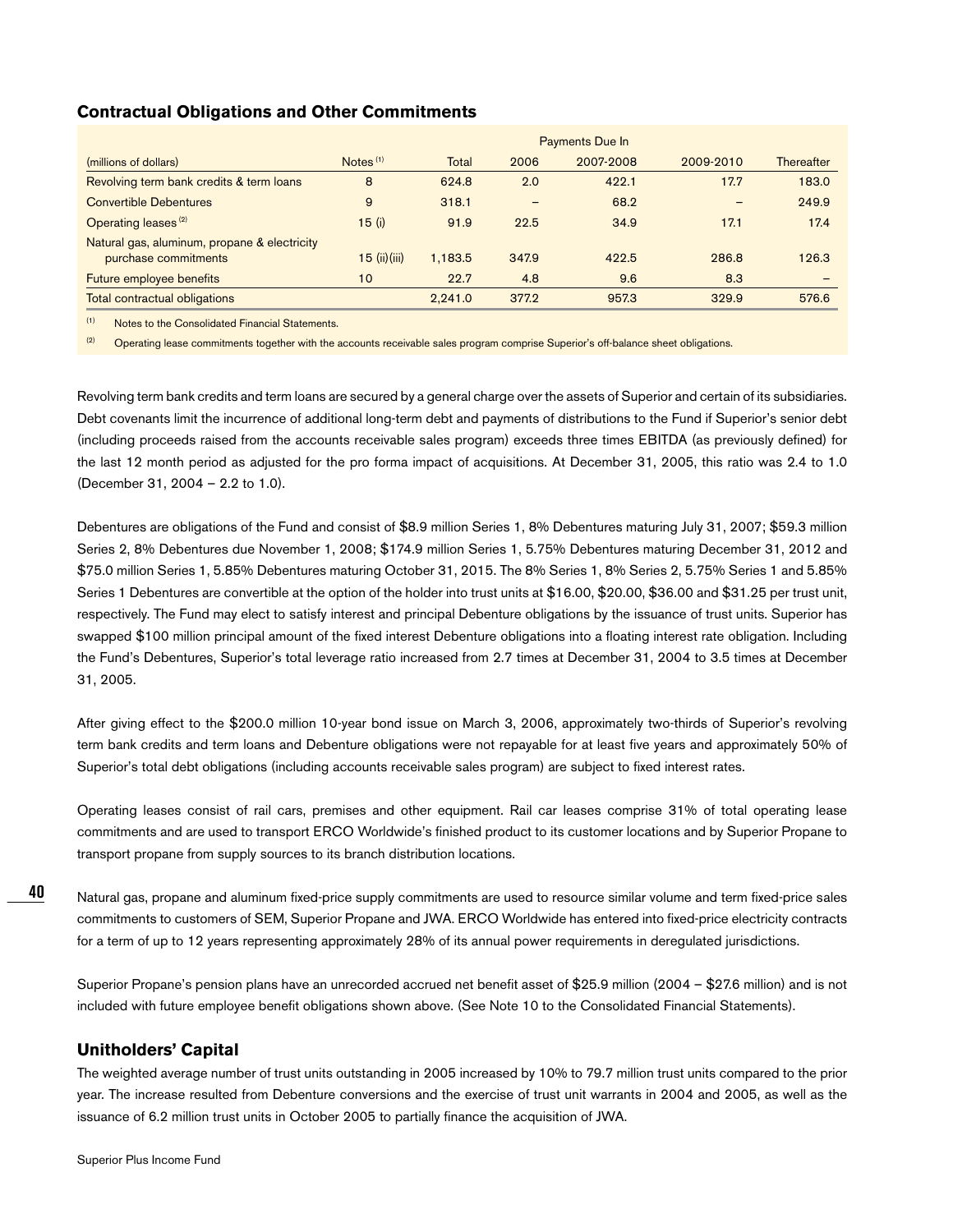|                                                                    | December 31, 2005 |                   |              |             | December 31, 2004 |              |
|--------------------------------------------------------------------|-------------------|-------------------|--------------|-------------|-------------------|--------------|
|                                                                    |                   | Convertible       | <b>Trust</b> | Convertible |                   | Trust        |
| (millions)                                                         |                   | <b>Securities</b> | <b>Units</b> |             | <b>Securities</b> | <b>Units</b> |
| Trust units outstanding                                            |                   |                   | 85.5         |             |                   | 75.9         |
| Series 1, 8% Debentures (convertible at \$16 per trust unit)       |                   | 8.9               | 0.6          | \$          | 13.9              | 0.9          |
| Series 2, 8% Debentures (convertible at \$20 per trust unit)       | S                 | 59.3              | 3.0          | \$          | 102.6             | 5.1          |
| Series 1, 5.75% Debentures (convertible at \$36 per trust unit)    | S                 | 174.9             | 4.9          |             |                   |              |
| Series 1, 5.85% Debentures (convertible at \$31.25 per trust unit) | \$                | 75.0              | 2.4          |             |                   |              |
| Warrants (exercisable @ \$20 per trust unit)                       |                   | 2.3               | 2.3          |             | 3.1               | 3.1          |
| Trust units outstanding, and issuable upon conversion of           |                   |                   |              |             |                   |              |
| Debenture and Warrant securities                                   |                   |                   | 98.7         |             |                   | 85.0         |

As at December 31, 2005 and 2004, the following trust units, and securities convertible into trust units, were outstanding:

The trust unit warrants are exercisable until May 2008 and represent a potential \$46.0 million source of future equity capital. In addition, as at December 31, 2005, there were 1,177,000 trust unit options outstanding (December 31, 2004 – 960,000 trust units) with a weighted average exercise price of \$22.82 per trust unit (2004 -\$20.71 per trust unit). The number of trust units issued upon exercise of the trust unit options is equal to the growth in the value of the options at the time the options are exercised, (represented by the market price less the exercise price) times the number of options exercised, divided by the current trust unit market price.

## **Foreign Currency Hedging**

SEM and Superior Propane contract a portion of their fixed-price natural gas and propane purchases in US dollars and enter into forward US dollar purchase contracts to create an effective Canadian dollar fixed-price purchase cost. ERCO Worldwide enters into US dollar forward sales contracts on an ongoing basis to mitigate the impact of foreign exchange fluctuations on sales margins on production from its Canadian plants that is sold in US dollars. Interest expense on Superior's US dollar debt is also used to mitigate the impact of foreign exchange fluctuations on its US dollar distributable cash flow. Superior's US dollar debt acts as a balance sheet hedge against its US dollar net assets. Superior hedges its net US dollar future cash flows with external third-party contracts after first matching internally SEM's and Superior Propane's forward US dollar purchase requirements against ERCO Worldwide's US dollar revenues where possible.

As at December 31, 2005, SEM and Superior Propane had hedged approximately 100% of their US dollar natural gas and propane purchase obligations and ERCO Worldwide had hedged 93%, 55%, and 10% of its estimated US dollar revenue stream for 2006, 2007, and 2008 respectively, as shown in the table below. (See Note 15(iv) to the Consolidated Financial Statements).

| 2006    | 2007   | 2008   | 2009  | 2010 | 2011 | <b>Total</b> |
|---------|--------|--------|-------|------|------|--------------|
| 148.7   | 124.7  | 112.7  | 107.2 | 52.9 | 1.2  | 547.4        |
| 0.8     |        |        |       |      |      | 0.8          |
| (123.1) | (71.0) | (12.6) | -     |      | -    | (206.7)      |
| 26.4    | 53.7   | 100.1  | 107.2 | 52.9 | 1.2  | 341.5        |
| 1.26    | 1.23   | 1.22   | 1.21  | 1.17 | 1.14 | 1.23         |
|         |        |        |       |      |      |              |
| 1.25    |        |        |       |      |      | 1.25         |
| 1.27    | 1.24   | 1.23   | 1.21  | 1.17 | 1.14 | 1.26         |
| 1.25    | 1.23   | 1.22   | 1.21  | 1.17 | 1.14 | 1.22         |
|         |        |        |       |      |      |              |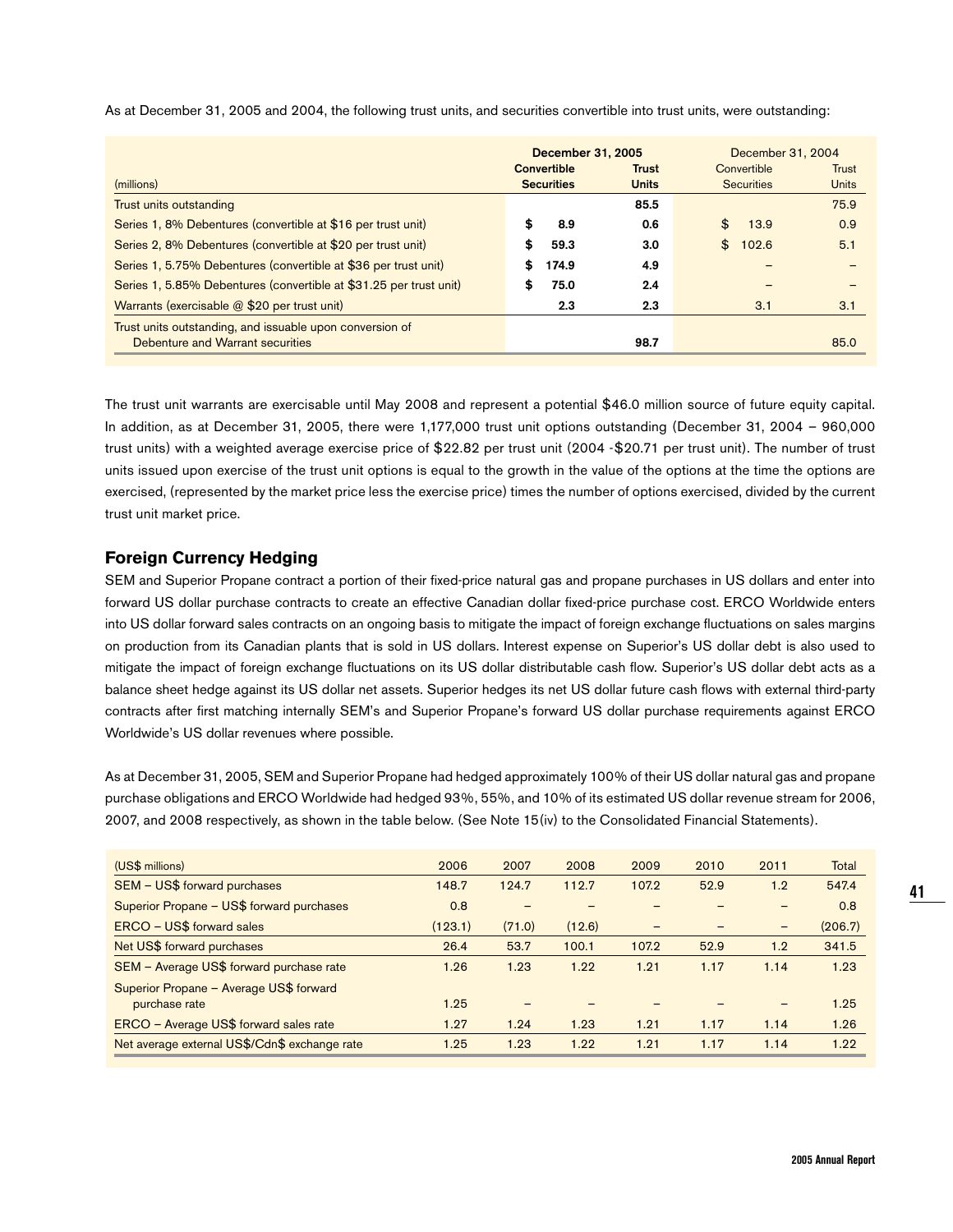## **Outlook**

In 2006, we anticipate distributable cash flow per trust unit to be comparable to or lower than 2005. Increased distributable cash flow is expected from a full year's contribution from JWA and improved results at Winroc and SEM. Offsetting this are expected lower results at Superior Propane as a result of record warm weather experienced to date in the first quarter, lower results at ERCO Worldwide due to decreasing demand for sodium chlorate from North American bleached pulp producers, and increased borrowing costs. Distributable cash flow per trust unit is expected to improve over time with the return of normal weather and the repositioning of Superior Propane's cost structure, along with a full year's contribution from ERCO's Chile project and stability in North American pulp markets.

Over the longer term, the Fund plans to continue its disciplined diversification strategy by taking advantage of profitable growth opportunities within each division and to acquire other businesses that have risk profiles appropriate for an income fund structure. Acquisitions must be accretive to Unitholder distributions and be financed in a manner that maintains Superior's existing financial strength.

## **Sensitivity Analysis**

The Fund's estimated cash flow sensitivity in 2005 to the following changes are provided in the following chart:

|                                                   |                                   |        | Impact on<br><b>Distributable</b> | Per Trust |
|---------------------------------------------------|-----------------------------------|--------|-----------------------------------|-----------|
|                                                   | Change                            | Change | <b>Cash Flow</b>                  | Unit      |
| <b>Superior Propane</b>                           |                                   |        |                                   |           |
| Change in sales margin                            | \$0.005/litre                     | 3%     | \$7.3 million                     | \$0.09    |
| Change in sales volume                            | 50 million litres                 | 3%     | \$6.3 million                     | \$0.07    |
| <b>ERCO Worldwide</b>                             |                                   |        |                                   |           |
| Change in sales price                             | \$10.00/tonne                     | 2%     | \$7.0 million                     | \$0.08    |
| Change in sales volume                            | 15,000 tonnes                     | 2%     | \$4.2 million                     | \$0.05    |
| <b>JW Aluminum</b>                                |                                   |        |                                   |           |
| Change in sales margin                            | \$0.01                            | 5%     | \$2.1 million                     | \$0.03    |
| Change in sales volumes                           | 15 million pounds                 | 4%     | \$1.9 million                     | \$0.02    |
| <b>Winroc</b>                                     |                                   |        |                                   |           |
| Change in sales margin                            | 1% change in average gross margin | 4%     | \$3.5 million                     | \$0.04    |
| Change in sales volume                            | 4% of sales revenues              | 4%     | \$2.4 million                     | \$0.03    |
| <b>Superior Energy Management</b>                 |                                   |        |                                   |           |
| Change in sales margin                            | \$0.02/GJ                         | 5%     | \$0.8 million                     | \$0.01    |
| Change in sales volume                            | 2 million GJ                      | 5%     | \$0.8 million                     | \$0.01    |
| Corporate                                         |                                   |        |                                   |           |
| Change in Cdn\$/US\$ exchange rate (1)            | \$0.01                            | 1%     | \$0.5 million                     | \$0.01    |
| Corporate change in interest rates <sup>(2)</sup> | 0.5%                              | 15%    | \$2.1 million                     | \$0.03    |

(1) After giving effect to US\$ forward sales contracts. See "Foreign Currency Hedging".

 $(2)$  After giving effect to the March 3, 2006 \$200.0 million bond issue.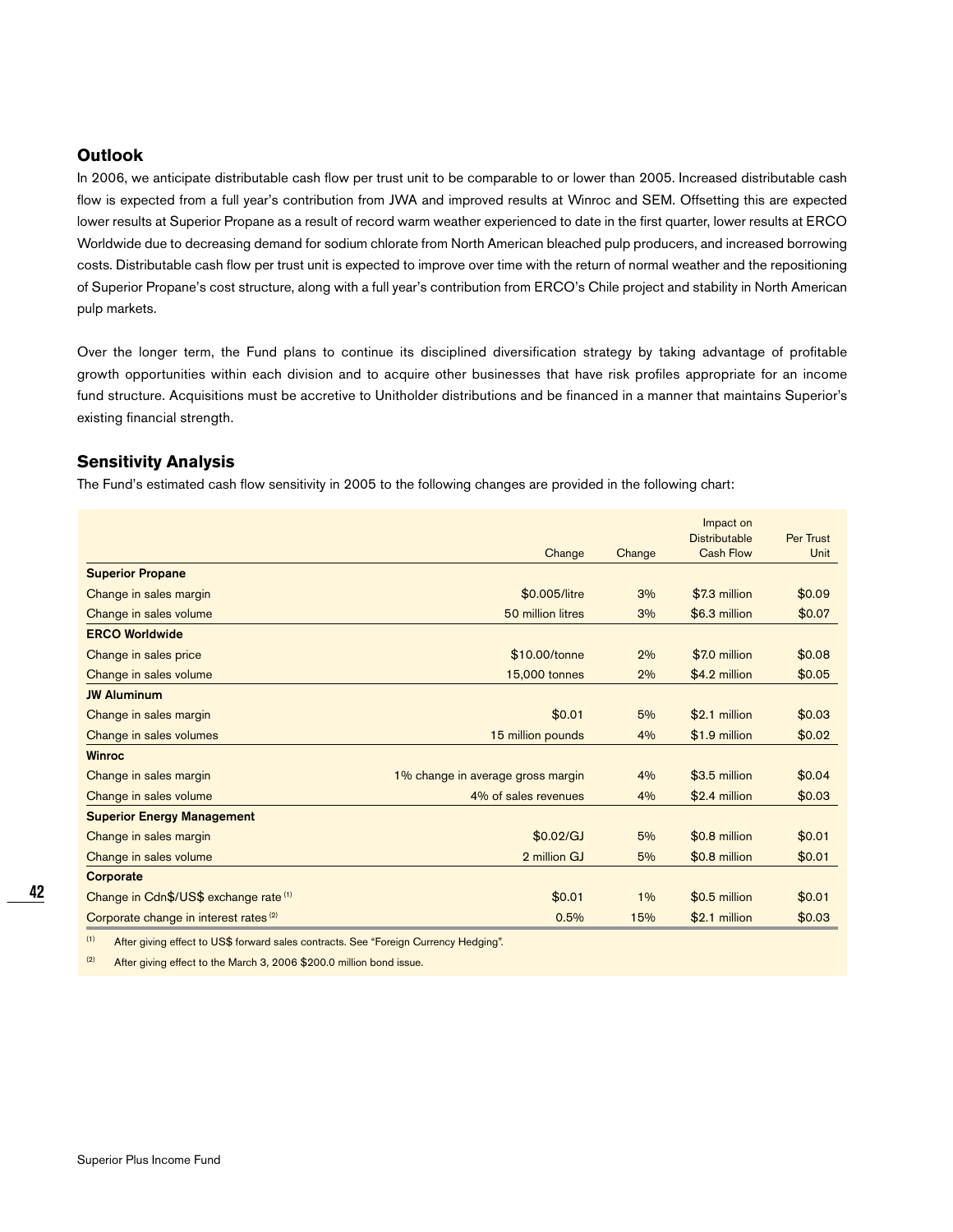## **Business Risks – Corporate**

Interest Rates. Superior maintains a substantial floating interest rate exposure through a combination of floating interest rate borrowings and the use of derivative instruments. (See Notes 8 and 9 to the Consolidated Financial Statements). Demand levels for approximately 50% of Superior Propane's sales and substantially all of ERCO Worldwide's, JWA's and Winroc's sales are affected by general economic trends. Generally speaking, when the economy is strong, interest rates increase as does sales demand from Superior's customers, thereby increasing Superior's ability to pay higher interest costs and vice versa. In this way, a common relationship between economic activity levels, interest rates and Superior's ability to pay higher or lower rates are generally aligned, providing Superior with a natural business hedge against interest rates.

Foreign Exchange Risk. A portion of Superior's net cash flows are denominated in US dollars. Accordingly, fluctuations in the Canadian/United States dollar exchange rate can impact profitability. Superior mitigates this risk by hedging. See "Sensitivity Analysis".

Critical Accounting Estimates. Application of accounting estimates requires certain assumptions to be made regarding future events. These estimates require experience and judgement and are subject to the inherent risk of inaccuracy, particularly where they relate to events expected to take place well into the future. Long-term estimates are examined on a regular basis and adjusted prospectively when necessary.

The Accounting Standards Board has issued new accounting standards related to the presentation and measurement of Financial Instruments which will apply to interim and annual financial statements relating to fiscal years beginning on or after October 1, 2006. It will require:

- All financial instruments be recognized on the balance sheet at their fair value;
- Certain gains and losses on the translation of assets and liabilities will be recorded in other comprehensive income, a new line item on the balance sheet; and
- Certain gains and losses on items designated as hedges will now be recorded through either the statement of earnings or other comprehensive income, depending on the nature of the hedging relationship.

The Fund has not assessed the future impact of these proposals on the financial statements.

## **Selected Financial Information**

|                                                                  | <b>Years Ended December 31</b> |                       |                         |  |  |
|------------------------------------------------------------------|--------------------------------|-----------------------|-------------------------|--|--|
| (millions of dollars except per trust unit amounts)              | 2005                           | $2004^{(3)}$          | $2003^{(1)(3)}$         |  |  |
| Total assets (as at December 31)                                 | 2,327.8                        | 1,552.1               | 1,445.1                 |  |  |
| <b>Total revenues</b>                                            | 2,171.4                        | 1,552.8               | 1,234.3                 |  |  |
| Gross profit                                                     | 636.1                          | 542.8                 | 471.7                   |  |  |
| Net earnings (loss)                                              | 106.1                          | 112.4                 | (18.9)                  |  |  |
| Per trust unit basic                                             | \$<br>1.33                     | $\mathbf{\$}$<br>1.55 | $\mathbf{\$}$<br>(0.32) |  |  |
| Per trust unit diluted                                           | \$<br>1.32                     | \$<br>1.53            | \$<br>(0.32)            |  |  |
| Cash generated from operations before changes in working capital | 205.1                          | 198.8                 | 15.4                    |  |  |
| Distributable cash flow                                          | 187.0                          | 184.4                 | 146.5                   |  |  |
| Per trust unit                                                   | \$<br>2.35                     | \$<br>2.54            | \$<br>2.47              |  |  |
| Cash distributions per trust unit <sup>(2)</sup>                 | \$<br>2.41                     | \$<br>2.465           | \$<br>2.28              |  |  |
| Current and long-term debt (as at December 31)                   | 624.8                          | 446.2                 | 317.8                   |  |  |

 $(1)$  2003 results include a one-time expense of \$141.3 million (\$92.5 million after tax) related to the internalization of management. (See Note 16(i) to the Consolidated Financial Statements).

(2) Cash distributions per trust unit paid in fiscal year.

(3) Restated to give retroactive effect to change in accounting for natural gas customer acquisition costs. (See Note 3(b) in the Consolidated Financial Statements).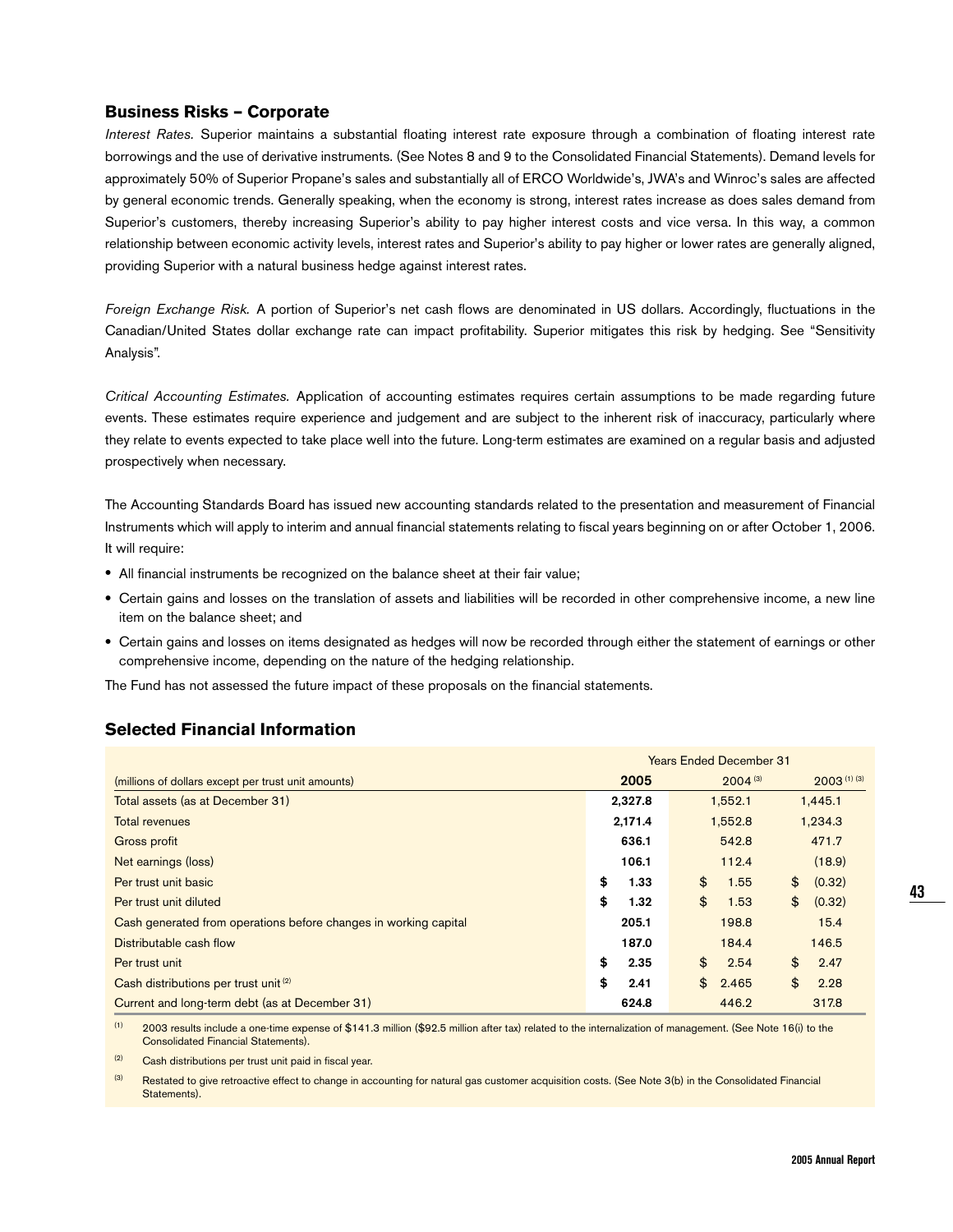## **Disclosure Controls and Procedures**

Disclosure Controls and Procedures are designed and implemented by, or under the supervision of the issuer's Chief Executive Officer ("CEO") and Chief Financial Officer ("CFO") to ensure that material information relating to the issuer is communicated to them by others in the organizations as it becomes known and is appropriately disclosed as required under the continuous disclosure requirements of securities legislation. In essence, these types of controls are related to the quality and timeliness of financial and non-financial information in securities filings. An evaluation of the effectiveness of the design and operation of our disclosure controls and procedures was conducted as at December 31, 2005, by and under the supervision of Superior's management, including the CEO and CFO. Based on this evaluation, the CEO and CFO have concluded that the Fund's disclosure controls and procedures, as defined in Multilateral Instrument 52-109, Certification of Disclosure in Issuers' Annual and Interim Filings, are effective to ensure that information required to be disclosed in reports that we file or submit under Canadian securities legislation is recorded, processed, summarized and reported within the time periods specified in those rules and forms.

### **Forward-looking Statements**

Certain information included herein is forward-looking. Forward-looking statements include, without limitation, statements regarding the future financial position, business strategy, budgets, litigation, projected costs, capital expenditures, financial results, taxes and plans and objectives of or involving the Fund or Superior. Many of these statements can be identified by looking for words such as "believe," "expects," "expected," "will," "intends," "projects," "anticipates," "estimates," "continues" or similar words. The Fund and Superior believe the expectations reflected in such forward-looking statements are reasonable but no assurance can be given that these expectations will prove to be correct and such forward-looking statements should not be unduly relied upon. Forward-looking statements are not guarantees of future performance and involve a number of risks and uncertainties some of which are described herein. Such forward-looking statements necessarily involve known and unknown risks and uncertainties, which may cause the Fund's actual performance and financial results in future periods to differ materially from any projections of future performance or results expressed or implied by such forward-looking statements. Any forward-looking statements are made as of the date hereof and neither the Fund nor Superior undertakes any obligation to publicly update or revise such statements to reflect new information, subsequent or otherwise.

Additional information relating to the Fund and Superior, including the 2005 Annual Information Forms are available free of charge on our website at www.superiorplus.com and on the Canadian Securities Administrators' website at www.sedar.com.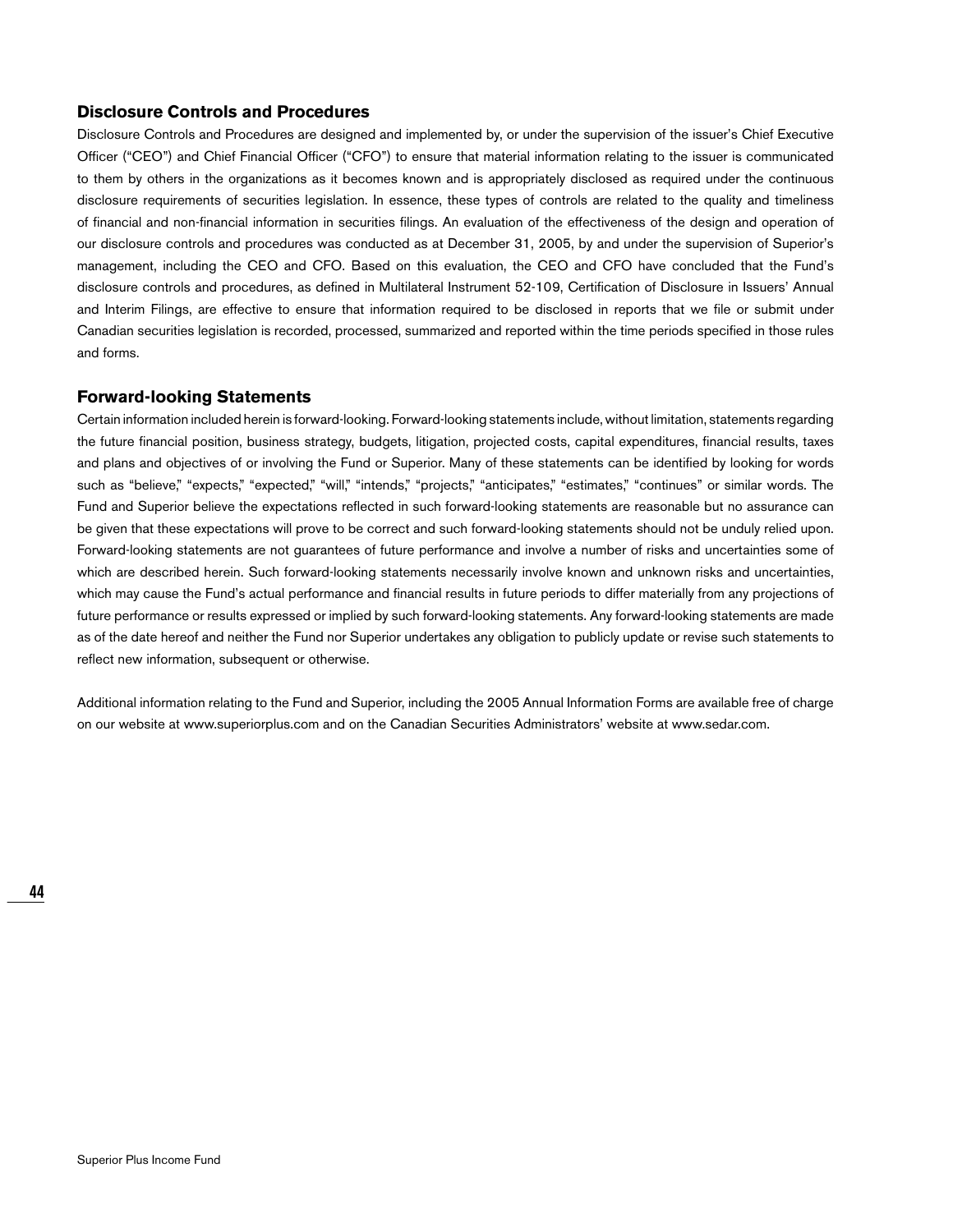# **Management's Report**

## **MANAGEMENT'S RESPONSIBILITY FOR FINANCIAL REPORTING**

The financial statements of the Superior Plus Income Fund (the "Fund") and all of the information in this annual report are the responsibility of the management of Superior Plus Inc., the Fund's wholly-owned subsidiary and operating entity.

The Consolidated Financial Statements have been prepared by management in accordance with Canadian generally accepted accounting principles and include certain estimates that are based on management's best judgements. Actual results may differ from these estimates and judgements. Management has ensured that the Consolidated Financial Statements are presented fairly in all material respects.

Management has developed and maintains a system of internal controls to provide reasonable assurance that the Fund's assets are safeguarded, transactions are accurately recorded, and the financial statements realistically report the Fund's operating and financial results in a timely manner. Financial information presented elsewhere in this annual report has been prepared on a consistent basis with that in the Consolidated Financial Statements.

The Board of Directors of Superior Plus Inc. is responsible for reviewing and approving the financial statements and primarily through its Audit Committee, ensures that management fulfills its responsibilities for financial reporting. The Audit Committee meets with management and its external auditors, to discuss internal controls over the financial reporting process, auditing matters and financial reporting issues, to satisfy itself that each party is properly discharging its responsibilities and to review the annual report, the financial statements and the external auditors' report. The Committee reports its findings to the Board for the Board's consideration in approving the financial statements for issuance to the Unitholders. The Committee also considers, for review by the Board and approval by the Unitholders, the engagement or re-appointment of the external auditors.

Deloitte & Touche LLP, an independent firm of chartered accountants, was appointed by a vote of Unitholders at the Fund's last annual meeting to audit the Fund's Consolidated Financial Statements in accordance with Canadian generally accepted auditing standards. They have provided an independent professional opinion. Deloitte & Touche LLP has full and free access to the Audit Committee.

amach

Geoffrey N. Mackey **W. Mark Schweitzer** Superior Plus Inc. **Superior Plus Inc.** Superior Plus Inc. Calgary, Alberta February 24, 2006

Mark Schwitz

President & Chief Executive Officer Executive Vice-President and Chief Financial Officer

# **Auditors' Report**

## **TO THE UNITHOLDERS OF SUPERIOR PLUS INCOME FUND:**

We have audited the consolidated balance sheets of Superior Plus Income Fund as at December 31, 2005 and 2004 and the consolidated statements of net earnings and deficit and cash flows for the years then ended. These financial statements are the responsibility of the management of the Fund. Our responsibility is to express an opinion on these financial statements based on our audits.

We conducted our audits in accordance with Canadian generally accepted auditing standards. Those standards require that we plan and perform an audit to obtain reasonable assurance whether the financial statements are free of material misstatement. An audit includes examining, on a test basis, evidence supporting the amounts and disclosures in the financial statements. An audit also includes assessing the accounting principles used and significant estimates made by management, as well as evaluating the overall financial statement presentation.

In our opinion, these financial statements present fairly, in all material respects, the financial position of the Fund as at December 31, 2005 and 2004 and the results of its operations and its cash flows for the years then ended in accordance with Canadian generally accepted accounting principles.

February 24, 2006

Calgary, Alberta Calgary, Alberta Chartered Accountants

**45**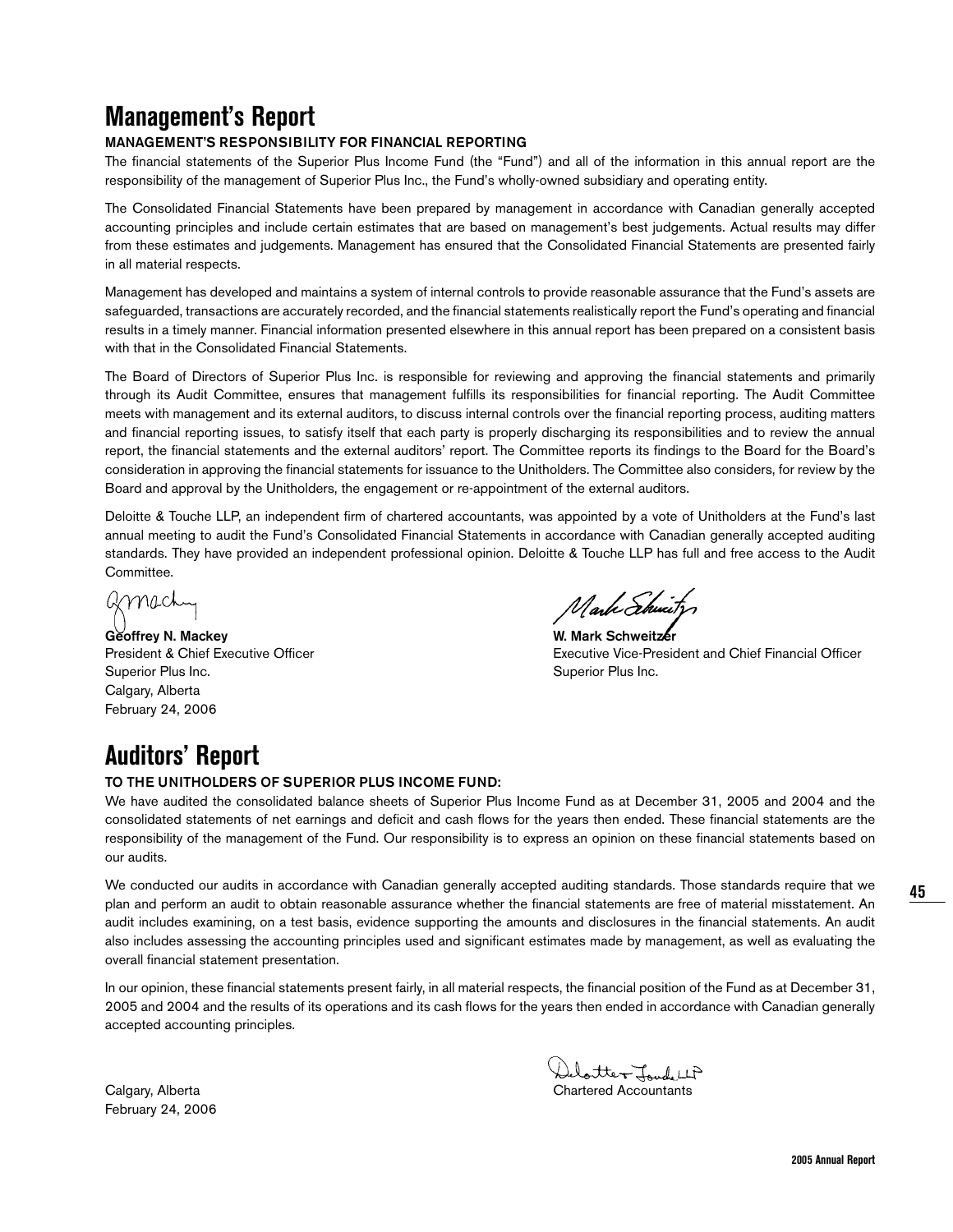# **Consolidated Balance Sheets**

| As at December 31                                                      |         |            |
|------------------------------------------------------------------------|---------|------------|
| (millions of dollars)                                                  | 2005    | 2004       |
| <b>ASSETS</b>                                                          |         | (Restated) |
| <b>CURRENT ASSETS</b>                                                  |         |            |
| Accounts receivable (Note 5)                                           | 336.1   | 165.0      |
| Inventories (Note 6)                                                   | 193.4   | 93.6       |
|                                                                        | 529.5   | 258.6      |
|                                                                        |         |            |
| Property, plant and equipment (Note 7)                                 | 1,167.6 | 741.0      |
| Intangible assets (Note 7)                                             | 89.4    | 49.9       |
| Goodwill (Note 7)                                                      | 541.3   | 502.6      |
|                                                                        | 2,327.8 | 1,552.1    |
|                                                                        |         |            |
| <b>LIABILITIES AND UNITHOLDERS' EQUITY</b>                             |         |            |
| <b>CURRENT LIABILITIES</b>                                             |         |            |
| Accounts payable and accrued liabilities                               | 280.3   | 160.7      |
| Distributions and interest payable to Unitholders and Debentureholders | 25.0    | 17.0       |
| Current portion of term loans (Note 8)                                 | 2.0     |            |
|                                                                        | 307.3   | 177.7      |
| Revolving term bank credits and term loans (Note 8)                    | 622.8   | 446.2      |
| Convertible unsecured subordinated debentures (Note 9)                 | 314.3   | 116.0      |
| Future employee benefits (Note 10)                                     | 17.7    | 18.6       |
| Future income tax liability (Note 11)                                  | 262.8   | 121.7      |
| <b>TOTAL LIABILITIES</b>                                               | 1,524.9 | 880.2      |
| UNITHOLDERS' EQUITY                                                    |         |            |
| Unitholders' capital (Note 12)                                         | 1,338.3 | 1,122.0    |
| Retained earnings from operations                                      | 368.4   | 262.3      |
| Accumulated distributions on trust unit equity                         | (903.1) | (711.1)    |
| Deficit                                                                | (534.7) | (448.8)    |
|                                                                        |         |            |
| Currency translation account                                           | (0.7)   | (1.3)      |
| TOTAL UNITHOLDERS' EQUITY                                              | 802.9   | 671.9      |
|                                                                        | 2,327.8 | 1,552.1    |

**46**

(See Notes to the Consolidated Financial Statements)

l

Director Director

Leter Valentine

**David Smith Peter Valentine**<br> **Director**<br> **Director**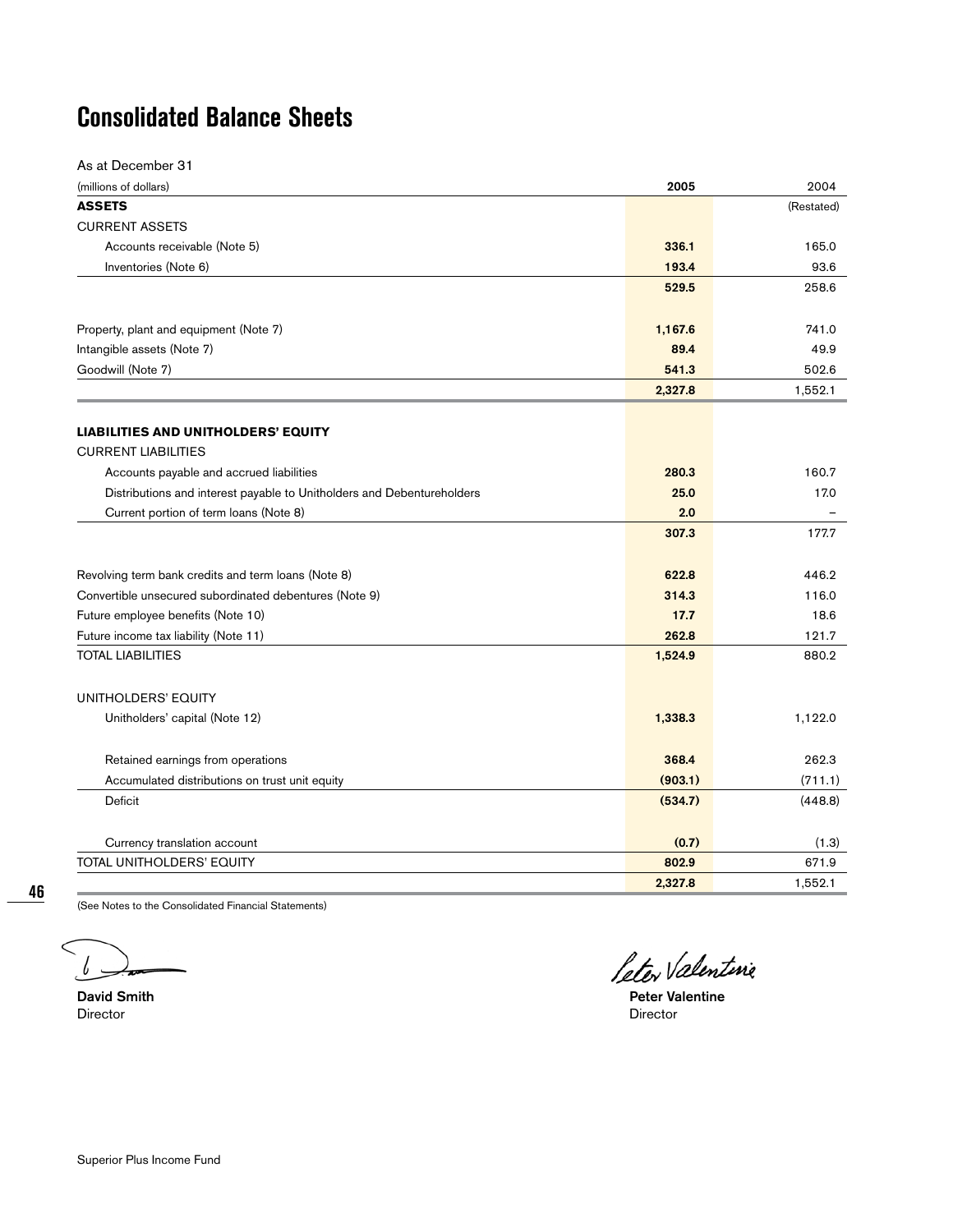# **Consolidated Statements of Net Earnings and Deficit**

| <b>Years Ended December 31</b>                                  |            |            |
|-----------------------------------------------------------------|------------|------------|
| (millions of dollars, except per trust unit amounts)            | 2005       | 2004       |
|                                                                 |            | (Restated) |
| <b>REVENUES</b>                                                 | 2,171.4    | 1,552.8    |
| Cost of products sold                                           | 1,535.3    | 1,010.0    |
| Gross profit                                                    | 636.1      | 542.8      |
| <b>EXPENSES</b>                                                 |            |            |
| Operating and administrative                                    | 382.6      | 313.2      |
| Amortization of property, plant and equipment                   | 115.3      | 78.2       |
| Amortization of intangible assets                               | 6.0        | 5.5        |
| Interest on revolving term bank credits and term loans (Note 8) | 22.8       | 15.5       |
| Interest on convertible unsecured subordinated debentures       | 12.9       | 13.6       |
| Amortization of convertible debenture issue costs               | 1.7        | 1.6        |
| Management internalization costs (Note 16(i))                   | 1.3        | 2.6        |
| Income tax expense (recovery) of Superior (Note 11)             | (12.6)     | 0.2        |
|                                                                 | 530.0      | 430.4      |
| <b>NET EARNINGS</b>                                             | 106.1      | 112.4      |
| DEFICIT, BEGINNING OF YEAR                                      | (448.8)    | (382.1)    |
| Net earnings                                                    | 106.1      | 112.4      |
| Distributions to Unitholders (Note 12)                          | (192.0)    | (179.1)    |
|                                                                 |            |            |
| DEFICIT, END OF YEAR                                            | (534.7)    | (448.8)    |
| Net earnings per trust unit, basic (Note 13)                    | \$<br>1.33 | \$<br>1.55 |
| Net earnings per trust unit, diluted (Note 13)                  | \$<br>1.32 | \$<br>1.53 |

(See Notes to the Consolidated Financial Statements)

**47**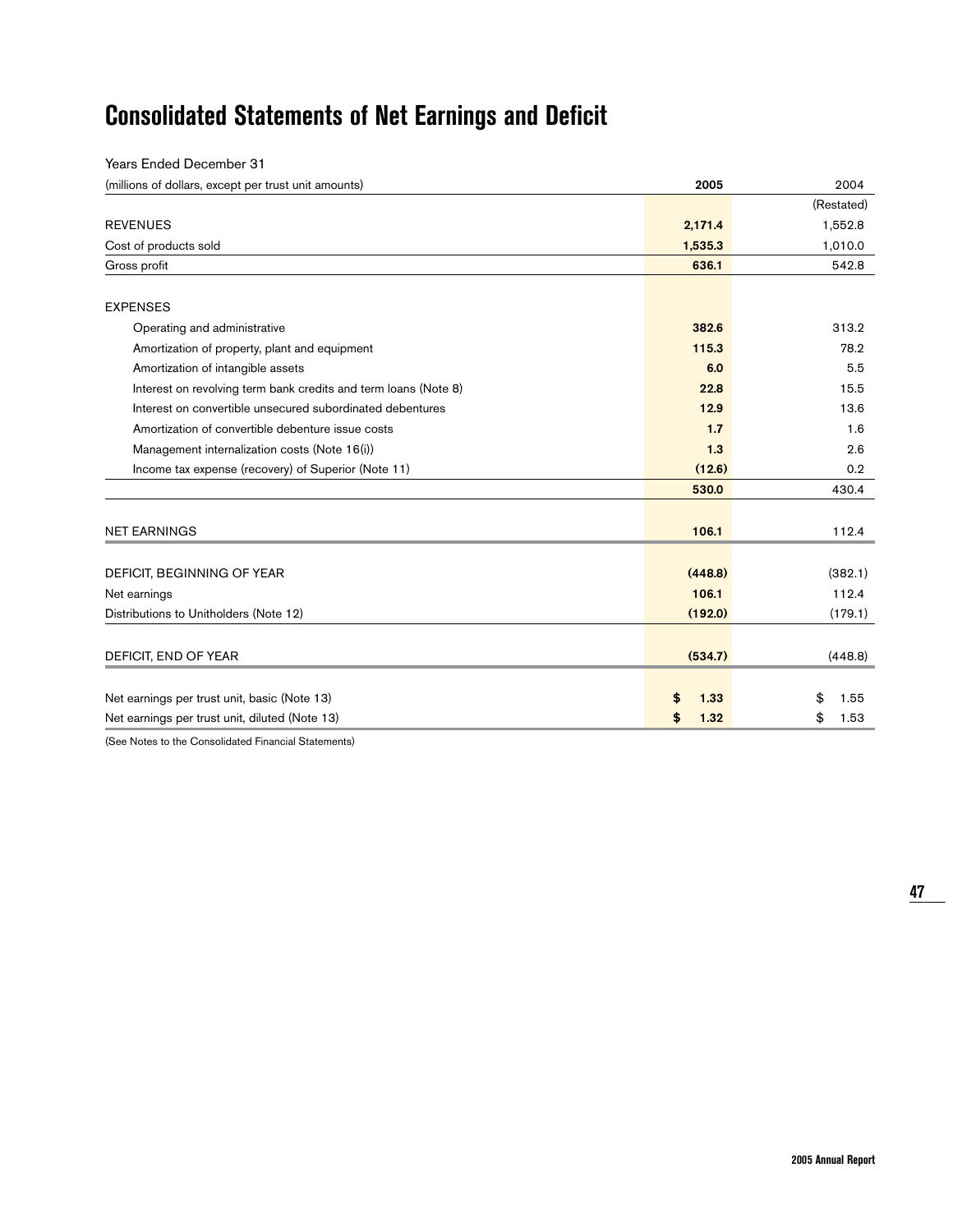# **Consolidated Statements of Cash Flows**

Years Ended December 31

| (millions of dollars)                                                                                                  | 2005    | 2004       |
|------------------------------------------------------------------------------------------------------------------------|---------|------------|
|                                                                                                                        |         | (Restated) |
| <b>OPERATING ACTIVITIES</b>                                                                                            |         |            |
| Net earnings                                                                                                           | 106.1   | 112.4      |
| Items not affecting cash                                                                                               |         |            |
| Amortization of property, plant and equipment, intangible assets                                                       |         |            |
| and convertible debenture issue costs                                                                                  | 123.0   | 85.3       |
| Amortization of natural gas customer acquisition costs                                                                 | 2.4     | 1.2        |
| Trust unit incentive plan compensation expense (recovery) (Note 14)                                                    | (4.6)   | 3.2        |
| Future income tax expense of Superior (Note 11)                                                                        | (21.8)  | (3.3)      |
| Cash generated from operations before natural gas customer acquisition costs<br>and changes in working capital         | 205.1   | 198.8      |
| Natural gas customer acquisition costs capitalized                                                                     | (7.0)   | (3.1)      |
| Increase in non-cash operating working capital items                                                                   | (58.7)  | (28.1)     |
| Cash flows from operating activities                                                                                   | 139.4   | 167.6      |
|                                                                                                                        |         |            |
| <b>INVESTING ACTIVITIES</b>                                                                                            |         |            |
| Maintenance capital expenditures, net                                                                                  | (17.0)  | (15.8)     |
| Other capital expenditures, net                                                                                        | (40.2)  | (6.2)      |
| Acquisitions (Note 4)                                                                                                  | (471.2) | (120.1)    |
| Cash flows from investing activities                                                                                   | (528.4) | (142.1)    |
|                                                                                                                        |         |            |
| <b>FINANCING ACTIVITIES</b>                                                                                            |         |            |
| Revolving term bank credits and term loans                                                                             | 1.6     | 142.9      |
| Net proceeds from sale of accounts receivable (Note 5)                                                                 |         |            |
| Distributions to Unitholders                                                                                           | (192.0) | (179.1)    |
| Receipt of management internalization loans receivable (Note 16(i))                                                    | 1.3     | 2.6        |
| Proceeds from exercise of trust unit warrants (Note 12)                                                                | 16.5    | 8.1        |
| Net proceeds from issue of 5.75% Series 1 convertible unsecured subordinated debentures                                | 167.6   |            |
| Net proceeds from issue of trust units, to finance JW Aluminum Company ("JWA") acquisition                             | 151.4   |            |
| Net proceeds from issue of 5.85% Series 1 convertible unsecured subordinated<br>debentures, to finance JWA acquisition | 71.8    |            |
| JWA acquisition credit facility                                                                                        | 170.8   |            |
| Cash flows from financing activities                                                                                   | 389.0   | (25.5)     |
|                                                                                                                        |         |            |
| Change in Cash                                                                                                         |         |            |
| Cash at Beginning and End of Year                                                                                      |         |            |

(See Notes to the Consolidated Financial Statements)

**48**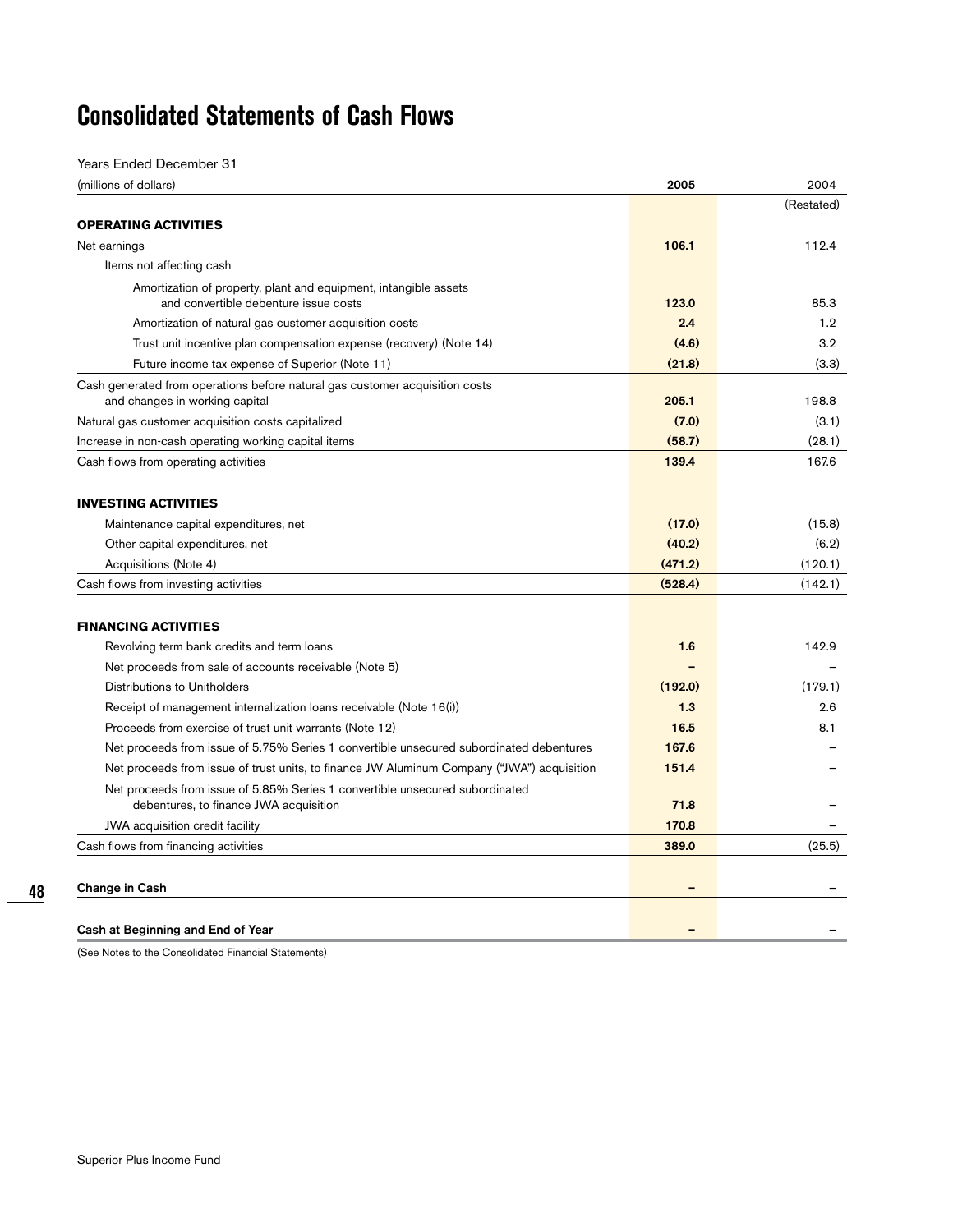# **Notes to Consolidated Financial Statements**

(Tabular amounts in Canadian millions of dollars, unless noted otherwise, except per trust unit amounts)

## **1. Distributable Cash Flows**

| <b>Years Ended December 31</b>                             | 2005       | 2004            |
|------------------------------------------------------------|------------|-----------------|
|                                                            |            | (See Note 3(b)) |
| Cash generated from operations before natural gas customer | 205.1      | 198.8           |
| acquisition costs and changes in working capital           |            |                 |
| Plus: Management internalization costs (Note 16(i))        | 1.3        | 2.6             |
| Less: Maintenance capital expenditures, net                | (17.0)     | (15.8)          |
| Amortization of natural gas customer acquisition costs     | (2.4)      | (1.2)           |
|                                                            |            |                 |
| Distributable cash flow                                    | 187.0      | 184.4           |
|                                                            |            |                 |
| Distributable cash flow per trust unit, basic (Note 13)    | \$<br>2.35 | \$<br>2.54      |
|                                                            |            |                 |
| Distributable cash flow per trust unit, diluted (Note 13)  | £<br>2.27  | 2.40            |

Distributable cash flow of the Superior Plus Income Fund (the "Fund") available for distribution to its unitholders ("Unitholders"), is equal to cash generated from operations before natural gas customer acquisition costs and changes in working capital, less amortization of natural gas customer acquisition costs and maintenance capital expenditures. Maintenance capital expenditures are equal to capital expenditures incurred to sustain the ongoing operating capacity of Superior Plus Inc. ("Superior") and are deducted from the calculation of distributable cash flow. Acquisitions and other capital expenditures incurred to expand the capacity of Superior's operations or to increase its profitability ("growth capital"), are excluded from the calculation of distributable cash flow. Distributable cash flow is the main performance measure used by management and investors to evaluate Fund and business segment performance. Readers are cautioned that distributable cash flow, maintenance capital expenditures and growth capital are not defined performance measures under Canadian generally accepted accounting principles ("GAAP"), and that distributable cash flow cannot be assured. The Fund targets to pay out substantially all of its sustainable distributable cash flow through regular monthly distributions. The Fund's calculation of distributable cash flow, maintenance capital expenditures and growth capital may differ from similar calculations used by comparable entities.

## **2. Organization**

The Fund is a limited purpose, unincorporated trust governed by the laws of the Province of Alberta. The Fund's investments in Superior are comprised of Class A and B Common Shares (the "Common Shares") and \$1,469.2 million unsecured subordinated notes, due October 1, 2026, bearing interest at a weighted average rate of 12.4% (the "Shareholder Notes"). Cash is received monthly by the Fund from Superior in the form of interest income earned on the Shareholder Notes, and dividends or returns of capital received on the Common Share investment in Superior. The Fund's investments in Superior are financed by trust unit equity and convertible unsecured subordinated debentures (the "Debentures"). (See Notes 9 and 12).

## **3. Summary of Significant Accounting Policies**

## (a) Basis of Presentation

The accompanying Consolidated Financial Statements have been prepared according to GAAP applied on a consistent basis and include the accounts of the Fund, its wholly-owned subsidiary, Superior and Superior's subsidiaries. The accounting principles applied are consistent with those as set out in the Fund's annual financial statements for the year ended December 31, 2004, except as noted below. All significant transactions and balances (including the Shareholder Notes) between the Fund, Superior and Superior's subsidiaries have been eliminated on consolidation.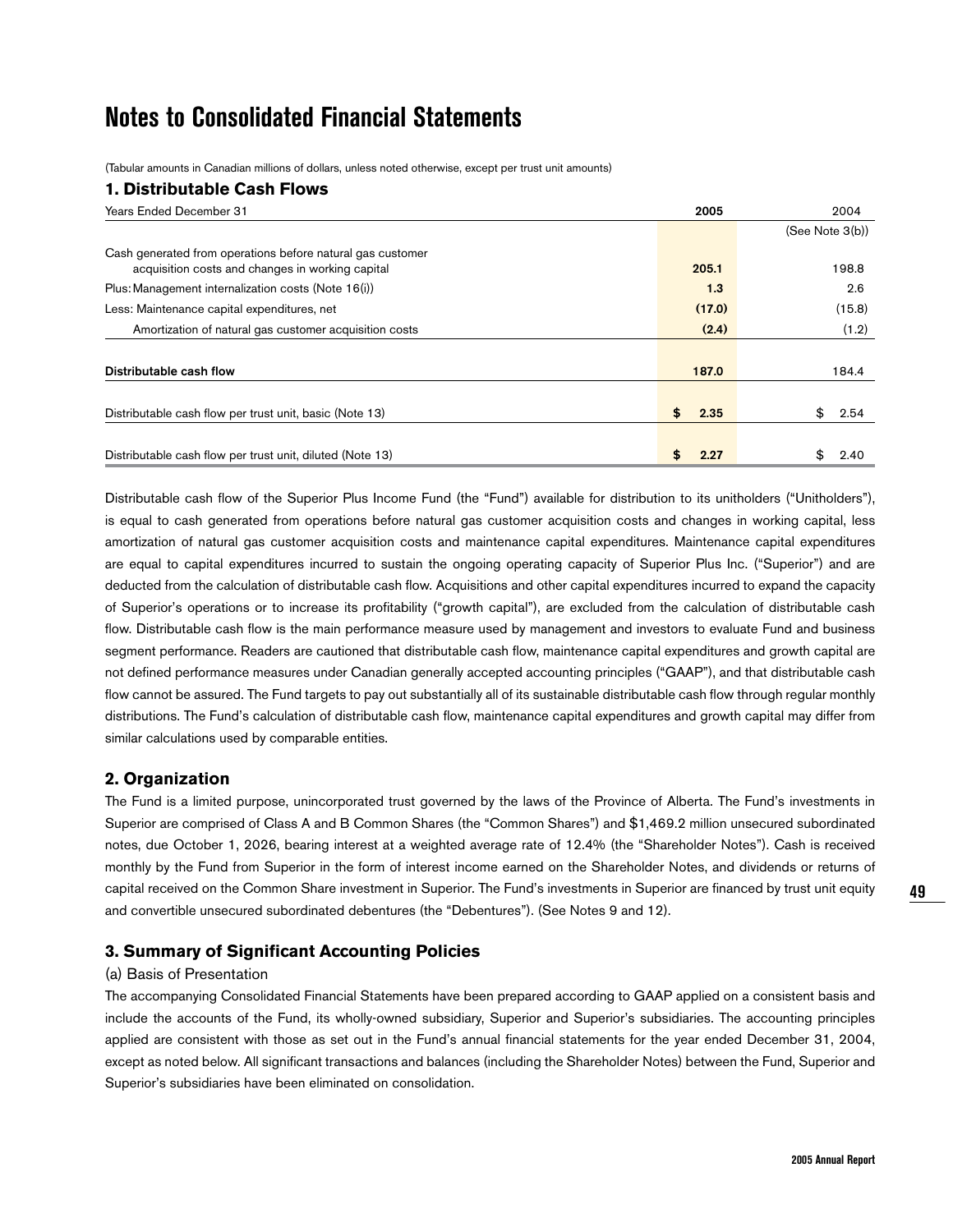#### (b) Change in Accounting Policy

Effective January 1, 2005, the Fund retroactively adopted a new accounting policy for Superior Energy Management's natural gas customer acquisition costs. Previously, customer acquisition costs were expensed at the time natural gas deliveries commenced under new contracts. Under the new policy, customer acquisition costs are capitalized and amortized on a straight-line basis over the term of the customer contract. This new policy provides improved matching of up-front contract acquisition costs with the economic benefits derived from gas sales over the term of the customer contract. The cumulative effect of the change in policy on the balance sheet as at December 31, 2004 was to increase intangible assets by \$3.1 million, increase the future income tax liability by \$1.1 million and increase retained earnings from operations by \$2.0 million.

For the year ended December 31, 2004, the effect of the new policy on distributable cash flow resulted in an increase of \$1.9 million. The effect on net earnings was to reduce operating and administrative costs by \$1.9 million and increase future income taxes by \$0.7 million, resulting in an increase in net earnings of \$1.2 million. The effect on basic and diluted distributable cash flow per trust unit was an increase of \$0.03 to \$2.54 and \$2.40 per trust unit respectively. The effect on basic and diluted net earnings per trust unit was an increase of \$0.02 to \$1.55 and \$1.53 per trust unit respectively.

## (c) Business Segments

Superior operates five distinct business segments; the delivery of propane and propane related services and accessories operating under the Superior Propane trade name; the manufacture and sale of specialty chemicals and related products and services operating under the ERCO Worldwide trade name ("ERCO"); the manufacture and sale of specialty flat rolled aluminum products operating as JW Aluminum Company ("JWA" or "JW Aluminum"); the distribution of walls and ceilings construction products operating under the Winroc trade name; and the sale of natural gas under fixed-price term contracts operating under the Superior Energy Management trade name ("SEM"). (See Note 17).

#### (d) Accounts Receivable Sales Program

Superior has a revolving trade accounts receivable sales program under which all transactions are accounted for as sales. Losses on sales depend in part on the previous carrying amount of trade accounts receivable involved in the sales and have been included in interest on revolving term bank credits and term loans. The carrying amount is allocated between the assets sold and retained interests based on their relative fair value at the date of the sale which is calculated by discounting expected cash flows at prevailing money market rates.

#### (e) Inventories

#### SUPERIOR PROPANE

Propane inventories are valued at the lower of weighted average cost and market determined on the basis of estimated net realizable value. Appliances, materials, supplies and other inventories are stated at the lower of cost and market determined on the basis of estimated replacement cost or net realizable value, as appropriate. Superior has an inventory of appliances rented to customers under rental contracts. The book value of this inventory is carried in the inventory accounts at cost less accumulated amortization. Amortization is provided on a straight-line basis, generally over a period of five years.

## ERCO WORLDWIDE

Inventories are valued at the lesser of cost and net realizable value, the cost of chemical inventories are determined on a first-in, first-out basis. Stores and supply inventories are costed on an average basis. Transactions are entered into from time to time with other companies to exchange chemical inventories in order to minimize working capital requirements and to facilitate distribution logistics. Balances related to quantities due to or payable by Superior are included in inventory.

#### JW ALUMINUM

Aluminum inventories are valued at the lesser of cost and net realizable value. Cost is calculated on a first-in, first-out basis.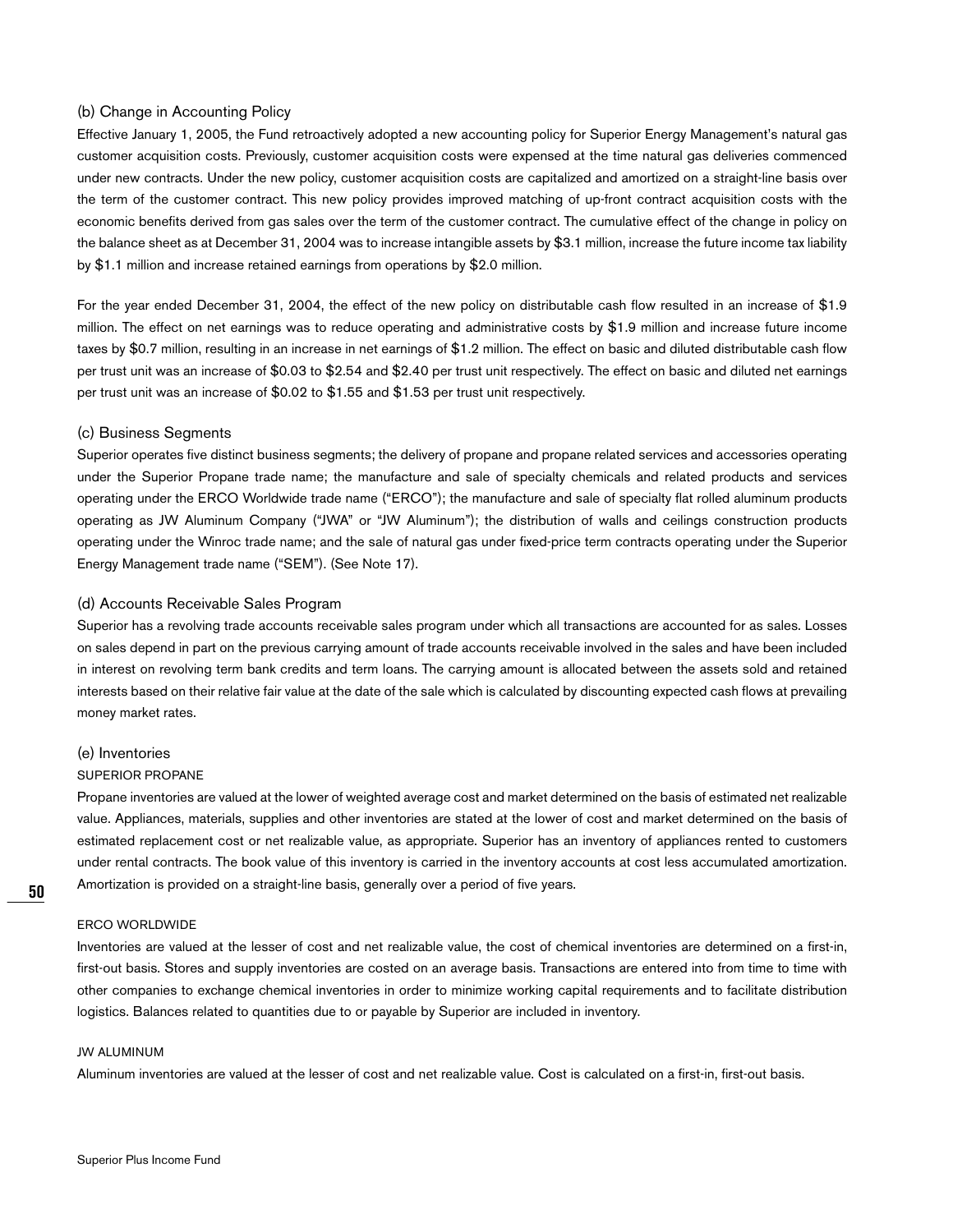#### WINROC

Inventories of building products are valued at the lower of cost and net realizable value. Cost is calculated on an average cost basis.

#### (f) Financial Instruments

The net carrying value of accounts receivable, including the allowance for doubtful accounts, approximates fair value due to the short-term nature of these instruments. The collection risk associated with accounts receivable that are sold pursuant to Superior's accounts receivable sales program (See Note 5), is provided for as part of Superior's overall allowance for doubtful accounts. Superior has a large number of diverse customers, which minimizes overall accounts receivable credit risk.

The carrying value of accounts payable and accrued liabilities, distributions and interest payable to Unitholders and Debentureholders approximates the fair value of these financial instruments due to their short-term maturity. The carrying value of revolving term bank credits approximate their fair values due to the floating interest rate nature and short rollover of these debt securities. The carrying value of term loans and Debentures differs from their fair values due to the fixed interest rate nature and long repayment term of these debt securities. (See Notes 8 and 9 for detailed descriptions of debt securities and mark-to-market disclosure).

### (g) Property, Plant and Equipment

Property, plant, and equipment is recorded at cost less accumulated amortization. Major renewals and improvements, which extend the useful lives of equipment, are capitalized, while repair and maintenance expenses are charged to operations as incurred. Disposals are removed at carrying costs less accumulated amortization with any resulting gain or loss reflected in operations.

#### SUPERIOR PROPANE AND WINROC

Property, plant and equipment assets are amortized over their respective estimated useful lives using the straight-line method except for loaned propane dispensers which use the declining balance method at a rate of 10%. The estimated useful lives of major classes of property, plant and equipment are:

| <b>Buildings</b>                                                   | 20 years      |
|--------------------------------------------------------------------|---------------|
| Tanks and cylinders                                                | 20 years      |
| Truck tank bodies, chassis and other Winroc distribution equipment | 7 to 10 years |

#### ERCO WORLDWIDE

Property, plant and equipment assets are amortized on a straight-line basis over estimated useful lives ranging from 3 to 25 years, with the predominant life of plant and equipment being 15 years.

#### JW ALUMINUM

Property, plant and equipment are amortized on a straight-line basis over estimated useful lives ranging from 5 to 25 years, with the predominant life of plant and equipment being 15 years.

#### (h) Intangible Assets

#### ERCO WORLDWIDE

The value of acquired royalty assets is amortized over the remaining term of the royalty agreements up to 10 years. The costs of patents are amortized on a straight line basis over their estimated useful lives, which approximates 10 years.

### JW ALUMINUM

The value of patented and unpatented technology is amortized over the estimated useful lives, being 10 years.

#### DEFERRED FINANCE CHARGES

Superior defers and amortizes the issue costs incurred in conjunction with its long-term credit facilities to interest expense over the term of the credit facility or debt instrument.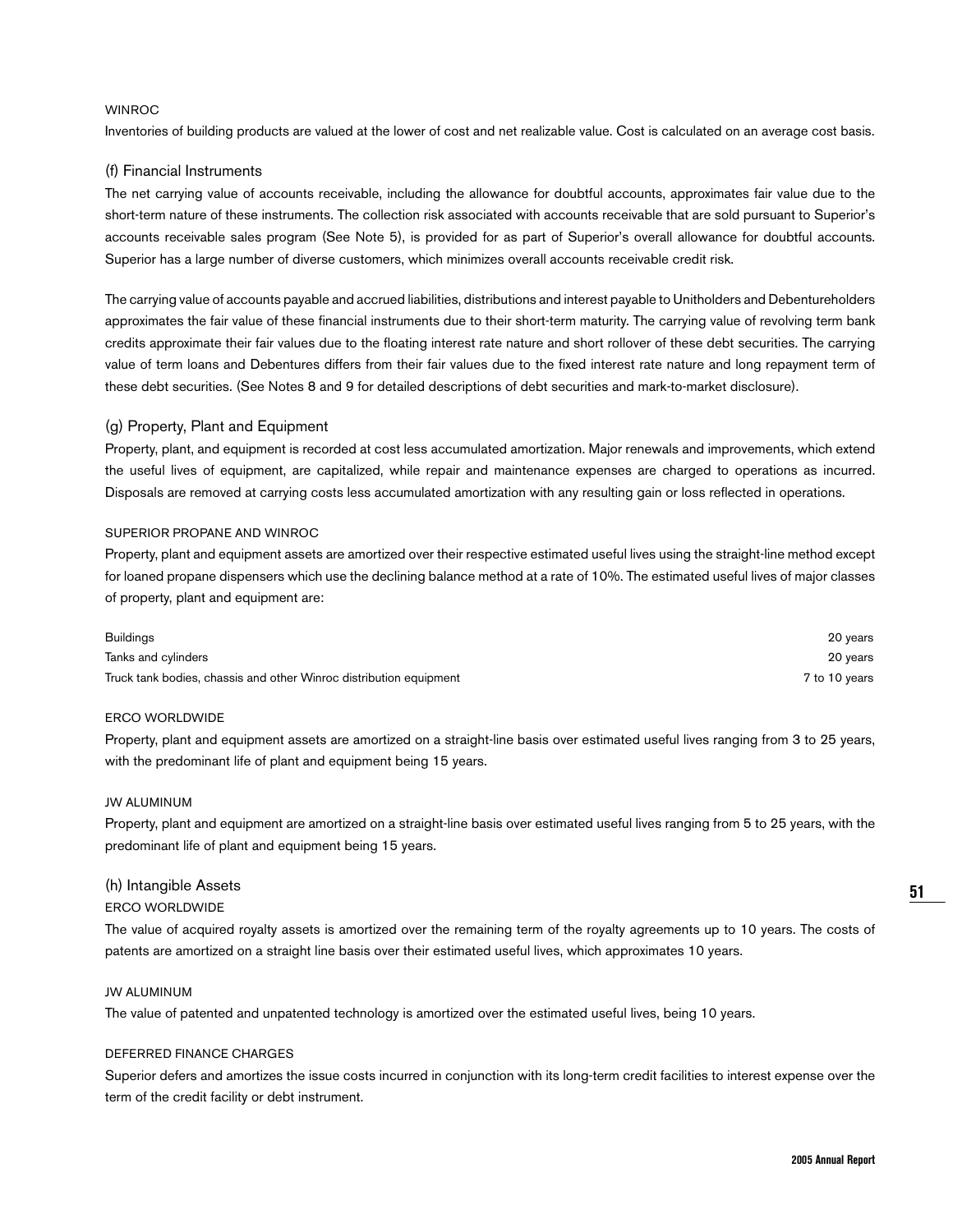#### CONVERTIBLE DEBENTURE ISSUE COSTS

Superior defers and amortizes Debenture issue costs over the term of the Debentures adjusted for conversions.

#### (i) Goodwill

The excess of the Fund's cost of investment in Superior's Common Shares and Shareholder Notes over the corresponding interest in Superior's current assets and property, plant and equipment less current liabilities, long-term debt and future income taxes on the dates of acquisition, has been attributed to goodwill. Superior's cost of subsequent acquisitions in excess of the fair value of the net assets acquired is also recorded as goodwill. Goodwill is not amortized, but is tested for impairment on an annual basis. The net carrying value of goodwill would be written down if the value were permanently impaired.

#### (j) Revenue Recognition

#### SUPERIOR PROPANE

Revenues from sales are generally recognized at the time of delivery, or when related services are performed. Amounts billed to customers for shipping and handling are classified as revenues, with the related shipping and handling costs included in cost of goods sold.

#### ERCO WORLDWIDE

Revenues from chemical sales are recognized as products are shipped. Revenues associated with the construction of chlorine dioxide generators are recognized using the percentage-of-completion method based on cost incurred compared to total estimated cost.

#### JW ALUMINUM AND WINROC

Revenue is recognized when products are delivered to the customer. Revenue is stated net of discounts and rebates granted.

#### SUPERIOR ENERGY MANAGEMENT

Revenues are recognized as gas is delivered to local natural gas distribution companies. Costs associated with balancing the amount of gas used by SEM's customers with the volumes delivered by SEM to the local distribution companies are recognized as period costs.

#### (k) Rebates – Winroc

Purchase rebates are recognized as a reduction of cost of goods sold when the related performance is completed and the inventory is sold. Vendor rebates that are contingent upon Winroc completing a specified level of purchases are recognized as a reduction of cost of goods sold based on a systematic and rational allocation of the cash consideration to each of the underlying transactions that results in progress toward earning that rebate or refund, assuming that the rebate can be reasonably estimated and it is probable that the specified target will be obtained. Otherwise, the rebate is recognized as the milestone is achieved and the inventory is sold.

#### (l) Future Employee Benefits

Superior has a number of defined benefit and defined contribution plans providing pension and other post-employment benefits to most of its employees, and accrues its obligations under the plans and the related costs, net of plan assets. Past service costs and actuarial gains and losses in excess of 10% are amortized into income over the expected average remaining life of the active employees participating in the plans. (See Note 10).

#### (m) Income Taxes

**52**

The Fund is a unit trust for income tax purposes. As such, the Fund is only taxable on any taxable income not allocated to the Unitholders. During 2005 and 2004, the Fund has allocated all of its taxable income to Unitholders, and accordingly, no provision for income taxes has been recorded at the Fund level. Superior is subject to corporate income taxes and follows the liability method of accounting for income taxes. (See Note 11).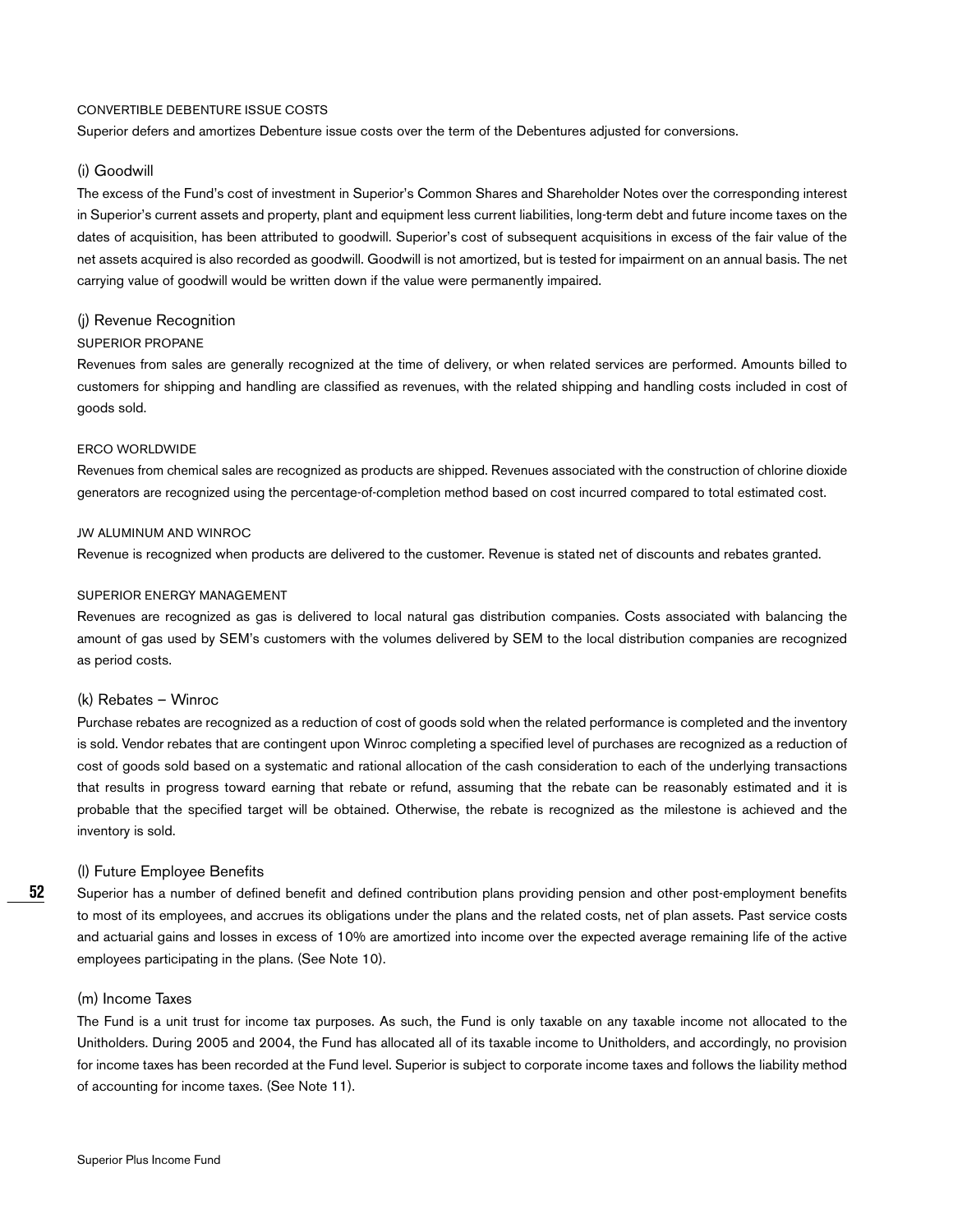#### (n) Foreign Currency Translation

The accounts of the operations of ERCO, JWA and Winroc in the United States and ERCO's operations in Chile are considered to be self-sustaining foreign operations and are translated using the current rate method, under which all assets and liabilities are translated at the exchange rate prevailing at the balance sheet date, and revenues and expenses at average rates of exchange during the period. Other monetary assets and liabilities held by Superior are converted using the current rate method.

#### (o) Stock-Based Compensation

Superior has a Trust Unit Incentive Plan ("TUIP") as described in Note 14. The TUIP is a Stock Appreciation Right as defined by the Canadian Institute of Chartered Accountants ("CICA"). Compensation expense recognized represents the difference between the market price of the trust units and the grant price for the outstanding options multiplied by the number of options, reflecting the vesting features of the plan. Upon exercise, the compensation is settled in trust units of the Fund.

#### (p) Net Earnings per Trust Unit

Basic net earnings per trust unit is calculated by dividing the net earnings by the weighted average number of trust units outstanding during the period. The weighted average number of trust units outstanding during the year is calculated using the number of trust units outstanding at the end of each month during the year. Diluted net earnings per trust unit is calculated by factoring in the dilutive impact of the dilutive instruments, including the exercise of trust unit options, the conversion of Debentures to trust units, and the exercise of trust unit warrants. Superior uses the treasury stock method to determine the impact of dilutive instruments, which assumes that the proceeds from in-the-money trust unit options are used to repurchase trust units at the average market price during the period.

#### (q) Derivative Financial Instruments

Superior utilizes derivative and other financial instruments to manage its exposure to market risks related to interest rates, foreign currency exchange rates and commodity prices. Gains or losses relating to derivatives that are hedges are deferred and recognized in the same period and in the same financial statement category as the gains and losses on the corresponding hedged transactions.

A derivative must be designated and effective to be accounted for as a hedge. For cash flow hedges, effectiveness is achieved if the changes in the cash flows of the derivatives substantially offset the changes in the cash flows of the hedged position and the timing of cash flows is similar. In the event that a derivative does not meet the designation or effectiveness criterion, the gain or loss on the derivative is recognized in income. If a derivative that qualifies as a hedge is settled early, the gain or loss at settlement is deferred and recognized when the gain or loss on the hedged transaction is recognized. Premiums paid or received with respect to derivatives that are hedges are deferred and amortized to income over the term of the hedge.

#### Interest Rate Hedging

Superior enters into interest rate swap agreements to alter the interest characteristics of a portion of its outstanding debt from a fixed to floating rate basis or vice versa. The differential between the amounts paid and received is accrued and recognized as an adjustment to interest expense related to the underlying debt.

#### Foreign Exchange Hedging

Superior enters into foreign exchange contracts to hedge the effect of exchange rate changes on identifiable foreign currency denominated revenues and expenses in order to mitigate the potential negative impact of foreign exchange rate fluctuations. (See Note 15(iv)).

Superior has foreign currency denominated assets and liabilities which create an exposure to changes in exchange rates. Superior uses a combination of foreign currency derivatives and US dollar denominated debt to hedge this net exposure.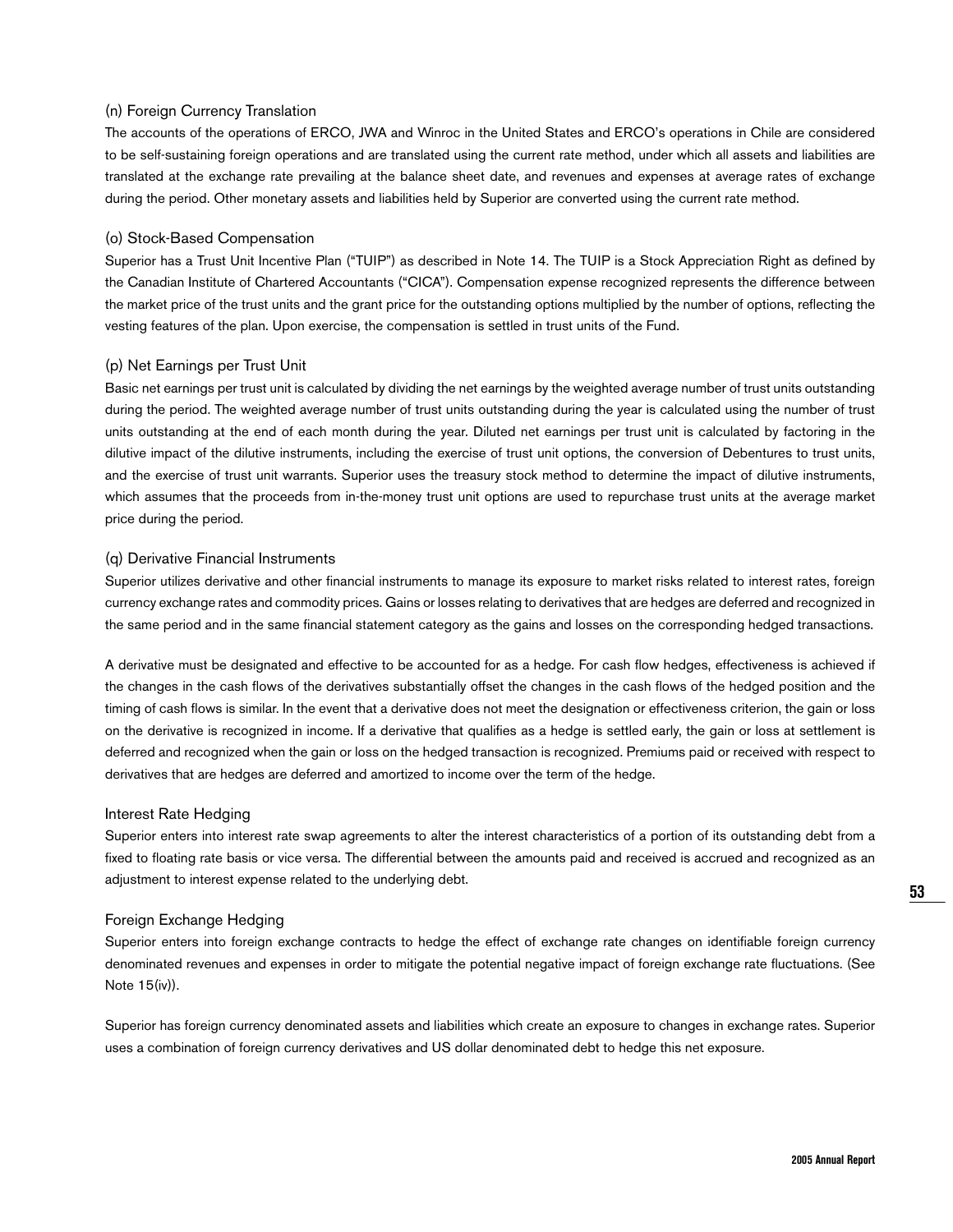### Electrical Hedging

ERCO uses fixed cost electrical contracts in deregulated electrical markets to help mitigate fluctuations in electricity costs which are the most significant variable productions costs. (See Note 15(iii)).

### Commodity Price Hedging

#### SUPERIOR PROPANE

Superior Propane offers various fixed price propane sales programs to its customers. Customer fixed price volume commitments are resourced with a combination of physical inventory and forward purchase contracts for similar terms, in order to mitigate the potential negative impact of a change in propane commodity pricing.

#### JW ALUMINUM

JWA fixes the price of metal input costs through a combination of physical inventory and forward purchase contracts upon request by its customers. JWA uses fixed price natural gas contracts to mitigate fluctuations in natural gas costs which are a significant variable production cost.

#### SUPERIOR ENERGY MANAGEMENT

SEM offers fixed price natural gas contracts to its natural gas customers for terms of up to five years. Fixed price customer volume commitments are resourced with a combination of physical and financial contracts for similar terms, in order to mitigate the potential negative impact of a change in natural gas commodity pricing.

## **4. Acquisitions**

The following acquisitions were completed by Superior during 2005 and 2004:

On October 19, 2005, Superior acquired the shares of JW Aluminum Holding Company, a leading manufacturer of specialty flat rolled aluminum products in the United States, for consideration of \$405.4 million (US \$344.2 million).

On June 7, 2005, ERCO acquired a chloralkali/potassium business in Port Edwards, Wisconsin for consideration of \$22.4 million (the "Port Edwards" acquisition).

On April 11, 2005, Winroc acquired the shares of Leon's Insulation Inc., and associated entities (collectively "Leon's"), a distributor of specialty walls and ceilings construction products for consideration of \$31.7 million of which \$28.7 million was paid in cash (net of \$5.3 million in cash acquired). Notes payable of \$3.0 million bears interest at the prime bank rate and is repayable over a five year period. Additional consideration of up to \$5.0 million is contingently payable over a period of five years based upon Leon's achieving specified annual targets. Future payments will be treated as additional consideration as the amounts become payable, with a corresponding increase to goodwill.

On February 2, 2005, Superior Propane acquired the business of Foster Energy Corporation, a wholesale marketer of natural gas liquids, for consideration of \$25.6 million of which \$14.7 million was paid in cash (net of \$2.3 million in cash acquired). Deferred consideration is payable over a five-year period and has been recorded at its fair market value of \$10.9 million, calculated by discounting future cash payments. Foster Energy is now being operated under the trade name Superior Gas Liquids ("SGL").

On December 7, 2004, Winroc acquired the assets of Interior Building Supplies Company Ltd. ("IBS"), for consideration of \$12.2 million.

On June 11, 2004, Superior acquired all of the shares of the Winroc Corporation, Winroc Supplies Ltd. and Allroc Building Products Ltd. (collectively "Winroc"), a distributor of specialty walls and ceiling construction products in North America, for consideration of \$104.2 million.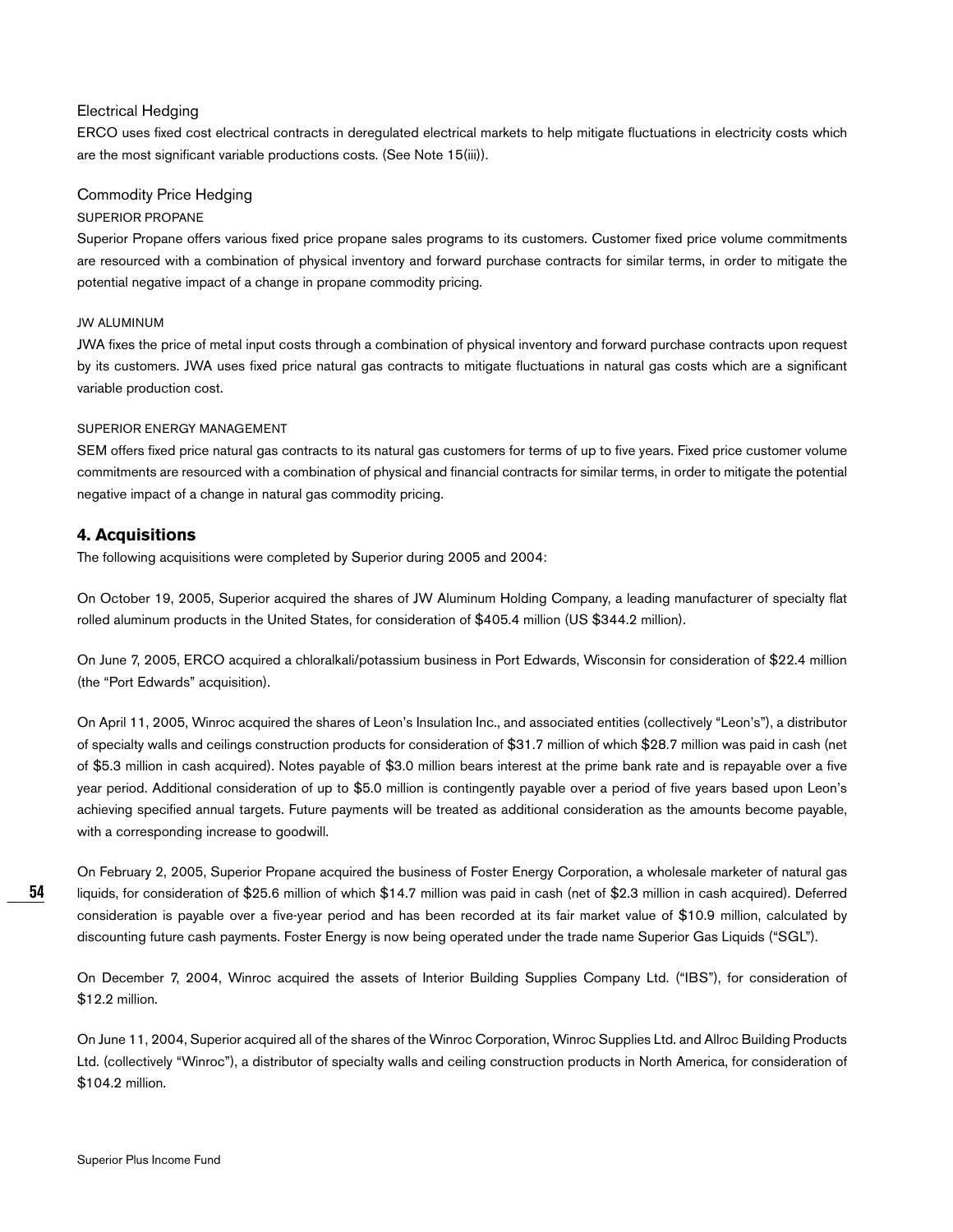During 2004, Superior Propane acquired the assets of one propane-related business and one fuel oil distribution business, for consideration of \$3.7 million.

Using the purchase method of accounting for acquisitions, Superior consolidated the assets and liabilities from the acquisitions and included earnings as of the closing dates. The consideration paid for these acquisitions has been allocated as follows:

|                                                         |                              | 2005                                                   |                                             |                                                              |              |  |  |
|---------------------------------------------------------|------------------------------|--------------------------------------------------------|---------------------------------------------|--------------------------------------------------------------|--------------|--|--|
|                                                         | <b>Acquisition</b><br>of JWA | <b>ERCO's</b><br><b>Acquisition</b><br>of Port Edwards | Winroc's<br><b>Acquisition</b><br>of Leon's | <b>Superior</b><br>Propane's<br><b>Acquisition</b><br>of SGL | <b>Total</b> |  |  |
| Cash consideration paid                                 | 403.6                        | 21.6                                                   | 28.2                                        | 14.6                                                         | 468.0        |  |  |
| <b>Transaction costs</b>                                | 1.8                          | 0.8                                                    | 0.5                                         | 0.1                                                          | 3.2          |  |  |
| Total cash consideration                                | 405.4                        | 22.4                                                   | 28.7                                        | 14.7                                                         | 471.2        |  |  |
| Notes payable and deferred consideration <sup>(1)</sup> | $\qquad \qquad$              | -                                                      | 3.0                                         | 10.9                                                         | 13.9         |  |  |
| Total consideration                                     | 405.4                        | 22.4                                                   | 31.7                                        | 25.6                                                         | 485.1        |  |  |
| Property, plant and equipment                           | 468.9                        | 22.1                                                   | 3.1                                         |                                                              | 494.1        |  |  |
| Goodwill                                                |                              |                                                        | 16.2                                        | 22.7                                                         | 38.9         |  |  |
| Intangibles                                             | 31.0                         |                                                        | 2.0                                         | 1.3                                                          | 34.3         |  |  |
| Working capital, net                                    | 71.1                         | 3.2                                                    | 10.4                                        | 1.6                                                          | 86.3         |  |  |
| Future income tax liability                             | (165.6)                      |                                                        |                                             | -                                                            | (165.6)      |  |  |
| Other liabilities                                       | $\qquad \qquad \blacksquare$ | (2.9)                                                  | -                                           |                                                              | (2.9)        |  |  |
|                                                         | 405.4                        | 22.4                                                   | 31.7                                        | 25.6                                                         | 485.1        |  |  |

<sup>(1)</sup> Notes payable and deferred consideration are unsecured obligations and have been included in revolving term bank credits and term loans on the Consolidated Balance Sheets.

|                               | 2004                              |                          |                                     |       |  |
|-------------------------------|-----------------------------------|--------------------------|-------------------------------------|-------|--|
|                               | Winroc's<br>Acquisition<br>of IBS | Acquisition<br>of Winroc | Superior<br>Propane<br>Acquisitions | Total |  |
| Cash consideration paid       | 11.9                              | 103.2                    | 3.7                                 | 118.8 |  |
| Transaction costs             | 0.3                               | 1.0                      |                                     | 1.3   |  |
| Total cash consideration      | 12.2                              | 104.2                    | 3.7                                 | 120.1 |  |
| Property, plant and equipment | 0.9                               | 18.2                     | 1.4                                 | 20.5  |  |
| Goodwill                      | 6.0                               | 52.5                     | 1.0                                 | 59.5  |  |
| Working capital, net          | 5.8                               | 37.1                     | 1.3                                 | 44.2  |  |
| Other liabilities             | (0.5)                             | (3.6)                    | -                                   | (4.1) |  |
|                               | 12.2                              | 104.2                    | 3.7                                 | 120.1 |  |

## **5. Accounts Receivable**

Superior sells, with limited recourse, certain trade accounts receivable on a revolving basis to an entity sponsored by a Canadian chartered bank, and has accounted for the sales in accordance with the CICA guidelines relating to transfers of receivables. The accounts receivable are sold at a discount to face value based on prevailing money market rates. Superior has retained the servicing responsibility for the accounts receivable sold and has therefore recognized a servicing liability. The level of accounts receivable sold under the program fluctuates seasonally with the level of accounts receivable. At December 31, 2005, proceeds of \$100.0 million (2004 – \$100.0 million) had been received. The fair value of the retained interest arising from the sale at December 31, 2005 was \$12.9 million (2004 – \$13.1 million) and was estimated by discounting expected cash flows at prevailing money market rates.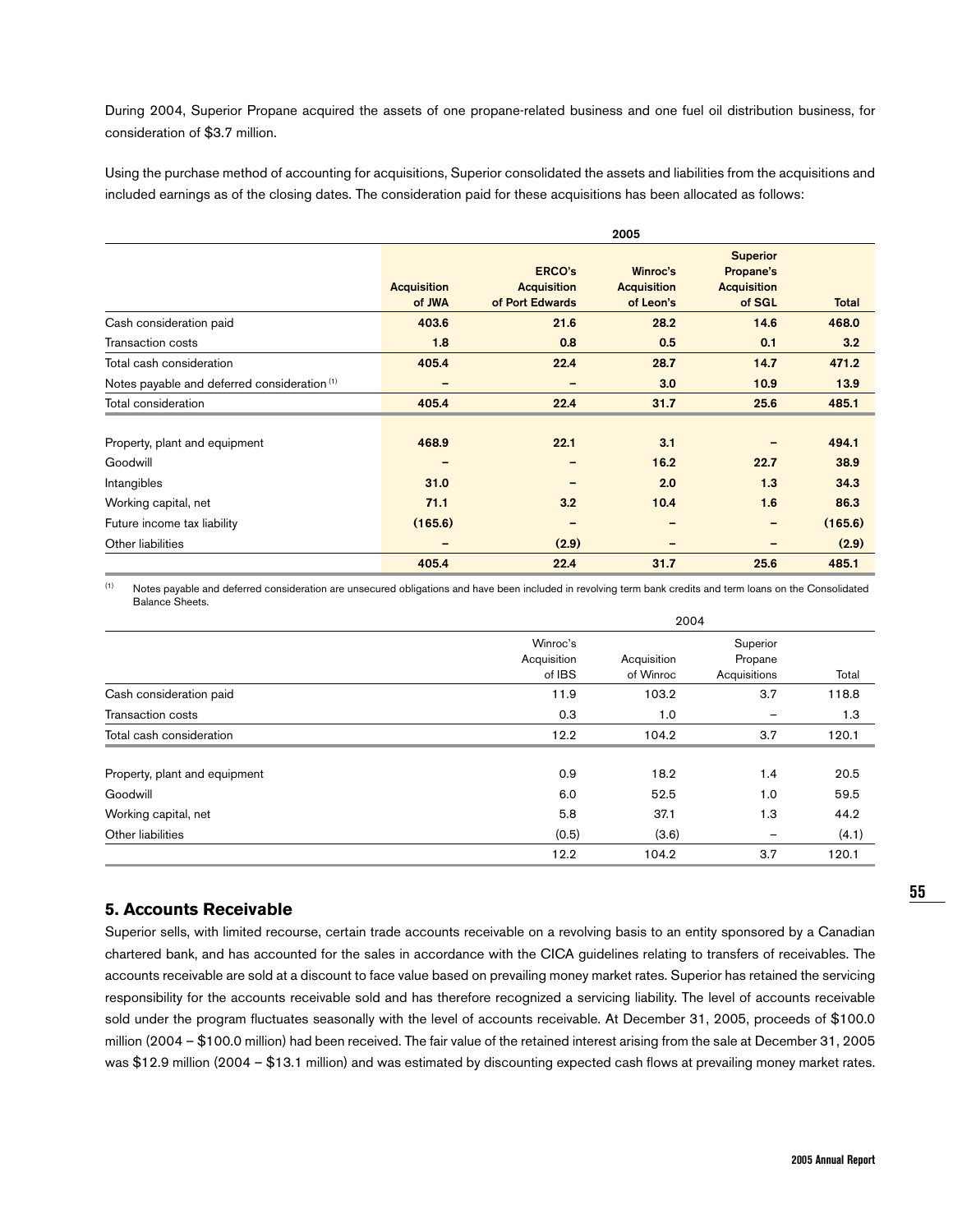Cash flows related to this sales program were as follows:

|                                                                 | 2005      | 2004       |
|-----------------------------------------------------------------|-----------|------------|
| Net proceeds, beginning                                         | 100.0     | 100.0      |
| Proceeds from collections re-invested in revolving period sales | 1.116.0   | 1.164.2    |
| Remittances of amounts collected on sales                       | (1,116.0) | (1, 164.2) |
| Net proceeds from accounts receivable sales                     | 100.0     | 100.0      |

## **6. Inventories**

|                                                             | 2005  | 2004 |
|-------------------------------------------------------------|-------|------|
| Propane                                                     | 77.9  | 31.2 |
| Propane retailing materials, supplies, appliances and other | 13.2  | 15.0 |
| Chemical finished goods and raw materials                   | 8.9   | 7.7  |
| Chemical stores, supplies and other                         | 9.9   | 8.7  |
| Aluminum finished goods, raw materials and other            | 47.2  |      |
| Walls and ceilings construction products                    | 36.3  | 31.0 |
|                                                             | 193.4 | 93.6 |

# **7. Property, Plant and Equipment, Intangible Assets and Goodwill**

|                                        |         | 2005                        |                          |         | 2004                        |                   |  |
|----------------------------------------|---------|-----------------------------|--------------------------|---------|-----------------------------|-------------------|--|
|                                        | Cost    | Accumulated<br>Amortization | <b>Net Book</b><br>Value | Cost    | Accumulated<br>Amortization | Net Book<br>Value |  |
| Land                                   | 28.5    |                             | 28.5                     | 26.3    |                             | 26.3              |  |
| <b>Buildings</b>                       | 115.5   | 28.5                        | 87.0                     | 103.9   | 20.6                        | 83.3              |  |
| ERCO plant and equipment               | 662.1   | 168.1                       | 494.0                    | 600.8   | 87.6                        | 513.2             |  |
| Superior Propane retailing equipment   | 388.1   | 298.0                       | 90.1                     | 392.9   | 290.1                       | 102.8             |  |
| JWA plant and equipment                | 453.8   | 7.1                         | 446.7                    |         |                             |                   |  |
| Winroc distribution equipment          | 25.8    | 4.5                         | 21.3                     | 17.6    | 2.2                         | 15.4              |  |
| Property, plant and equipment          | 1,673.8 | 506.2                       | 1,167.6                  | 1,141.5 | 400.5                       | 741.0             |  |
|                                        |         |                             |                          |         |                             |                   |  |
| ERCO royalty assets and patents        | 49.0    | 14.9                        | 34.1                     | 50.6    | 10.3                        | 40.3              |  |
| JWA technology assets                  | 30.7    | 0.6                         | 30.1                     |         |                             |                   |  |
| Winroc intangible assets               | 2.1     | 0.2                         | 1.9                      |         |                             |                   |  |
| Superior Propane intangible assets     | 2.8     | 1.8                         | 1.0                      |         |                             |                   |  |
| Natural gas customer acquisition costs | 11.7    | 4.0                         | 7.7                      | 4.6     | 1.5                         | 3.1               |  |
| Deferred finance charges               | 21.4    | 6.8                         | 14.6                     | 11.3    | 4.8                         | 6.5               |  |
| Intangible assets                      | 117.7   | 28.3                        | 89.4                     | 66.5    | 16.6                        | 49.9              |  |
|                                        |         |                             |                          |         |                             |                   |  |
| Goodwill                               | 633.4   | 92.1                        | 541.3                    | 594.7   | 92.1                        | 502.6             |  |
|                                        |         |                             |                          |         |                             |                   |  |
| Total property, plant and equipment,   |         |                             |                          |         |                             |                   |  |
| Intangible assets and Goodwill         | 2,424.9 | 626.6                       | 1,798.3                  | 1,802.7 | 509.2                       | 1,293.5           |  |

During the year, ERCO determined that it would shut down its chlorate manufacturing facility in Thunder Bay, Ontario during the first quarter of 2006, as a result of high electrical costs. As at December 31, 2005, the remaining net book value of the facility is \$5.7 million and will be amortized prior to its closure. During 2005, amortization incurred with respect to this facility was \$41.1 million.

In connection with the closure, ERCO has recorded \$1.1 million in costs for the year ended December 31, 2005, related to severance. The remainder of the costs associated with the plant closure are expected to be approximately \$3.9 million and will be recognized and recorded in the period in which they are incurred.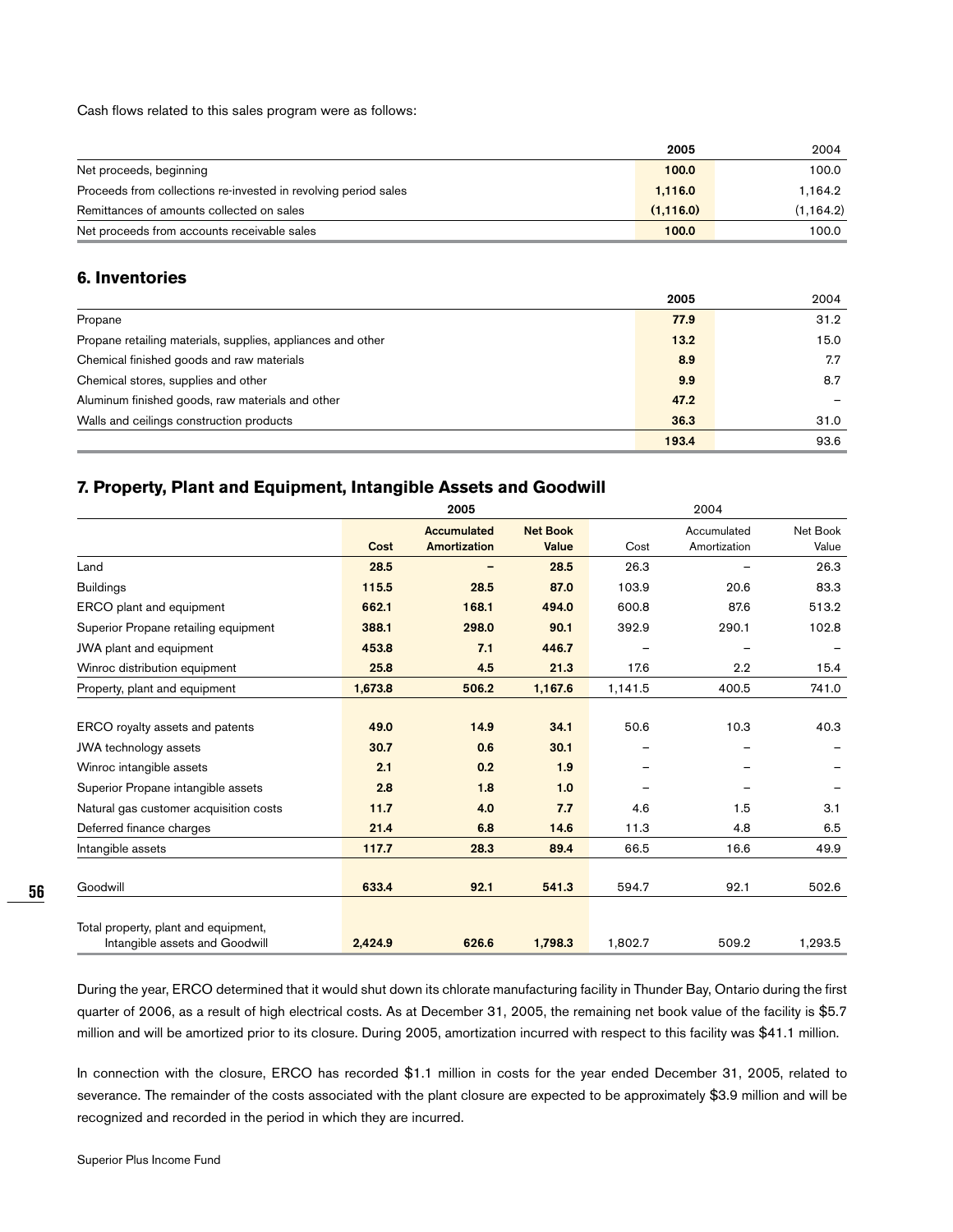## **8. Revolving Term Bank Credits and Term Loans**

|                                                                                                                 | Maturity   |                                                   |       |       |
|-----------------------------------------------------------------------------------------------------------------|------------|---------------------------------------------------|-------|-------|
|                                                                                                                 | Dates      | Effective Interest Rates <sup>(4)</sup>           | 2005  | 2004  |
| Revolving term bank credits (1)                                                                                 |            |                                                   |       |       |
| Bankers Acceptances ("BA")                                                                                      | 2008       | Floating BA rate plus applicable credit spread    | 137.7 | 176.8 |
| LIBOR Loans<br>(US\$95.3 million; 2004 - US\$58.3 million)                                                      | 2008       | Floating LIBOR rate plus applicable credit spread | 111.1 | 70.1  |
|                                                                                                                 |            |                                                   | 248.8 | 246.9 |
| <b>Other Debt</b>                                                                                               |            |                                                   |       |       |
| Notes payable                                                                                                   | 2009, 2010 | Prime                                             | 8.0   | 5.0   |
| Deferred consideration                                                                                          | 2010       | Non-interest bearing                              | 11.3  |       |
| Mortgage payable<br>(US\$0.9 million; 2004 - US\$1.4 million)                                                   | 2011       | 7.53%                                             | 1.1   | 1.7   |
|                                                                                                                 |            |                                                   | 20.4  | 6.7   |
| <b>Senior Secured Notes</b>                                                                                     |            |                                                   |       |       |
| <b>JWA</b> acquisition credit facility<br>(US\$145.0 million) (2)                                               | 2007       | Floating LIBOR rate plus applicable credit spread | 169.1 |       |
| Senior secured notes subject to floating<br>interest rates (US\$85.0 million;<br>$2004 - US $85.0$ million) (3) | 2015       | Floating LIBOR plus1.7%                           | 99.1  | 102.3 |
| Senior secured notes subject to fixed<br>interest rates (US\$75.0 million;<br>2004 - US \$75.0 million) (3)     | 2013, 2015 | 6.65%                                             | 87.4  | 90.3  |
|                                                                                                                 |            |                                                   | 355.6 | 192.6 |
|                                                                                                                 |            |                                                   |       |       |
| Total revolving term bank credits and loans                                                                     |            |                                                   | 624.8 | 446.2 |
| Less current maturities                                                                                         |            |                                                   | 2.0   |       |
| Revolving term bank credits and term loans                                                                      |            |                                                   | 622.8 | 446.2 |

<sup>(1)</sup> During 2005, Superior and its wholly-owned subsidiaries, Superior Plus US Holdings Inc. and Commercial e Industrial ERCO (Chile) Limitada, renewed and expanded their secured revolving term bank credit facilities. Superior has revolving term credit capacity of \$425.0 million, an increase of \$70.0 million from December 31, 2004 levels. These facilities are secured by a general charge over the assets of Superior and certain of its subsidiaries.

(2) On October 19, 2005, Superior Plus US Holdings Inc. entered into a secured non-revolving term bank facility for US \$145.0 million (Cdn\$169.1 million at December 31, 2005) to partially finance the acquisition of JWA. The facility is secured by a general charge over the assets of Superior and certain of its subsidiaries.

(3) Senior Secured Notes (the "Notes") totaling US\$160.0 million (Cdn\$186.5 million at December 31, 2005) are secured by a general charge over the assets of Superior and certain of its subsidiaries. Principal repayments begin in 2009. The estimated fair value of the Notes at December 31, 2005 was Cdn\$183.5 million. In conjunction with the issue of the Notes, Superior swapped US\$85.0 million (CDN \$99.1 million at December 31, 2005) of the fixed rate obligation into a US dollar floating rate obligation. The estimated fair value of the US\$85.0 million interest rate swap at December 31, 2005 was a gain of \$0.2 million (2004 – \$2.4 million gain).

<sup>(4)</sup> The fixed interest rate obligation on \$100.0 million of the Fund's Debentures (see Note 9) was swapped into a floating-rate obligation. The estimated fair value of this swap agreement at December 31, 2005 was a gain of \$2.6 million (2004 – \$5.8 million gain).

#### Repayment requirements of the revolving term bank credits and term loans are as follows:

| Current portion    | 2.0   |
|--------------------|-------|
| Due in 2007        | 171.1 |
| Due in 2008        | 251.0 |
| Due in 2009        | 12.6  |
| Due in 2010        | 5.1   |
| Subsequent to 2010 | 183.0 |
| Total              | 624.8 |

Interest paid on revolving term bank credits and term loans during 2005 amounted to \$22.8 million (2004 – \$15.5 million) comprised of \$26.1 million (2004 – \$22.3 million) related to debt, net of payments received of \$3.3 million (2004 – \$6.8 million) under interest rate swap agreements.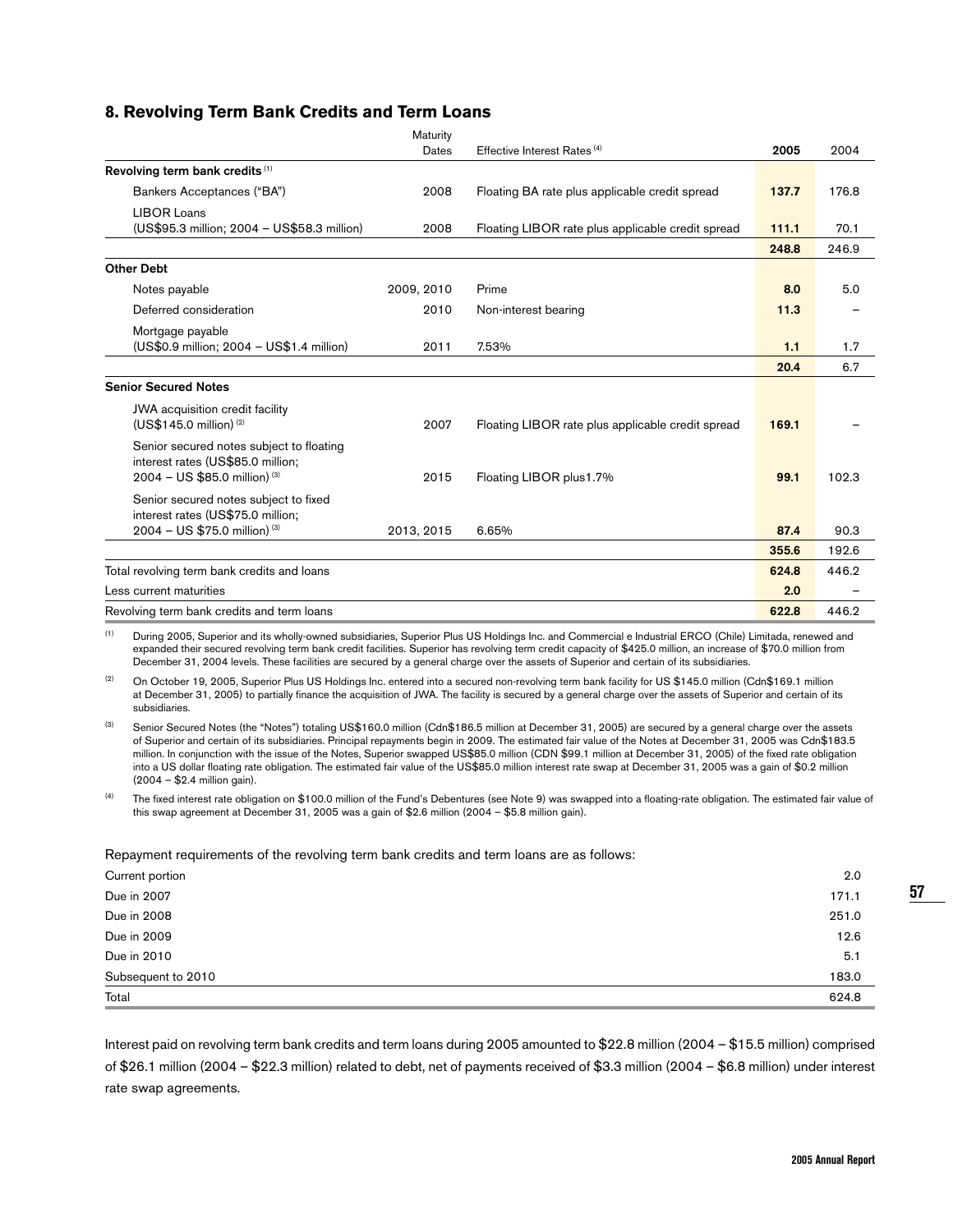## **9. Convertible Unsecured Subordinated Debentures**

The Fund has issued four series of Debentures denoted as 8% Series 1, 8% Series 2, 5.75% Series 1 and 5.85% Series 1 as follows:

|                                                                      |                     |                     |                     |                     |                                | Total             |
|----------------------------------------------------------------------|---------------------|---------------------|---------------------|---------------------|--------------------------------|-------------------|
|                                                                      | Series <sub>1</sub> | Series <sub>2</sub> | Series <sub>1</sub> | Series <sub>1</sub> | Unamortized<br><b>Discount</b> | Carrying<br>Value |
| Maturity date                                                        | July 31,            | November 1,         | December 31,        | October 31,         |                                |                   |
|                                                                      | 2007                | 2008                | 2012                | 2015                |                                |                   |
| Fixed distribution rate                                              | 8.0%                | 8.0%                | 5.75%               | 5.85%               |                                |                   |
| Conversion price per trust unit                                      | \$16.00             | \$20.00             | \$36.00             | \$31.25             |                                |                   |
| Debentures outstanding December 31, 2003                             | 25.6                | 208.9               |                     |                     | (1.5)                          | 233.0             |
| Conversion of Debentures and amortization<br>of discount during 2004 | (11.7)              | (106.3)             |                     |                     | 1.0                            | (117.0)           |
| Debentures outstanding December 31, 2004                             | 13.9                | 102.6               |                     |                     | (0.5)                          | 116.0             |
| Issuance of 5.75% Series 1 Debentures<br>on June 14, 2005            |                     |                     | 175.0               |                     | (3.1)                          | 171.9             |
| Issuance of 5.85% Series 1 Debentures<br>on October 19, 2005         |                     |                     |                     | 75.0                | (0.6)                          | 74.4              |
| Conversion of Debentures and amortization of<br>discount during 2005 | (5.0)               | (43.3)              | (0.1)               |                     | 0.4                            | (48.0)            |
| Debentures outstanding December 31, 2005                             | 8.9                 | 59.3                | 174.9               | 75.0                | (3.8)                          | 314.3             |
| Quoted market value December 31, 2005                                | 13.3                | 72.4                | 177.6               | 77.6                |                                |                   |

The Debentures may be converted into trust units at the option of the holder at any time prior to maturity and may be redeemed by the Fund in certain circumstances. The Fund may elect to pay interest and principal upon maturity or redemption by issuing trust units to a trustee in the case of interest payments, and to the Debenture holders in the case of payment of principal. The number of any trust units issued will be determined based on market prices for the trust units at the time of issuance.

## **10. Future Employee Benefits**

Superior Propane and ERCO Worldwide have defined benefit ("DB") and defined contribution ("DC") pension plans covering most employees. The benefits provided under DB pension plans are based on the employees' years of service and on the highest average earnings for a specified number of consecutive years. Information about Superior's DB and other post-retirement benefit plans as at December 31, 2005 and 2004 in aggregate, is as follows: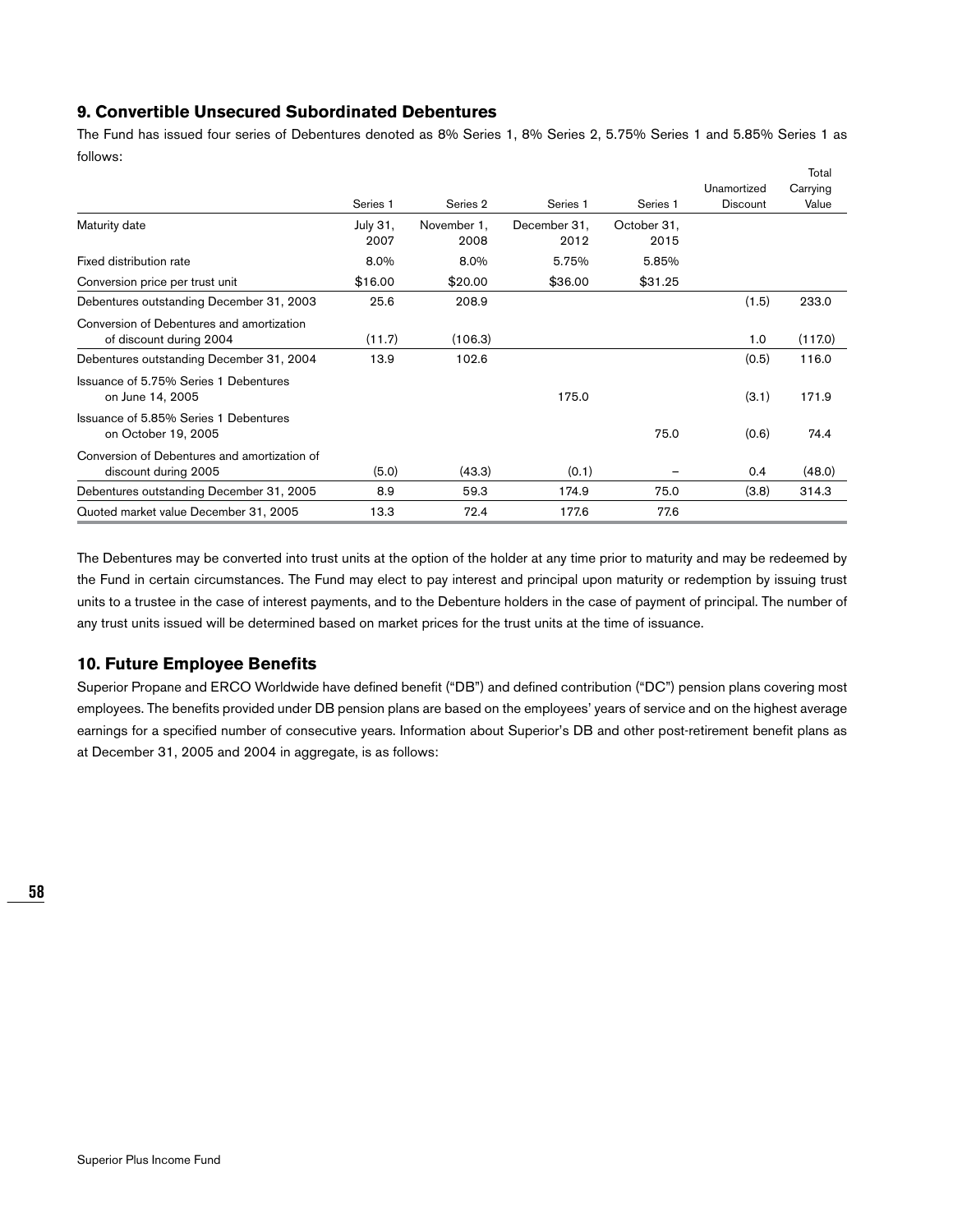|                                                   | Superior Propane Pension     |       |        | <b>ERCO Pension</b>  |        | <b>Total Other</b>   |  |
|---------------------------------------------------|------------------------------|-------|--------|----------------------|--------|----------------------|--|
|                                                   | Benefit Plans <sup>(1)</sup> |       |        | <b>Benefit Plans</b> |        | <b>Benefit Plans</b> |  |
|                                                   | 2005                         | 2004  | 2005   | 2004                 | 2005   | 2004                 |  |
| Accrued benefit obligation, beginning of year     | 52.9                         | 53.3  | 50.2   | 44.8                 | 17.3   | 18.9                 |  |
| Current service cost                              | 0.3                          | 0.3   | 2.2    | 2.1                  | 0.4    | 0.2                  |  |
| Past service cost                                 |                              |       |        |                      |        |                      |  |
| Interest cost                                     | 3.1                          | 3.2   | 3.0    | 3.0                  | 1.1    | 1.0                  |  |
| Benefits paid                                     | (4.0)                        | (3.9) | (1.9)  | (0.8)                | (1.1)  | (1.1)                |  |
| Actuarial loss (gain)                             | 3.7                          |       | 3.4    | 1.1                  | 8.2    | (1.7)                |  |
| Accrued benefit obligation, end of year           | 56.0                         | 52.9  | 56.9   | 50.2                 | 25.9   | 17.3                 |  |
| Fair value of plan assets, beginning of year      | 64.3                         | 65.5  | 39.7   | 30.2                 |        |                      |  |
| Actual return on plan assets                      | 5.3                          | 5.3   | 3.6    | 2.6                  |        |                      |  |
| Transfers to defined contribution plan            | (2.2)                        | (2.6) |        |                      |        |                      |  |
| Employer contributions                            |                              |       | 3.7    | 7.7                  | 1.1    | 1.1                  |  |
| Benefits paid                                     | (4.0)                        | (3.9) | (1.9)  | (0.8)                | (1.1)  | (1.1)                |  |
| Fair value of plan assets, end of year            | 63.4                         | 64.3  | 45.1   | 39.7                 | -      |                      |  |
| Funded status - plan surplus (deficit)            | 7.4                          | 11.4  | (11.8) | (10.5)               | (25.9) | (17.3)               |  |
| Unamortized net actuarial loss                    | 18.8                         | 16.9  | 3.3    | 0.7                  | 10.8   | 2.8                  |  |
| Unamortized past service costs                    |                              |       | 0.9    | 1.2                  |        |                      |  |
| Unamortized transitional asset                    | (0.3)                        | (0.7) |        |                      |        |                      |  |
| Accrued net benefit asset (1)                     | 25.9                         | 27.6  |        |                      |        |                      |  |
| Accrued net benefit obligation                    |                              |       | (7.6)  | (8.6)                | (15.1) | (14.5)               |  |
| Current portion of accrued net benefit obligation |                              |       |        |                      |        |                      |  |
| recorded in accounts payable and                  |                              |       |        |                      |        |                      |  |
| accrued liabilities                               |                              |       | (3.9)  | (3.4)                | (1.1)  | (1.1)                |  |
| Long-term accrued net benefit obligation          |                              |       |        |                      |        |                      |  |
| (2005: \$17.7 million; 2004: \$18.6 million)      |                              |       | (3.7)  | (5.2)                | (14.0) | (13.4)               |  |

 $(1)$  None of which is recorded on the balance sheet or income statement.

The accrued net benefit obligation related to the ERCO Worldwide pension benefit plan in 2005 was \$7.6 million (2004 – \$8.6 million) and an expense of \$2.6 million (2004 – \$2.7 million) which have been recorded in the consolidated financial statements.

The accrued net benefit obligation related to the total other benefit plans of Superior Propane and ERCO Worldwide in 2005 was \$15.1 million (2004 – \$14.5 million) and an expense of \$1.7 million (2004 – \$1.4 million) which have been recorded in the consolidated financial statements.

Superior's DC pension plans are fully funded by their nature. Accordingly, DC pension plan assets equal the related obligation. The total cost of Superior Propane's DC plan in 2005 was \$2.2 million (2004 – \$2.6 million) and was fully funded and offset by the return earned on the unrecognized DB plan's net benefit asset. Superior Propane expects to continue to fund its required annual obligation under the DC pension plan over the medium term from returns earned on the DB plan's net benefit asset.

The significant actuarial assumptions adopted in measuring accrued benefit obligations are as follows:

|                                                      | DB Plans |       | Other Benefit Plans |       |
|------------------------------------------------------|----------|-------|---------------------|-------|
|                                                      | 2005     | 2004  | 2005                | 2004  |
| Discount rate                                        | 5.25%    | 6.00% | 5.25%               | 6.00% |
| Expected long-term rate-of-return on plan assets (1) | 7.00%    | 7.00% | -                   |       |
| Rate of compensation increase                        | 3.25%    | 4.00% | 3.25%               | 4.00% |

 $(1)$  Based on market related values.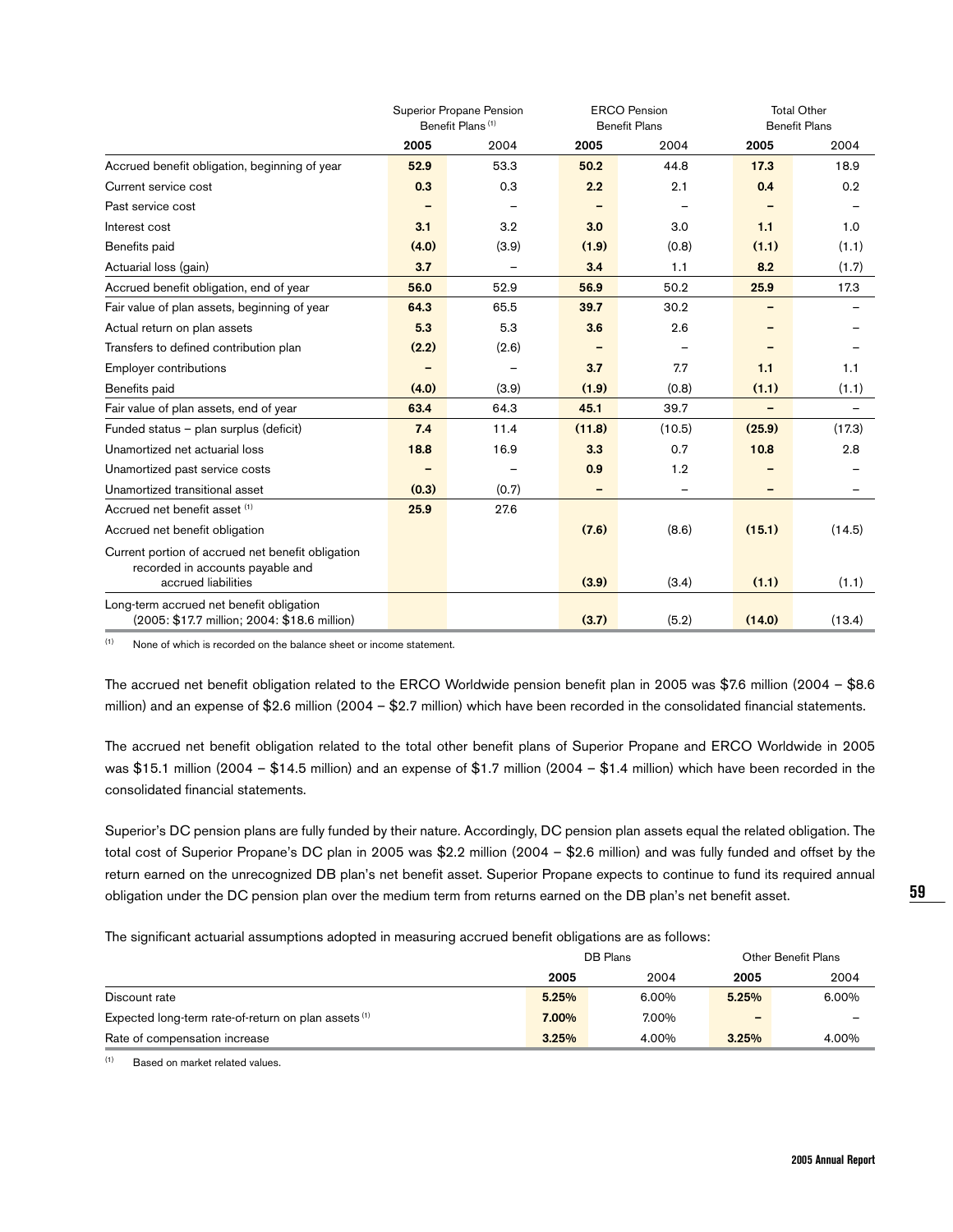The weighted average annual assumed health care cost inflation trend used in the calculation of accrued Other Benefit Plan Obligations is 10.0% initially, decreasing gradually to 5.0% in 2010 and thereafter. A 1% change in the health care trend rate would result in a change to the accrued benefit obligation of \$2.6 million and a change to the current service expense of \$0.3 million.

The most recent funding valuation dates for Superior's defined benefits plans range from January 1, 2003 to December 31, 2005. The next funding valuation dates are scheduled between January 1, 2006 and December 31, 2008.

The fair value of defined benefit plan assets at December 31, 2005 are comprised of the following major investment categories: Cash and cash equivalents 1% (2004 – 2%); Bonds 46% (2004 – 41%); Equities 53% (2004 – 57%).

## **11. Income Taxes of Superior**

The Fund is a unit trust for income tax purposes and is only taxable on any taxable income not allocated to the Unitholders. During 2005 and 2004, the Fund has allocated all of its taxable income to the Unitholders and accordingly no provision for income taxes was recorded at the Fund level. A provision for income taxes was recognized for the Fund's subsidiaries that are subject to tax, including large corporation tax, provincial capital taxes, United States income tax and United States non-resident withholding tax.

Total income taxes are different than the amount computed by applying the Canadian enacted statutory rate for 2005 of 33.6% (2004 – 33.9%). The reduction in statutory rates reflects previously enacted Federal and Alberta tax rate reductions. The reasons for these differences are as follows:

|                                                                               | 2005    | 2004             |
|-------------------------------------------------------------------------------|---------|------------------|
|                                                                               |         | (See Note 3(b))  |
| Net earnings                                                                  | 106.1   | 112.4            |
| Income of the Fund taxed directly in the hands of the Unitholders             | (144.9) | (121.9)          |
| Income tax expense (recovery) of Superior                                     | (12.6)  | 0.2              |
| Loss of the Fund before taxes and after distribution of income to Unitholders | (51.4)  | (9.3)            |
| Computed income tax recovery                                                  | (17.3)  | (3.1)            |
| Higher effective foreign tax rates                                            | 1.7     |                  |
| Changes in future federal and provincial income tax rates                     | (1.6)   | (0.4)            |
| Federal and provincial capital taxes                                          | 3.4     | 3.5              |
| Non-deductible costs and other                                                | 1.2     | 0.2 <sub>0</sub> |
| Income tax expense (recovery) of Superior                                     | (12.6)  | 0.2              |

The components of the future income tax liability as at December 31, 2005 and 2004 are as follows:

|                                                   | 2005    | 2004            |
|---------------------------------------------------|---------|-----------------|
|                                                   |         | (See Note 3(b)) |
| Carrying value of tangible assets over tax values | (284.1) | (150.8)         |
| Accounting reserves, deductible when paid         | 15.8    | 14.7            |
| Benefit of tax loss carry forwards                | 6.4     | 14.0            |
| Other                                             | (0.9)   | 0.4             |
| Future income tax liability                       | (262.8) | (121.7)         |

Taxes paid during 2005 totaled \$9.2 million (2004 – \$3.5 million) and were comprised solely of federal large corporation tax, provincial capital tax of \$3.4 million (2004 – \$3.5 million), United States income tax and United States non-resident withholding tax of \$5.8 million (2004 – Nil).

**60**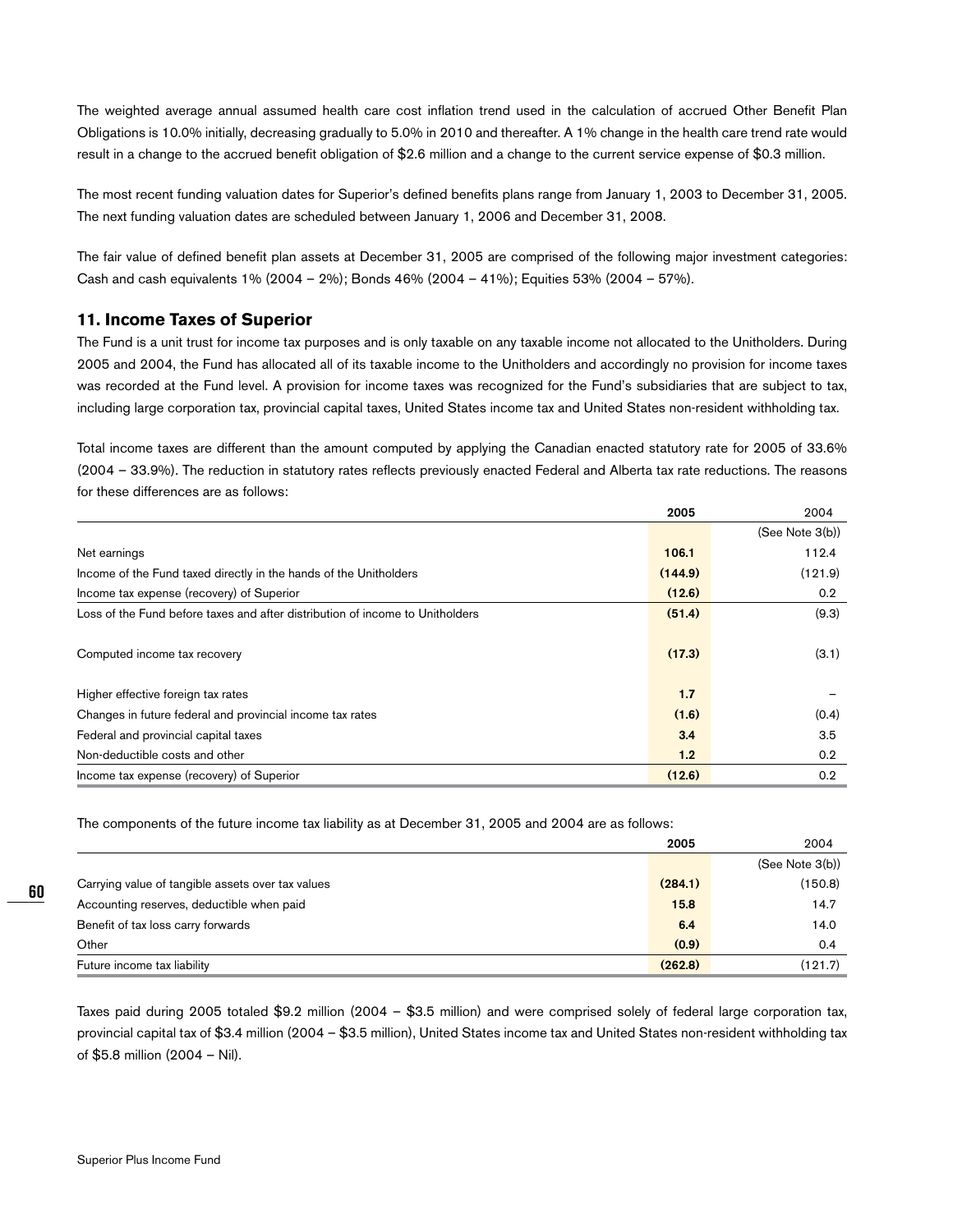## **12. Unitholders' Equity**

#### Authorized

The Fund may issue an unlimited number of trust units. Each trust unit represents an equal undivided beneficial interest in any distributions from the Fund and in the net assets in the event of termination or wind-up of the Fund. All trust units are of the same class with equal rights and privileges.

| <b>Issued Number</b><br>Unitholders' |
|--------------------------------------|
| of Trust Units (millions)<br>Equity  |
| 611.7<br>69.4                        |
|                                      |
|                                      |
| 114.4<br>6.0                         |
| 0.1                                  |
| 0.4<br>8.1                           |
| 3.2                                  |
| 2.6                                  |
| (1.4)                                |
| 112.4                                |
| (179.1)                              |
| 671.9<br>75.9                        |
|                                      |
|                                      |
|                                      |
| 2.6<br>48.0                          |
| 0.8<br>16.5                          |
| (4.6)                                |
| 1.3                                  |
| 151.4<br>6.2                         |
| 3.7                                  |
| 0.6                                  |
| 106.1                                |
| (192.0)                              |
| 85.5<br>802.9                        |
|                                      |

 $(1)$  See Note 3(b).

Unitholders' capital and deficit as at December 31, 2005 and 2004 consists of the following components:

|                                                           | 2005    | 2004            |
|-----------------------------------------------------------|---------|-----------------|
|                                                           |         | (See Note 3(b)) |
| Unitholders' capital                                      |         |                 |
| Trust unity equity                                        | 1,332.3 | 1,114.5         |
| Conversion feature on warrants and convertible debentures | 4.8     | 1.6             |
| Contributed surplus                                       | 1.2     | 5.9             |
|                                                           | 1,338.3 | 1,122.0         |
| Deficit                                                   |         |                 |
| Retained earnings from operations                         | 368.4   | 262.3           |
| Accumulated distributions on trust unit equity            | (903.1) | (711.1)         |
|                                                           | (534.7) | (448.8)         |

At December 31, 2005, the Fund had 2.3 million trust unit warrants outstanding (2004 – 3.1 million), exerciseable at \$20 per trust unit warrant. The trust unit warrants expire May 8, 2008.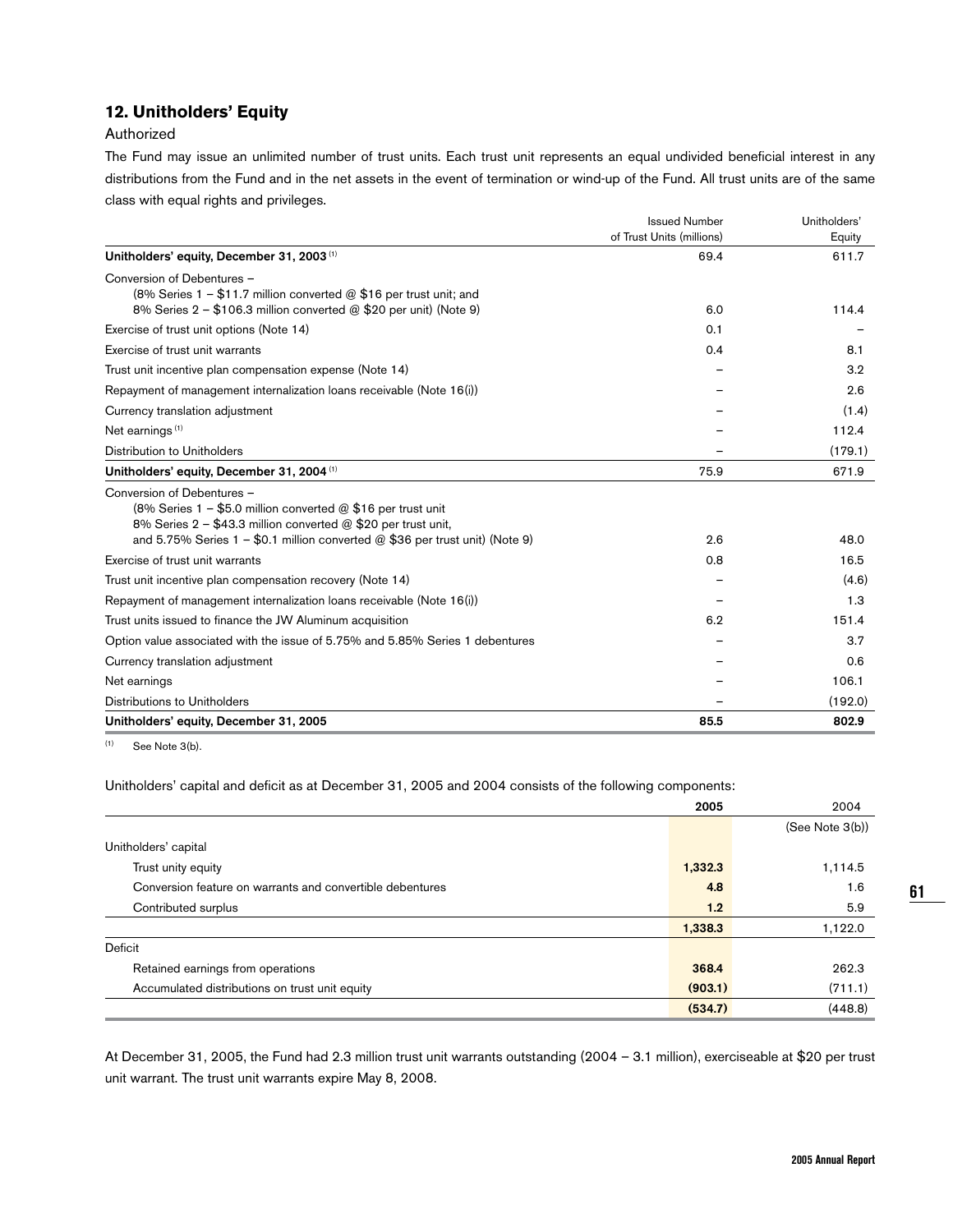# **13. Net Earnings and Distributable Cash Flow per Trust Unit**

|                                                                                      | 2005   | 2004   |
|--------------------------------------------------------------------------------------|--------|--------|
| Net earnings per trust unit computation, basic                                       |        |        |
| Net earnings                                                                         | 106.1  | 112.4  |
| Weighted average trust units outstanding                                             | 79.7   | 72.7   |
| Net earnings per trust unit, basic                                                   | \$1.33 | \$1.55 |
|                                                                                      |        |        |
| Distributable cash flow per trust unit computation, basic<br>Distributable cash flow | 187.0  | 184.4  |
|                                                                                      | 79.7   | 72.7   |
| Weighted average trust units outstanding                                             |        |        |
| Distributable cash flow per trust unit, basic                                        | \$2.35 | \$2.54 |
| Net earnings per trust unit computation, diluted                                     |        |        |
| Net earnings                                                                         |        |        |
| Dilutive effect of:                                                                  | 106.1  | 112.4  |
| <b>Debentures</b>                                                                    | 0.8    | 1.7    |
| Net earnings, assuming dilution                                                      | 106.9  | 114.1  |
| Net earnings, weighted average trust units outstanding                               | 79.7   | 72.7   |
| Dilutive effect of:                                                                  |        |        |
| <b>Debentures</b>                                                                    | 0.6    | 1.1    |
| Trust unit options                                                                   | 0.1    | 0.2    |
| Trust unit warrants                                                                  | 0.8    | 0.8    |
| Weighted average trust units outstanding, assuming dilution                          | 81.2   | 74.8   |
|                                                                                      |        |        |
| Net earnings per trust unit, diluted                                                 | \$1.32 | \$1.53 |
| Distributable cash flow per trust unit computation, diluted                          |        |        |
| Distributable cash flow                                                              | 187.0  | 184.4  |
| Dilutive effect of:                                                                  |        |        |
| Debentures                                                                           | 13.1   | 14.0   |
| Distributable cash flow, assuming dilution                                           | 200.1  | 198.4  |
|                                                                                      |        |        |
| Distributable cash flow, weighted average trust units outstanding                    | 79.7   | 72.7   |
| Dilutive effect of:                                                                  |        |        |
| Debentures                                                                           | 7.4    | 9.1    |
| Trust unit options                                                                   | 0.1    | 0.2    |
| Trust unit warrants                                                                  | 0.8    | 0.8    |
| Weighted average trust units outstanding, assuming dilution                          | 88.0   | 82.8   |
|                                                                                      |        |        |
| Distributable cash flow per trust unit, diluted                                      | \$2.27 | \$2.40 |

Trust unit options and Debentures that were anti-dilutive were excluded from this calculation.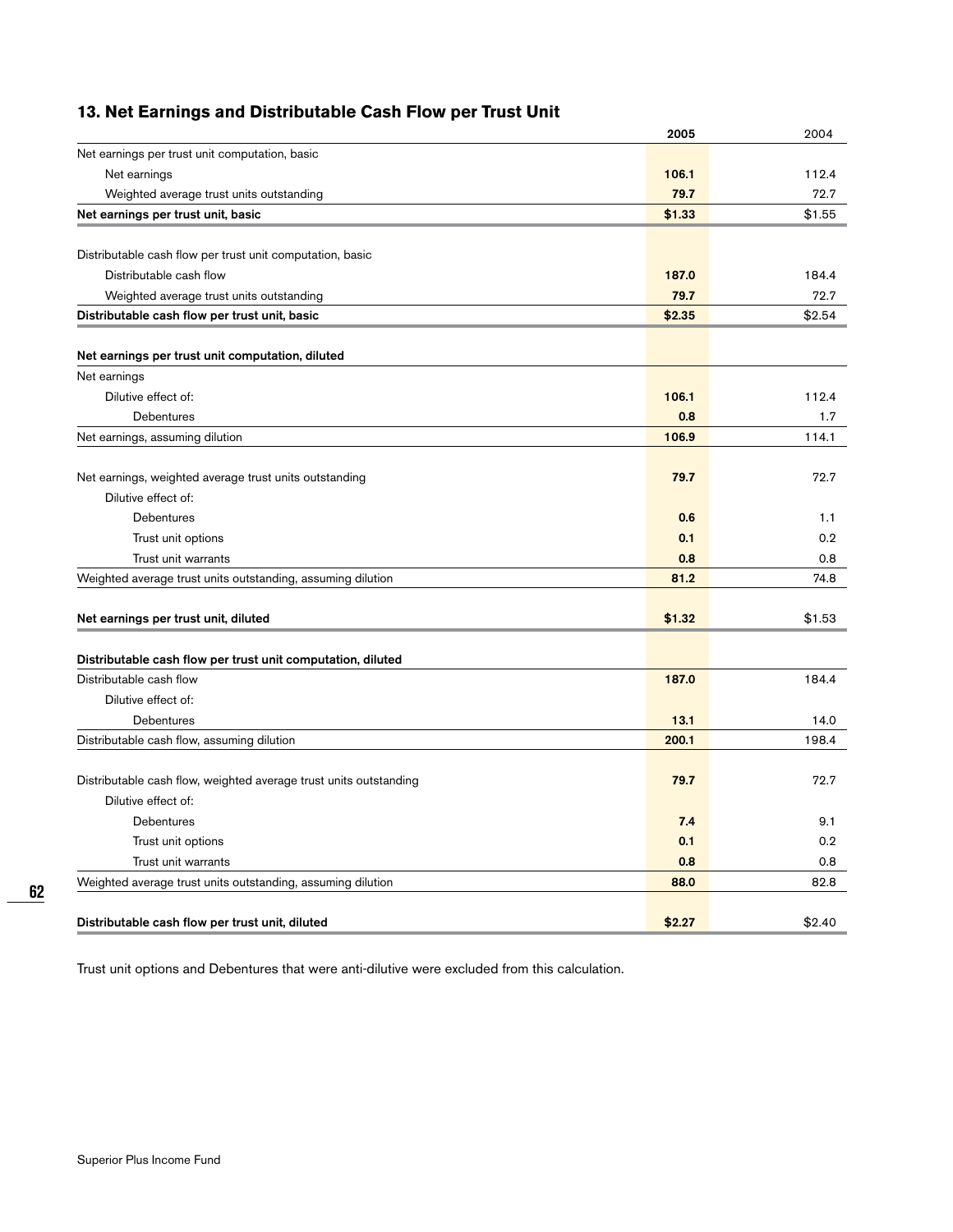## **14. Trust Unit Incentive Plan ("TUIP")**

Under the terms of the Fund's TUIP, market growth options may be issued to directors, senior officers and employees of Superior. The number of trust units issued is equal to the growth in value of the options at the time the options are exercised, represented by the market price less the exercise price times the number of options exercised, divided by the current market price of the trust units issued. Under the terms of the TUIP, options granted prior to 2003 were granted for a four-year term and are exercisable as to onethird immediately and an additional one-third on the first and second anniversary of the date of grant. Options granted subsequent to 2003 were granted for a five-year term and are exercisable as to one-fifth immediately, and an additional one-fifth on each anniversary date of the grant. During 2005, a nominal amount of trust units were issued under the TUIP (2004 – 0.1 million trust units).

A summary of the status of the Fund's TUIP as at December 31, 2005 and 2004 and changes during these years is summarized below:

|                                          | 2005            |    | 2004                                   |                 |                                 |
|------------------------------------------|-----------------|----|----------------------------------------|-----------------|---------------------------------|
|                                          |                 |    | Weighted<br>Average<br><b>Exercise</b> |                 | Weighted<br>Average<br>Exercise |
|                                          | Options (000's) |    | <b>Price</b>                           | Options (000's) | Price                           |
| Options outstanding at beginning of year | 960             | \$ | 20.71                                  | 1.060           | 19.60<br>\$                     |
| Granted                                  | 298             |    | 28.75                                  | 118             | 26.26                           |
| Exercised                                | (81)            |    | 19.56                                  | (193)           | 17.92                           |
| Forfeited                                | -               |    | $\overline{\phantom{0}}$               | (25)            | 21.37                           |
| Options outstanding at end of year       | 1,177           | \$ | 22.82                                  | 960             | \$20.71                         |
| Options exercisable at end of year       | 563             | \$ | 21.24                                  | 403             | \$20.09                         |

The following summarizes information about the trust unit options outstanding as at December 31, 2005:

|                        |             | <b>Options Outstanding</b> |             |             | Options Exercisable |
|------------------------|-------------|----------------------------|-------------|-------------|---------------------|
|                        |             | Weighted                   | Weighted    |             | Weighted            |
|                        |             | Average                    | Average     |             | Average             |
| Range of               | (000's)     | Remaining                  | Exercise    | (000's)     | Exercise            |
| <b>Exercise Prices</b> | Outstanding | Contractual Life           | Price       | Outstanding | Price               |
| $$17.46 - $21.00$      | 756         | 2.4                        | 19.72<br>\$ | 446         | 19.65<br>\$         |
| $$22.80 - $28.76$      | 193         | 3.3                        | 25.14<br>\$ | 71          | \$24.82             |
| $$29.29 - $32.19$      | 228         | 4.4                        | 31.18<br>\$ | 46          | 31.18<br>\$         |

## **15. Commitments**

(i) Lease commitments for rail cars, premises and other equipment for the next five years and thereafter are as follows:

| 2006                | 22.5 |
|---------------------|------|
| 2007                | 19.1 |
| 2008                | 15.8 |
| 2009                | 10.5 |
| 2010                | 6.6  |
| 2011 and thereafter | 17.4 |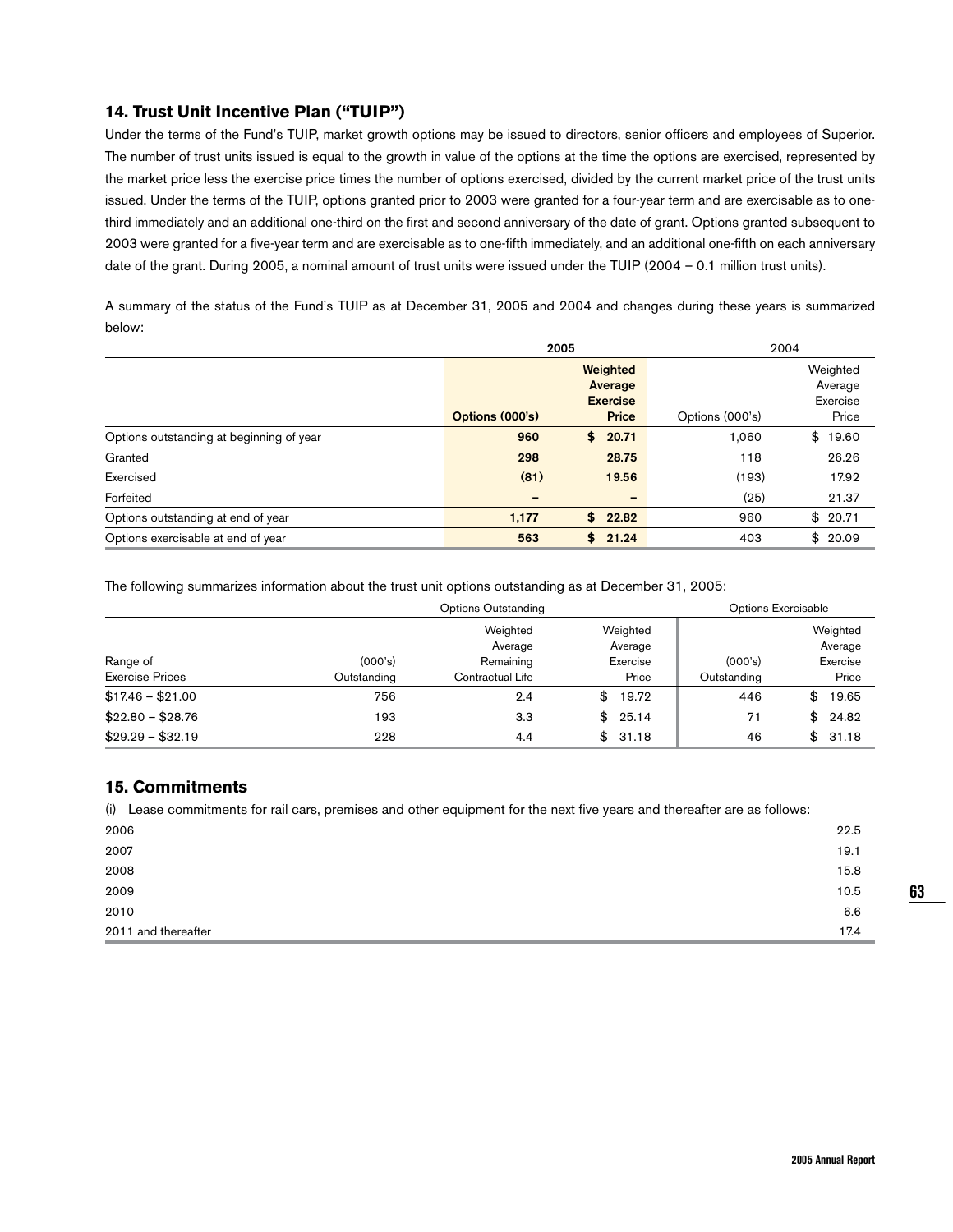(ii) Purchase commitments under long-term natural gas, aluminum and propane contracts for the next five years and thereafter are as follows:

|                     | Cdn\$       | US\$        | US\$                     | US\$    |
|---------------------|-------------|-------------|--------------------------|---------|
|                     | Natural Gas | Natural Gas | Aluminum                 | Propane |
| 2006                | 63.3        | 155.6       | 44.4                     | 12.6    |
| 2007                | 46.9        | 127.0       | $\qquad \qquad$          |         |
| 2008                | 41.7        | 116.7       | $\overline{\phantom{0}}$ |         |
| 2009                | 39.0        | 107.9       | -                        |         |
| 2010                | 21.0        | 52.9        |                          |         |
| 2011 and thereafter | 1.1         | 0.9         | -                        |         |

Superior is similarly committed to long-term natural gas and propane sales contracts to supply customers.

(iii) ERCO Worldwide has entered into fixed-price electricity purchase contracts for a portion of its Alberta power requirements, for up to twelve years at an average cost of \$45.00 per megawatt hour. Commitments for the next five years and thereafter are as follows:

| 2011 and thereafter | 124.2 |
|---------------------|-------|
| 2010                | 17.7  |
| 2009                | 17.7  |
| 2008                | 17.7  |
| 2007                | 17.7  |
| 2006                | 22.0  |

(iv) Superior has entered into long-term forward contracts to purchase US dollars in order to hedge US dollar out-flows of SEM net of in-flows of ERCO Worldwide as follows:

|                     | Net US\$ Purchases | <b>Conversion Rate</b> |
|---------------------|--------------------|------------------------|
| 2006                | 26.4               | 1.25                   |
| 2007                | 53.7               | 1.23                   |
| 2008                | 100.1              | 1.22                   |
| 2009                | 107.2              | 1.21                   |
| 2010                | 52.9               | 1.17                   |
| 2011 and thereafter | 1.2                | 1.14                   |

As at December 31, 2005, the net mark-to-market loss on long-term foreign currency forward contracts was \$16.3 million (2004 – \$8.7 million).

(v) ERCO Worldwide has entered into a long-term agreement with CMPC Celulosa S.A. ("CMPC"), a division of Empresas S.A. to supply sodium chlorate to CMPC's three pulp mills in Chile. As part of this agreement, ERCO Worldwide will construct a sodium chlorate manufacturing plant adjacent to the CMPC Pacifico Mill at an estimated total cost of \$65 million. The new plant is scheduled to start-up in mid-2006. Cumulative expenditures to December 31, 2005 were \$28.9 million (2004 – \$1.4 million).

## **16. Related Party Transactions and Agreements**

#### (i) Management Internalization Transaction

On May 8, 2003, Superior completed the internalization of its management and administration agreements. The internalization process resulted in the elimination of management incentive and administration fees effective January 1, 2003. The funds paid to the Manager and Administrator to terminate the contracts were immediately re-invested into trust units and warrants. As part of the internalization transaction, non-interest-bearing loans aggregating \$6.5 million were advanced to the executive officers and were used to fund the purchase of 0.325 million trust units at \$20.00 per trust unit. The loans are repayable over a four-year period in the form of annual retention bonuses of which \$1.3 million was repaid in 2005 (2004 – \$2.6 million). As at December 31, 2005, the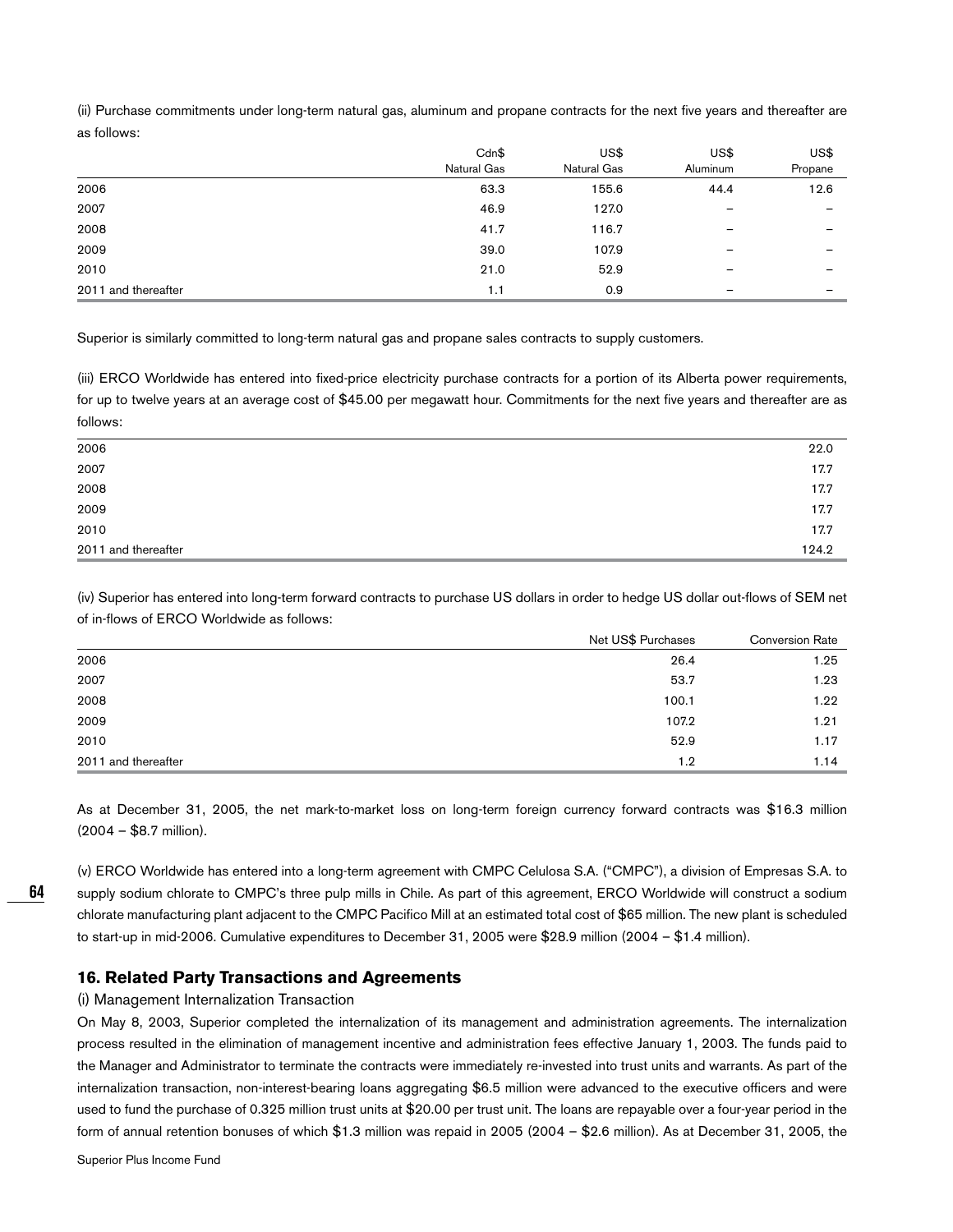remaining loans receivable of \$2.6 million (2004 – \$3.9 million) have not been recorded as an asset by Superior, but have been deducted directly from Unitholders' equity, in recognition of the uncertainty of collection over the remaining two years.

#### (ii) Management Trust Unit Purchase Plan Loan Guarantee

A number of senior employees of Superior have obtained guarantees from Superior under the terms of the Management Trust Unit Purchase Plan (the "MTUPP"), whereby participants may acquire trust units of the Fund through open market purchases in pledge accounts established by individual participants with an investment dealer. Participants borrow directly from a chartered bank the entire cash amount required to make the trust unit purchases with Superior guaranteeing up to 66% of the loan amount. As at December 31, 2005, the aggregate quoted market value of trust units owned under the MTUPP was \$4.1 million (2004 – \$3.0 million). The aggregate amount of participant loans from a chartered bank was \$4.0 million (2004 – \$1.9 million), which were supported by guarantees of Superior aggregating \$2.6 million (2004 – \$1.2 million).

### **17. Business Segments**

Superior operates five distinct business segments: the delivery of propane and propane related services and accessories operating under the Superior Propane trade name; the manufacture and sale of specialty chemicals and related products and services operating under the ERCO Worldwide trade name ("ERCO"); the manufacture and sale of specialty flat rolled aluminum products operating as JW Aluminum Company ("JWA" or "JW Aluminum"); the distribution of walls and ceilings construction products operating under the Winroc trade name; and the sale of natural gas under fixed-price term contracts operating under the Superior Energy Management trade name ("SEM"). Superior's corporate office arranges intersegment foreign exchange contracts from time to time between its business segments. Intersegment revenues and cost of sales pertaining to intersegment foreign exchange gains and losses are eliminated under the Corporate cost column.

|                                                                                                                   | Superior |             | JWA <sup>(1)</sup> | Winroc |                          |                          | Total        |
|-------------------------------------------------------------------------------------------------------------------|----------|-------------|--------------------|--------|--------------------------|--------------------------|--------------|
| For the year ended December 31, 2005                                                                              | Propane  | <b>ERCO</b> |                    |        | <b>SEM</b>               | Corporate                | Consolidated |
| <b>Revenues</b>                                                                                                   | 856.2    | 431.6       | 112.2              | 486.6  | 288.4                    | (3.6)                    | 2,171.4      |
| Cost of products sold                                                                                             | 571.8    | 224.7       | 99.7               | 368.8  | 273.9                    | (3.6)                    | 1,535.3      |
| <b>Gross profit</b>                                                                                               | 284.4    | 206.9       | 12.5               | 117.8  | 14.5                     |                          | 636.1        |
| <b>Expenses</b>                                                                                                   |          |             |                    |        |                          |                          |              |
| Operating and administrative                                                                                      | 186.6    | 101.9       | 2.2                | 78.6   | 9.2                      | 4.1                      | 382.6        |
| Amortization of property, plant<br>and equipment                                                                  | 17.9     | 87.4        | 7.3                | 2.7    |                          |                          | 115.3        |
| Amortization of intangible assets                                                                                 |          | 5.1         | 0.6                | 0.3    |                          |                          | 6.0          |
| Interest on revolving term bank<br>credits and term loans                                                         |          |             |                    |        |                          | 22.8                     | 22.8         |
| Interest on convertible unsecured<br>subordinated debentures                                                      |          |             |                    |        |                          | 12.9                     | 12.9         |
| Amortization of convertible<br>debenture issue costs                                                              |          |             |                    |        |                          | 1.7                      | 1.7          |
| Management internalization costs                                                                                  |          |             |                    |        |                          | 1.3                      | 1.3          |
| Income tax expense (recovery)                                                                                     |          |             |                    |        |                          |                          |              |
| of Superior                                                                                                       | 28.8     | 5.1         | (0.7)              | 14.1   | 1.9                      | (61.8)                   | (12.6)       |
|                                                                                                                   | 233.3    | 199.5       | 9.4                | 95.7   | 11.1                     | (19.0)                   | 530.0        |
| Net earnings                                                                                                      | 51.1     | 7.4         | 3.1                | 22.1   | 3.4                      | 19.0                     | 106.1        |
| Add: Amortization of property, plant<br>and equipment, intangible assets<br>and convertible debenture issue costs | 17.9     | 92.5        | 7.9                | 3.0    |                          | 1.7                      | 123.0        |
| Future income tax expense (recovery)                                                                              | 28.0     | 1.3         | (1.9)              | 10.7   | 1.9                      | (61.8)                   | (21.8)       |
| Trust unit incentive plan recovery                                                                                |          |             |                    |        |                          | (4.6)                    | (4.6)        |
| Management internalization costs                                                                                  |          |             |                    |        |                          | 1.3                      | 1.3          |
| Less: Maintenance capital expenditures, net                                                                       | (2.8)    | (8.1)       | (0.5)              | (5.6)  | $\overline{\phantom{0}}$ | $\overline{\phantom{0}}$ | (17.0)       |
| Distributable cash flow                                                                                           | 94.2     | 93.1        | 8.6                | 30.2   | 5.3                      | (44.4)                   | 187.0        |

(1) JWA was acquired October 19, 2005.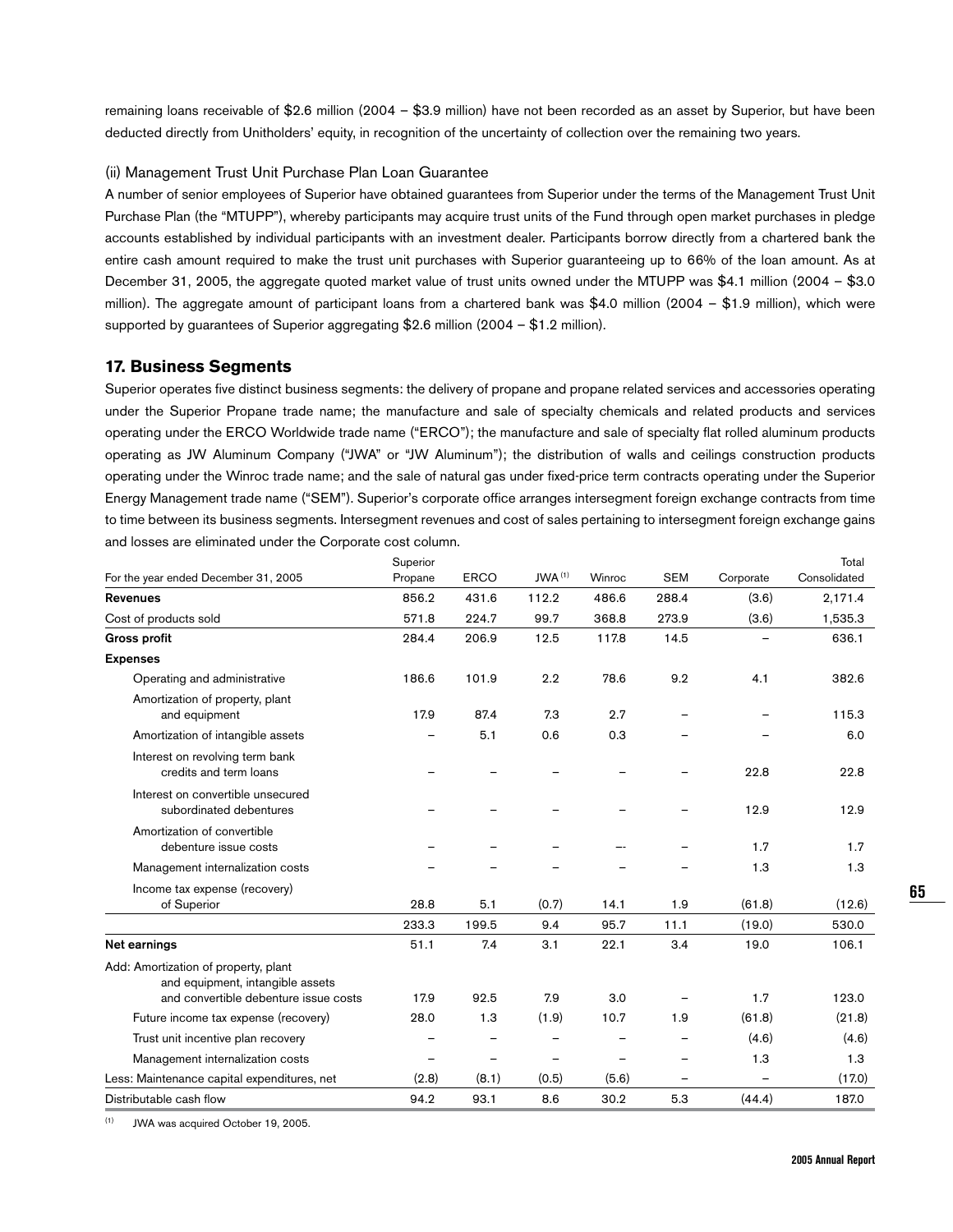|                                                                          | Superior |             |                                   |                       |                    |           | Total        |
|--------------------------------------------------------------------------|----------|-------------|-----------------------------------|-----------------------|--------------------|-----------|--------------|
| For the year ended December 31, 2004                                     | Propane  | <b>ERCO</b> | $JWA$ <sup><math>(1)</math></sup> | Winroc <sup>(2)</sup> | SEM <sup>(3)</sup> | Corporate | Consolidated |
| <b>Revenues</b>                                                          | 720.2    | 396.0       | $\overline{\phantom{0}}$          | 229.0                 | 211.3              | (3.7)     | 1,552.8      |
| Cost of products sold                                                    | 433.5    | 202.8       | $\overline{\phantom{0}}$          | 179.5                 | 197.9              | (3.7)     | 1,010.0      |
| <b>Gross profit</b>                                                      | 286.7    | 193.2       | $\overline{\phantom{0}}$          | 49.5                  | 13.4               |           | 542.8        |
| <b>Expenses</b>                                                          |          |             |                                   |                       |                    |           |              |
| Operating and administrative                                             | 173.9    | 92.2        |                                   | 31.3                  | 5.7                | 10.1      | 313.2        |
| Amortization of property, plant<br>and equipment                         | 22.1     | 53.4        |                                   | 2.7                   |                    |           | 78.2         |
| Amortization of intangible assets                                        |          | 5.5         |                                   |                       |                    |           | 5.5          |
| Interest on revolving term bank<br>credits and term loans                |          |             |                                   |                       |                    | 15.5      | 15.5         |
| Interest on convertible unsecured<br>subordinated debentures             |          |             |                                   |                       |                    | 13.6      | 13.6         |
| Amortization of deferred convertible<br>debenture issue costs            |          |             |                                   |                       |                    | 1.6       | 1.6          |
| Management internalization costs                                         |          |             |                                   |                       |                    | 2.6       | 2.6          |
| Income tax expense (recovery) of Superior                                | 32.6     | 15.5        |                                   | 5.5                   | 2.8                | (56.2)    | 0.2          |
|                                                                          | 228.6    | 166.6       | $\qquad \qquad -$                 | 39.5                  | 8.5                | (12.8)    | 430.4        |
| Net earnings                                                             | 58.1     | 26.6        |                                   | 10.0                  | 4.9                | 12.8      | 112.4        |
| Add: Amortization of property, plant<br>and equipment, intangible assets |          |             |                                   |                       |                    |           |              |
| and convertible debenture issue costs                                    | 22.1     | 58.9        |                                   | 2.7                   |                    | 1.6       | 85.3         |
| Future income tax expense (recovery)                                     | 31.4     | 13.4        |                                   | 4.3                   | 2.8                | (55.2)    | (3.3)        |
| Trust unit incentive plan expense                                        |          |             |                                   |                       |                    | 3.2       | 3.2          |
| Management internalization costs                                         |          |             |                                   |                       |                    | 2.6       | 2.6          |
| Less: Maintenance capital expenditures, net                              | (5.6)    | (7.6)       | $\overline{\phantom{0}}$          | (2.6)                 | $\qquad \qquad -$  | -         | (15.8)       |
| Distributable cash flow                                                  | 106.0    | 91.3        | $\overline{\phantom{0}}$          | 14.4                  | 7.7                | (35.0)    | 184.4        |

 $(1)$  JWA was acquired October 19, 2005.

 $(2)$  Winroc was acquired June 11, 2004.

 $(3)$  See Note 3(b).

## TOTAL ASSETS, NET WORKING CAPITAL, ACQUISITIONS AND OTHER CAPITAL EXPENDITURES

|                                      | Superior |             |                    |              |             |           | Total        |
|--------------------------------------|----------|-------------|--------------------|--------------|-------------|-----------|--------------|
|                                      | Propane  | <b>ERCO</b> | JWA <sup>(1)</sup> | Winroc $(2)$ | $SEM^{(3)}$ | Corporate | Consolidated |
| As at December 31, 2005              |          |             |                    |              |             |           |              |
| Net working capital                  | 101.8    | (3.1)       | 84.9               | 64.1         | (8.3)       | 9.8       | 249.2        |
| Total assets                         | 695.2    | 738.8       | 622.2              | 194.8        | 42.9        | 33.9      | 2,327.8      |
| As at December 31, 2004              |          |             |                    |              |             |           |              |
| Net working capital                  | 61.3     | (8.1)       | -                  | 50.5         | (2.3)       | (3.5)     | 97.9         |
| Total assets                         | 603.6    | 754.6       | -                  | 152.9        | 28.6        | 12.4      | 1,552.1      |
| For the year ended December 31, 2005 |          |             |                    |              |             |           |              |
| Acquisitions                         | 14.7     | 22.4        | 405.4              | 28.7         |             |           | 471.2        |
| Other capital expenditures, net      | 1.9      | 36.2        | 1.9                | 0.2          | -           |           | 40.2         |
| For the year ended December 31, 2004 |          |             |                    |              |             |           |              |
| Acquisitions                         | 3.7      |             | -                  | 116.4        |             |           | 120.1        |
| Other capital expenditures, net      | 0.5      | 5.7         |                    | -            |             |           | 6.2          |

 $(1)$  JWA was acquired October 19, 2005.

 $(2)$  Winroc was acquired June 11, 2004.

(3) See Note 3(b).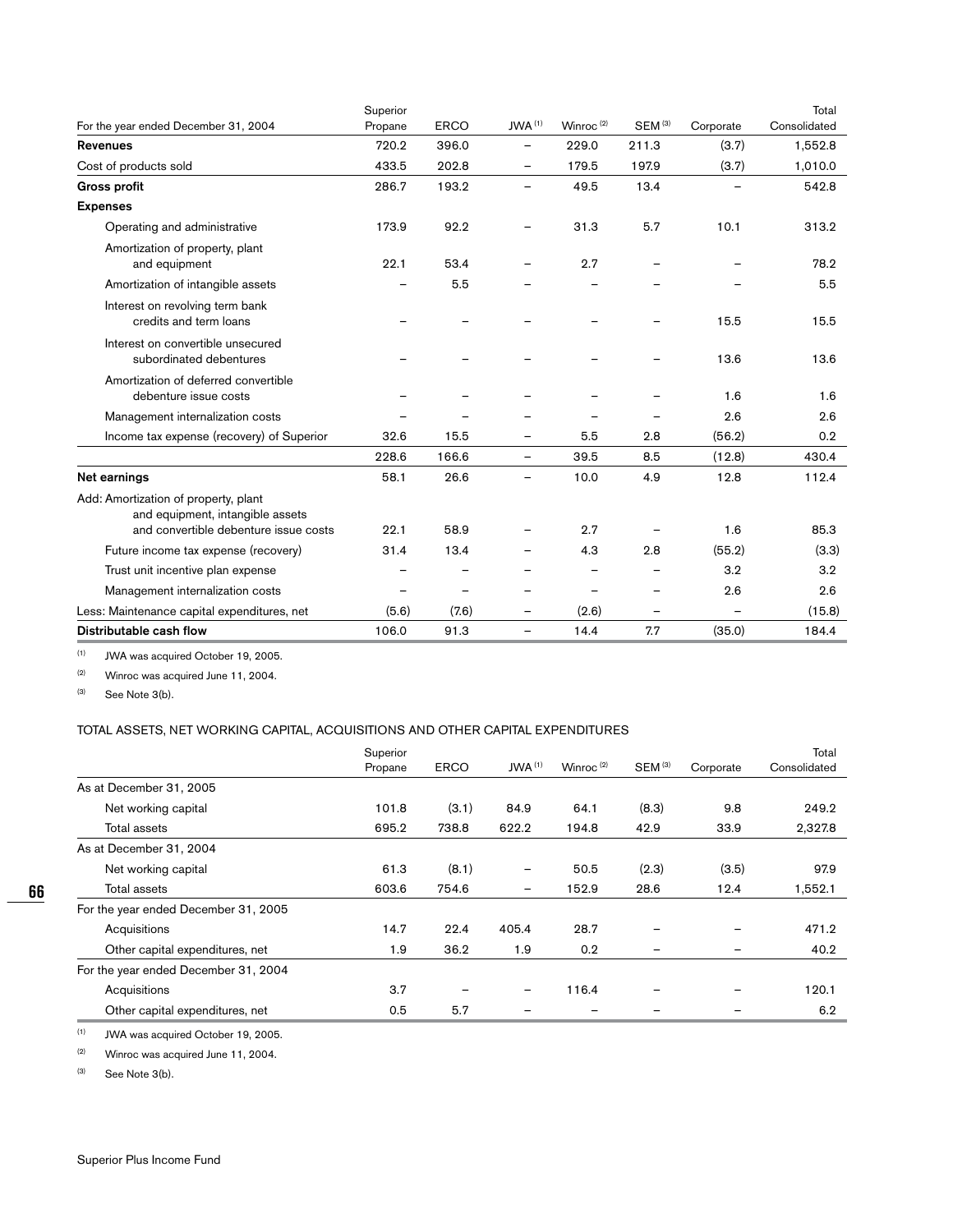#### GEOGRAPHIC INFORMATION

|                                                       |         | United        |       | Total        |
|-------------------------------------------------------|---------|---------------|-------|--------------|
|                                                       | Canada  | <b>States</b> | Other | Consolidated |
| Revenues for the year ended December 31, 2005         | 1.670.7 | 476.7         | 24.0  | 2,171.4      |
| Property, plant and equipment as at December 31, 2005 | 591.8   | 551.7         | 24.1  | 1,167.6      |
| Total assets as at December 31, 2005                  | 1.475.8 | 814.4         | 37.6  | 2,327.8      |
| Revenues for the year ended December 31, 2004         | 1.271.4 | 256.3         | 25.1  | 1.552.8      |
| Property, plant and equipment as at December 31, 2004 | 663.2   | 77.8          |       | 741.0        |
| Total assets as at December 31, 2004                  | 1.402.6 | 149.5         |       | 1.552.1      |

# **18. Comparative Figures**

Certain reclassifications of prior period amounts have been made to conform to current period presentations.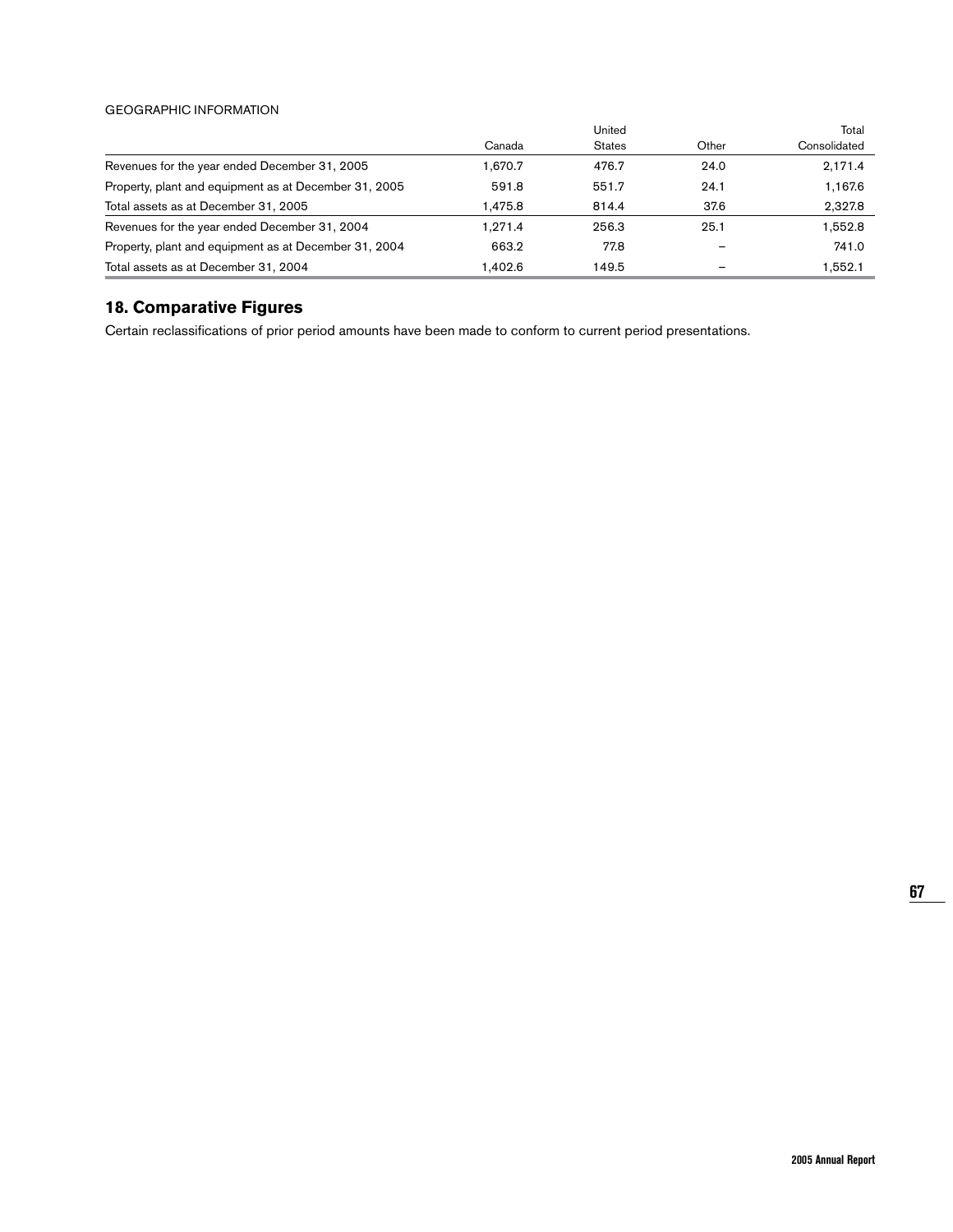# **Corporate Information**

# Board of Directors

**Superior Plus Inc.**

**Grant D. Billing** Executive Chairman Calgary, Alberta

**Robert J. Engbloom, Q.C. (2)** Calgary, Alberta

**Norman R. Gish**(3) Calgary, Alberta

**Peter A.W. Green** (1) (2) Lead Director Campbellville, Ontario

**Allan G. Lennox** (3) Calgary, Alberta

**James S.A. MacDonald**<sup>(2) (3)</sup> Toronto, Ontario

**Geoffrey N. Mackey** Calgary, Alberta

**David P. Smith**(1) Toronto, Ontario

**Peter Valentine** (1) Calgary, Alberta

(1) Member of Audit Committee

<sup>(2)</sup> Member of Governance and Nominating Committee

(3) Member of Compensation Committee

# **Officers**

#### **Superior Plus Inc. Grant D. Billing**

Executive Chairman

**Geoffrey N. Mackey** President and Chief Executive Officer

**W. Mark Schweitzer** Executive Vice-President and Chief Financial Officer

**Derren J. Newell** Vice-President, Business Process and Compliance

**Clint G. Warkentin** Vice-President and Treasurer

**Trevor G. Bell** Vice-President, Tax

**Theresia R. Reisch** Vice-President, Investor Relations and Corporate Secretary

**John D. Gleason** President, Superior Propane a division of Superior Plus Inc.

**Paul S. Timmons** President, ERCO Worldwide a division of Superior Plus Inc.

**Don E. Kassing** President, JW Aluminum a division of Superior Plus Inc.

**Paul J. Vanderberg** President, Winroc a division of Superior Plus Inc.

**Greg L. McCamus** President, Superior Energy Management a division of Superior Plus Inc.

# Divisions of Superior Plus Inc.

## **Superior Propane**

1111–49 Avenue NE Calgary, Alberta T2E 8V2 Telephone: (403) 730-7500 Facsimile: (403) 730-7512 Toll Free: 1-877-341-7500 Website: www.superiorpropane.com

## **ERCO Worldwide**

302 The East Mall, Suite 200 Toronto, Ontario M9B 6C7 Telephone: (416) 239-7111 Facsimile: (416) 239-0235 Website: www.ercoworldwide.com

#### **JW Aluminum**

435 Old Mt. Holly Road Mt. Holly, South Carolina USA 29445 Telephone: (843) 572-1100 Facsimile: (843) 572-1049 Website: www.jwaluminum.com

# **Winroc**

4949–51 Street SE Calgary, Alberta T2B 3S7 Telephone: (403) 236-5383 Facsimile: (403) 279-0372 Website: www.winroc.com

## **Superior Energy Management**

6860 Century Avenue East Tower, Suite 2001 Mississauga, Ontario L5N 2W5 Telephone: (866) 772-7727 Facsimile: (905) 542-7715 Website: www.superiorenergy.ca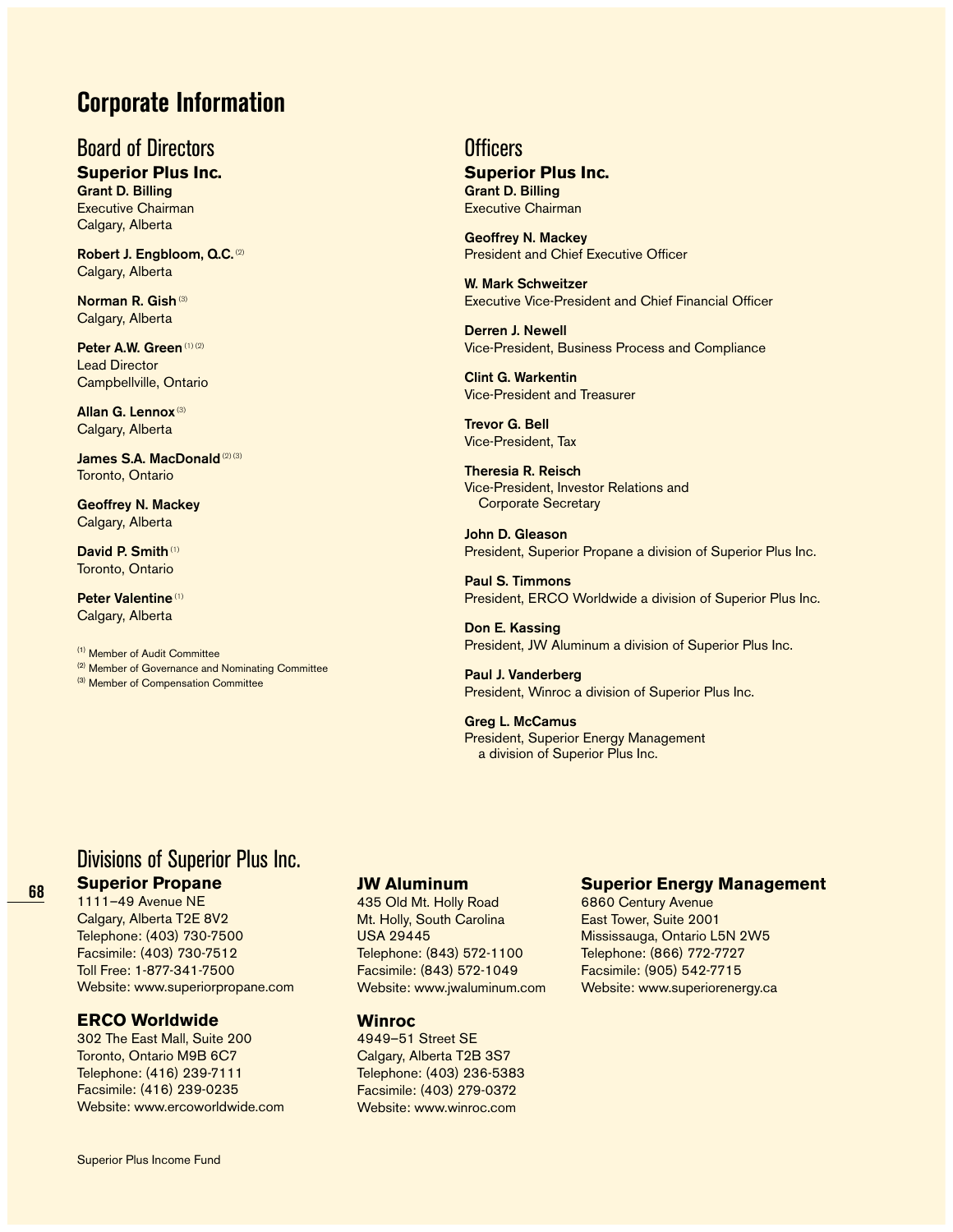# **Unitholder Information**

#### **Superior Plus Income Fund**

Suite 2820, 605–5 Avenue SW Calgary, Alberta T2P 3H5 Telephone: (403) 218-2970 Facsimile: (403) 218-2973 Toll Free: 1-866-490-PLUS (7587) E-mail: info@superiorplus.com Website: www.superiorplus.com

#### **Auditors**

Deloitte & Touche LLP Chartered Accountants 3000 Scotia Centre 700–2 Street SW Calgary, Alberta T2P 0S7

# **Trustee and Transfer Agent**

Computershare Trust Company of Canada Suite 710, 530–8 Avenue SW Calgary, Alberta T2P 3S8 or: 9<sup>th</sup> Floor, 100 University Avenue Toronto, Ontario M5J 2Y1 Telephone: 1-888-564-6253 Facsimile: 1-888-453-0330 E-mail inquiries: careregistryinfo@computershare.com Website: www.computershare.com

# **Annual General Meeting**

The Annual Meeting of Unitholders of the Fund will be held in the Strand/Tivoli Room of The Metropolitan Centre, 333-4 Avenue SW, Calgary, Alberta, on Wednesday, May 3, 2006 at 2:00 p.m. (MST).

#### **Cash Distributions**

The Fund targets to pay out substantially all of its ongoing sustainable distributable cash flow through regular monthly distributions. The record date for each monthly distribution will be the last day of the month and the payment will be made on or before the fifteenth day of the following month. Commencing with the March 2006 distribution, the monthly cash distribution rate is \$0.185 per trust unit or \$2.22 on an annualized basis.

### **Toronto Stock Exchange (TSX) Listings:**

- **SPF.un**: Superior Plus Income Fund trust units
- **SPF.db**: 8% Convertible Debentures, Series 1 convertible at \$16.00 per trust unit
- **SPF.db.a :** 8% Convertible Debentures, Series 2 convertible at \$20.00 per trust unit
- **SPF.db.b** : 5.75% Convertible Debentures convertible at \$36.00 per trust unit
- **SPF.db.c:** 5.85% Convertible Debentures convertible at \$31.25 per trust unit

#### **SPF.un Unit Price and Volumes – TSX**

Quarterly high, low, close and volumes for 2005 and 2004

The adjacent table sets forth the high and low prices, as well as the volumes, for the Fund's trust units as traded on the TSX, on a quarterly basis.

|                      |         | 2005    |            |         | 2004    |            |
|----------------------|---------|---------|------------|---------|---------|------------|
|                      | High    | Low     | Volume     | High    | Low     | Volume     |
| <b>First quarter</b> | \$33.15 | \$28.45 | 9.849.804  | \$28.80 | \$25.13 | 9,101,767  |
| Second quarter       | \$32.39 | \$29.25 | 7,500,262  | \$28.17 | \$22.45 | 10,719,346 |
| <b>Third quarter</b> | \$33.00 | \$24.30 | 15,637,193 | \$28.10 | \$25.50 | 6,787,031  |
| Fourth quarter       | \$26.80 | \$19.66 | 22,993,008 | \$30.23 | \$26.70 | 6,898,924  |
| Year                 | \$33.15 | \$19.66 | 55,980,267 | \$30.23 | \$22.45 | 33,507,068 |